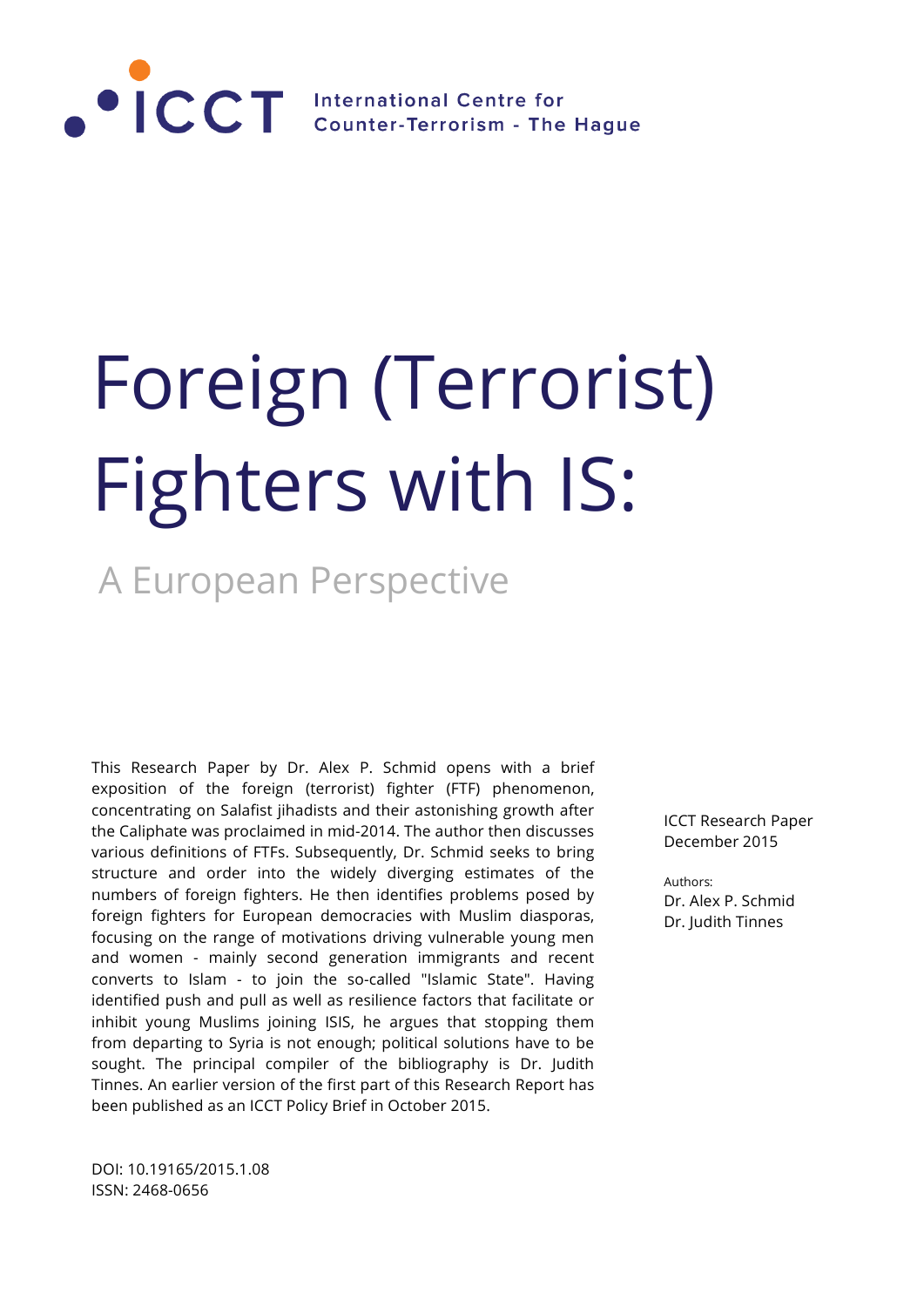## About the Authors

## Dr. Alex P. Schmid

Dr. Alex P. Schmid is a Research Fellow of ICCT and Director of the Terrorism Research Initiative (TRI), an international network of scholar seeking to enhance human security through collaborative research. He was co-editor of the journal 'Terrorism and Political Violence' and is, since 2009, editor-in-chief of the online journal 'Perspectives on Terrorism'. Until 2009, Dr. Schmid was Director of the Centre for the Study of Terrorism and Political Violence (CSTPV) at the University of St. Andrews, where he also held a chair in International Relations. Prior to 2005, Alex Schmid was Officer-in-Charge of the Terrorism Prevention Branch at the United Nations Office on Drugs and Crime (UNODC) in Vienna. He is editor and principal author of the acclaimed Routledge Handbook of Terrorism Research (2011/13) and co-editor and co-author of the forthcoming volume 'Terrorists on Trial' (Leiden University Press, 2015).

#### Dr. Judith Tinnes

Dr. Judith Tinnes is a Professional Information Specialist and Editorial Assistant to 'Perspectives on Terrorism', the online journal of the Terrorism Research Initiative (TRI) of which Dr. Schmid is Editor-in-Chief. The bibliography of this paper is based mainly on her bibliographic work for that journal.

#### About ICCT

The International Centre for Counter-Terrorism – The Hague (ICCT) is an independent think and do tank providing multidisciplinary policy advice and practical, solution-oriented implementation support on prevention and the rule of law, two vital pillars of effective counter-terrorism. ICCT's work focuses on themes at the intersection of countering violent extremism and criminal justice sector responses, as well as human rights related aspects of counter-terrorism. The major project areas concern countering violent extremism, rule of law, foreign fighters, country and regional analysis, rehabilitation, civil society engagement and victims' voices. Functioning as a nucleus within the international counter-terrorism network, ICCT connects experts, policymakers, civil society actors and practitioners from different fields by providing a platform for productive collaboration, practical analysis, and exchange of experiences and expertise, with the ultimate aim of identifying innovative and comprehensive approaches to preventing and countering terrorism.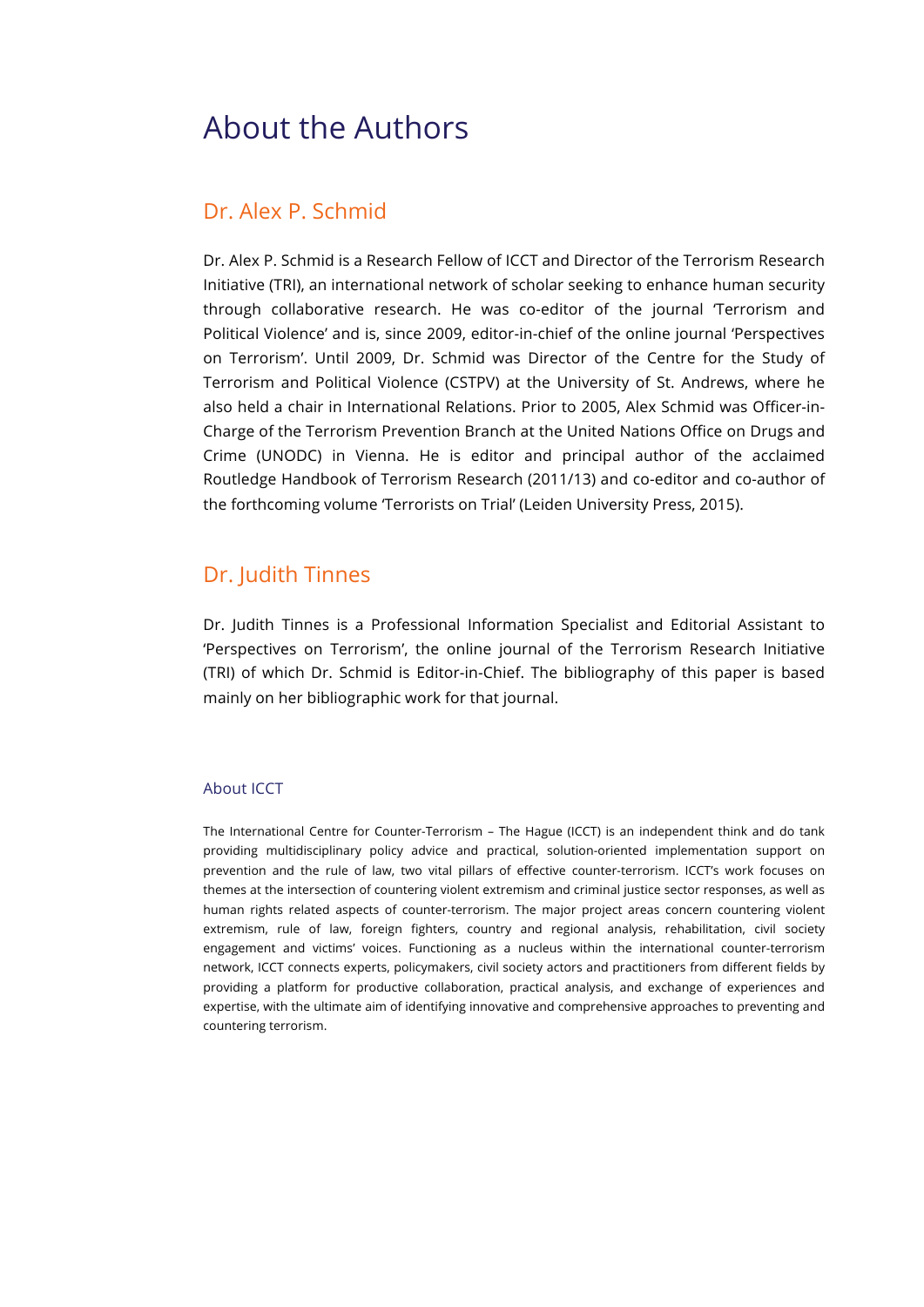

## Summary

This Research Paper (68 pp., incl. eighteen tables and 198 notes) is based on a broad range of open source materials as well as grey literature. Chapter I (Introduction, pp. 5 - 11) opens with a brief exposition of the foreign fighter (FF/FTF) phenomenon, concentrating on Islamist jihadists and their astonishing growth in numbers from less than 1,200 in 2011 to more than 3,500 in 2012, more than 8,500 in 2013, more than 18,000 in 2014 to more than 25,000 by September 2015. About thousand foreign fighters per month have joined the so-called "Islamic State" (IS a.k.a. ISIL/ISIS, Daesh or Da'ash) since the declaration of the Caliphate in late June 2014. By late December 2015, up to 30,000 militants from more than 100 countries had gone to Syria, as foreign fighters but battlefield casualties and returnees must have reduced that number considerably. The Research Paper then proceeds (in Chapter II, pp. 11 - 15) to a discussion of various definitions of FTFs, disaggregating the "foreign", "terrorist" and "fighters" elements of the UN Security Council definition in its resolution 2178 (2014).

Chapter III (pp. 15 - 27) seeks to bring some structure and order into the widely diverging estimates of the numbers of foreign fighters, with tables presenting estimates of the numbers and origin of foreign fighters on the side of the regime of Bashar al Assad as well as estimates, based on various sources, of those fighting for IS. UN estimates on foreign fighters on the insurgent side (mainly IS) are juxtaposed with third party estimates. Subsequently, estimates of FFs originated from the European Union and those coming from various other regions are presented. The ratio of FFs to IS own manpower show a high (but disputed) proportion of foreigners in its ranks – perhaps some 40 percent, and more if the Iraqi fighters in Syria are included. In Chapter IV (pp. 28 – 34) some problems posed by foreign fighters for European democracies with Muslim diasporas are identified; one worrisome feature being the high level of sympathy for IS among some young European Muslims. More than thousand out of some 5,000 foreign fighters originating from the European Union have already returned home. The threats emanating from them are discussed as well as the one posed by those who wanted to join IS but where prevented from leaving their country of residence or citizenship.

Much attention is given in Chapter V (pp. 34 - 40) to the range of motivations driving vulnerable young men and women to join the self-proclaimed Islamic State. From the existing studies on radicalisation, terrorism, violent extremism and foreign fighters, five push factors, seven pull factors promoting, and ten resilience factors preventing, radicalisation are identified. Chapter VI (pp. 40 - 47) addresses the problem of what to do with returning foreign fighters. It suggests that the voices of disillusioned returnees should be utilized more fully in counter-narratives. It then proceeds to lists the steps currently taken by various governments to stop the outflow of young Muslim religious rebels to the lands of jihad. Recommendations of the Global Counter-Terrorism Forum (GCTF) on FTF are presented and discussed. The Research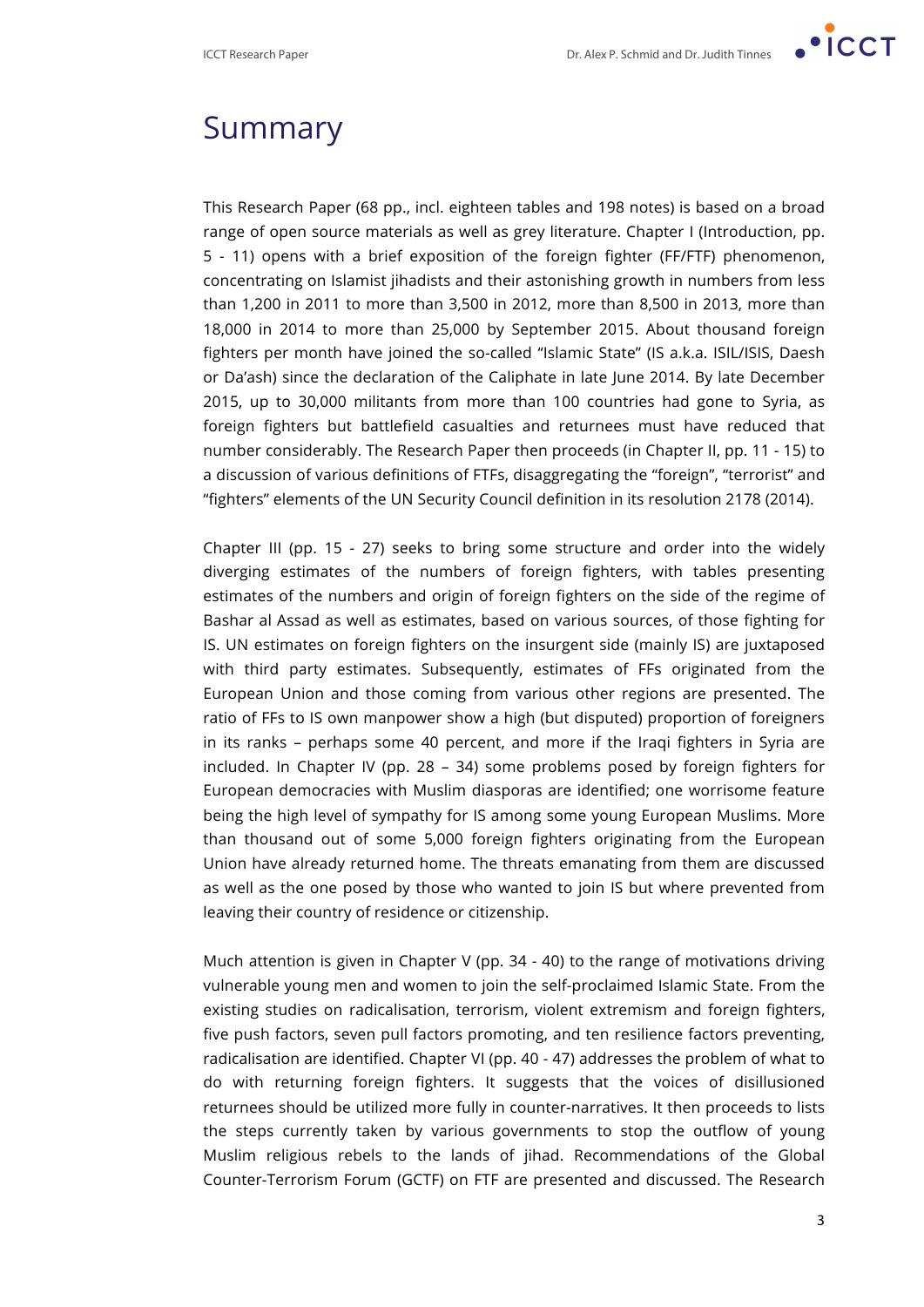

Paper takes issue with the suggestion that the FTF phenomenon and violent extremism can be dissociated from religion, arguing that jihad is as much part of the history of Islam as the crusades are part of Christian heritage (some striking parallels to substantiate this point are offered in various footnotes).

The final Chapter VII (pp. 48 - 50) argues that stopping foreign fighters is not enough; solutions have to be found by taking into account the wider picture, including the refugee flows produced by IS and the infiltration of IS sleepers into Europe through Libya and Turkey. The search for micro-solutions on the level of obstructing the exit and transit of foreign fighters to Syria is a reflection of a lack of real political will to challenge the totalitarian Islamic proto-state more forcefully. Breaking IS' aura of military invincibility and developing effective counter-narratives based on what foreign fighters (and jihadi wannabe brides) really face when living under the caliphate are deemed to be more promising ways to reduce the flow of foreign fighters than efforts focusing mainly on border and travel control. The text is followed (pp. 51 - 68) by a bibliography on FFs, the principal compiler of which is Dr. Judith Tinnes. An earlier version of the first part of this Research Report has been published as an ICCT Policy Brief in October 2015.<sup>1</sup>

……………………………………………………………………………………………………………………………………… <sup>1</sup> See: http://icct.nl/wp-content/uploads/2015/10/ICCT-Schmid-Foreign-Terrorist-Fighter-Estimates-Conceptual-and-Data-Issues-October20152.pdf.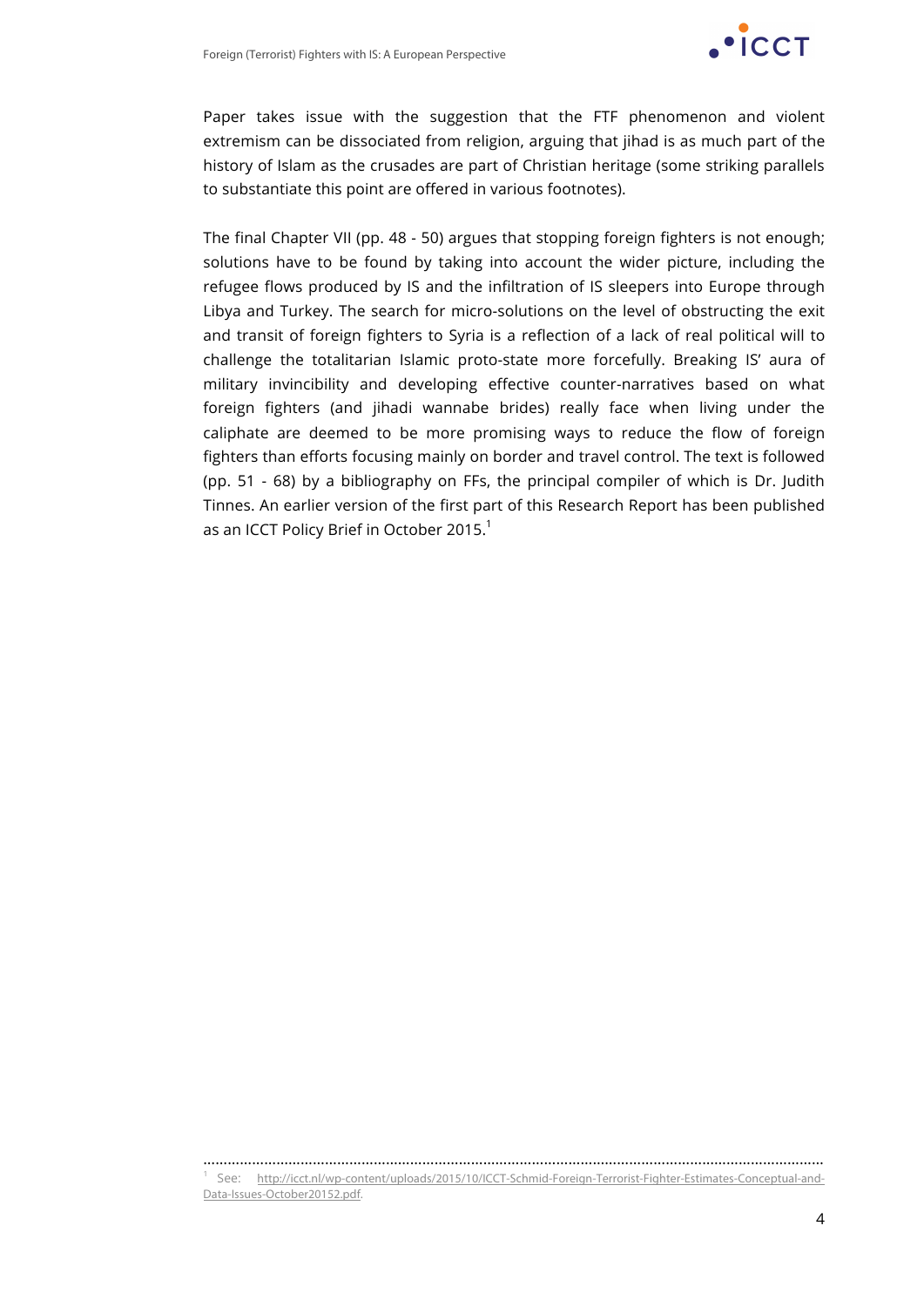

## Part I

*"….we will conquer Europe one day. It is not a question of if we will conquer Europe, just a matter of when that will happen. But it is certain….For us, there is no such thing as borders. There are only front lines. Our expansion will be perpetual….And the Europeans need to know that when we come, it will not be in a nice way. It will be with our weapons. And those who do not convert to Islam or pay the Islamic tax will be killed". –* "Abu Oatada" (Christian Emde), German Foreign Fighter in Syria (2014). $<sup>2</sup>$ </sup>

*"We will conquer your Rome, break your crosses, and enslave your women, by the permission of Allah".* – Abu Muhammad al-'Adnani al-Shami, Deputy of Al-Baghdadi, in IS propaganda video in Italian language. $3$ 

• *"We cannot lose this war because it is fundamentally a war of civilization. It is our society, our civilization that we are defending." -* French Prime Minister Manuel Valls $4$ 

#### 1. Introduction

West European citizens and residents, often with a second generation immigration background, have, in the recent past, become foreign fighters (FFs) in at least nine countries - Bosnia and Herzegovina, in Chechnya, in Yemen, Somalia, Pakistan, Afghanistan and Mali and, since 2011, in Syria and Iraq.<sup>5</sup> They are part of a stream of mainly Salafist jihadist foreign fighters that has grown since the early 1980s, with some of them moving from one jihad war theatre to the next. Foreign fighters are not a new phenomenon.  $6$  However, the present stream of foreign jihadist fighters to the Levant is unprecedented – unless one wants to go back to the crusades some 900

<sup>………………………………………………………………………………………………………………………………………</sup> <sup>2</sup> J. Todenhöfer, *Meine 10 Tage im "Islamischen Staat"* (München: Bertelsmann, 2015),

http://juergentodenhoefer.de/meine-10-tage-im-islamischen-staat/; translation by J.E. Arasli, *Archipelago SYRAQ. Jihadist Foreign Fighters from A to Z. 200 Essential Facts You Need to Know about Jihadist Expeditionary Warfare in the Middle East* (Baku: Teknur, 2015), p. 149.

<sup>3</sup> T. Hegghammer and P. Nesser, "Assessing the Islamic State's Commitment to Attacking the West", *Perspectives on Terrorism*, vol. 9, no. 4 (August 2015), p.16.

<sup>4</sup> S. Kern, "Sex Slaves, Beheadings and Twitter Terrorism: One Month of Islam in Europe: June 2015", *The Gatestone* 

<sup>&</sup>lt;sup>5</sup>L. Vidino, "European Foreign Fighters in Syria: Dynamics and Responses", The Wilfried Martens Centre for European *Studies*, 18 December 2014, p. 1; Eastern Europe has, with the exception of Russia, hardly produced any foreign fighters due to the small number of Muslims, the absence of mosques tolerating jihadist preachers and the lack of nonmonitored Muslim-dominated neighbourhoods. – J. E. Arasli, *Archipelago SYRAQ*, p.92.

<sup>6</sup> David Malet, author of a monograph on foreign fighters in historical perspective, concludes: "Historically, we can document foreign fighters in close to 100 civil wars since the late 18<sup>th</sup> century. We don't have precise data in even the biggest and best documented cases like the Spanish Civil War – which drew, in under three years, double the number that have recently gone to Syria and Iraq – but we can make a conservative estimate that there have been 100,000 foreign fighters worldwide over the past 250 years." D. Malet, "What Does the Evidence Tell Us about the Impact of Foreign Fighters on Home-grown Radicalisation?", *Radicalisation Research Briefing*,

http://www.radicalisationresearch.org/debate/malet-foreign-fighters-home-grown-radicalization/; D. Malet, "Foreign Fighter Mobilization and Persistence in a Global Context", *Terrorism and Political Violence*, vol. 27, no.3 (2015), pp. 455 – 473. Malet puts the number of the International Brigades in the Spanish civil war (1936-1939) at between 30,000 and 60,000 (Ibid., p. 463).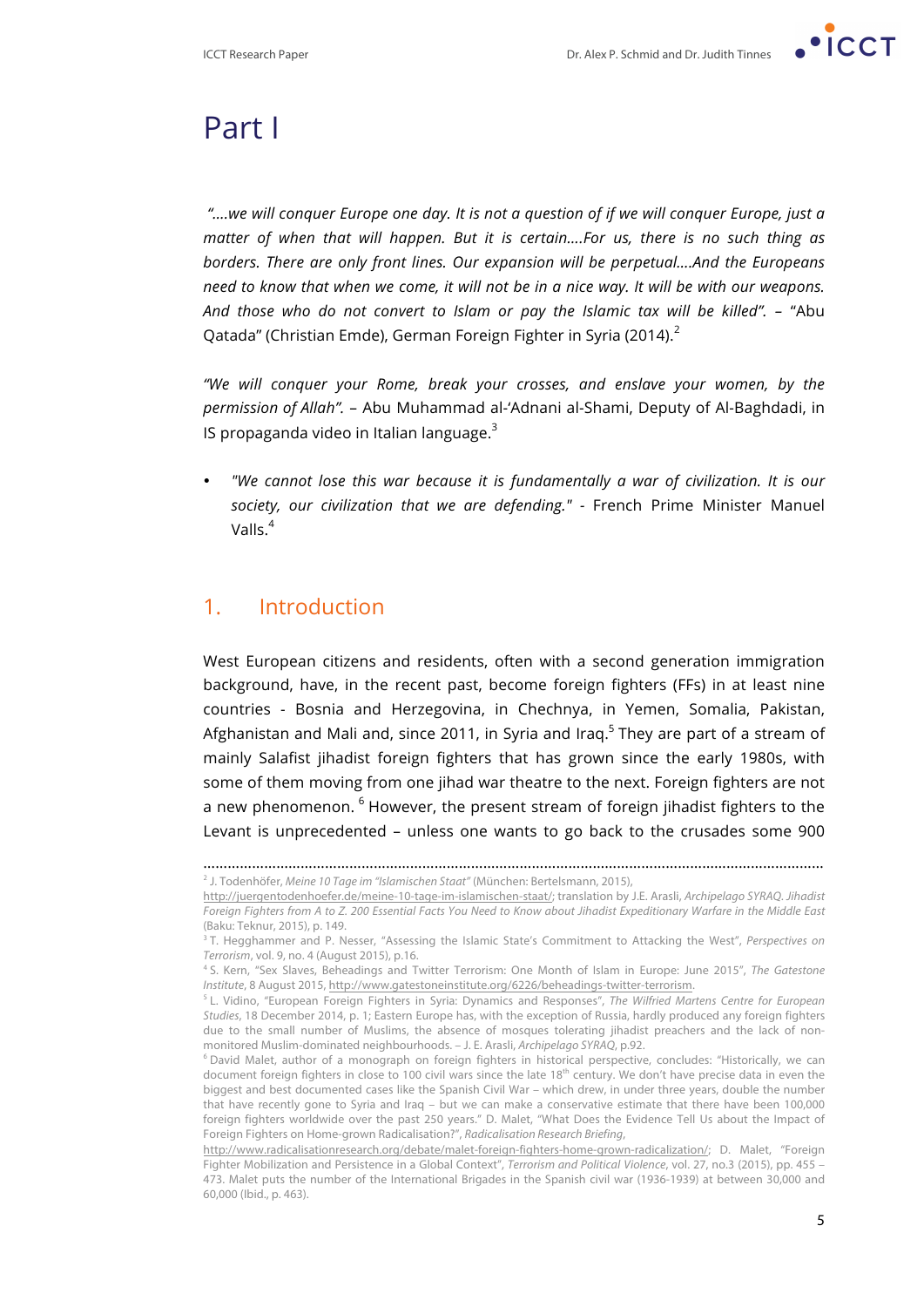

years ago. $7$  Up to at least August 2015, between 850 and 1,250 new jihadist volunteers have been travelling to Syria and Iraq from abroad month after month. $^8$  In the twelve months up to late September 2015, the number of foreign fighters nearly doubled, according to the US Assistant Attorney General, John P. Carlin.<sup>9</sup>

Before the Arab Spring erupted in 2011, some 30,000 Muslim foreign fighters had already taken part in eighteen different conflicts, ranging from Bosnia to Kashmir and the Philippines.<sup>10</sup> Since 2011, more than 25,000 foreign recruits from more than one hundred countries (including, for instance, countries as far away as Argentina, Honduras, Cambodia and South Korea) have been drawn into the conflict in Syria and Iraq alone, notwithstanding the absence of ethnic, cultural or language links with many of them.<sup>11</sup> In December 2015, the Soufan Group in New York came up with an estimate of between 27,000 and 31,000 foreign fighters.<sup>12</sup>

………………………………………………………………………………………………………………………………………  $<sup>7</sup>$  The first crusade of 1096, triggered by a call for military assistance against the Turks to Pope Urban II from the Roman</sup> emperor in Byzantium (Constantinople, now: Istanbul) in 1095, managed to rally around 100,000 foreign fighters who took Jerusalem in July 1099. – C. Tyerman, *Fighting for Christendom: Holy War and the Crusades* (Oxford: University Press, 2004), pp.211-212. -The Christian crusades 900 years ago and the Islamist jihad of today have some things in common. While the Christian crusades have sometimes been depicted as an early form of European colonialism, the spirit behind them was in some way comparable to the one that seems to drive many of present-day jihadists. Here is what Thomas Madden, a historian of the Middle Ages, concluded with regard to the Crusades: "….scholars…have exploded the old myth that crusaders were Europe's second sons, landless men leaving home to seek profit and wealth wherever it could be found or plundered. On the contrary, we now know that the costs of crusading were staggering. This has led many historians to the conclusion that the overriding motivation for crusaders to the East was not greed but pious idealism. Crusaders truly believed that in endeavouring to expel Muslim conquerors from formerly Christian lands, they were doing God's will. Crusading was, for them, an act of charity and love through which they sought to do penance for their sins and thereby merit eternal life."- T.F. Madden, ed., *Crusade* (London: Duncan Baird Publishers, 2008), p.11 - Madden, Director of the Center for Medieval and Renaissance Studies at Saint Louis University, synthesizing newer literature on the Crusades. – There are parallels between the jihadist foreign fighters phenomenon and the crusades, which were lasting longer and were more costly than what we have seen so far since the collapse of the Arab Spring. The first crusade alone saw about one hundred thousand foreign fighters heading for the holy land and the fourth (but not last) crusade ended with the slaughter of thousands of Christians in Acra in Western Galilee. There were other crusades like the Shepherds' crusade and the Children's crusade. As far as returnees were concerned, the two Children's crusades saw fewest of them coming home since they were only "armed" with their innocence. The information about these crusades is poor but some sources indicate that out of 20,000 German children who tried to reach the Holy Land in 1212 only 200 returned. The French Children's crusade saw even bigger tragedy: only one out of 30,000 children was returning home, the rest of them had been sold into slavery or perished under way without ever reaching Jerusalem. Among the returning adults of other crusades, some had seen enough violence to refrain from it for the rest of their lives. One of those returning "foreign fighters" from the fifth crusade who turned into an advocate of peace and understanding was Francis of Assisi (1181/82 -1226) – J. Schäfer, *Ökumenisches Heiligenlexikon. Lemma Franziskus von Assisi* (Stuttgart: Eigenverlag, n.d.), https://www.heiligenlexikon.de/BiographienF/Franziskus\_von\_Assisi.htm; He engaged in good deeds when back in Italy and became a saint. The current pope is named after him.

<sup>8</sup> R. Hall, "The U.S. Has Been Bombing the Islamic State for a Year. What Has Been Achieved?", *Global Post*, http://theweek.com/articles/571084/been-bombing-islamic-state-year-what-been-achieved – US efforts to create an army of moderates have so far been unsuccessful. As Richard Hall writes "Most moderate rebel groups in Syria have been forced out by better-funded and more extremist factions as the war has dragged on. A \$500 million US program to train and equip Sunni Syrian rebels to fight IS has vetted a grand total of 60 fighters. Many of them have already been captured or killed" (ibid.).

9 National Security Division, "Assistant Attorney General John P. Carlin Delivers Remarks at the International Institute for Justice and the Rule of Law's Event on More Effective Responses to the Foreign Terrorist Fighter Threat", *Department of Justice*, 28 September 2015,

http://www.justice.gov/opa/speech/assistant-attorney-general-john-p-carlin-delivers-remarks-international-institutejustice?utm\_source=%20Sailthru&utm\_medium=email&utm\_campaign=New%20Campaign&utm\_term=%252ASituati on%20Report.

<sup>10</sup> J.E. Arasli, *Archipelago SYRAQ*, p. 69.

11 I. Daniels, ed., *Dealing with Muslim Radicalisation. An Analysis of the Strategies of Belgium, Canada, Germany, The Netherlands, Norway and the United Kingdom*. The Hague: CTC Theses, 13 January 2015, p. 17; J.E. Arasli, *Archipelago SYRAQ*, p. 254; US Congress, *Homeland Security Committee Task Force on Combating Terrorist and Foreign Fighter Travel,* Washington, D.C.: Bi-partisan Congressional Committee, 29 September 2019, p.12; J.E.. Arasli, op. cit., p. 254; E. Schmitt and S. Sengupta, "Thousands Enter Syria to Join ISIS Despite Global Efforts", *New York Times*, 26 September 2015.

<sup>12</sup> The Soufan Group, *Foreign Fighters. An Update: Intel Brief* (New York: The Soufan Group, 7 December 2015).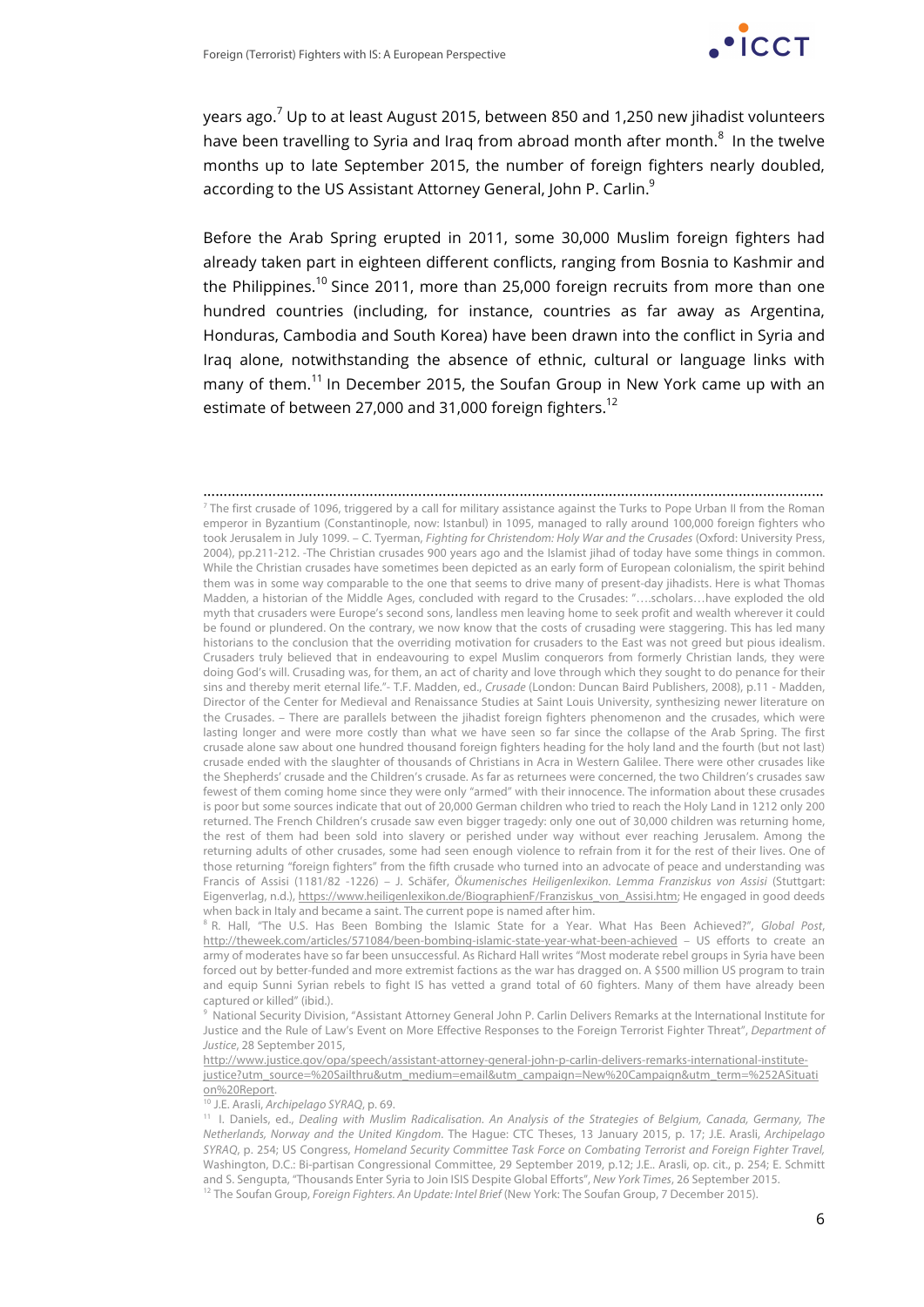

In its short existence, the so-called "Islamic State" (IS a.k.a. ISIL/ISIS, Daesh or Da'ash) claims to have won the adherence of jihadist groups of various sizes in more than ten countries where IS claims to be establishing 36 provinces (*wilayat)*. <sup>13</sup> More than half of all countries - Muslim-majority countries and non-Muslim countries -today generate foreign fighters for jihad war zones<sup>14</sup>. Western foreign fighters are said to account for nearly one fifth of all foreign fighters in Syria and Iraq.<sup>15</sup> Since the proclamation of the Caliphate (*khilafa –* which had been annulled by the Turkish republic of Kemal Ataturk in 1924) on the first day of Ramadan, 29 June 2014, by Abu Bakr al-Baghdadi (a.k.a. Caliph Ibrahim al-Qureishi), the flow of foreign fighters has increased over the next nine months by 70 percent, according to UN Secretary-General Ban Ki Moon.<sup>16</sup> Despite more than a year of mainly aerial attacks on targets in Syria and Iraq by ten states (8,289 by November 19, 2015 of which 6,471 by U.S. air force and the remainder by the United Kingdom, the Netherlands and others) out of a loose Global Coalition to counter IS, consisting of more than 60 anti-IS states and partner organisations<sup>17</sup>, and despite the reported loss of 10-15,000 IS fighters, the selfproclaimed rogue state has, according to American intelligence sources, not become visibly weakened compared to a year ago.<sup>18</sup> It now controls part of northern Iraq and about half of Syria to various extends, ruling over at least six million people. Credible estimates of IS' military fighters' size have more than doubled; with one estimate putting the number at least  $70,000$ .<sup>19</sup> The well-informed Palestinian journalist Abdel

………………………………………………………………………………………………………………………………………

<sup>13</sup> Anonymous, "The Mystery of ISIS", *The New York Review of Books*, 13 August 2015; C. Lister, "A Long Way from Success: Assessing the War on the Islamic State", *Perspectives on Terrorism*, vol. 9, no. 4 (2015), p.3. Beyond Iraq and Syria, the Islamic State is said to has a foothold in Afghanistan, the Gaza stroke, the Golan Heights, Egypt (Sinai), India, Indonesia, Jordan, Lebanon, Libya, Afghanistan, Algeria, Mali, Nigeria, Pakistan, The Philippines, Russia (North Caucasus), Sudan, Tunisia, Turkey, Uzbekistan, the West Bank and Yemen. – For a list of groups pledging allegiance and/or support to IS, see S. Unwin, *Overview – Islamic State of Iraq and the Levant (ISIL): Islamic State in Iraq and Syria (ISIS)*, 15 August 2015, https://www.linkedin.com/pulse/overview-islamic-state-iraq-levant-isil-syria-isis-steve-unwin-msc?trk=hp-feed-artic letitle-publish.

<sup>1</sup> United Nations, *(S/2015/358) Analysis and Recommendations with Regard to the Global Threat from Foreign Terrorist Fighters (Report prepared by the 1267 Committee),* 19 May 2015, p. 3,

www.un.org/en/sc/ctc/docs/2015/N1508457\_EN.pdg. <sup>15</sup> ICRS data as quoted in S. Sharma, "Map: How the Flow of Foreign Fighters to Iraq and Syria Has Surged Since October",

*The Washington Post*, 27 January 2015,

https://www.washingtonpost.com/news/worldviews/wp/2015/01/27/map-how-the-flow-of-foreign-fighters-to-iraqand-syria-has-surged-since-october/; C. McCauley, "Western Muslims Volunteering to Fight in Syria and Iraq: Why Do They Go, and What Should We Do?", *Freedom From Fear* Magazine, no. 11 (2015), http://f3magazine.unicri.it/?p= 1073.

 $17$  For a brief record of achievement, see: K.J. McInnes, "Coalition Contributions to Countering the Islamic State", *Congressional Research Service Report 7-5700*, 4 August 2015,

<sup>18</sup> "We have seen no meaningful degradation in their numbers", a US defence official noted, citing intelligence estimates that put the strength of IS at between 20,000 and 30,000, like in August 2014. Report by Sarah A. Carter, reporter at the American Media Institute: S.A. Carter, "Despite Bombing, Islamic State is no Weaker than a Year Ago", *USA Today*, 31 July 2015, www.todayonline.com/world/middle-east/despite-bombing-islamic-state-no-weaker-year-ago?singlepage=true.

<sup>19</sup> "The Propaganda War", *The Economist*, 15 August 2015, http://www.economist.com/news/middle-east-andafrica/21660989-terrorists-vicious-message-surprisingly-hard-rebut-propaganda-

war?fsrc=scn/tw/te/pe/ed/ThePropagandaWar – In June 2015, the CIA had put the number of IS fighters at "as many as 7-10,000" [sic]. – A.B. Atwan, *Islamic State: The Digital Caliphate* (London: Saqi, 2015), p.127,

<sup>16</sup> United Nations Secretary-General Ban Ki-Moon, *Secretary-General's Remarks to Security Council Meeting on Threats to International Peace and Security Caused by Terrorist Acts (Foreign Terrorist Fighters)*, New York, 2015, http://www.un.org/apps/news/infocus/sgspeeches/statments\_full.asp?statID=2632#.Vi9WPmeFOig.

https://www.fas.org/sgp/crs/natsec/R44135.pdf. Participants in the coalition include: Albania, the Arab League, Australia, Austria, Bahrain, Belgium, Bosnia and Herzegovina, Bulgaria, Canada, Croatia, Cyprus, Czech Republic, Denmark, Egypt, Estonia, the European Union, Finland, France, Georgia, Germany, Greece, Hungary, Iceland, Iraq, Ireland, Italy, Japan, Jordan, Kosovo, Kuwait, Latvia, Lebanon, Lithuania, Luxembourg, Macedonia, Moldova, Montenegro, Morocco, The Netherlands, New Zealand, Norway, Oman, Panama, Poland, Portugal, Qatar, Republic of Korea, Romania, Saudi Arabia, Serbia, Singapore, Slovakia, Slovenia, Somalia, Spain, Sweden, Taiwan, Turkey, Ukraine, the United Arab Emirates, the United Kingdom and the United States. (Ibid., p. 1). The lead states for addressing the FTF are the Netherlands and Turkey. The Netherlands is also the  $3^{rd}$  most active country in the air war against IS, fielding 250 personnel, 6 F-16 aircrafts plus two reserve aircrafts (Ibid., p. 4). – F. Lambert, "Pentagon Sending Additional Special Operation Forces to Iraq", *UPI*, 1 December 2015.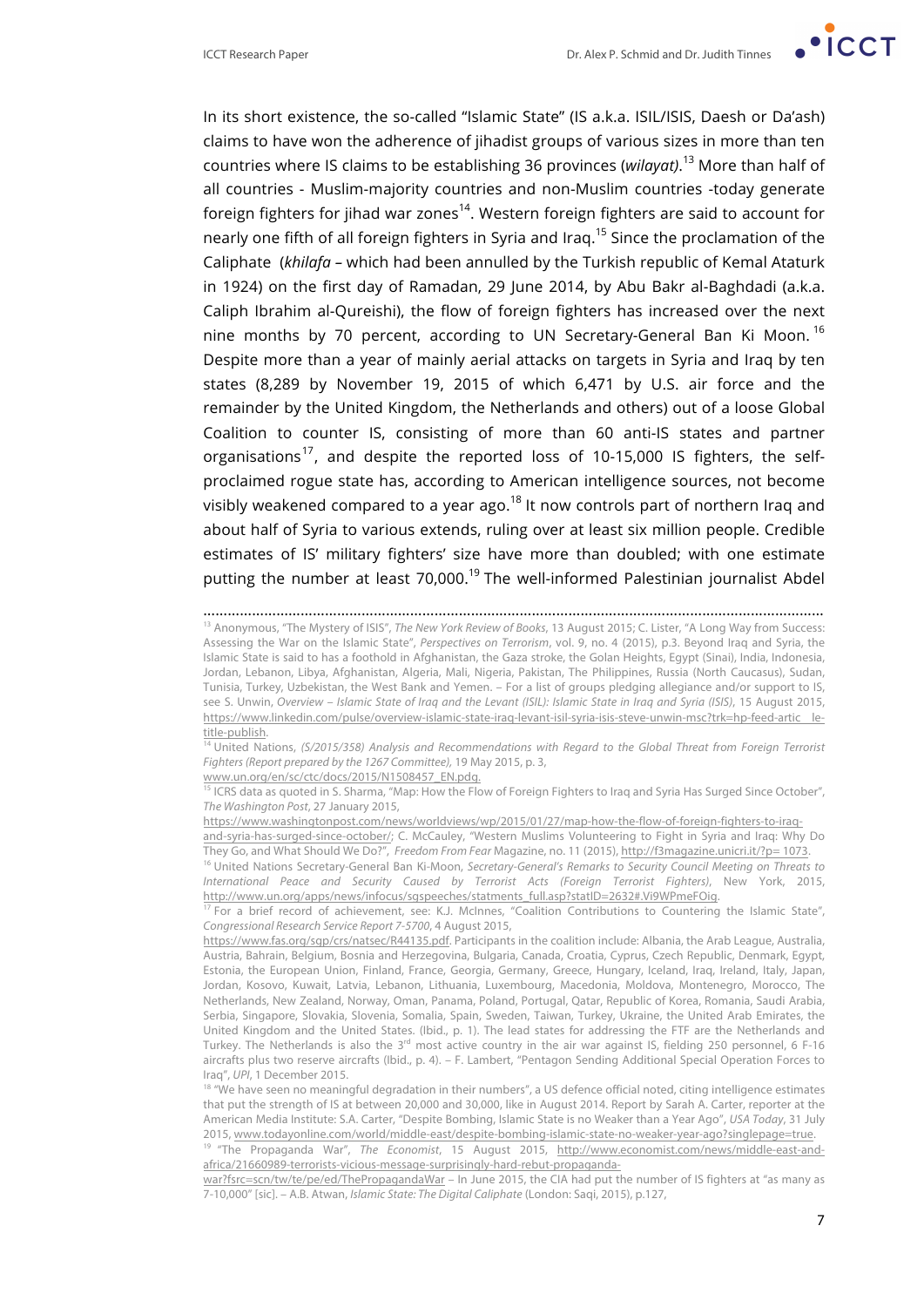

Bari Atwan, who visited the Islamic State in late 2014 holds that the number of jihadists in the region is "significantly larger" than 100,000 with more than one third of them being foreigners. He also labelled "around 30,000 foreign fighter" a "modest estimate".<sup>20</sup> While in the early phase of the conflict most foreign fighter joined the Al-Qaeda linked Jabhat al-Nusra front, it is thought that up to 80 percent of foreign fighters are now part of IS since IS moved into Syria in May 2013. $^{21}$ 

The Islamic State is an intensely 'ideological project', aggressive and transnational in character, fed by an extremist jihadist movement that has declared war on the non-Muslim world and large sections of the Muslim world (e.g. Shiites) too.<sup>22</sup> As a Salafist movement it is pan-Islamic in orientation and seeks to unite the *ummah*, the imagined community of Muslims, using some of the same practices as the pious ancestors (*salafi*) who in the golden age of Islam engaged in the great conquest (*Fatah al-Futuh*) that expanded Islam's rule to India in the east and Spain in the west.  $^{23}$  The goal of IS is revolutionary and apocalyptic at the same time in that it seeks nothing less than to overthrow the existing world order in order to bring about *al-Malhama* (i.e. Armageddon, the final battle against the False Messiah [*Dajjal –* the eschatological Deceiver, the Muslim equivalent of anti-Christ]). $^{24}$  In its own words, the Islamic State seeks to "….take[s] over the entire world and behead[s] every last person that rebels against Allah<sup>"25</sup>. IS does not mince its words. IS top spokesman, Abu Muhammad al-Adnani, encouraged Muslims in the West in September 2014 in a fatwa-like pronouncement:

"The best thing you can do is to make an effort to kill an infidel, French, American, or any other of their allies….Smash his head with a rock, slaughter him with a knife, run him over with a car throw him from a high place, choke him or poison him".<sup>26</sup>

One would think that such a megalomaniacal genocidal program of a totalitarian proto-state would meet massive resistance from the entire civilized world and that IS has few supporters. However, neither the former not the latter is true. Too many people in the West do not take the imperialist program of IS seriously - something

l

http://www.guardian.com/world/2014/jun/16.

<sup>20</sup> A.B. Atwan, *Islamic State*, p.168.

<sup>21</sup> G. Steinberg, *Kalifat des Schreckens: IS und die Bedrohung Durch den Islamitischen Terror* (München: Knaur, 2015), p.151. <sup>22</sup> A. Kissler, "Der IS Köpft, Der Westen Schweigt"*, Cicero Magazin für politische Kultur,* 11 August 2015, www.cicero.de/weltbuehne/terror-und-verteidigung-hat-der-westen-vor-dem-islamischen-staat-kapituliert/59694. <sup>23</sup> A. Waldeck, *The Ideology of ISIS: A Motivation for Europeans to Become Foreign Fighters?, Trekroner Roskilde: Roskilde* University Master Thesis, 2015, p. 11,

http://rudar.ruc.dk/bitstream/1800/23885/1/Master%20thesis%20Annika%20Waldeck.pdf.

<sup>&</sup>lt;sup>24</sup> J.M. Berger, "The Metronome of Apocalyptic Time: Social Media as Carrier Wave for Millenarian Contagion", *Perspectives on Terrorism,* vol. 9, no. 4 (2015), p. 63.

<sup>&</sup>lt;sup>25</sup> The quote is from a 32 pages long Urdu document found in Pakistan, which is titled "A Brief History of the Islamic State Caliphate (ISC), The Caliphate According to the Prophet". The exact quote in translation is: "Accept the fact that this caliphate will survive and prosper until it takes over the entire world and beheads every last person that rebels against Allah. This is the bitter truth, swallow it". The document says that "preparations" for an attack in India are underway and predicts that an attack will provoke an apocalyptic confrontation with America: "Even is the U.S. tries to attack with all its allies, which undoubtedly it will, the ummah will be united, resulting in the final battle". – Islamic State document reveals plan to bring 'end of the world', by I.H. Staff, *ISRAEL HAYOM*, 31 July 2015,

www.israelhayom.com/site/newsletter\_article.php?id=27255.

<sup>26</sup> J.E. Arasli, *Archipelago SYRAQ*, p. 84 & p.132.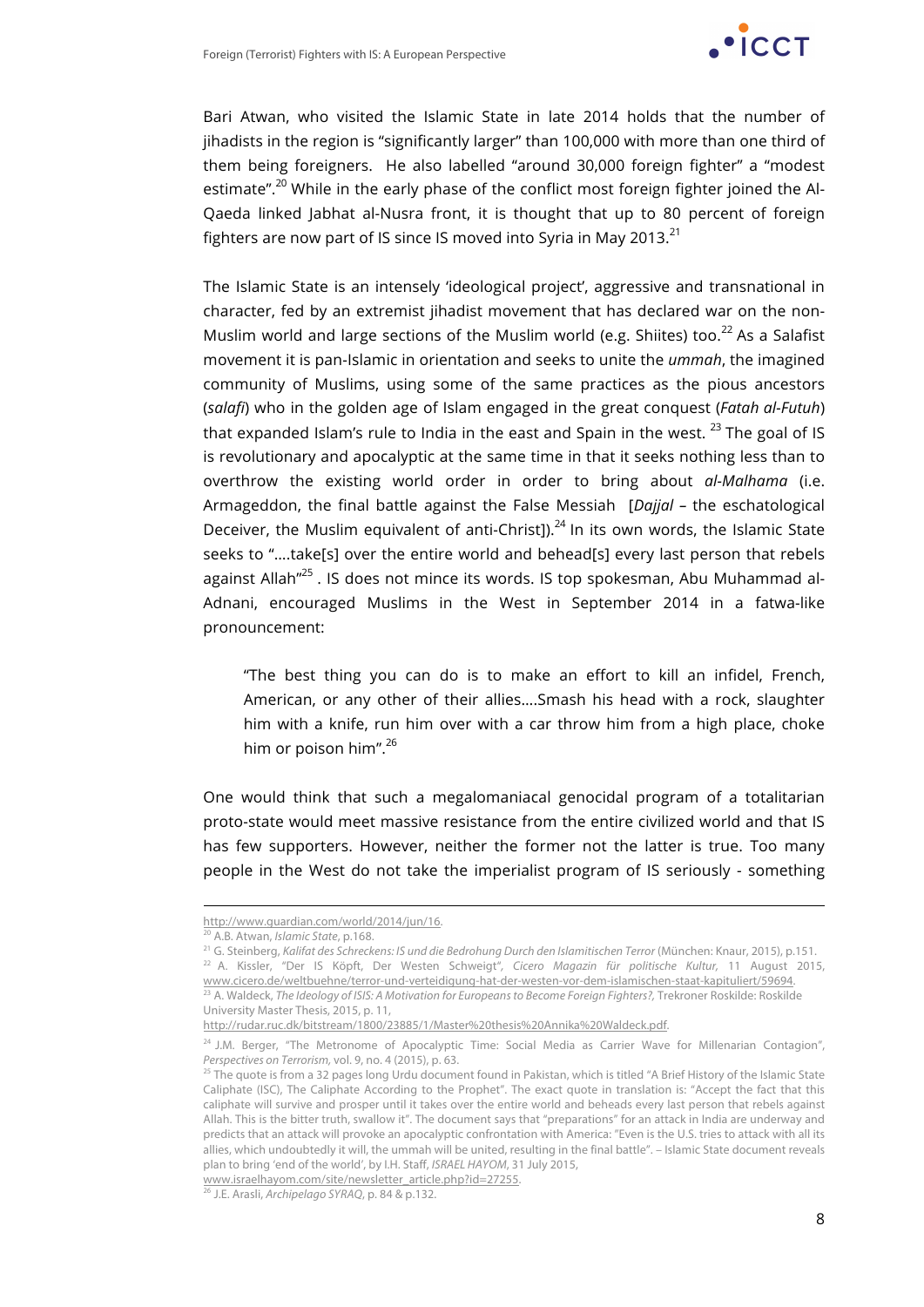

that was probably also true for many of those more than six million people who did (or could) not flee when IS advanced in Syria and Iraq, people who now have been subjugated by this ultraorthodox, puritanical organization that is ruling with an iron fist. Surprisingly large sectors of the public in the West, especially young people, are supportive of IS:

"In August 2014 at least 15% of the roughly 1,000 French polled on the topic responded favorably to the IS harsh tactic towards their adversaries (other figures indicated even higher level of support from young French – 27%). 14% of Brits aged between eighteen and 24 had a degree of affinity or positive attitude towards the IS, according to a poll conducted in the UK in October. In comparison only 12 % of the 25-34 age groups expressed support for IS". (…) Another illustration is results of a survey conducted by the *Motivaction* group in Amsterdam in November 2014: 80 % of 300 polled young Dutch Turks saw nothing wrong in jihad; 90 % thought of IS' fighters as "heroes".<sup>27</sup>

The attraction of IS for foreign fighters has not visibly diminished - despite IS' record of crimes against humanity, war crimes and attempted genocide. The motto of IS is "remaining and expanding" (*baqiya wa tatamaddad)* and so far it has lived up to this: by June 2015 it controlled an area some 82,940 square kilometres<sup>28</sup>, inhabited originally by up to ten million people (of which hundreds of thousands fled). Christians, who traditionally constituted almost 15 percent of the population in the Middle East, have been persecuted, killed or driven away by IS and similar jihadist movements in the past and now constitute less than 5 percent.<sup>29</sup>. In Syria, one third of its Christians, about 600,000, had to escape when the Al-Qaeda linked al-Nusra and IS extended their territorial control into their traditional strongholds.<sup>30</sup> While there exists, on paper, a coalition of more than sixty anti-IS states, only ten of them have gone much beyond rhetoric. Yet their military reaction – consisting mainly of aerial bombardments – has not had much impact so far, producing at best a kind of stalemate. $31$  The recent arrival of the Russian air force and Iranian ground forces have, by December 2015, not brought a significant reversal on the battlefield but the regime has regained the initiative in some parts of the country, with its roughly

<sup>………………………………………………………………………………………………………………………………………</sup> <sup>27</sup> J.E. Arasli, *Archipelago SYRAQ*, p.114 & p.132. While the methodology of some of these opinion polls can be questioned, the fact remains that sizeable parts of Muslim diaspora youth in the West are sympathetic to the idea of a caliphate and the idea of defending it.

<sup>28</sup> R. Hall, "The U.S. Has Been Bombing the Islamic State for a Year. What Has Been Achieved?", *Global Post*, http://theweek.com/articles/571084/been-bombing-islamic-state-year-what-been-achieved.

However, lately IS has lost part of the territories it controlled in Iraq at one time. On the other hand, it conquered several new cities in Syria and continues to stage suicide bombings even in Iraq's capital. IS has also expanded abroad, as local militant groups changed sides from Al-Qaeda to IS.<br><sup>29</sup> B.J. Grim, T.M. Johnson, V. Skirbekk and G.A. Zurlo, "Fourfold Drop in Middle East Christian Population, Finds New

Demographic Study", *The Weekly Number*, 8 August 2015, http://theweeklynumber.com/1/post/2015/08/fourfold-dropin-middle-eastchristianpopulation-finds-new-demographic-study.html. This concerns an interview with Gina A. Zurlo, Editor of the Yearbook of International Religious Demography (Leiden: Brill, 2015). In Syria, one third of its Christians, about 600,000, had to escape when the Al-Qaeda linked al-Nusra and IS extended their territorial control into their traditional strongholds. – E. Griswold, "Is this the End of Christianity in the Middle East?", *The New York Times Magazine*, 22 July 2015, www.nytimes.com/2015/07/26/magazine/is-this-the-end-of-christianity-in-the-middle-east.html?\_r=0.

<sup>30</sup> E. Griswold, "Is this the End of Christianity in the Middle East?", *The New York Times Magazine*, 22 July 2015, www.nytimes.com/2015/07/26/magazine/is-this-the-end-of-christianity-in-the-middle-east.html?\_r=0.

<sup>31</sup>J. Wing, "How is the War against the Islamic State Going? 10 Expert Opinions", *Musings on Iraq*, 19 August 2015, http://musingsoniraq.blogspot.co.uk/2015/08/how-is-war-against-islamic-state-going.html.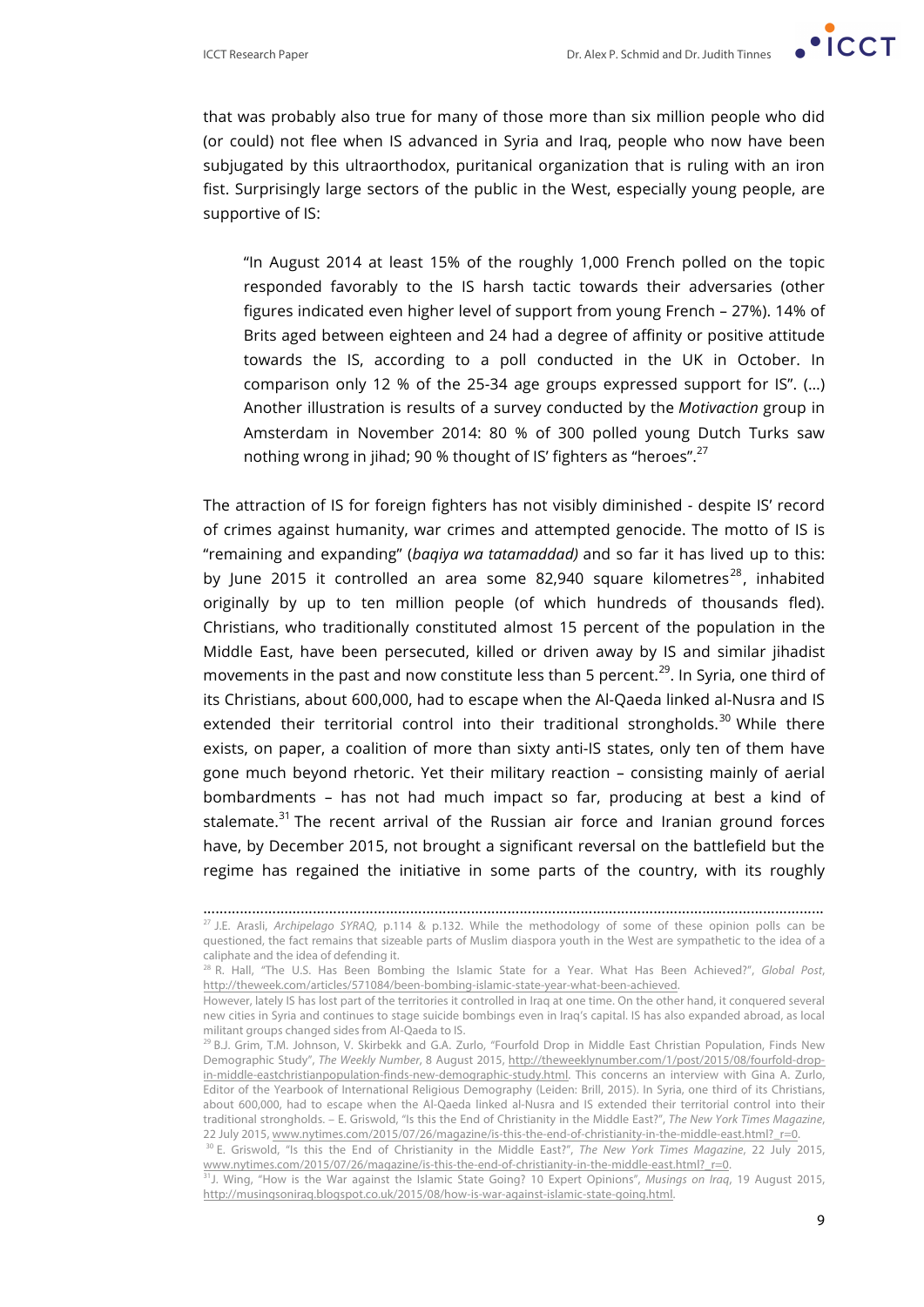

100,000 regular troops and as many irregular fighters of local militias collaborating with it.<sup>32</sup> Strange enough, the regime of Assad and IS are not fighting each other  $$ both are fighting the other militant armed groups between them.

A major reason for the success so far of IS have been its foreign fighters – some of them battle-hardened like the between 2,000 and 5,000 Chechens<sup>"33</sup> Others, with no battlefield experience, are eager to sacrifice themselves by means of martyrdom operations (suicide attacks), that, as they are told, will allow them the pleasures of paradise *(jannah)* if not the spoils of war on earth. Many foreign fighters are driven by "an apocalyptic end-of-days strategic vision $34$ . Such a millenarian fanaticism is not without historical precedents; it could also be found in the Europe of the late Middle Ages and the Reformation.<sup>35</sup>. The Salafist-jihadist ideology of IS has a coherence and plausibility that is attractive for many young Muslims who search for identity and meaning in life or want to break with a past characterized by petty crime or drug use. It provides some of those unsure about their place in Western society with a simple belief system and clear rules while promising them an active role as part of a victorious revival of what they are told is original Islam. Feeling excluded from the demanding complex European societies, they are offered the prospect of welcome and acceptance in a state-building community in Syria and Iraq.<sup>36</sup> (More about that later in this Research Paper).

Foreign fighters volunteering to fight in someone else's war are nothing new but the sheer numbers of those attracted to go to Syria and Iraq is astonishing, even when compared to the numbers of foreign fighters who went to Afghanistan in the 1980s to oppose the Soviet intervention. The figures below are already dated as far as Syria and Iraq are concerned. $37$  Once the Caliphate was declared in mid-2014, the figures shot up: 6,000 new recruits were recorded in August 2014 alone, and in subsequent months about thousand foreigners joined IS month after month.<sup>38</sup> Migration (*hijrah*) to the re-established caliphate was declared obligatory by IS and said to forgive all sins. According to IS' propaganda: "There is no life without jihad and there is no jihad without hijrah".<sup>39</sup>

<sup>………………………………………………………………………………………………………………………………………</sup> <sup>32</sup> Figures from Charles Lister, in video on 'The Syrian Jihad. The Evolution of an Insurgency, http://t.co/ppQHywQkma.

<sup>&</sup>lt;sup>33</sup> The term "Chechens" is often used generically for jihadists from the Northern Caucasus, and includes, in this context, Dagestanis and fighters from Ingushetia. The brutal repression of the originally ethno-nationalist struggle for independence in Chechnya led to an Islamisation of the struggle and to the wish to confront Russia on other fronts like Syria and, more recently, in the eastern Ukraine.

<sup>&</sup>lt;sup>34</sup> U.S. Chairman of Joint Chiefs of Staff General Dempsey; S. Ackerman, "Apocalyptic Isis Beyond Anything We've Seen, Say US Defense Chiefs", *The Guardian*, 21 August 2015, http://www.theguardian.com/world/2014/aug/21/isis-usmilitary-Iraq-strikes-threat-apocalyptic.

<sup>35</sup> N. Cohn, *The Pursuit of the Millennium. Revolutionary Messianism in the Middle Ages and Its Bearings on Modern Totalitarian Movements* (London: Mercury Books, 1962).

<sup>36</sup> A. Waldeck, *The Ideology of ISIS: A Motivation for Europeans to Become Foreign Fighters?,* Trekroner Roskilde: Roskilde University Master Thesis, 2015, p. 43.

<sup>37</sup> B. Peeters, *Choosing Battles: A Cross-Case Analysis of Seven Muslim Foreign Fighter Mobilizations (1980-2014).* Utrecht: University Master Thesis, August 2014, p. 23.

<sup>38</sup> J.E. Arasli, *Archipelago SYRAQ,* p.119; E. Schmitt and S. Sengupta, "Thousands Enter Syria to Join ISIS Despite Global Efforts", *New York Times*, 26 September 2015.

<sup>39</sup> A. Waldeck, *The Ideology of ISIS: A Motivation for Europeans to Become Foreign Fighters?,* Trekroner Roskilde: Roskilde University Master Thesis, 2015, pp. 57 - 59.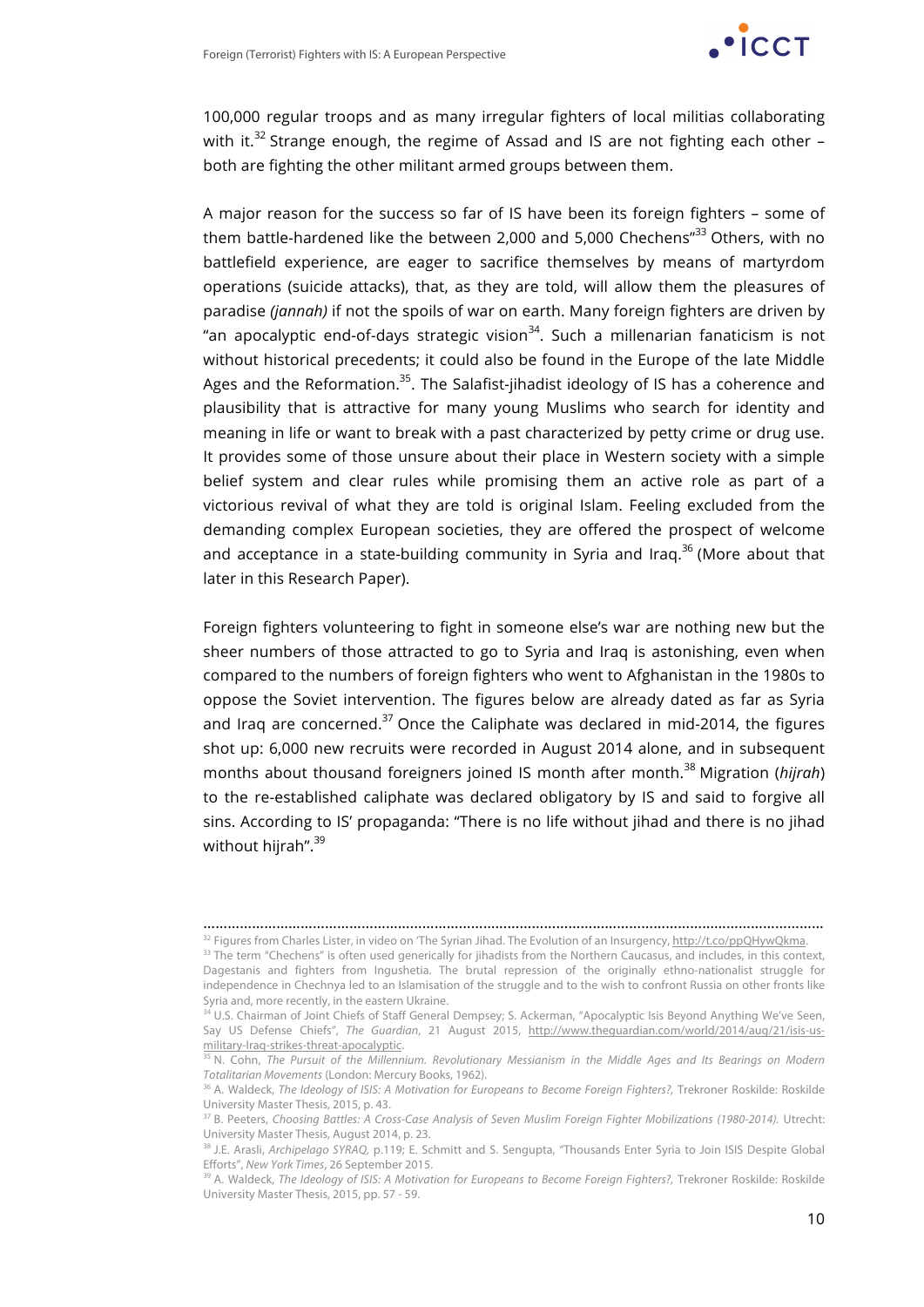

| <b>Conflict</b>           | <b>Number of Foreign Fighters</b> |
|---------------------------|-----------------------------------|
| Afghanistan (1978 – 1992) | $5,000 - 10,000$                  |
| Bosnia (1992-1995)        | $1,000 - 3,000$                   |
| Somalia (1993 - 2014)     | $250 - 450$                       |
| Chechnya (1994 - 2009)    | $200 - 700$                       |
| Afghanistan (2001-2014)   | 1,000 - 1,500                     |
| Iraq (2003-2014)          | $4,000 - 6,000$                   |
| Syria (2011 - 2014)       | 10,000                            |

**Table 1:** Number of Foreign Fighters in Various Conflicts in the Recent Past

Usually foreign fighters are a minority in a civil war. However, in the case of IS in Syria they constitute, perhaps 40 percent if not more of all IS fighters, which is unique.<sup>40</sup> Many people under the rule of IS in Syria have begun to see them as an occupation force, enjoying privileges way above those granted to the local population.

## 2. Definitions of Foreign (Terrorist) Fighters

What is a "foreign fighter" and who are the men who want to take this path? The term deserves a moment of reflection. David Malet, author of a monograph on foreign fighters, defines them as "non-citizens of conflict states who join insurgencies during civil conflict".<sup>41</sup> Such a "dry" definition makes one wonder why would young men (and some women too) – most of whom have never held a gun in their hands - risk their lives for a country that is not theirs and of which they often do not even understand the language and culture. After all, it is hard enough to die for one's own country, let alone a foreign one. What makes them tick? We will turn to answer this question in the second half of this Research Paper. First we have to come to grips with the concept of "foreign fighters". We will do so with a focus on jihadist foreign fighters in Syria, leaving aside those who have joined the Alawite regime in Damascus or the Kurds in the north of the country.

To begin with, we have to realise that the cause these "foreign fighters" purport to fight for might not be so "foreign" after all. If most foreign fighters are Muslims: does that make them "foreign" in a conflict that is supposedly about key Muslim concerns? Only if we take Western-origin state citizenship as reference framework, we create "foreigners". While one third or more of IS' fighters are foreign born (that is, they are not Syrian or Iraqis) $42$  about 70 percent of them are Muslims from the Arab Middle East and North Africa's Maghreb region. Another 20 percent of the foreign fighters are

<sup>42</sup> CNN, "How Foreign Fighters are Swelling ISIS Ranks in Startling Numbers", *Kiii-TV,*

<sup>………………………………………………………………………………………………………………………………………</sup>  $40$  C. McCauley, "Western Muslims Volunteering to Fight in Syria and Iraq: Why Do They Go, and What Should We Do?" (2015). The 40 percent estimate refers to 2013 when IS military formations were estimated to consist of only 4-5,000 fighters. At the level of leadership the number of foreigners in IS in Syria was double – 80 percent - most of them Iraqis, often led by officers from the Baath regime of Saddam Hussein – J.E. Arasli, *Archipelago SYRAQ,* p. 118.

<sup>41</sup> D. Malet, *Foreign Fighters: Transnational Identities in Foreign Conflicts* (Oxford: University Press, 2013), p. 9.

http://www.kiiitv.com/story/26519130/how-foreign-fighters-are-swelling-isis-ranks-in-startling-numbers.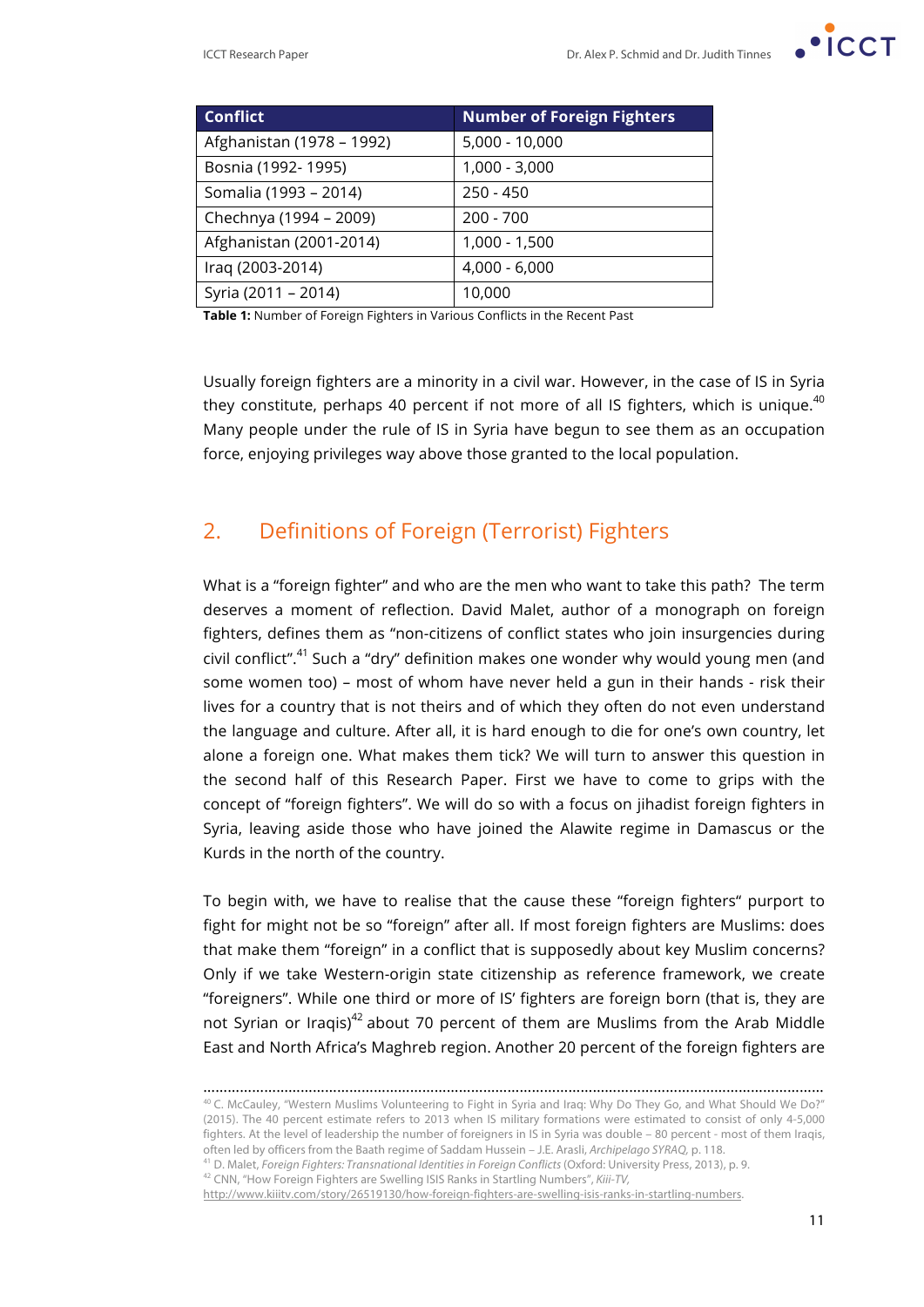

the sons of immigrants to Europe coming from Muslim countries as far apart as Central Asia and Morocco.<sup>43</sup> Against this backdrop, a definition proposed by Jahangir Arasli, an Azerbaijani intelligence analyst, makes more sense than the one of David Malet:

"A foreign Islamist fighter is a volunteer combatant actor with no apparent link to the area of the ongoing armed conflict yet bound to it by his sense of the perceived Muslim religious duty" 44

The Geneva-based Academy of International Law and Human Rights, in turn, defines a foreign fighter as an "individual who leaves his or her country of origin or habitual residence to join a non-state armed group in an armed conflict abroad and who is primarily motivated by ideology, religion and/or kinship".<sup>45</sup> Thomas Hegghammer, a Norwegian scholar, on the other hand, defines the foreign fighter as "an agent who (1) has joined, and operates within the confines of an insurgency, (2) lacks citizenship of the conflict state or kinship links to its warring factions, (3) lacks affiliation to an official military organisation; and (4) is unpaid".<sup>46</sup> EUROPOL, the The Hague-based regional police organisation, defines foreign fighters as "individuals motivated by religion, who leave their country of origin in order to train, fights or perform extremist activities in war zones". 47

From these definitions it would seem that foreign fighters are mainly *religious* fighters. Yet that emphasis is, perhaps due to the voting strength of Muslim states in the United Nations' General Assembly, considered "politically incorrect". Rather than speaking about foreign *religious* or foreign *Islamist* fighters, in September 2014, the UN Security Council chose to describe foreign fighters - or at least some of them - as "Foreign *Terrorist* Fighters". The Security Council defined them in its resolution 2178 in a rather convoluted way as

"…. nationals who travel or attempt to travel to a State other than their States of residence or nationality, and other individuals who travel or attempt to travel from their territories to a State other than their States of residence or nationality, for the purpose of the perpetration, planning, or preparation of, or participation in, terrorist acts, or the providing or receiving of terrorist training, including in connection with armed conflict".<sup>48</sup>

……………………………………………………………………………………………………………………………………… <sup>43</sup> S. Mullins, "Foreign Fighters in Syria", *per Concordiam*, vol. 5, no. 3 (2014), p.36,

http://www.marshallcenter.org/mcpublicweb/MCDocs/files/College/F\_Publications/perConcordiam/pC\_V5N3\_en.pdf.

<sup>44</sup> J.E. Arasli, *Archipelago SYRAQ,* p. 69.

<sup>45</sup> Geneva Academy of International Humanitarian Law and Human Rights, *Academy Briefing No. 7: Foreign Fighters Under International Law* (Geneva Academy of International Humanitarian Law and Human Rights, 2014), p. 7, http://www.geneva-

academy.ch/docs/publications/Briefings%20and%20In%20breifs/Foreign%20Fighters%20Under%20International%20La w%20Briefing%20no7.pdf.

<sup>46</sup> T. Hegghammer, "The Rise of Muslim Foreign Fighters", *International Security*, vol. 35, no. 3 (2010/2011), pp. 57 - 58; S. Gates and S. Podder, "Social Media, Recruitment, Allegiance and the Islamic State", Pe*rspectives on Terrorism*, vol. 9, no. 4 (2015), p. 107.

<sup>47</sup> V. Azinovic and M. Jusic, *The Lure of the Syrian War: The Foreign Fighters' Bosnian Contingent* (Sarajevo: The Atlantic Initiative, 2015), p. 13.

<sup>&</sup>lt;sup>48</sup> United Nations Security Council, *Resolution 2178 (2014): Adopted by the Security Council at its 7272<sup>nd</sup> meeting, on 24 September 2014*, S/RES/2178 (2014), www.un.org/en/sc/documents/resolutions/2014/shtml.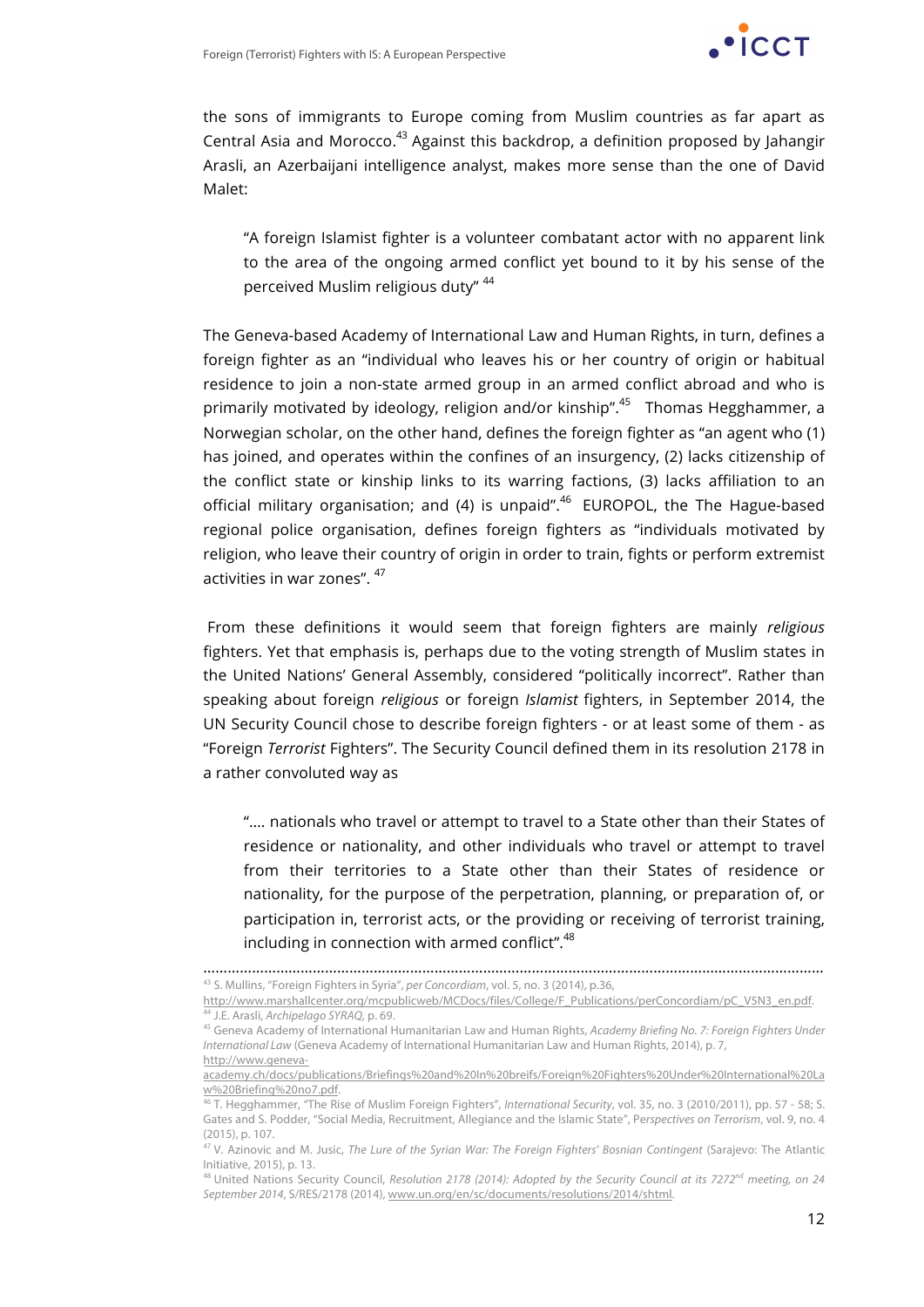

Since the UN General Assembly never arrived at a universally accepted legal definition of terrorism49, there is also ambiguity about the "terrorist" element in foreign *terrorist* fighters.<sup>50</sup> After all, certain types of violence by non-state actors are legal in internationalized armed conflicts, as in resistance against foreign occupation - as long as the rules of international humanitarian law are observed.<sup>51</sup> Arguably, a distinction ought to be made between a legitimate 'Foreign Fighter' and an illegitimate Foreign *Terrorist* Fighter', but the Security Council chose not to do so.<sup>52</sup>

It should also be kept in mind that not all who go to Syria are *fighters,* as some of them are women with children following their husband or they are wannabes brides in search of a hero warrior husband "till martyrdom do them part". (According to estimates from February 2015, there were at least 550 Muslimas from the West living in territories controlled by IS) $^{53}$ . However, more realistic estimates put the number of women at no less than 10 percent of foreigners - which would mean that up to 2,500 women went, sometimes with husband and children, to Syria.<sup>54</sup> According to Abdel Bari Atwan, who visited the Islamic State in late 2014 "At least 10 per cent of recruits from abroad are young women who wish to marry jihadist fighters".<sup>55</sup> A study of the New America Foundation, published in November 2015, found that out of 474 Western militants who had gone to Syria every seventh was a woman, with many of them having familial ties with fighters there.<sup>56</sup>Apart from very rare participation in suicide operations and in acts of self-defense, women are not meant to fight but are

<sup>………………………………………………………………………………………………………………………………………</sup> <sup>49</sup> The definition issue has been debated sine 1972 in the Ad Hoc Committee on Terrorism of the General Assembly, to no avail. The definition utilised by the 15 member states of the Security Council in the 2004 resolution 1640 lacks the legitimacy, which one coming from the General Assembly with its 193 members would have. While it has no legal standing, the Security Council's definition is more adequate than the draft definition currently discussed in the General Assembly's Ad Hoc Committee on Terrorism. The Security Council used this description of terrorism in 2004: ".… criminal acts, including against civilians, committed with the intent to cause death or serious bodily injury, or taking of hostages, with the purpose to provoke a state of terror in the general public or in a group of persons or particular persons, intimidate a population or compel a government or an international organisation to do or to abstain from doing any act, and all other acts which constitute offences within the scope of and as defined in the international conventions and protocols relating to terrorism, are under no circumstances justifiable by considerations of a political, philosophical, ideological, racial, ethnic, religious or other similar nature….". - Security Council Resolution 1540, 28 September 2004; for a discussion of the UN struggle to find a legal definition, see: A.P. Schmid, ed., *The Routledge Handbook of Terrorism Research*, pp. 50 - 60. New York and London: Routledge, 2011.

<sup>50</sup> The International Committee of the Red Cross noted: "….the term 'terrorist act' should be used, in the context of armed conflict, only in relation to the few acts specifically designated as such under the treaties of IHL. It should not be used to describe acts that are lawful or not prohibited by IHL. While there is clearly an overlap in terms of the prohibition of attacks against civilians and civilian objects under both IHL and domestic law, it is believed that, overall, there are more disadvantages than advantages to additionally designating such acts as 'terrorist' when committed in situations of armed conflict (whether under the relevant international legal framework or under domestic law). Thus, with the exception of the few specific acts of terrorism that may take place in armed conflict, it is submitted that the term 'act of terrorism' should be reserved for acts of violence committed outside of armed conflict". International Committee of the Red Cross, *International Humanitarian Law and the Challenges of Contemporary Armed Conflicts Report*, Geneva, October 2011, EN 31IC/11/5.1.2, p. 51.

<sup>51</sup> International Committee of the Red Cross, *International Humanitarian Law and Other Rules Relating to the Conduct of Hostilities: Collection of Treaties and Other Instruments*, Geneva, International Committee of the Red Cross, 1989. War Crimes are, of course, illegal in any type of conflict and since (some) acts of terrorism can be considered "peacetime equivalents of war crimes", that also applies to terrorism.

 $52$  One reason for the choice of FTF terminology might be the increasing use of private corporations and mercenaries by governments. See: S. McFate, *The Modern Mercenary: Private Armies and What They Mean for World Order* (Oxford: University Press, 2014).

<sup>53</sup> K. Adam, "Report: Western Women Are Attracted to Islamic State for Complex Reasons", *Washington Post,* 28 May 2015. <sup>54</sup> A.B. Atwan, *Islamic State*, p.185; In the case of Germany, for instance, there are an estimated 100 women among the 750 Germans who joined IS, a percentage of 13.3%. "13-jarige Duitser Wilde naar IS", *Telegraaf*, 29 July 2015. <sup>55</sup> A.B. Atwan, *Islamic State*, p. 182.

<sup>56</sup> P. Bergen, C. Schuster, and D. Sterman, "ISIS in the West: The New Faces of Extremism" (2015), p.3.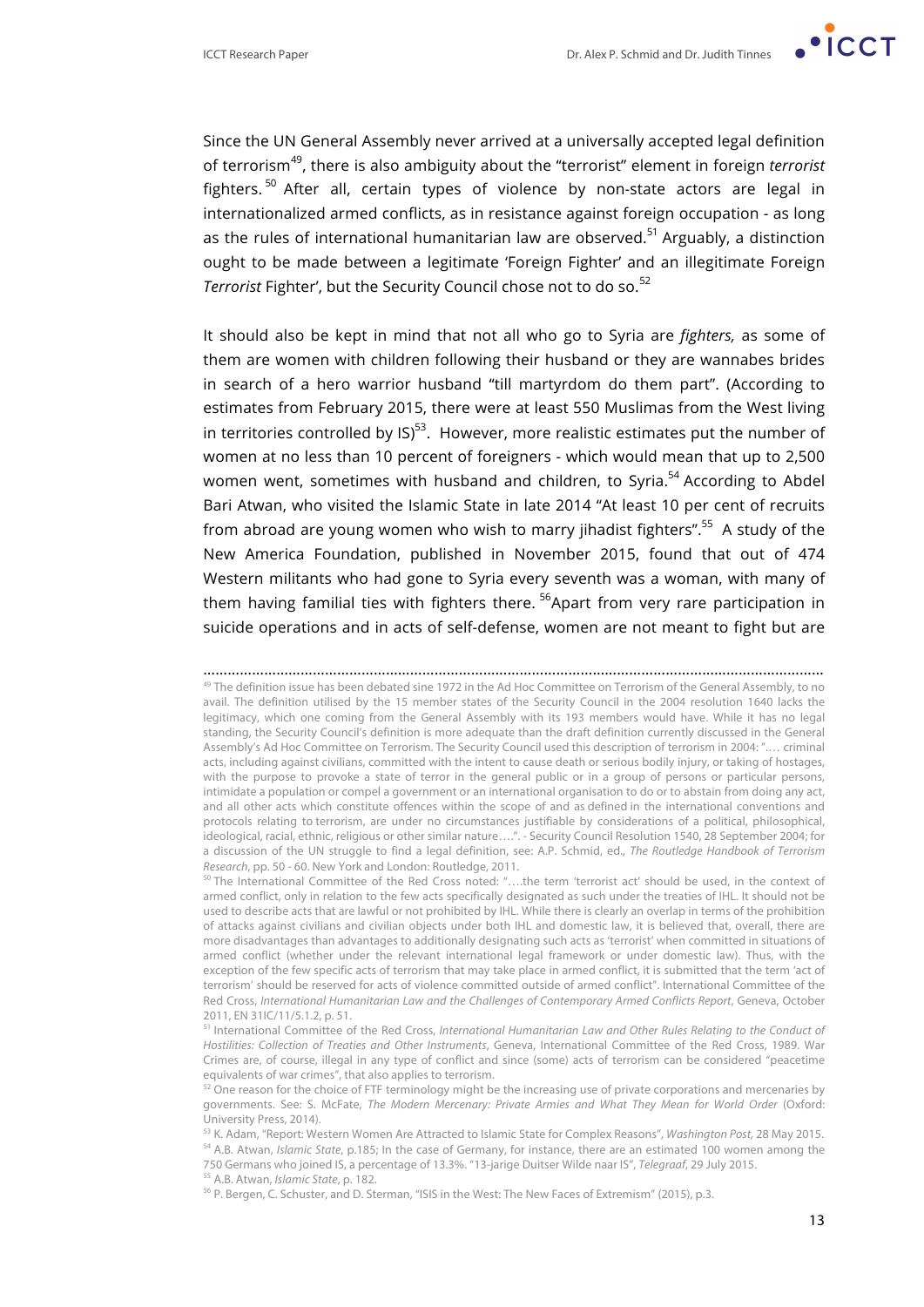

meant to be subservient to men, serving the sexual needs of jihadists, get pregnant, produce "cubs of the Caliphate" and, more generally, act as "cheerleaders" of the Syrian jihad, as Jahangir Arasli put it.  $57$  The stream of unaccompanied girls and young women to Syria is especially puzzling for nothing better awaits many of them than having to cover their whole bodies (including their eyes) in black, being largely confined to the house (they can only leave with a husband or guardian) and serve the sexual needs of often multiple males. Only those who serve in the morality police and those who man the social media desks where they are tasked to lure more Western women to the Caliphate enjoy a bit more freedom.

Another group that comes from abroad are those Syrian citizens who had left Syria, for instance, as students, before 2012 and later returned to participate in the insurgency in their home country – an insurgency against the Assad regime conducted by well over 100,000 Syrian men who fight in more than hundred factions other than IS – some of whom are linked to al-Qaida while many others are unaffiliated Islamists.<sup>58</sup> Only a small minority of these groups are "secular", "moderate" and "democratic" as Western powers would wish them as partners in the fight against the ruthless Assad regime and the even more ruthless Islamic State. Some of the Syrian returnees may or may not turn "terrorist". In other words, question marks can be raised with regard to all three elements of the Security Council's conceptualisation of "Foreign Terrorist Fighters" (FTFs): "foreign", "terrorist" "fighters". This issue is also related to the way the conflict is categorised.

Is it primarily a Sunni-Shiite armed conflict<sup>59</sup> comparable in some ways to the Catholic-Protestant conflict that cost some four million lives in Western Europe in the  $17<sup>th</sup>$  century and lasted thirty years (1618-1648)? Or should we compare it with the Crusades that lasted two centuries (1095 – 1291), costing between one and three million lives?<sup>60</sup> Some analysts think that the current conflict in Syria and beyond is something new, fed strongly by a Salafist-jihadist Islamist movement in Muslimmajority countries and in Western Muslim diasporas, brought together by the power of the same Internet that had also unleashed the Arab Spring. $61$  What makes the Syrian insurgency and its repression unique is the almost genocidal scale of destruction and displacement: half of the population - almost twelve out of 23 million - has been driven from their homes, over four million as external refugees and 7.6 million internally displaced (often several times), with 12,2 million people in need of

<sup>………………………………………………………………………………………………………………………………………</sup>

<sup>57</sup> J.E. Arasli, *Archipelago SYRAQ, p*. 313.

<sup>58</sup> The "well over 100,000" figure is from C. Lister, "The West is Walking into the Abyss on Syria", *Brookings*, 28 September 2015.

<sup>&</sup>lt;sup>59</sup> The origins of the Shia-Sunni divide, originally linked to the question of rightful succession after the Prophet's death in 632, has poisoned intra-Muslim relations for more than 1,300 years, with both sides considering the other as heretics. D. Nicolle, *Historical Atlas of the Islamic World* (New York: Checkmark Books, 2003), p. 37.

<sup>60</sup> T.F. Madden, ed., *Crusade* (London: Duncan Baird Publishers, 2008), p.11 & 214. Some historians put the end of the crusades not at the date of the fall of Acra in 1291 but look at other crusades not only those focused on the recovery of the holy land. – Cf. C. Tyerman, *Fighting for Christendom: Holy War and the Crusades* (Oxford: University Press, 2004), pp. 211 – 217.<br><sup>61</sup> A paper of the Partnership for Peace Consortium referred to this conflict in these terms: "In many respects, Syria is the

first large-scale socially mediated war". – Partnership for Peace Consortium. Sunni Foreign Fighters in Syria: Background, Facilitating Factors and Selected Responses. Partnership for Peace Consortium, *Combating Terrorism Working Group Background Paper No.1*, 21 May 2014, p.2, www.pfp-consortium.org.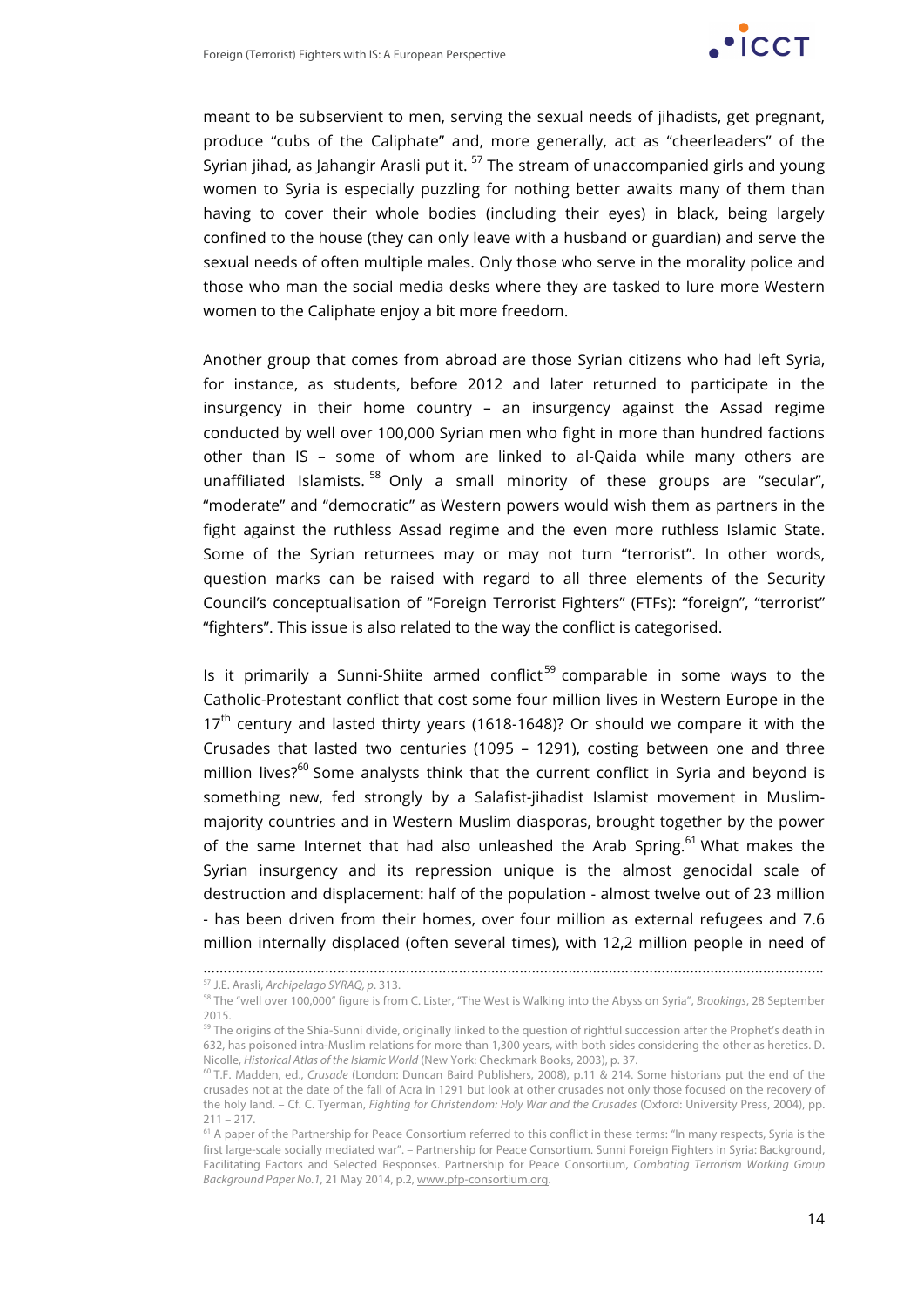

humanitarian assistance and a million injured and at least 250,000 people killed, 111,000 of them civilians. Another 600,000 people are starving in siege situations and 80 percent of the people have been impoverished $^{62}$ .

## 3. Foreign (Terrorist) Fighters – Estimates of Magnitudes of FFs

An American Congressional bi-partisan report, released in late September 2015, concluded that: "There is currently no comprehensive global database of foreign fighter names. Instead, countries including the U.S. rely on a weak, patchwork system for swapping individual extremist identities ". $63$  The information coming out of Syria is often controlled, partisan information. News has become a weapon of psychological warfare. The civil war in Syria has a physical and a virtual reality and the two intersect and interact. Each side in the conflict tends to produce its own "facts" and tries to deny, discredit or distorts information from selected other parties. This is also reflected when it comes to the number of foreign fighters. Estimates vary enormously, sometime the lowest and highest estimates for those originating from one country differing by a factor of 25.<sup>64</sup> The UN Monitoring Team (UN Res. 1267) had already reported in November 2014 that "accurate and reliable data" on FTFs were impossible to obtain but estimated the number as between 15,000 and 20,000 with most of them travelling to join IS. Yet it admitted already then that the number of FTFs could be as high as  $30,000$ .<sup>65</sup>

In the following we shall try to bring some order into this, presenting various data we could find. These are often conflicting and confusing, for instance, when it comes to the ratio between foreign fighters and the non-foreign fighters in IS. Partly this has to do with the fact that the core of IS consists of Iraqi followers of the late Abu Mus'ab al-Zarqawi (1966-2006) and former Baathist army and intelligence officers of the regime of Saddam Hussein. Strictly speaking they are "foreign fighters" in Syria but not in Iraq.

The current Western focus on foreign fighters in Syria is somewhat blind on one eye, as those Shia and Alawite Muslims and Christians who have gone and continue to go to Syria to support the Bashar al-Assad regime or the Kurdish separatists in the north

<sup>………………………………………………………………………………………………………………………………………</sup> <sup>62</sup> Figures from ReliefWeb, *Under-Secretary General for Humanitarian Affairs and Emergency Relief Coordinator, Stephen O' Brien – Statement to the Security Council on Yemen, 28 July 2015,* http://reliefweb.int/report/yemen/under-secretarygeneral-humanitarian-affairs-and-emergency-relief-coordinator-stephen-0 and Mercy Corps, *Quick Facts: What You Need to Know About the Syria Crisis*, 20 July 2015, https://www.mercycorps.org/articles/turkey-iraq-jordan-lebanon-syria/quickfacts-what-you-need-know-about-syria-crisis and from "Security Council: Syria 'largest humanitarian crisis in the world", *Al-Monitor,* 24 August 2015; Figure on civilian deaths from C. Lister. "The West is walking into the abyss on Syria". According to Lister, 95 percent of civilian deaths were caused by the Assad regime.

<sup>63</sup> E. Schmitt and S. Sengupta, "Thousands Enter Syria to Join ISIS Despite Global Efforts", *New York Times*, 26 September 2015.

<sup>64</sup> E.g.in the case of Italy in tables reproduced by S. Mullins, "Foreign Fighters in Syria", *per Concordiam*, vol. 5, no. 3 (2014), p. 38,

http://www.marshallcenter.org/mcpublicweb/MCDocs/files/College/F\_Publications/perConcordiam/pC\_V5N3\_en.pdf (S. Mullins used ICRS high and low estimates).

<sup>65</sup> UN Meetings Coverage and Press Releases, *Action Against Threat of Foreign Terrorist Fighters Must Be Ramped Up, Security Council Urges in High-Level Meeting*, 29 May 2015, http://www.un.org/press/en/2015/sc11912.doc.htm; UN is to publish two more reports, based on the reporting of other than the 21 states covered in its first report.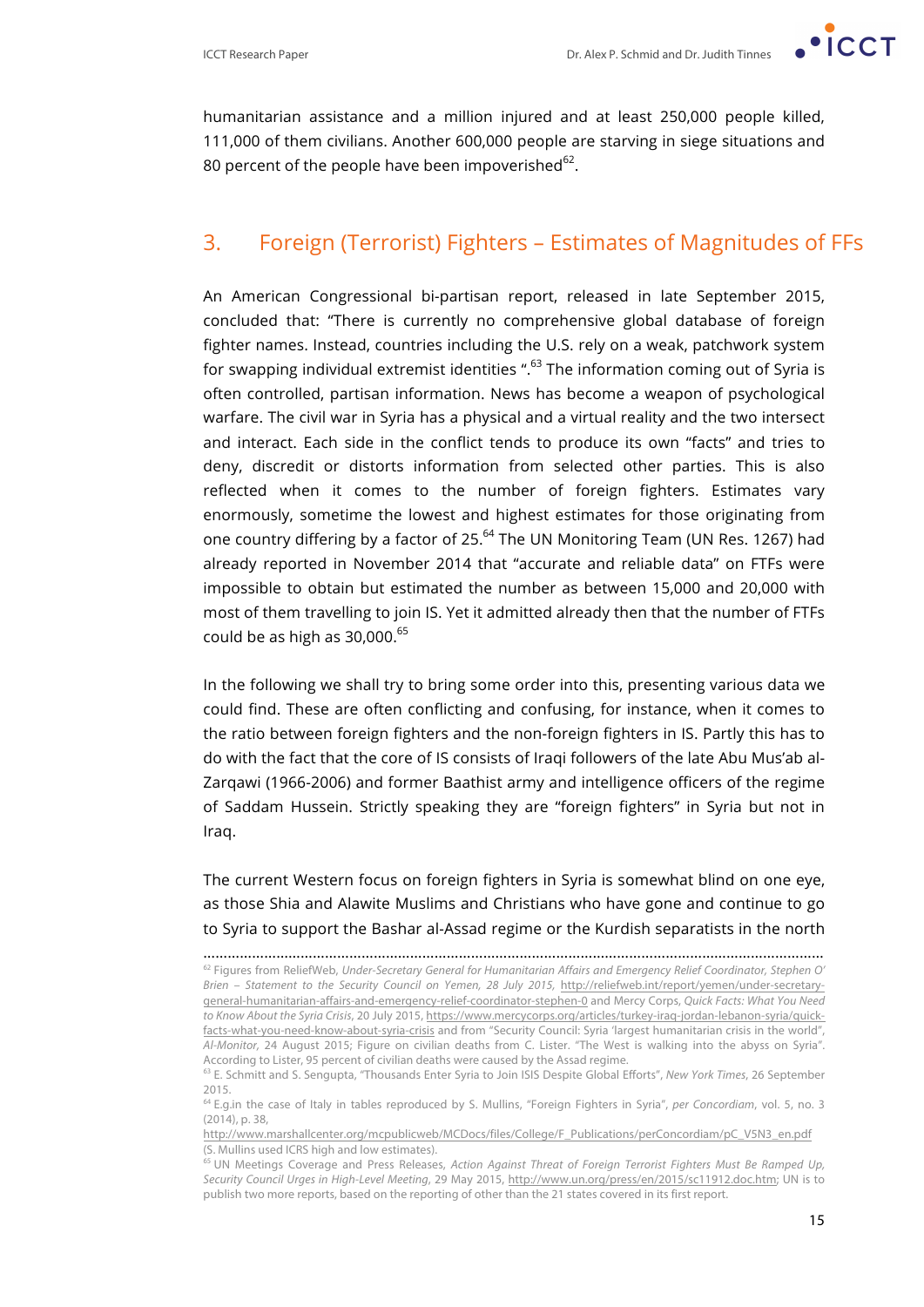

of the country remain largely uncounted. They are apparently not the primary subject to Western concerns. Presumably this has to do with the fact that they are not deemed a danger when returning to their countries of origin. We only have very rough and dated estimates on the foreign fighters on the Syrian's regime or Kurdish side.<sup>66</sup>

| <b>Origin of Foreign Fighters</b> | <b>Number of Foreign Fighters</b>                         |  |
|-----------------------------------|-----------------------------------------------------------|--|
|                                   | 1-2,000 thousand from Iranian Revolutionary Guards        |  |
| Iranian                           | Corps (IRGC), mostly advisers, instructors, military      |  |
|                                   | specialists and "controllers"                             |  |
| Lebanese                          | 5-8,000 Hezbollah fighters (of whom ca. 1,300 killed)     |  |
| Iraqi                             | Some 2-3,000 (of whom the majority left; replaced by      |  |
|                                   | Afghani Shias of the "Fatemiyoun Brigade" of Hazaras)     |  |
| Palestinians                      | Several hundreds (many from the Popular Front of          |  |
|                                   | Liberation of Palestine-General Command)                  |  |
|                                   | Slavic Corps (private military company of 267             |  |
| Russian*                          | members); since late September 2015 also ca. 4,000        |  |
|                                   | Russian military advisors, & air force personnel and      |  |
|                                   | troops protecting naval and airbases troops <sup>67</sup> |  |

**Table 2:** Foreign Fighters and Foreign Military Forces on the Side of the Assad Regime

From the above it would appear that the number of foreign fighters who joined the Shia or anti-Assad side of the struggle is smaller than the number of those who joined the Sunni side.<sup>68</sup> However, since the fall of 2015, hundreds of Iranian troops have joined the fight to strengthen Syrian government defences around Damascus since the Assad regime seems to lack enough manpower due to battlefield losses and defections. By the end of August 2015, the regime controlled only seventeen percent of Syria's territory.<sup>69</sup> Since then the Russian intervention allowed it to retake some strategic positions.

<sup>………………………………………………………………………………………………………………………………………</sup> <sup>66</sup> Rough estimates from an Israeli colleague, mid-July 2015; M. Levitt, "Waking up the Neighbours. How Regional Intervention is Transforming Hezbollah", *Foreign Affairs,* 23 July 2015,

https://www.foreignaffairs.com/articles/israel/2015-07-23/waking-neighbors; J.E. Arasli, *Archipelago SYRAQ,* pp. 228 - 229; F. Tastekin, "Russia's Expanding Military Presence in Syria", *Al-Monitor*, 15 September 2015, http://www.almonitor.com/pulse/originals/2015/09/turkey-syria-russia-changing-rules-game-middle-east.html.

 $67$  A figure of 2,000 Russian military was cited by C. Lister, "The West is Walking into the abyss on Syria"; since then Russian military presence has at least doubled. By contrast: the United States had, as of late September 2015, some 3,500 American advisers, trainers and other military personnel in Iraq. – M.R. Gordon, "Russia Surprises U.S. With Accord on Battling ISIS", *New York Times*, 27 September 2015.

<sup>68</sup> A. Lund, "Who are the Foreign Fighters in Syria? An Interview with A. Y. Zelin", *Carnegie Endowment for International Peace*, http://carnegieendowment.org/syriaincrisis/?fa=53811; Wikipedia, *Foreign Rebel Fighters in the Syrian Civil War*, *25 October 2015,*

https://en.wikipedia.org/wiki/Foreign\_rebel\_fighters\_in\_the\_Syrian\_Civil\_War. Zelin came to an estimate of not more than 10,000 foreign fighters on the Shia side. However, the well-informed Azerbaijani security and defense analyst J. E. Arasli puts their number at 30-40,000. – J. E. Arasli, *Archipelago SYRAQ,* p.229. However, the number of Shia militias from Lebanon involved in the struggle in Syria has been put as high as 25-30,000 (presumably mainly Hezbollah) by Charles Lister. - Figures from Charles Lister in video on "The Syrian Jihad. The Evolution of an Insurgency", http://t.co/ppQHywQkma.

<sup>&</sup>lt;sup>69</sup> According to Agence France Press, as quoted by T. Beemsterboer, "De Toekomst Heeft er Sinds Tijden Niet zo Slecht Uitgezien voor Assad", *NRC Handelsblad*, 24 July 2015 (updated 8 June 2015); IHS Jane's 360 Intelligence Review: http://www.janes.com/article/53771/sy rian-government-no-longer-controls-83-of-the-country as quoted in P. McLeary and A. Rawnsley, "Situation Report", *Foreign Policy,* 25 August 2015, http://foreignpolicy.com/2015/08/25/situation-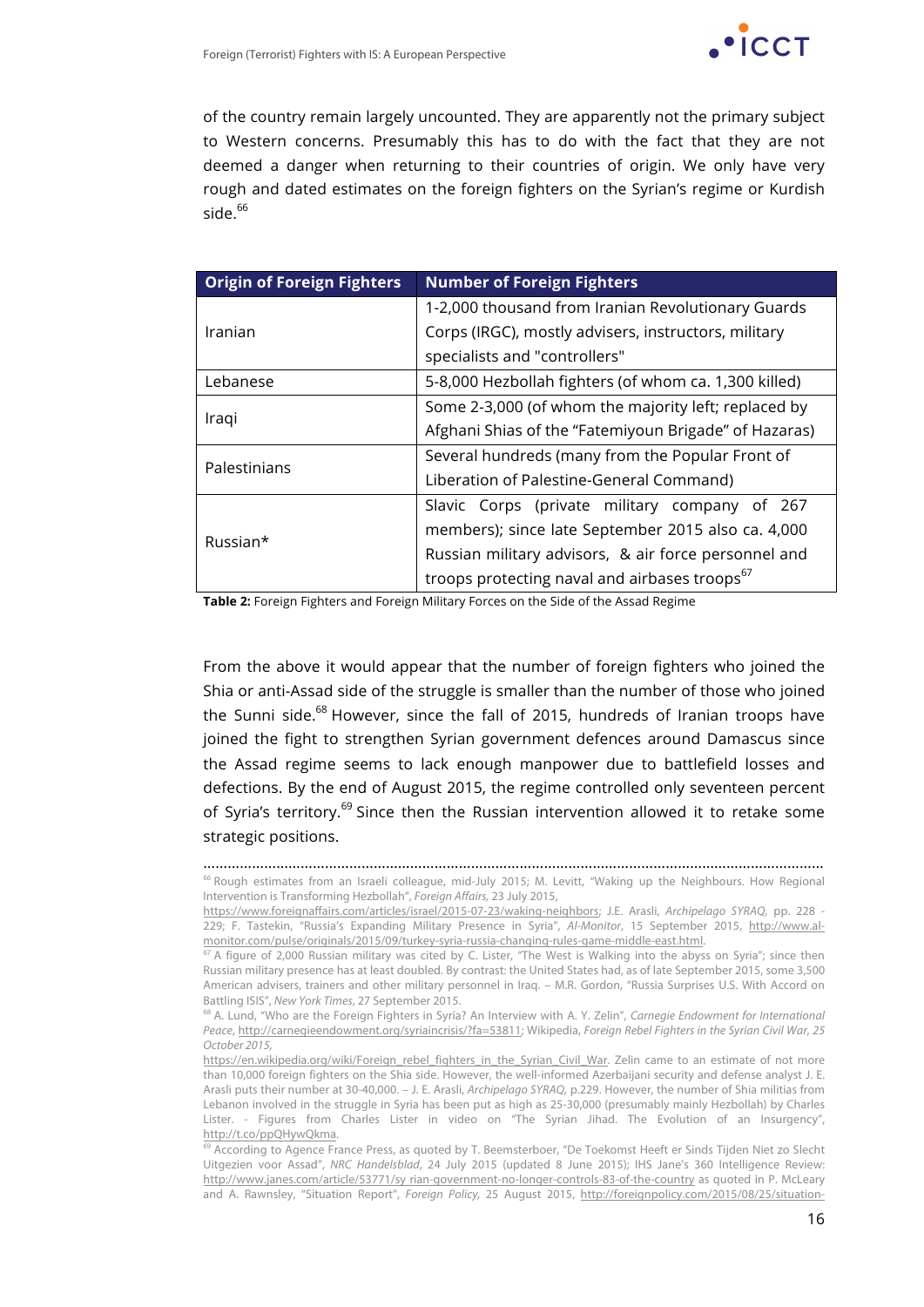l

The Arab Spring-inspired revolt against the repressive Assad regime turned into a sectarian civil war in Syria but also became a proxy war, with Iran and Russia involved on the side of the Syrian government and a number of other states, including Turkey,<sup>70</sup> Saudi Arabia and Qatar<sup>71</sup> being involved more or less directly in one way or the other on the other side. The Iranian involvement, indirectly through Hezbollah and directly through its Islamic Revolutionary Guard Corps (IRGC) with its elite expeditionary Quds Force, is somewhat better documented than the limited involvement of Russian government personnel which, at least until late until September 2015, had no fighting role. Today Russian citizens are involved on both sides: as highly valued "Chechen" foreign fighters (around 2,200 according to a recent Russian estimate)<sup>72</sup> and, on the other hand, on the official side, as arms suppliers for the Alawite regime of Assad, and, since late September 2015 by lending air support to the regime. For what looks like Machiavellian reasons, the government of President Putin actually appeared, for a while, to have encourage militant Islamist of the Northern Caucasus to leave for Syria.<sup>73</sup>

According to an estimate of the United Nations, there are more than 25,000 foreign fighters from more than 100 countries active, of which an estimated 22,000 are involved in the conflict zone between Syria and Iraq.<sup>74</sup> The Syrian government, (whose armed forces of 325,000 men have been more than halved due to more than 80,000 casualties in its ranks and due to more than 70,000 desertions) has put that figure much higher than the UN estimates (which generally tend to be on the cautious side).

report-f-22s-headed-for-europe-new-truce-between-the-koreas-syrians-say-they-were-sold-out-by-the-turks-specialops-under-investigation-and-lots-more/.

<sup>70</sup> Ali Daglar. Turkey fails to prosecute two Chechens for beheading three priests in Syria. *Hurriyet Daily News*, 17 July 2015, http://www.hurriyetdailynews.com/; J.E. Arasli, *Archipelago SYRAQ,* p. 295 & 362; N. Bertrand, "Senior Western Official: Links Between Turkey and ISIS Are Now Undeniable", *Business Insider*, 28 July 2015, http://uk.businessinsider.com/links-between-turkey-and-isis-are-now-undeniable-2015-7?r=US&IR=T.

 $71$  Bram Peeters noted: Saudi Arabia and Qatar appeared to have at least tacitly encouraged and supported some of these same organisations in their efforts. The potential to overthrow Assad, Iran's most important Arab ally, represented for Saudi Arabia 'the best chance in a decade (…) to roll back Iranian power. According to reports dated April 2012, the Saudi Kingdom offered death row inmates a full pardon and financial payment in exchange for their commitment to fight jihad in Syria. At the same time, the Saudi government has remarkably tried to be proactive in preventing violence once these fighters returned home. – B. Peeters, *Choosing Battles: A Cross-Case Analysis of Seven Muslim Foreign Fighter Mobilizations (1980-2014).* Utrecht: University Master Thesis, August 2014, p. 99,

http://dspace.library.uu.nl:8080/handle/1874/298875 - Ironically, later Russian authorities would justify their intervention in Syria by the presence of these Caucasian mujahideen.<br><sup>72</sup> Figure provided by top Russian official at an international conference in June 2015.

<sup>73</sup> V. Dzutsev, "Investigative Report Suggests Russian Security Services Pushing North Caucasus Militants to Flee to Middle East", *The Jamestown Foundation North Caucasus Weekly*, vol. 16, no. 16 (2015). - The rationale behind it is, according to Dzutsev: "By allowing and promoting the emigration of Islamists, Russian authorities achieve several aims. They clear the volatile North Caucasus of Islamists and reduce violence in the country. The export of militants to the Middle East also serves Russian foreign policy goals, most principally to cause as much volatility in the Middle East as possible in order to drive up oil prices. High oil prices are practically the only way for the current Russian regime to survive in the long run. What appears to be a widespread practice in Russia, "agent agreements" signed between the Russian security services and Islamist recruits amounts to the Russian state recruiting militants for militant organisations in the Middle East." See also: http://www.thedailybeast.com/articles/2015/08/23/russia-s-playing-a-double-game-withislamic-terror.html . Ironically, since late September 2015 their presence in Syria has, on the other hand, served as a rationalization for intervening in Syria.

<sup>74</sup> United Nations Counter-Terrorism Committee Executive Directorate, *Background Note: Special Meeting of the Counter-Terrorism Committee with Member States and Relevant International and Regional Organisations on "Stemming the Flow of Foreign Terrorist Fighters",* Madrid, 27-28 July 2015, p. 1; T.S. Kaidanow, *Al-Qaida, the Islamic State, and the Future of the Global Jihad Movement*, Remarks at Brooking Institution, 16 September 2016,

http://www.state.gov/j/ct/rls/rm/246983.htm; H. El Said, "Foreign Terrorist Fighters: Terrorists or Freedom Fighters?", in S. Zeiger and A. Aly, eds., *Countering Violent Extremism. Developing an Evidence-base for Policy and Practice*, p. 22. Abu Dhabi: Hedayah, 2015, p. 22, http://www.hedayah.ae/pdf/cve-edited-volume.pdf.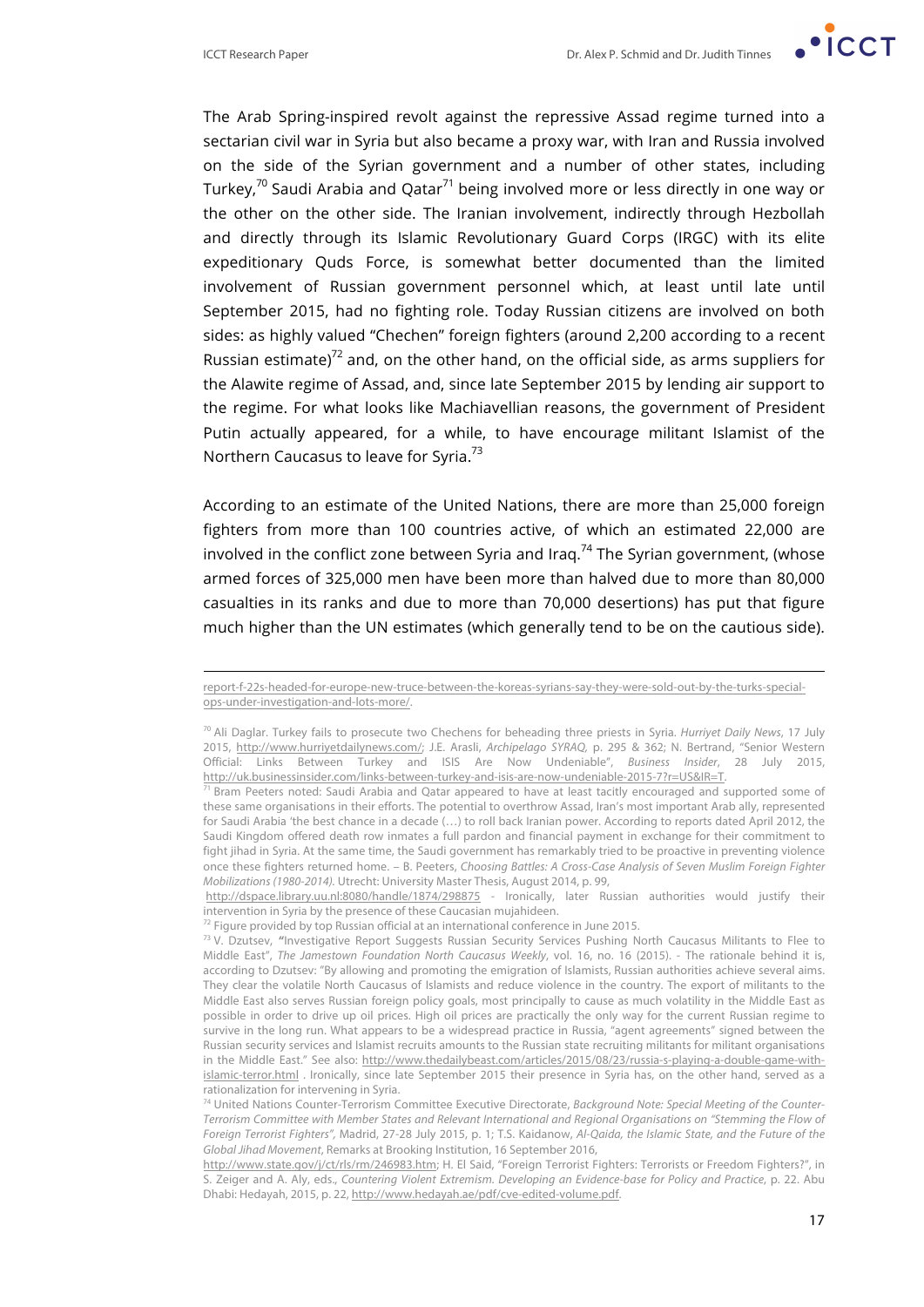The Assad government, on the other hand, tends to exaggerate. One report of a Syrian military research centre put the number already in September 2013 at 54,000 foreign combatants from 87 different countries<sup>75</sup>:

| <b>Origin of Foreign Fighters</b> | <b>Number of Foreign Fighters</b>                     |
|-----------------------------------|-------------------------------------------------------|
| Saudis                            | 12,000 (of whom 3,872 killed and 2,689 "disappeared") |
| "Chechens"                        | 14,000 (of whom 3,691 killed)                         |
| Lebanese                          | 9,000 (of whom 2,904 killed)                          |
| 84 other countries                | 19,000                                                |

**Table 3:** Syrian Military Estimates of Number of Foreign Fighters

This grand total of 50,000 fighters might or might not include smaller contingents like the 50 – 60 mainly right-wing fighters from Sweden, Finland, Croatia, Serbia, Greece, Canada and United States, siding mainly with Kurds in the north.<sup>76</sup>

According to the Syrian Observatory for Human Rights (SOHR), at least 8,000 IS members have been killed<sup>77</sup> while US estimates speak of some 15,000 IS fatalities.<sup>78</sup> Casualty rates among un- and ill-trained Western foreign fighters are higher than among local Arabs as these volunteers tend to be used in the frontline as cannonfodder and kamikaze style suicide (car-) bombers.<sup>79</sup> One American study of 474 Western militants going to Syria found that "Almost half of the male foreign fighters and 6 percent of female militants have been killed".<sup>80</sup> A number of the foreign (i.e. non-Iraqi) fighters have been allowed to rise in the hierarchy of IS to middle levels. A few, like the Chechen Abu Omar al Shishani, even rose to top level, becoming, in his case, the second in command of IS operations in Syria.<sup>81</sup>

The United Nations also collects data. UN estimates are, as indicated before, usually conservative estimates. Partly this has to do with the fact that some member states

<sup>………………………………………………………………………………………………………………………………………</sup> <sup>75</sup> M. Hashim, "Iraq and Syria: Who are the foreign fighter?", *BBC Monitoring Middle East,* 3 September 2014, www.bbc.com/news/world-middle-east-29043331. The report was first published by the Tunisian daily *al-Chourouk.*

<sup>76</sup> J.E. Arasli, *Archipelago SYRAQ*, p.42.

<sup>77</sup> AFP, "ISIS Executes Over 3,000 in Syria in a Year-Long 'Caliphate'", *Al Arabia News,* 29 June-2015, http://english.alarabiya.net/en/News/middle-east/2015/06/28/ISIS-executes-over-3-000-in-Syria-in-year-long-caliphate- .html.

 $78''$ 10,000 according to US Deputy Secretary of State Tony Blinken, as noted in B. Johnson, "Deputy Sec State: Don't Take Our Estimate of ISIS We've Taken Out So Literally", *PJ Tatler,* 4 June 2015, http://pjmedia.com/tatler/2015/06/04/deputysecstate-dont-take-our-estimate-of-isis-weve-taken-out-so-literally/; 15,000 according to R. Hall, "The U.S. Has Been Bombing the Islamic State for a Year. What Has Been Achieved?", *Global Post*, http://theweek.com/articles/571084/beenbombing-islamic-state-year-what-been-achieved.

 $79$  To cite Scott Gates and Sukanya Podder, quoting General Ali al-Wazir from the Iraqi army: "We often see the foreign fighters in the first wave of attacks and then the Arab fighters will come in after an area is cleared". They add:" Suicide bombers, who play a critical role in IS attacks appear to be dominated by foreign fighters. Given these tactic, foreign fighters probably suffer disproportionate casualties". S. Gates and S. Podder, "Social Media, Recruitment, Allegiance and the Islamic State" (2015), p.111. A. Waldeck notes on this point:" Fighters who arrive in Syria are obliged to attend a course before they are allowed to participate in the battle. They are isolated from the other members, their passports are taken away and they attend meetings in which they are brainwashed. A German returnee calls it "to be persuaded to ISIS" …. (…) In those meetings they can choose between being a martyr or fighter. Brainwashed and without the passport it is difficult to leave ISIS again, even if some fighters would like to do so". A. Waldeck, *The Ideology of ISIS*, p. 66. 80 P. Bergen, C. Schuster, and D. Sterman, "ISIS in the West: The New Faces of Extremism" (2015). p. 4.

<sup>&</sup>lt;sup>81</sup> T. H. Tonnessen, "Heirs of Zarqawi or Saddam? The relationship between al-Qaida in Iraq and the Islamic State", *Perspectives on Terrorism*, vol. 9, no. 4 (2015), p.54; J.E. Arasli, *Archipelago SYRAQ,* p. 42.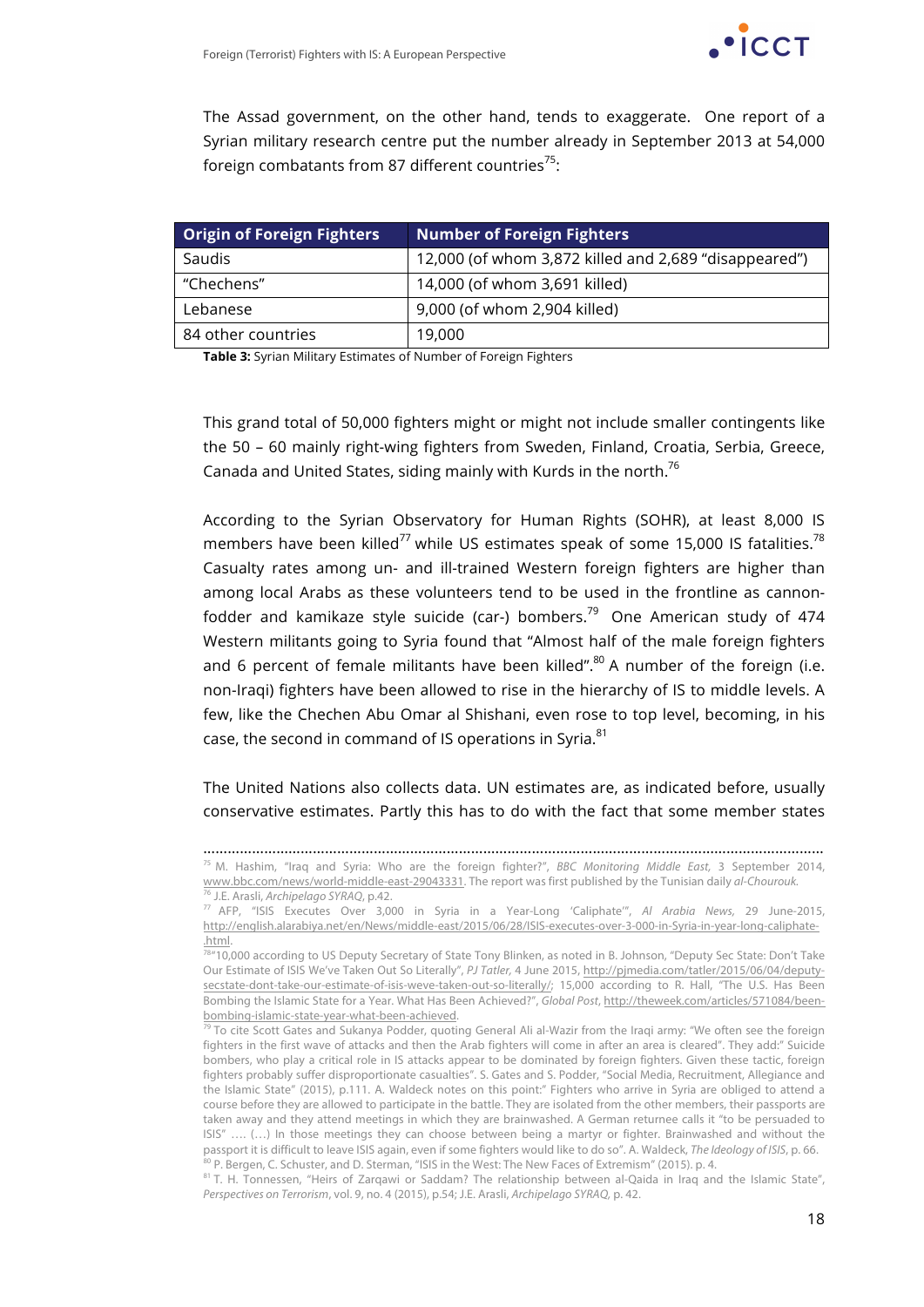

provide no data or provide them too late to be included in a report. According to the mandatory (i.e. under Chapter VII of UN Charter) Security Council resolution 2178 of 24 September 2014, Member States are obliged to report to the UN progress in their efforts to stop foreign fighters. In its key passage, SC Resolution 2178 urges all member states to prevent and suppress recruiting, organising, transporting, and equipping FTFs, and the financing of FTF travel and activities. It also requires all states to prevent the entry or transit of individuals believed to be traveling for terrorismrelated purposes.<sup>82</sup>

In this context, the Security Council has asked UN member states to report on their efforts to stem the flow. So far, the level and quality of their reporting has been rather disappointing. The UN issued, in May 2015 the reported results for a first group of 21 states – out of a total of 67 states said to be most affected "by the acute and growing threat posed by foreign terrorist fighters".<sup>83</sup> What is striking, is how little information some of the most involved states could or would provide to the United Nations Security Council. Here are some of the officially reported numbers of foreign terrorist fighters who recently travelled to Iraq and/or the Syrian Arab Republic. <sup>84</sup> For comparison, I have added unofficial third party estimates collected by J. E. Arasli between brackets<sup>85</sup>:

| <b>UN Member State</b> | <b>UN Member State Non-Estimate</b>           | <b>Third Party Estimate</b> |
|------------------------|-----------------------------------------------|-----------------------------|
| Egypt                  | "State does not possess accurate information" | 1,000                       |
| Jordan                 | "State does not possess accurate information" | $1,500 - 2,500$             |
| Libya                  | "State does not possess accurate information  | $700 - 6,000$               |
| Afghanistan            | "Insufficient information                     | 25!                         |
| Lebanon                | "Insufficient information"                    | $900+$                      |
| Saudi Arabia           | "Insufficient information"                    | $2,500 - 8,000$             |

**Table 4:** United Nations Member States' Non-Estimates and Third Party Estimates

Those states that did report to the UN on "their" foreign fighters either reported zero foreign fighters (Pakistan, Qatar, Philippines) or numbers that were, in most cases, lower estimates than those of third party observers.**<sup>86</sup>** I added, again, the third party estimates brought together by J.E. Arasli.<sup>87</sup>

<sup>………………………………………………………………………………………………………………………………………</sup> <sup>82</sup> See: United Nations Security Council, *Resolution 2178 (2014): Adopted by the Security Council at its 7272nd meeting, on 24 September 2014*, S/RES/2178 (2014), www.un.org/en/sc/documents/resolutions/2014/shtml.

<sup>83</sup> United Nations Security Council, Letter Dated 13 May 2015 From the Chair of the Security Council Committee Established *Pursuant to Resolution 1373 (2001) Concerning Counter-terrorism Addressed to the President of the Security Council*, S/2015/338, http://www.un.org/en/sc/ctc/docs/2015/N1514129\_EN.pdf, p. 2. <sup>84</sup> Ibid, p. 9.

<sup>85</sup> Egypt, data for summer 2014: J.E. Arasli, *Archipelago SYRAQ*, p. 56; Jordan, data for December 2013, p.161; Libya, data for 2012, p.173; Afghanistan data, August 2014, p. 17;Lebanon data, August 02014, p.171; Saudi Arabia, data for August 2014, p. 258. N.B.: In July 2015 the Saudi government provided 2,000 names to Interpol, bringing the total number of known individuals of Interpol to about 5,800 foreign fighters by November 2015.

United Nations Security Council, "Annex: Implementation of Security Council Resolution 2178 (2014) by States Affected by Foreign Terrorist Fighters", in *Letter Dated 13 May 2015 From the Chair of the Security Council Committee Established Pursuant to Resolution 1373 (2001) Concerning Counter-terrorism Addressed to the President of the Security*  Council, 14 May 2015, S/2015/338, p.10. The 3<sup>rd</sup> party estimates are those collected from open sources by J.E. Arasli, an internationally respected defence and security analyst and practitioner with a background in Soviet, and later,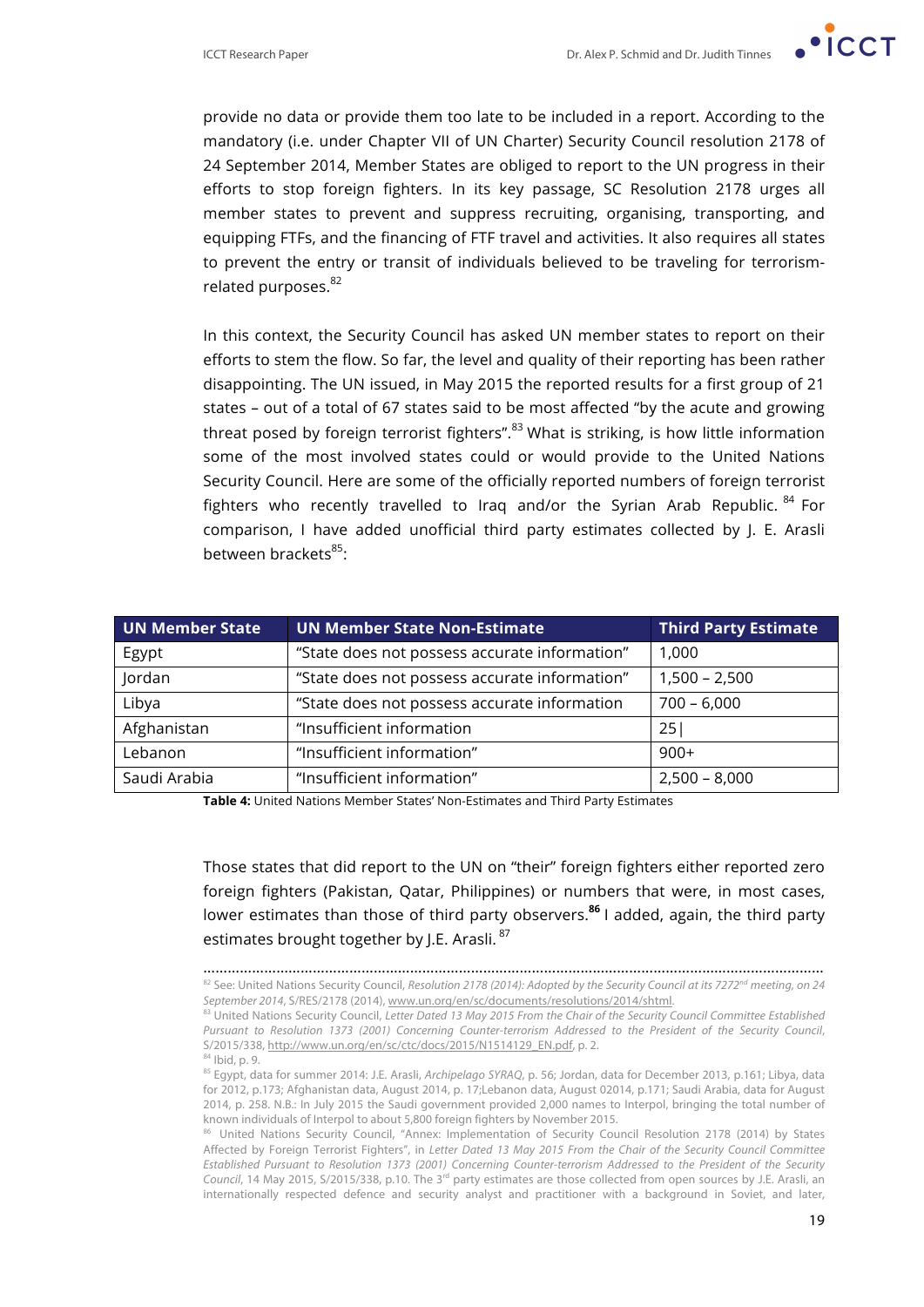

| UN Member State | UN Member State Non-Estimate                  | <b>Third Party Estimate</b> |
|-----------------|-----------------------------------------------|-----------------------------|
| Egypt           | "State does not possess accurate information" | 1,000                       |
| Jordan          | "State does not possess accurate information" | $1,500 - 2,500$             |
| Libya           | "State does not possess accurate information  | $700 - 6,000$               |
| Afghanistan     | "Insufficient information                     | 25                          |
| Lebanon         | "Insufficient information"                    | $900+$                      |
| Saudi Arabia    | "Insufficient information"                    | $2,500 - 8,000$             |

**Table 5:** United Nations Estimates Compared to Third Party Estimates

According to a Europol assessment of January 2015, up to 5,000 Europeans have joined the jihad in Syria and Iraq.<sup>88</sup> That is a much higher number than the one for the United States where some 250 wannabe foreign fighters tried to make it to Syria. $89$ That could put the number of European foreign fighters at about one fifth or twenty percent of the total number of IS fighters.<sup>90</sup> The trend is still upwards. In April 2015, a European official put the number at 6,000 foreign fighters<sup>91</sup> while French Prime Minister Manuel Valls estimated that as many as 10,000 Europeans could be fighting in jihadi groups by the end of 2015.<sup>92</sup> The foreign fighters who joined IS and other jihadist groups in Syria and Iraq make up a significant part of the jihadist militants in Syria and Iraq but the figures available diverge. In 2013, when IS in Syria was much smaller, consisting of only 4,000 – 5,000 fighters, 40 percent were said to be foreigners and at the higher level just under the Iraqi leadership, foreigners even accounted for 80 percent (including Iraqis who then were foreigners to Syria before IS created its new border-crossing Islamic State). By September 2014, two month after the proclamation of the caliphate, the CIA estimate of the number of IS fighters jumped to 20,000 – 31,500 fighters, with 15,000 of them believed to be foreigners,

www.commondreams.org/news/2014/12/30. <sup>89</sup> US Congress Homeland Security Committee, Final Report of the Task Force on Combating Terrorist and Foreign Fighter

l

Azerbaijani national security (J. E. Arasli is, like the present author, a member of the Combating Terrorism Working Group at the Partnership for Peace Consortium of Defense Academies and Security Studies Institutes).

<sup>87</sup> Tunisia, data for March 2015; J. E. Arasli, *Archipelago SYRAQ*, p. 288; Turkey, data for mid-2014L Ibid.*,* p.290 (however, this seems to be an underestimate as "more than 1,000". Turkish Kurds (Sic) were fighting with IS: "Turkey's Demirtas: 'Erdogan is Capable of Setting Country on Fire': Interview conducted by Hasnain Kazim", *SPIEGEL ONLINE*, 31 July 2015, http://www.spiegel.de/international/world/kurdish-leader-demirtas-calls-for-ceasefire-with-turkey-a-1046263.html; for Malaysia, Indonesia and Singapore, data from R. Gunaratna, "2 Singaporeans Detained for Planning to Join ISIS", *Asia One*, 30 September 2015, http://news.asiaone.com/news/singapore/2-singaporeans-detained-planning-join-isis; Moroccan data combine 1,000 from Morocco itself and 2,000 foreign fighters of Moroccan origin from Spain and other European countries; J.E. Arasli, *Archipelago SYRAQ,* p. 194; Data for Maldives from July 2014: Ibid.,p.178; the undated Algerian figure does not include 800 Algerians from Europe: Ibid., p.20; Malaysia, undated, ibid., p.178; Indonesia, undated data: Ibid., p.98 Pakistan, data undated: Ibid., p.214;Qatar data undated: Ibid., p.230;Philippines data undated: Ibid., p.217.

<sup>88</sup> P. Teffer, "Up to 5,000 Europeans Joined the Jihad, Europol Chief Says", *Eurobserver*, 16 January 2015. "Estimates vary from 3,000 – 5,000. The database of Europol contains about 2,500 names of suspects" (Ibid.) who have gone to Syria, Iraq *and* other conflict zones. The US government is said to have 15,000 listed: J. Queally, "US Adding Names to Foreign Fighter Watchlist 'Like a Ticking Odometer'", *Common Dreams*, 30 December 2015,

*Travel* (2015).

<sup>90</sup> For other figures, see: B.M. Jenkins, "When Jihadis Come Marching Home: The Terrorist Threat Posed by Westerners Returning from Syria and Iraq", *RAND*, 2014, pp. 1 & 5; According to yet another estimate, 4,500 Westerners, including 250, have gone to Syria. - P. Bergen, C. Schuster, and D. Sterman, "ISIS in the West: The New Faces of Extremism" (2015). p.15.

<sup>91</sup> P. Gonzales, "Vera Jourova: Près de 6.000 Européens Sont Partis Faire le Jihad", *Le Figaro*, 13 April 2015,

http://www.lefigaro.fr/international/2015/04/12/01003-20150412ARTFIG00128-vera-jourova-pres-de-6000-europeenssont-partis-faire-le-djihad.php.

<sup>92</sup> RFI, "10,000 Europeans Could Be Fighting in Jihadi Groups by Year End, Valls", *RFI English*, 8 March 2015, http://www.english.rfi.fr/france/20150308-10000-europeans-could-be-fighting-jihadi-groups-year-end-valls. Quoted by Brian M. Jenkins (RAND) in presentation where author was present in July 2015.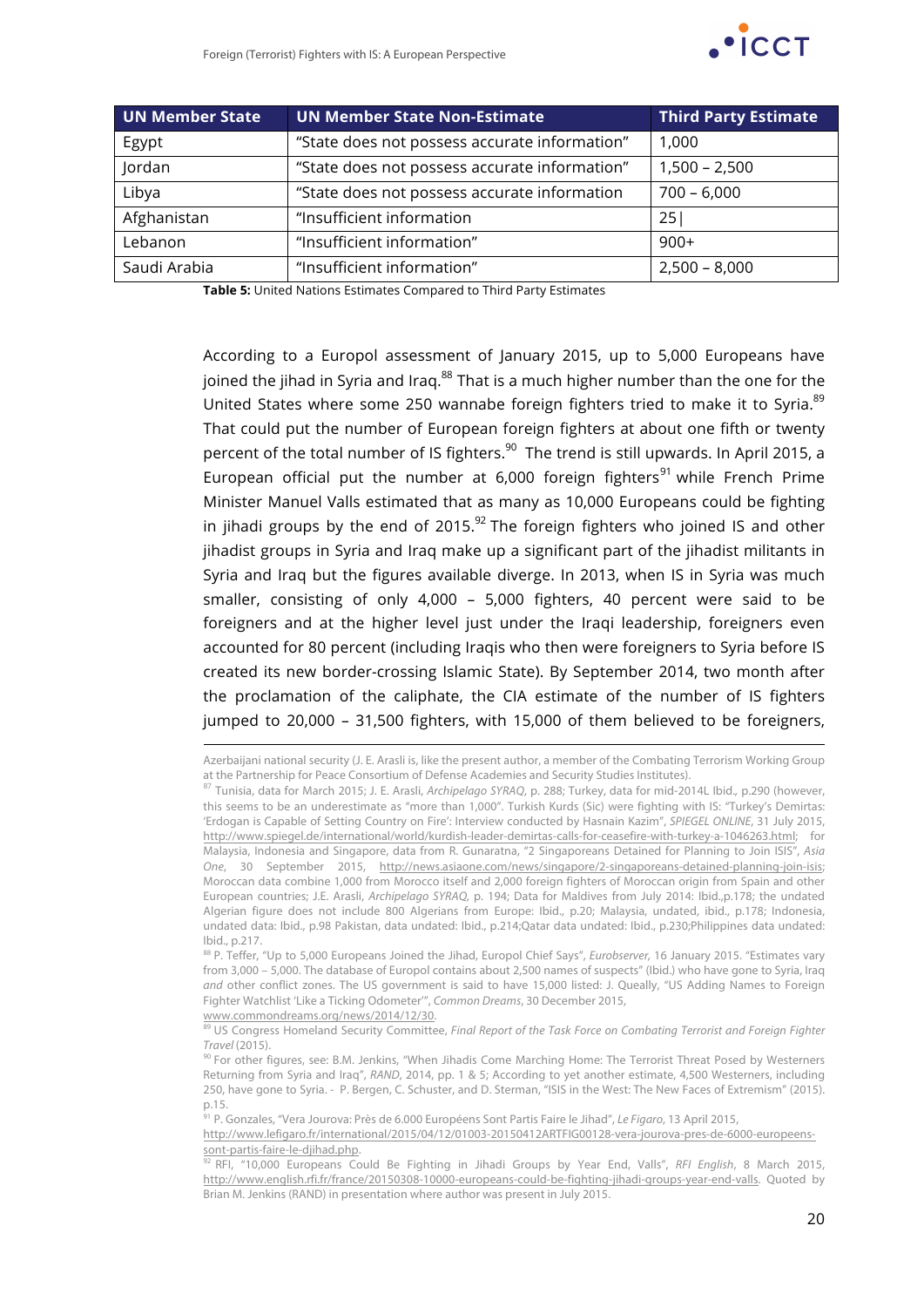

mostly Muslims from North Africa and the Near and Middle East (a year later US intelligence estimate doubled that figure to nearly 30,000 foreign recruits for IS) $^{93}$ . In this case, the Western foreign fighters were estimated to be a minority of perhaps 13 percent.<sup>94</sup> According to an analyst from Singapore, all foreign fighters together constitute half of foreign fighters in Syria and many more if one also counts the Iraqi IS fighters in Syria.<sup>95</sup>

Table 6 provides a breakdown of figures for selected European states, as well as Canada, Russia and the United States, mainly, but not exclusively, based on the open source monitoring of Jahangir E. Arasli (The figures are always the latest available ones, mainly from early 2015). $96$ 

nederland/?utm\_source=email&utm\_campaign=nieuwsbrief-20150901&utm\_content=

<sup>………………………………………………………………………………………………………………………………………</sup> 93 E. Schmitt and S. Sengupta, "Thousands Enter Syria to Join ISIS Despite Global Efforts" (2015).

<sup>94</sup> J.E. Arasli, *Archipelago SYRAQ*, pp. 118 - 119.

<sup>95</sup> According to Rohan Gunaratna, FTF in Syria & Iraq constitute half of IS's strength. R. Gunaratna, *Lecture at the 15th World Congress on Counter-Terrorism*, Herzliya: Institute for Counter-Terrorism, 9 September 2015 (lecture notes by A.P. Schmid).

<sup>96</sup> The estimates between brackets are from the International Centre for the Study of Radicalisation (ICSR): P.R. Neumann, "Foreign Fighters Total in Syria/Iraq Now Exceeds 20,000; Surpasses Afghanistan Conflict in the 19080s", ICSR, 26 January 2015, http://icsr.info/2015/01/foreign-fighter-total-syriairaq-now-exceeds-20000-surpasses-afghanistan-conflict-1980s. See also "How Many People Have Gone to Syria to Fight?" *BBC*, 2 August 2015, http://www.bbc.com/news/magazine-33715636. See also http://www.intelcenter.com/reports-charts.html. Some of the more recent figures are from Luisa Loveluck. "Islamic State: Where Do Its Fighters Come From", *The Telegraph* (UK), 8 June 2015,

http://www.telegraph.co.uk/news/worldnews/islamic-state/11660487/Islamic-State-one-year-on-Where-do-its-fighterscome-from.html. A number of estimates are based on the author's conversations with officials from relevant countries. Others are based on sources like, in the case of Bosnia and Herzegovina: V. Azinovic and M. Jusic, *The Lure of the Syrian War: The Foreign Fighters' Bosnian Contingent* (2015), p.7. In the case of France, the figures are from "La commission d'enquête sur la surveillance des filières et des individus djihadistes, Rapport fait au nom de la commission d'enquête sur la surveillance des filières et des individus djihadistes," (Paris: Assemblée Nationale, June 2, 2015), as quoted in: T. Holman, "The French Jihadists 'Foreign Fighters' Legion in Syria and Iraq", *Jamestown Foundation Terrorism Monitor*, 24 July, 2015; for Belgium the figures are from Alain Grignard in interview with P. Cruickshank, "A View From the CT Foxhole: An Interview with Alain Grignard, Brussels Federal Police", *CTC Sentinel*, 21 August 2015, https://www.ctc.usma.edu/?p=35826; for the United Kingdom, the figure is from B.M. Jenkins, "When Jihadis Come Marching Home. The Terrorist Threat Posed by Westerners Returning from Syria and Iraq" (2014), p. 19; Dutch estimates from August 2015 are from NCTV, as quoted in P. van den Dool, "Jihadisten Blijven Uitreizen naar Syrie en Irak – 'Voorname Dreiging voor Nederland'", *NRC-Handelsblad,* 1 September 2015,

http://www.nrc.nl/nieuws/2015/09/01/jihadisten-blijven-naar-syrie-en-irak-reizen-voorname-dreiging-voor-

Binnenland&utm\_term=artikel1; as well as A. Bunnik and T. de Zoete, "The Gloves Come Off: The Dutch Response to Jihadists in Syria and Iraq", *Jamestown Foundation Terrorism Monitor*, vol. 13, no. 19 (2015),

http://www.jamestown.org/programs/tm/single/?tx\_ttnews%5Btt\_news%5D=44383&tx\_ttnews%5BbackPid%5D=26&c Hash=95fa899b1ec0381f6; figure for Italy from R. Pinotti, Minister of Defence, as cited in Redazione ANSA, "Isis: Pinotti, 87 Foreign Fighters Passati dall'Italia", *ANSA*, 20 September 2015,

http://www.ansa.it/sito/notizie/politica/2015/09/20/isis-pinotti-87-foreign-fighters-italiani\_a50298c5-7de4-457a-87ad-1e86d9c7ef30.html; E. Schmitt and S. Sengupta, "Thousands Enter Syria to Join ISIS Despite Global Efforts" (2015); Chinese estimate from H. Saul, "Chinese Uighurs 'Join ISIS Overseas and Return to Take Part in Terror Plots', Officials Claim", *The Independent*, 11 March 2015; US Congress Homeland Security Committee, *Final Report of the* Task Force *on Combating Terrorist and Foreign Fighter Travel* (2015), p.6.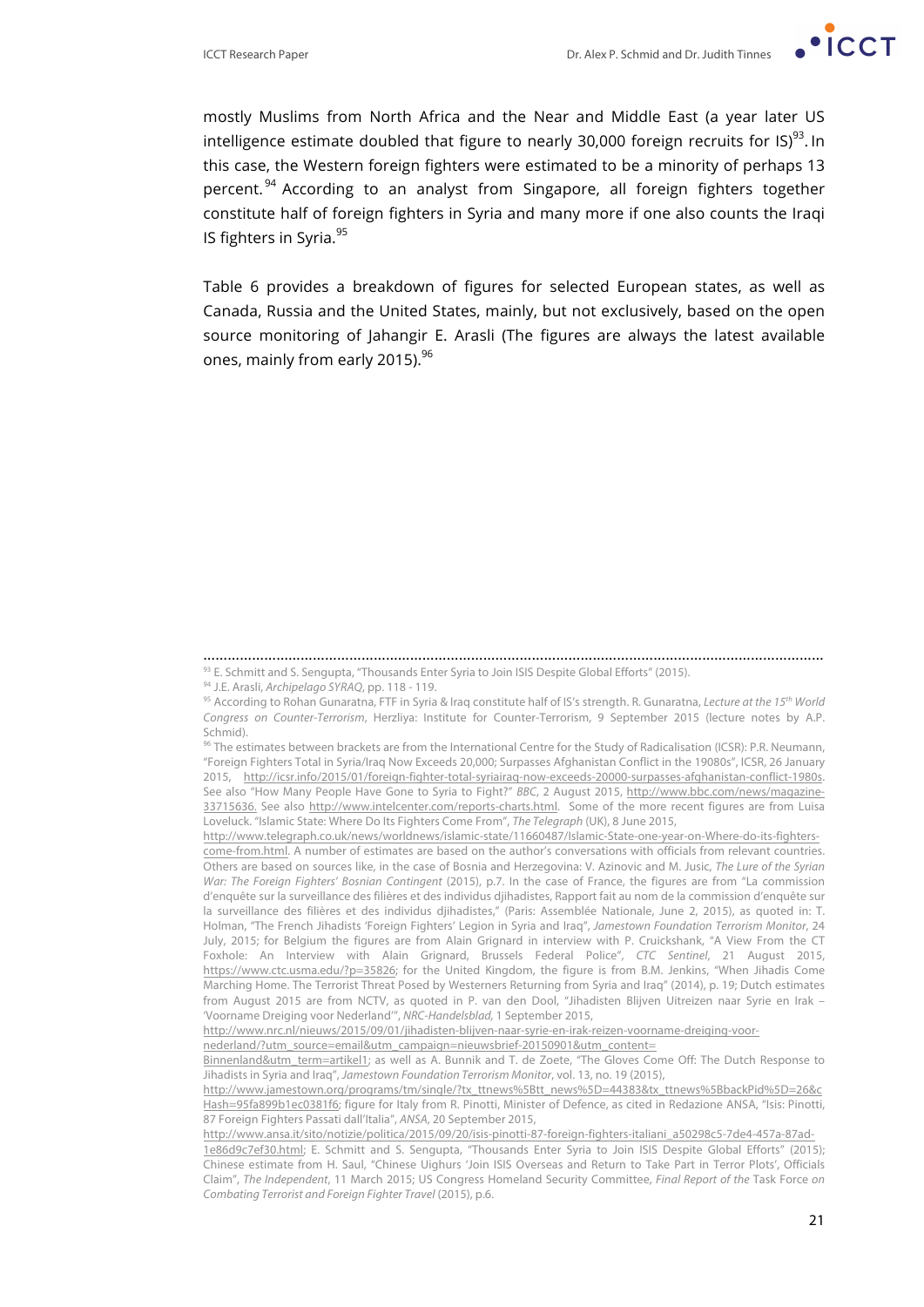

| <b>State</b>           | <b>Number of Anti-Assad Foreign Fighters</b>              |
|------------------------|-----------------------------------------------------------|
| Albania                | 100-200                                                   |
| Austria                | 233 (ICSR, Jan. 2015: 100-150)                            |
| Australia              | 255 (of whom 155 have returned)                           |
| Belgium                | 440 (of whom at least 100 have returned)                  |
| Bosnia and Herzegovina | 217 (of whom 51 returned)                                 |
| Canada                 | 130-500 (of whom 80 returned to Canada)                   |
| China                  | up to 300                                                 |
| Denmark:               | 100 - 150 (ICSR, Jan. 2015: 100-150)                      |
| Finland                | 70-100 (ICSR, Jan. 2015: 50-70)                           |
| France                 | 883 (of whom 271 returned) (ICSR, Jan. 2015: 1,200)       |
| Germany                | ca. 700 (ca. 1/3 returned) (ICSR, Jan. 2015: 500-600)     |
| Italy                  | at least 87                                               |
| <b>Netherlands</b>     | 210 (of whom 35 returned and at least 32 died)            |
| Norway                 | 60 (ICSR, Jan. 2015: 60)                                  |
| Portugal               | 12 (incl. 2 women)                                        |
| Russia                 | 2,200 (from North Caucasus)                               |
| Serbia                 | several dozen                                             |
| Sweden                 | 300 (mainly Kurds) (ICSR, Jan. 2014: 150-180)             |
| Spain                  | 250                                                       |
| Switzerland            | 40                                                        |
| United Kingdom         | 700 (of whom ca. 250 returned) (ICSR, Jan. 2015: 500-600) |
| <b>United States</b>   | more than 250 (including those who were stopped while     |
|                        | trying to leave for Syria)                                |

**Table 6:** Foreign Fighters from Western States, Russia and China, 2015 (& 2014)

It would be interesting to compare these numbers with those of IS itself. The closest we can perhaps get to that is via the London-based Palestinian journalist Abdel Bari Atwan who visited the Caliphate in late 2014. According to him the foreign (i.e. non-Syrian and non-Iraqi fighters) fighters constitute at least 30,000 or about one third of the more than 100,000 fighters of the Islamic State. $97$  However, he does not provide his own national breakdown, citing instead the following American percentages (here also translated into numbers) of foreign fighters (FFs), although he disagrees with some estimates of the Washington Institute, e.g. the low one for Turkey.

………………………………………………………………………………………………………………………………………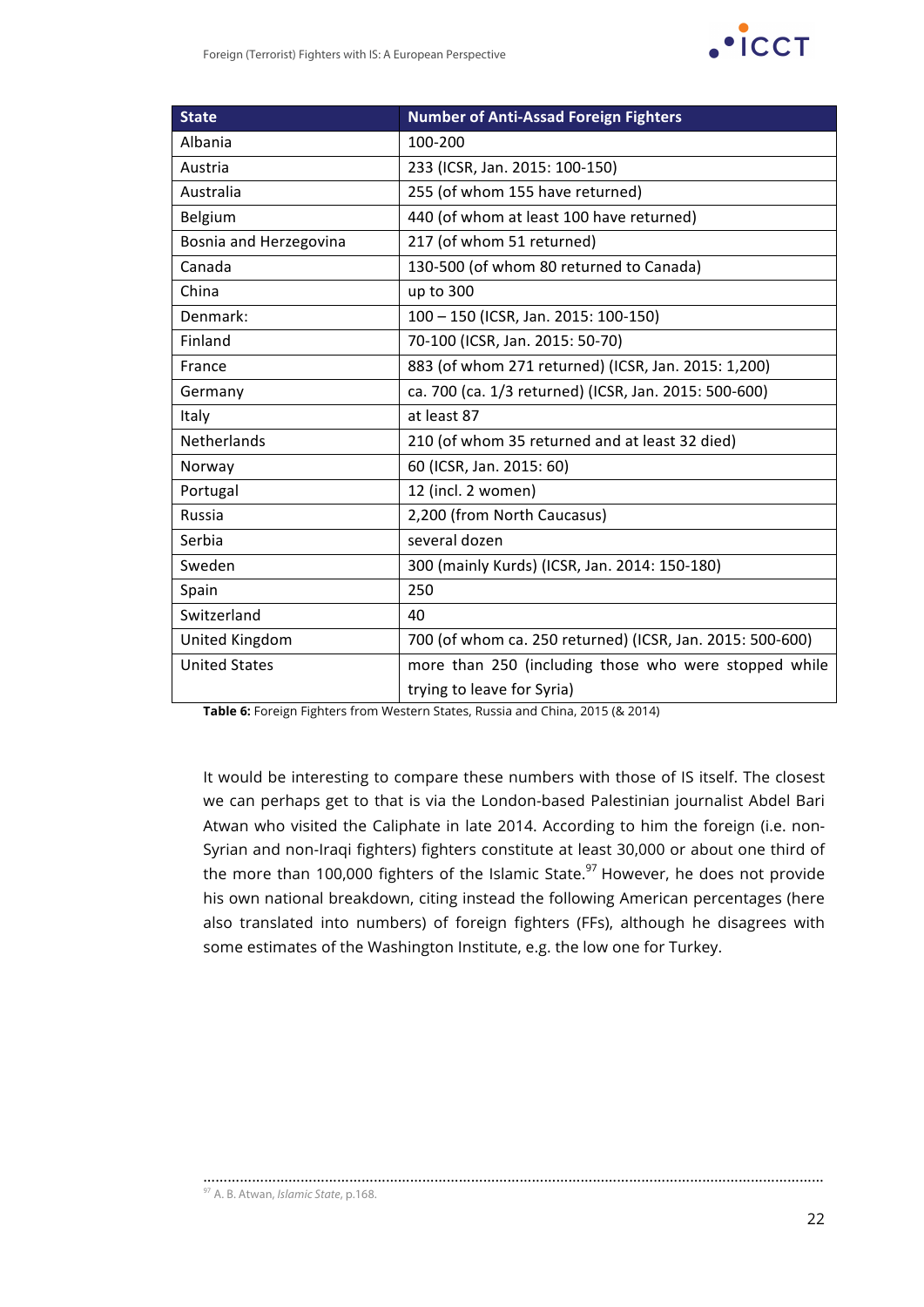

| <b>Origin of Foreign Fighters</b> | <b>Percentage of Foreign Fighters from Source</b> |               |  |
|-----------------------------------|---------------------------------------------------|---------------|--|
| Libyans                           | 21 percent                                        | $(6,300$ FFs) |  |
| Tunisians                         | 15.7 percent                                      | $(4,800$ FFs) |  |
| Saudis                            | 15.7 percent                                      | (4,800 FFs)   |  |
| Jordanians                        | 11.4 percent                                      | $(3,300$ FFs) |  |
| Egyptians                         | 9.6 percent                                       | $(3,000$ FFs) |  |
| Lebanese                          | 7.86 percent                                      | $(2,400$ FFs) |  |
| French Brigades*                  | 6 percent                                         | $(1,800$ FFs) |  |
| <b>British</b>                    | 4.5 percent                                       | $(1,350$ FFs) |  |
| Turkish                           | 3 percent                                         | (900 FFs)     |  |
| Other                             | 17.5 percent                                      | $(5,250$ FFs) |  |

**Table 7:** Percentages of Foreign Fighters, according to Washington Institute*<sup>98</sup>*

\* Composed mainly of French and Belgians of North African descent

In terms of regional origin, a survey produced in October 2014 came up with the following breakdown (column one).<sup>99</sup> These figures are contrasted with those one year later, released by The Soufan Group in early December 2015.<sup>100</sup>

|                        | <b>Number of Foreign Fighters</b> |           |
|------------------------|-----------------------------------|-----------|
| <b>Regional Origin</b> | Fall 2014                         | Fall 2015 |
| Middle East            | 6,141                             | 8,240     |
| North Africa (Maghreb) | 5,660                             | 8,000     |
| Western Europe         | 2,770                             | 5,000     |
| Former Soviet Union    | 1,585                             | 4,700     |
| Asia-Pacific           | 468                               |           |
| (Western) Balkans      | 442                               | 875       |
| South Asia             | 385                               |           |
| South East Asia        |                                   | 900       |
| Sub-Saharan Africa     | 170                               |           |
| North America          | 42                                | 280       |

**Table 8:** Regional Background of Foreign Fighters

<sup>………………………………………………………………………………………………………………………………………</sup> <sup>98</sup> http://www.washingtoninstitute.org/policy-analysis/view/convoy-of-martyrs-in-the-levant; A. B. Atwan, *Islamic State*, p.168-169. Atwan held that the number of Turkish FFs is much higher, "at least 2,000" (Ibid., p.168).

<sup>&</sup>lt;sup>99</sup> Blog Across the Green Mountain, as cited in J.E. Arasli, *Archipelago SYRAQ*, p.213, since October 2014. Many of these estimates are on the low side. Central Asia (part of former Soviet Union), for instance, has fielded 3,000 foreign fighters in addition of 2,400 originating from Russia, according to an estimate of the Soufan Group from September 2015: "TSG IntelBrief: Putin's Syrian Gamble", *The Soufan Group*, 22 September 2015, http://soufangroup.com/tsg-intelbrief-putinssyrian-gamble/.

<sup>&</sup>lt;sup>100</sup> The Soufan Group, Foreign Fighters: An Updated Assessment of the Flow of Foreign Fighters into Syria and Iraq (New York: The Soufan Group), p. 5, http://soufangroup.com/wp-content/uploads/2015/12/TSG\_ForeignFightersUpdate1.pdf.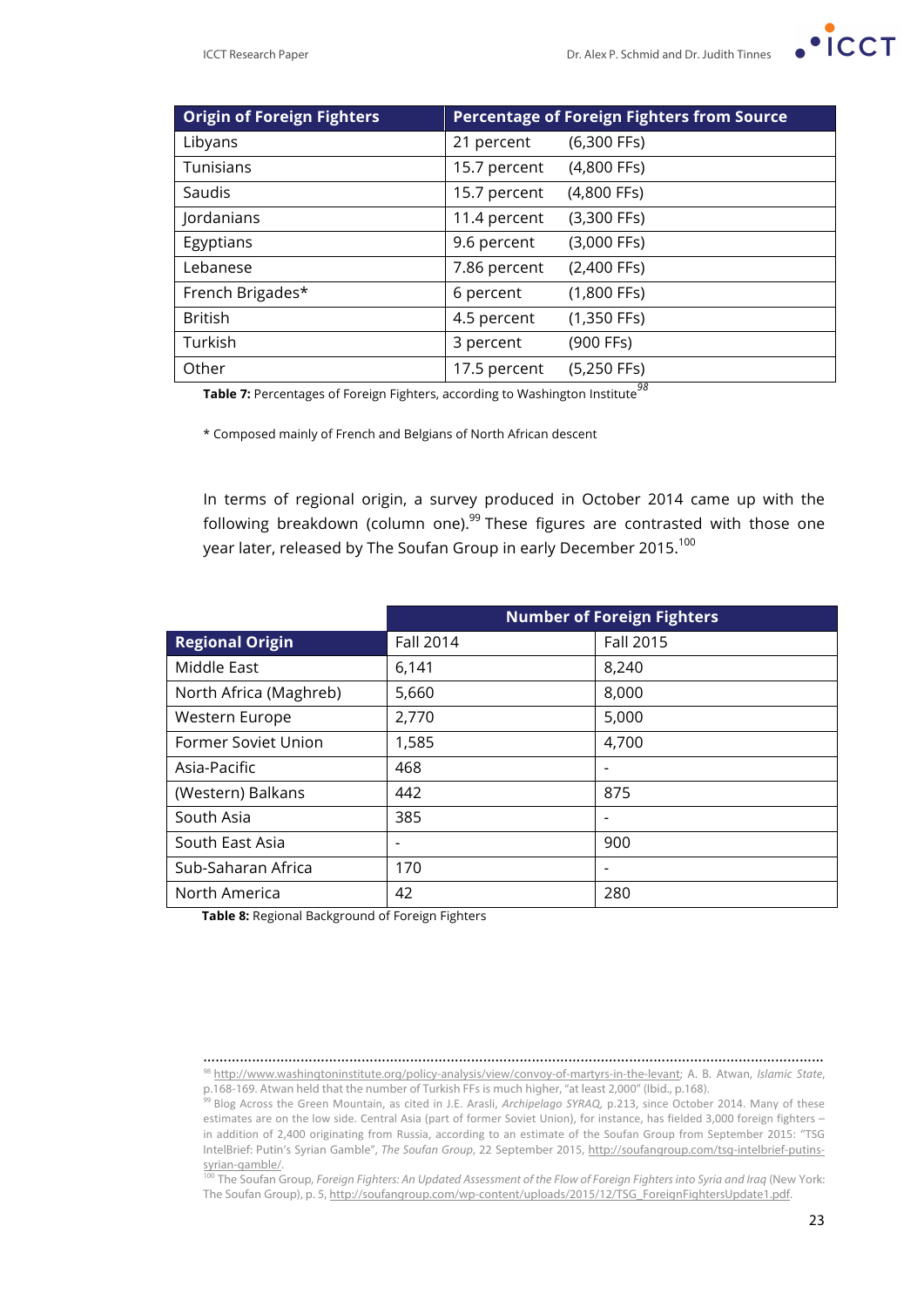

In terms of countries of origin, six out of ten countries producing most foreign fighters are Muslim-majority countries but there are also three West European countries among the top ten providers of foreign fighters:

|                          | <b>Number of Foreign Fighters</b> |                                           |  |
|--------------------------|-----------------------------------|-------------------------------------------|--|
| <b>Country of Origin</b> | US Congressional Homeland         | National Government Estimate              |  |
|                          | Security Committee Estimate       |                                           |  |
| Tunisia                  | 5,000                             | ca. 3,000 (Official figure, April 2014)   |  |
| Saudi Arabia             | 2,275                             | ca. 2,500 (Official estimate, May 2014)   |  |
| Jordan                   | 2,000                             | no data                                   |  |
| Russia                   | 1,700                             | (FSB, April 2014)                         |  |
| France                   | 1,550                             | over 700 (Official figure, April 2014)    |  |
| Turkey                   | 1,400                             | about 400 (Official estimate, April 2014) |  |
| Morocco                  | 1,200                             | about 1,500 (Official figure, April 2014) |  |
| Lebanon                  | 900                               | no data                                   |  |
| Germany                  | 700                               | about 300 (BfV, March 2014)               |  |
| United Kingdom           | 700                               | about 400 (Official est., March 2014)     |  |

**Table 9:** Origin of Foreign Fighters – Top Ten Countries\*

\* Estimates from September 2015 by bi-partisan US Congressional Homeland Security Committee and from 2014 by national governments.<sup>101</sup>

To conclude these lists, here is a final one, which draws its information from three different sources: the International Centre for the Study of Radicalisation and Political Violence (ICSR), The Soufan Group, the New America Foundation and RFE/RL. It covers more countries than most others, suffering, however, from many of the same shortcomings as others – different moments in time, lack of information about how many of the FFs have been killed or returned, etc.

<sup>………………………………………………………………………………………………………………………………………</sup> <sup>101</sup> US Congress Homeland Security Committee, *Final Report of the Task Force on Combating Terrorist and Foreign Fighter Travel* (2011), p. 11.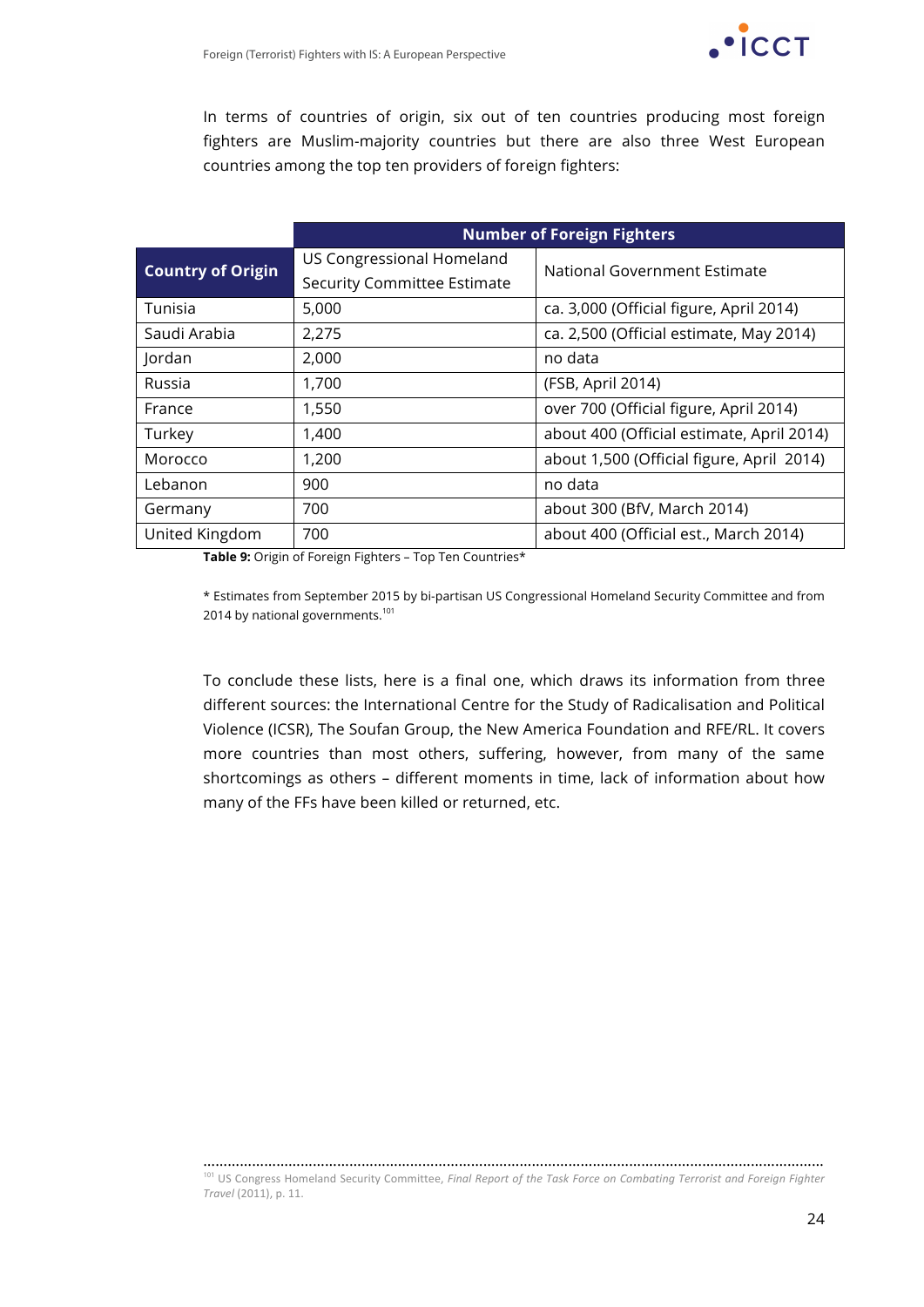

| <b>Country of Origin</b> | <b>Number of FFs</b> | <b>Country of Origin</b> | <b>Number of FFs</b> |
|--------------------------|----------------------|--------------------------|----------------------|
| Afghanistan              | 50                   | Malaysia                 | 100                  |
| Albania                  | 90                   | Maldives                 | 200                  |
| Algeria                  | 250                  | Montenegro               | 30                   |
| Austria                  | 300                  | Morocco                  | 1,200                |
| Australia                | 250                  | Netherlands              | 250                  |
| Azerbaijan               | $104+$               | New Zealand              | 6                    |
| Bahrain                  | 12                   | Norway                   | $80+$                |
| Belgium                  | 470                  | Pakistan                 | 500                  |
| Bosnia                   | 330                  | Philippines              | 100                  |
| <b>Brazil</b>            | 3                    | Portugal                 | 12                   |
| <b>Bulgaria</b>          | $1 - 2$              | Qatar                    | 15                   |
| Canada                   | 130                  | Romania                  | $1+$                 |
| China                    | 300                  | Russia                   | 2,400                |
| Denmark                  | 125                  | Saudi Arabia             | 2,500                |
| Egypt                    | $600+$               | Serbia:                  | 70                   |
| Finland                  | 70                   | Singapore                | $\overline{2}$       |
| France                   | 1700                 | South Africa             | $1+$                 |
| Germany                  | 760                  | Somalia                  | 70                   |
| India                    | 23                   | Spain                    | 133                  |
| Indonesia                | 700                  | Sudan                    | 100                  |
| Iraq                     | 247                  | Sweden                   | 300                  |
| Ireland                  | 30                   | Switzerland              | 57                   |
| Israel                   | 40-50                | Tajikistan               | 386                  |
| Italy                    | 87                   | Trinidad                 | 50                   |
| Japan                    | 9                    | Tunisia                  | 6,000                |
| Jordan                   | 2,089                | Turkey                   | 2,100                |
| Kazakhstan               | 300                  | Turkmenistan             | 360                  |
| Kosovo                   | 232                  | U.A.E                    | 15                   |
| Kuwait                   | 71                   | Ukraine                  | 50                   |
| Kyrgyzstan               | 100                  | United Kingdom           | 760                  |
| Lebanon                  | 900                  | <b>United States</b>     | 150                  |
| Libya                    | 600                  | Uzbekistan               | 500                  |
| Macedonia                | 146                  | Yemen                    | 110                  |
| Madagascar               | $3+$                 | <b>Total</b>             | 29,000+              |

**Table 10:** Number of Foreign Fighters (FFs) in Syria and Iraq\*

 $*$  Latest available estimates for 67 countries, based one estimates from The Soufan Group,<sup>102</sup> the New America Foundation<sup>103</sup> and Radio Free Europe/Radio Liberty<sup>104</sup> NB: Small numbers of fighters are also reported to have come from other countries, e.g. Bangladesh, Chile, Eritrea, Ivory Coast, Senegal. In total more than 100 countries have seen foreign fighters departing for Syria and Iraq.

……………………………………………………………………………………………………………………………………… <sup>102</sup> *The Washington Post*, November 2015; L. Loveluck, "Islamic State: Where Do Its Fighters Come From?", *The Telegraph*, 8 June 2015; The Soufan Group*, Foreign Fighters: An Updated Assessment of the Flow of Foreign Fighters into Syria and Iraq*, p. 5.

<sup>103</sup> P. Bergen, C. Schuster, and D. Sterman, "ISIS in the West: The New Faces of Extremism" (2015). p.15; The Soufan Group*, Foreign Fighters: An Updated Assessment of the Flow of Foreign Fighters into Syria and Iraq*, pp. 7-9.

<sup>104</sup> Radio Free Europe/Radio Liberty, *Foreign Fighters in Iraq and Syria: Where Do They Come From?*, 10 December 2015 URL: http://www.rferl.org/contentinfographics/foreign-fighters-syria-iraq-is-isis-isil-infographic/26584940.html.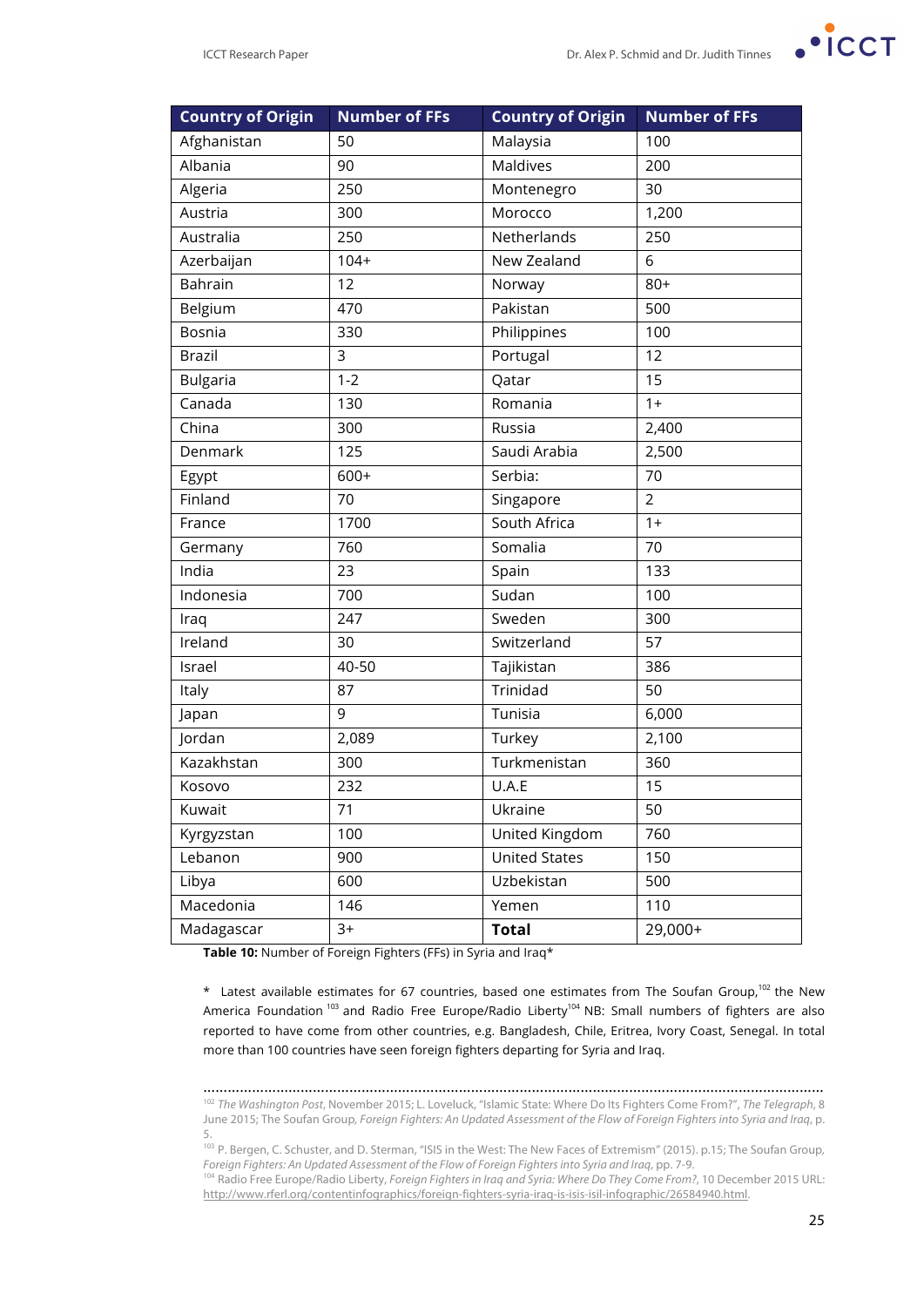

Over time, the total share of foreign fighters in the Islamic State might decline as IS has been aggressive in forcefully recruiting young men and even children<sup>105</sup> from the territories it controls (containing up to six - ten million people). At the same time, Turkey has begun to get more determined in obstructing the passage of would-be foreign fighters crossing its border with Syria.

The figures of FFs presented above in various tables vary greatly, depending when estimates were made and by whom they were made. Some put the number of foreign fighters almost as high as some of the supposed total strength estimates of IS – around 31,000. On the other extreme, a BBC report implies that "as many as 20,000 foreign fighters" in the Middle East, constitute only "around 10% of ISIS".<sup>106</sup> That would put the number of IS fighters at 200,000 – double of the figure ("more than 100,000") provided by Abdel Bari Atwan. A figure of 200,000 IS fighters was, however, also provided by a Kurdish leader in November 2014.<sup>107</sup> Some defectors from IS have confirmed this figure could be about right.<sup>108</sup> A figure of "more than 100,000" was already suggested back in August 2014 by the Iraqi expert Hisham al-Hashimi.<sup>109</sup> Since the declaration of the caliphate, there has been a growing influx of fighters that has probably more than compensated battlefield losses and desertions. The high estimates of 100,000 to 200,000 IS fighters probably result from inclusion of large numbers of local Sunni fighters from Iraqi and Syrian tribal groups whose loyalty to IS is partly opportunistic.

## Conclusion to Part I

In conclusion, a word of caution is in place: most estimates are of dubious reliability. They refer to different periods in time since 2011, some are cumulative, some not, some estimates deduct casualties (killed and injured) suffered while others do not. Some seem to include Iraqis in Syria too while others exclude those. Some might include Syrians living abroad who returned to their country of origin while others exclude nationals. Some estimates seem to include (some) foreign fighters in other jihadist theatres of war than Syria and Iraq (e.g. Libya) while others do not. Some include and others exclude already returned foreign fighters. Some estimates include all foreign fighters in the conflict zone while others count only those fighting, disregarding those with al-Nusra or the Kurdish Peshmerga. Some estimates include

<sup>………………………………………………………………………………………………………………………………………</sup> 105 According to research conducted by John Horgan and Mia Bloom. Small Arms – Children and Terrorism: C. Bartlau, "Der IS Züchtet die Nächste Generation Heran: Diese Kinder Werden zu Drohnen Gemacht'", *Web.de*, 21 July 2015, http://web.de/magazine/politik/Kampf-Islamischer-Staat-IS/is-zuechtet-naechste-generation-heran-kinder-drohnen-30779166.

<sup>&</sup>lt;sup>1</sup><br>106 More Or Less, "Counting Foreign Fighters", *BBC Radio 4*, www.bbc.co.uk/programmes/p02yh0lx.

<sup>107</sup> P. Cockburn, "War With Isis: Islamic Militants Have Army of 200,000, Claims Senior Kurdish Leader, The Independent, 16 November 2014, http://www.independent.co.uk/news/world/middle-east/war-with-isis-islamic-militantshave-army-of-200000-claims-kurdish-leader-9863418.html.

<sup>&</sup>lt;sup>108</sup> A. Speckhard and A. S. Yayla, "Eyewitness Accounts from Recent Islamic State Defectors: Why They Joined, What They Saw, Why They Quit", *Perspectives on Terrorism*, vol. 4, no. 6 (2015).

<sup>&</sup>lt;sup>109</sup> R. Mohammed, "'Islamic State Expands: Up to 100,000 People Have Joined, Experts Say", *Mashable*, 26 August 2014, http://mashable.com/2014/08/26/100000-people-join-islamic-state; C. Lister, "A Long Way from Success: Assessing the War on the Islamic State", *Perspectives on Terrorism*, vol. 9, no. 4 (2015) p.11.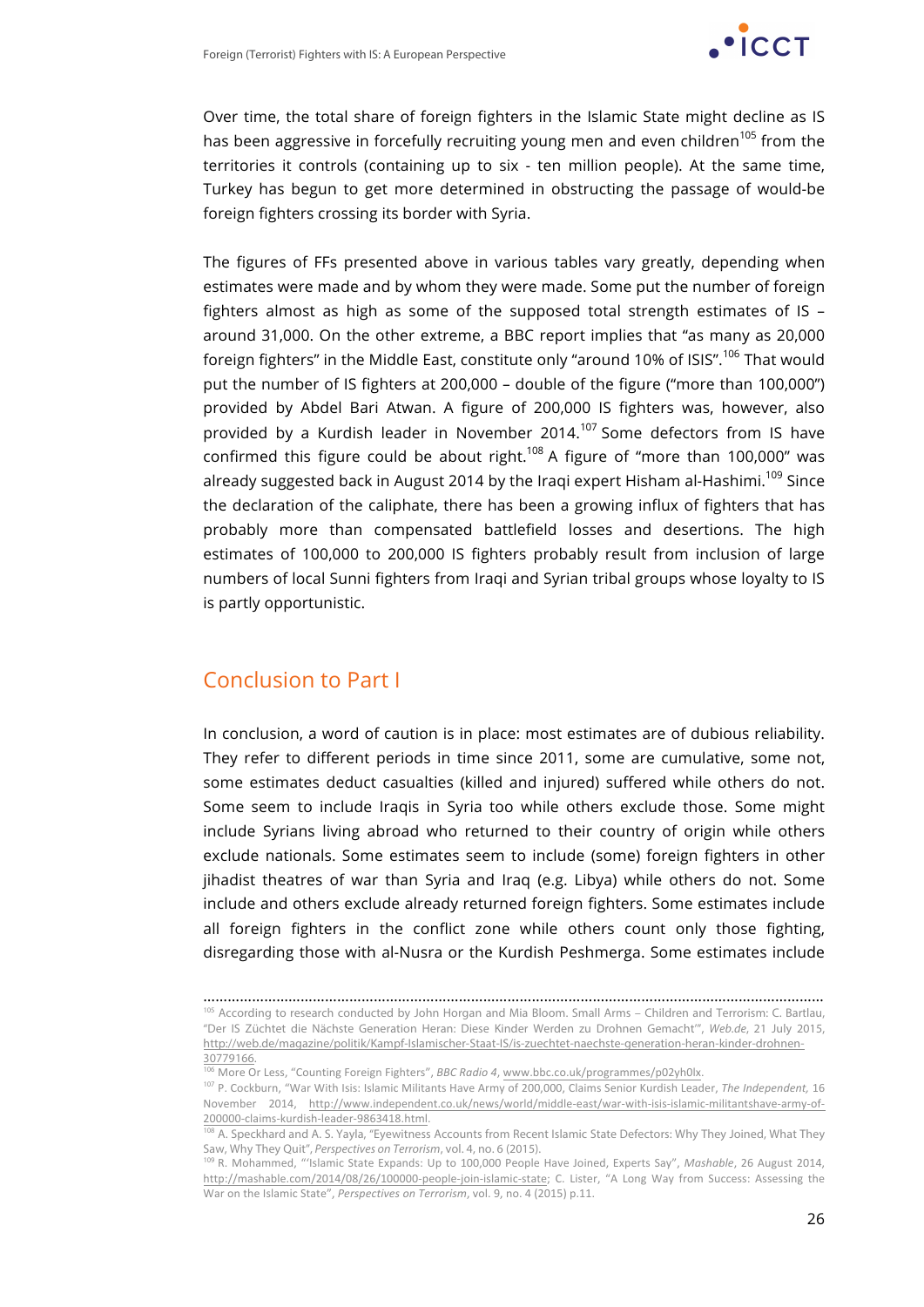

not only foreign fighters but also those in support functions like jihadi brides. In other words: the situation remains complex and opaque. This is also true in the new provinces IS claims to have founded in other countries - like Libya (where IS claims 5,000 followers in Sirte (and surroundings), Afghanistan or the Egyptian Sinai. Only when the archives of IS (a very bureaucratic organisation) fall into the hands of its adversaries, will we get more accurate figures.

Despite these shortcomings in the data situation, by looking at the problem of foreign (terrorist) fighters from several angles, this Research Paper has managed to establish greater clarity on at least some figures. We can be reasonable sure about four of the following five estimates:

1. More than 29,000 foreign fighters joined the fight against the Assad regime since 2011– not counting Iraqi Sunni IS cadres in Syria - but heavy battlefield losses and returnees have reduced these numbers significantly;

2. The regime of Bashar al-Assad had, at least until September 2015, fewer than that number of foreign fighters – mainly from Hezbollah - on its side; since then some 4,000 Russians, hundreds of Iranians, and Shia from Afghanistan brought in by Iran have joined the fight on the side of the regime.

3. The foreign fighters from Europe (mainly second generation diaspora Muslims and recent converts to Islam) and other Western democracies who departed for Syria number between 5,000 and 7,000. Battlefield losses and returnees have lowered that number.

4. Some 70 percent if not more of the foreign fighters opposing the Assad regime (and opposing other non IS groups) are from Arab and other Muslim-majority countries.

5. Foreign fighters might constitute one third to two fifth of the total of number of IS' fighters - and more if Iraqis in Syria are included.

However, the last of these estimates depends heavily on the estimate of the total number of fighters IS can field in Syria and Iraq. These estimates vary enormously, from as low as some 30,000 militants to as high as some 200,000 fighters. The latter figure would include many Sunni tribal groups in Syria and Iraq whose loyalty to IS is partly opportunistic.

Part II of this Research Papers now turns to more qualitative issues of the foreign (terrorist) *fighter phenomenon problem, with a focus on Europe.*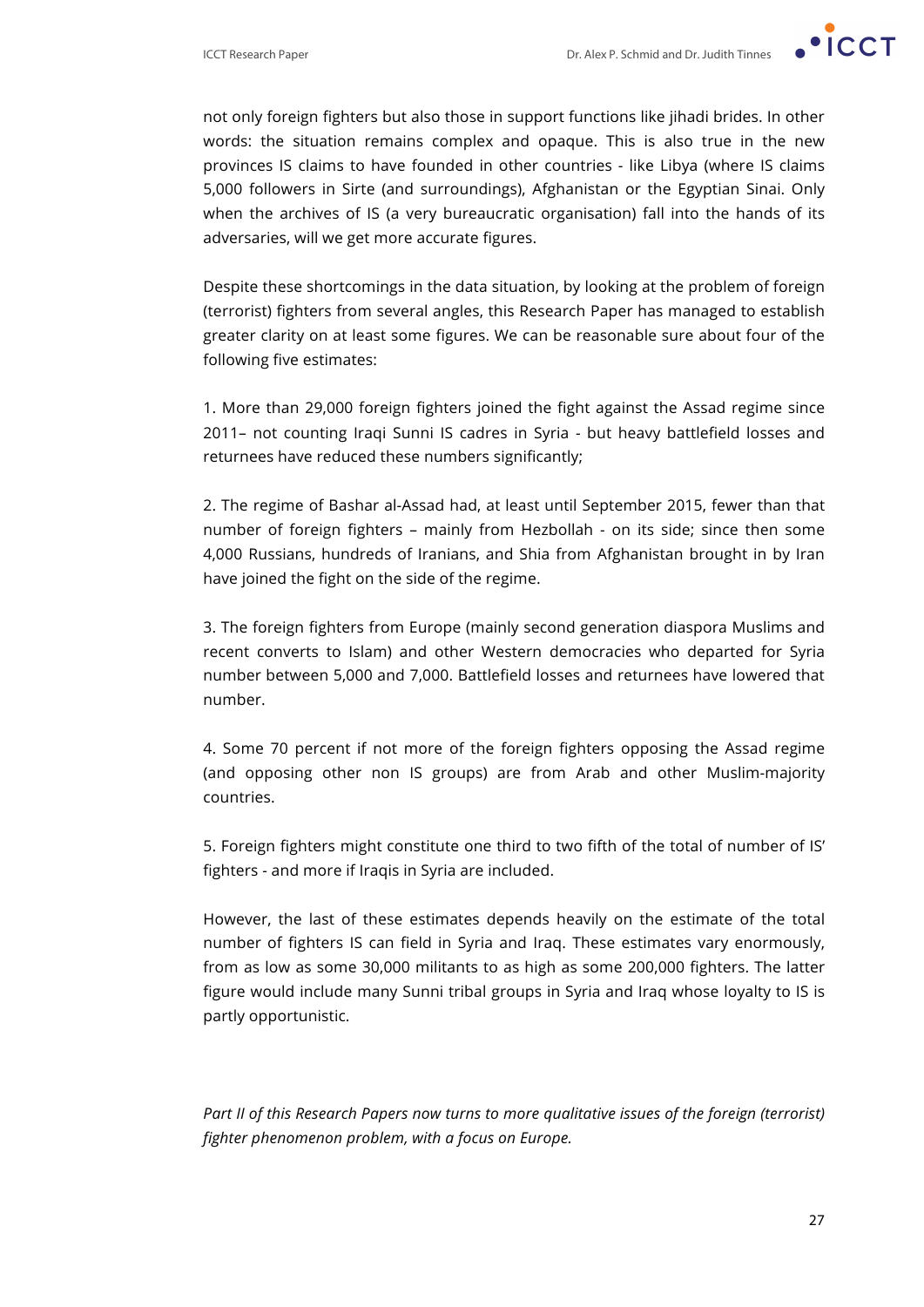

## Part II

## 4. Foreign Fighters as a Problem for European Democracies with Muslim Diasporas

Given the fact that there are some twenty million Muslims in the 28 member states of the Europe Union (out of more than 500 million EU citizens and residents), 5,000 European foreign fighters is a very small portion (one FF per 4,000 Muslims or one per 100,000 Europeans). However, if we can believe some opinion polls, sympathy for jihadist movements in general and presumably also for IS is far from negligible in Europe - and even more so in the Arab world.

According to an opinion poll conducted by the *Daily Mail* (n = 2,016) in mid-2015, 1.5 million people in the United Kingdom (nine percent) were estimated to be in some way supportive of the Islamic State. An international public opinion analysis based on four polls indicated, according the Clarion Project, that the Islamic State had an estimated minimum of 8.5 million supporters across the Middle East, while more than 42.5 million across the region were viewing the group positively or somewhat positively.<sup>110</sup> While support for IS in individual countries varied from two percent to thirteen percent and clearly reflects a minority opinion, that is still a worrying large number of people who feel sympathetic to  $IS^{111}$ . Much of that might be simply a kind of youth rebellion and protest vote against corrupt, authoritarian sitting regimes and those outside governments who support their repressive policies. Yet it is a worrying phenomenon for those who think that the demonstrative atrocities of IS themselves are enough to discredit the appeal of its message among young Muslims and Western converts to Salafist Islamism.

There is much worry about "blowback", that is, about battle-hardened and ideologically indoctrinated foreign fighters who return bringing the conflict back to Europe.<sup>112</sup> However, many of those who go to Syria and Iraq will not return because they will die there, either killed by the Assad regime, by inter-jihadi fighting (which has already cost more than 4,000 lives in just three months)<sup>113</sup> or by IS when it becomes known that they are disillusioned and want to escape. Most have their passports taken away while others have publicly burned their passports, suggesting that they

<sup>………………………………………………………………………………………………………………………………………</sup> <sup>110</sup> R. Mauro, "ISIS Has Up to 42 Million Supporters in the Arab World", *The Clarion Project*, 28 June 2015, http://counterjihadreport.com/2015/06/28/isis-has-up-to-42-million-supporters-in-the-arab-world/.

As Clarion explained: "The estimate is based on a March 2015 poll by the Iraqi-based Independent Institute for Administration and Civil Society Studies; a November 2014 poll by Zogby Research Services; another November 2014 poll by the Doha-based Arab Center for Research and Policy Studies and an October 2014 poll by the Fikra Forum commissioned by the Washington Institute for Near East Policy".

<sup>111</sup> "UK Opinion Poll Shows Up to 1.5 Million ISIS Supporters in Britain", *The Clarion Project*, 8 July 2015, www.mail.google.com/mail/u/0/h/20uqtzw75k0b/?&th=14732476d99663d&q=clarion&v=c&s=q.

<sup>112</sup> See: ICCT Paper on Foreign Fighters Pathways: http://www.icct.nl/download/file/ICCT-Reed-De-Roy-Van-Zuidewijn-Bakker-Pathways-Of-Foreign-Fighters-Policy-Options-And-Their-Un-Intended-Consequences-April2015(1).pdf

<sup>113</sup> B. Peeters, *Choosing Battles*, p. 104.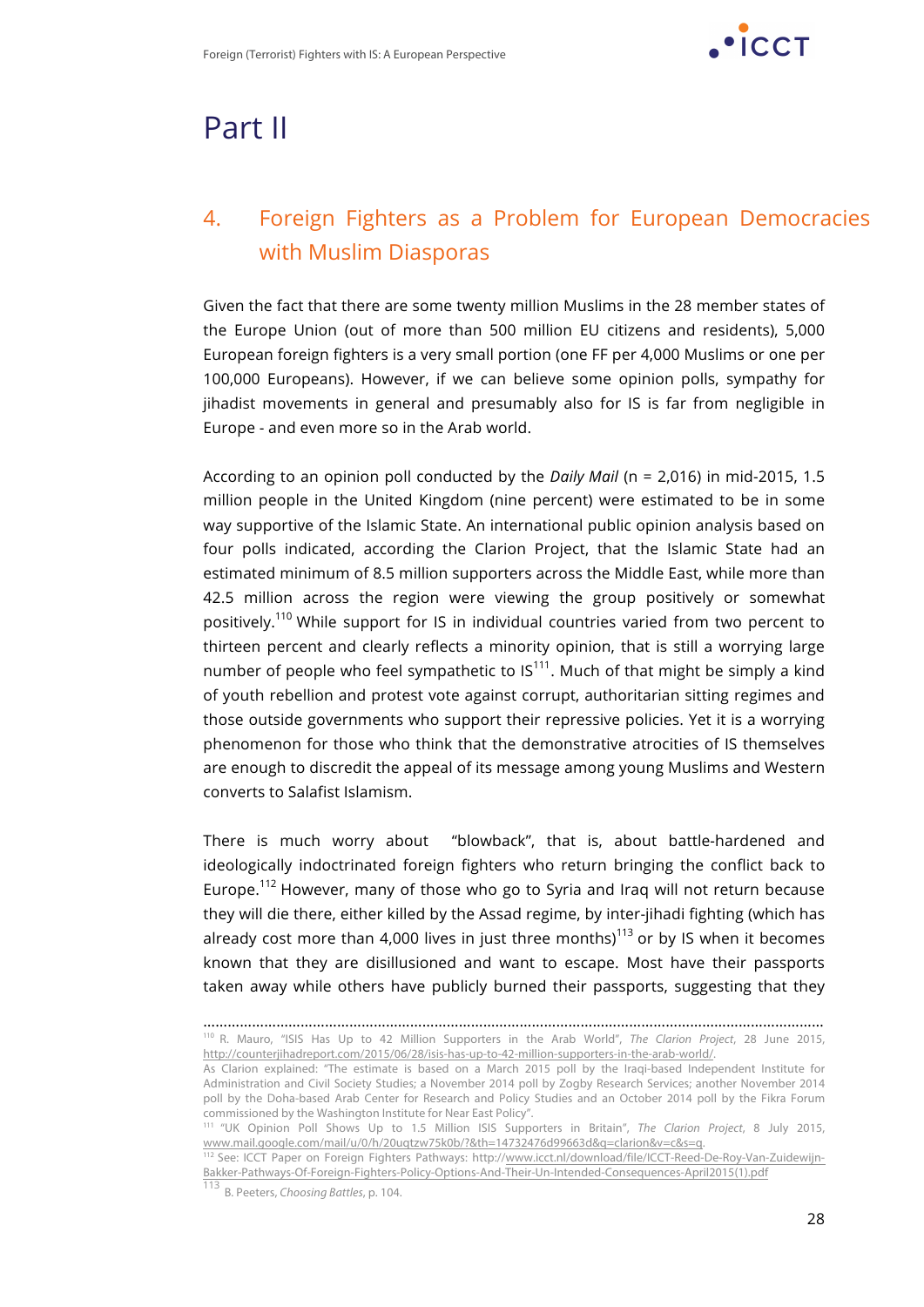want to spend their lives in the new Caliphate. Some of them might eventually move on to a new war zone outside Europe to wage jihad against new enemies as happened with many Afghan veterans who were not allowed to return home once the Soviet Union had withdrawn its intervention force in the late 1980s.<sup>114</sup> Among those who return, many might be traumatized nervous wrecks, either unwilling or unable to engage in conspiratorial activities to bring the jihad to Western Europe. A number of those returning to their country have been identified by intelligence and security services and have been arrested.<sup>115</sup> Others are being under close observation though the large number of those who warrant being watched is vastly overstretching the capacities of European domestic intelligence services. In addition, among the stream of refugees and asylum seekers who enter Europe from Libya, an unknown (but probably low) number of infiltrators from IS might be hiding.<sup>116</sup>

Between 20 and 30 percent of the foreign fighters who went to Syria and Iraq are estimated to have returned to the country they came from.<sup>117</sup> The total number of known foreign fighter returnees to Western Europe surpasses thousand. The six countries listed below already produced more than 800 returned foreign fighters (and women) $118$ :

| <b>Origin of Foreign Fighters</b> | <b>Number of Returnees</b>                             |  |
|-----------------------------------|--------------------------------------------------------|--|
| France                            | (out of 854 who departed)<br>217                       |  |
| Germany                           | (out of 700 who departed)<br>260                       |  |
| United Kingdom                    | 250 by March 2014, 400 by June 2014 (out of 700+ who   |  |
|                                   | departed); of these 165 arrested                       |  |
| Netherlands                       | (out of up to 250 who departed)<br>30                  |  |
| Austria                           | (out of 233 who departed)<br>$70+$                     |  |
| Bosnia & Herzegovina              | (out of 217 who departed); of these 166 arrested<br>51 |  |

**Table 11:** Returning Foreign Fighters from Seven European Countries

To get a clearer picture of their identities and whereabouts is a major concern of intelligence services. In the case of France, for instance, it has been estimated that out of 843 who went to Syria and Iraq, 217 have returned to France while 61 went to a third country. Those identified face long prison sentences. 119 French nationals or

<sup>………………………………………………………………………………………………………………………………………</sup> <sup>114</sup> According to a recent study of the Brookings Institution, some 20 percent of the foreign fighters die in combat and some 20 percent do not want to return to the country of origin where they came from. – D. Byman and J. Shapiro, *Be Afraid. Be a Little Afraid: The Threat of Terrorism from Western Foreign Fighters in Syria and Iraq* (Washington, D.C; The Brookings Institution), Policy Paper No. 34, November 2014, p. 20. Fatality rates among foreign fighters have been much higher than 20 percent according to P. Bergen, C. Schuster, and D. Sterman, "ISIS in the West: The New Faces of Extremism" (2015).

<sup>115</sup> Since September 2014, aspiring and returning foreign fighters have been arrested in 34 countries. E. Schmitt and S. Sengupta, "Thousands Enter Syria to Join ISIS Despite Global Efforts", *New York Times*, 26 September 2015.

<sup>&</sup>lt;sup>116</sup> "ISIS Fighters Hiding Among Migrants Bound for Europe, Libyan Advisor Says", *CBC News*, 17 May 2015,<br>www.cbc.ca/news/world/isis-fighters-hiding-among-migrants-bound-for-europe-libyan-adviser-says-1.3077626.

<sup>&</sup>lt;sup>117</sup> The Soufan Group, *Foreign Fighters: An Updated Assessment of the Flow of Foreign Fighters into Syria and Iraq, p. 4.<br><sup>118</sup> T. Holman, "The French Jihadists 'Foreign Fighters' Legion in Syria and Iraq" (2015). (based d'enquête sur la surveillance des filières et des individus djihadistes, Rapport fait au nom de la commission d'enquête sur la surveillance des filières et des individus djihadistes*, (Paris: Assemblée Nationale, June 2, 2015); V. Azinovic and M. Jusic, *The Lure of the Syrian War: The Foreign Fighters' Bosnian Contingent* (2015), p.7; J.E. Arasli, *Archipelago SYRAQ,* p.155.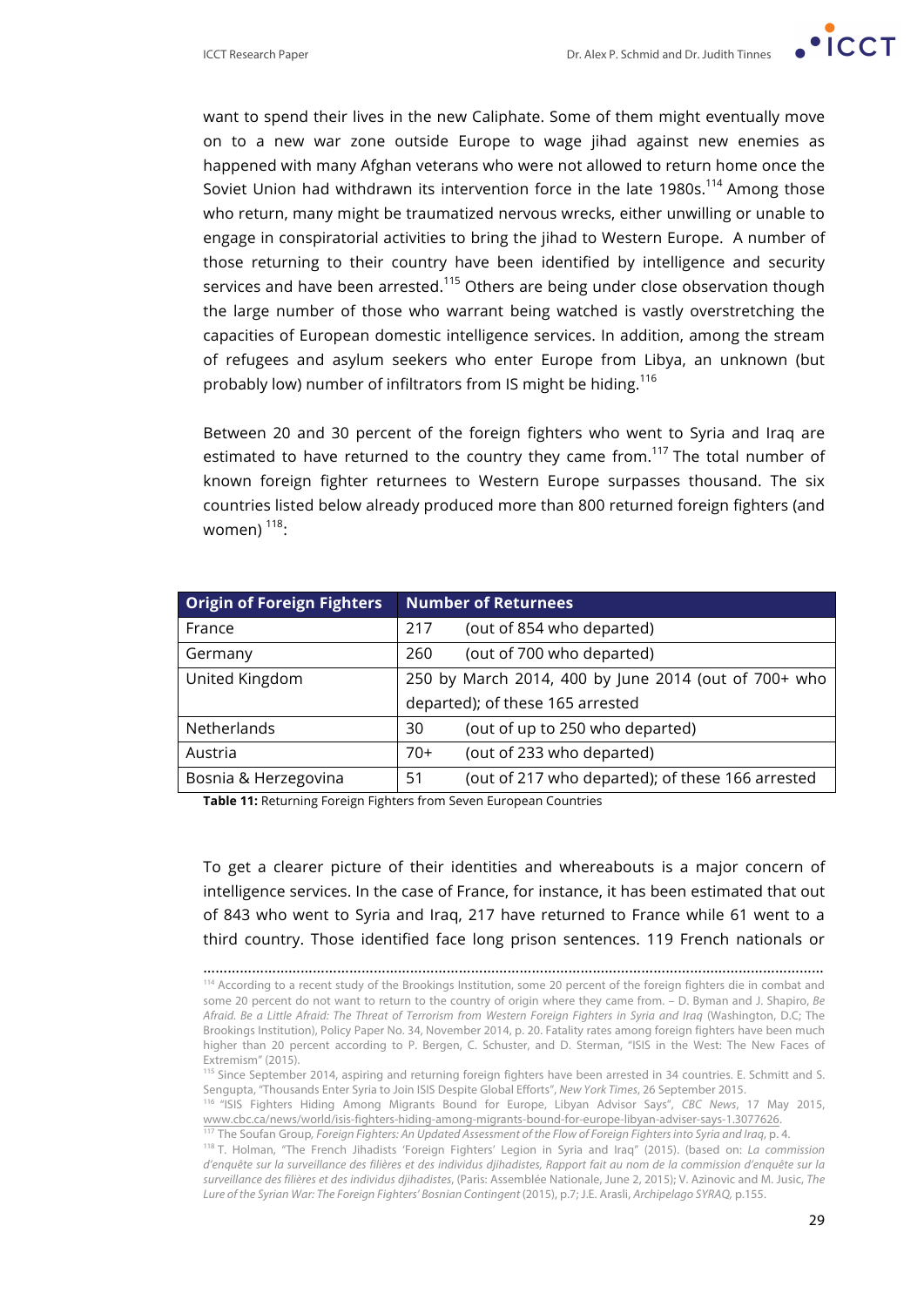

residents are believed to have died in Syria or Irag.<sup>119</sup> In the case of Germany's estimated 700 Salafist foreign fighters, one third returned while ca. hundred were killed (seven of them as suicide bombers).<sup>120</sup> In the case of the Netherlands, up to 250 young people – the majority of them with a Moroccan immigrant background - went to Syria and Iraq. Nineteen of them have reportedly been killed while 30 of them returned to the Netherlands.  $121$  In the case of Great Britain, the number of returnees has been put as high as 400 – more than half of the total estimate of those who went to Syria in the first place.<sup>122</sup> Austria saw an estimated 233 departures with most of them Chechen refugees and, to a lesser extent sons and daughters of Bosnian refugees from the conflict of the  $1990s.<sup>123</sup>$  Open sources tell us little about the number of arrests among returnees for most countries. The only figures that could be found in the ICCT database was, for these countries, sixteen for Bosnia and 165 for the United Kingdom.<sup>124</sup>

The worry is that returning foreign fighters might become sleepers or are "domestic terrorists in the making" as many analysts, especially in the United States, assume.<sup>125</sup>. ICCT researcher Jeanine de Roy van Zuijdewijn found that about one in five (5 out of 26) plots in Europe involved former foreign fighters while about one third (eight out of 26) had a link to someone from the West having attended a training camp in a conflict zone.<sup>126</sup> They might not necessarily have gone to Syria with the intention to carry out attacks at home. At least that is what emerged from an older survey of jihadists from other jihads than the one in Syria by Thomas Hegghammer (table 12).<sup>127</sup>

| <b>Declared Purpose</b>      | <b>Number</b> | Proportion |
|------------------------------|---------------|------------|
| Train for domestic operation |               | 2 %        |
| Join foreign insurgency      | 45            | 42 %       |
| Unknown                      | 60            | 56 %       |
| Total                        | 107           | 100 %      |

**Table 12:** Declared Purpose of Returned Foreign Fighters from Previous Conflicts

……………………………………………………………………………………………………………………………………… <sup>119</sup> T. Holman, "The French Jihadists 'Foreign Fighters' Legion in Syria and Iraq" (2015); D. Byman and J. Shapiro, *Be Afraid. Be a Little Afraid*, p.10. 120 "Rund 100 Deutsche IS-Kämpfer in Syrian und Irak Getötet" (dpa). *Focus online*, 23 August 2015,

http://www.focus.de/politik/deutschland/terrorismus-rund-100-deutsche-is-kaempfer-in-syrien-und-irak-

getoetet\_id\_4897378.html; T. Holman, "The French Jihadists 'Foreign Fighters' Legion in Syria and Iraq" (2015); B.M. Jenkins, "When Jihadis Come Marching Home. The Terrorist Threat Posed by Westerners Returning from Syria and Iraq" (2014), p. 19; P. Bergen, C. Schuster, and D. Sterman, "ISIS in the West: The New Faces of Extremism" (2015), p.10.

<sup>121</sup> Samenwerkingsverband van Marokkaanse Nederlanders (SMN), *Hulplijn Radicalisering* (Utrecht: SMN, 2015), www.smn.nl; for an analysis of Dutch Foreign Fighters, see: J. L. de Bie, C. J. de Poot and J. P. van der Leun, "Shifting *Modus Operandi* of Jihadist Foreign Fighters From the Netherlands Between 2000 and 2013: A Crime Script Analysis", *Terrorism and Political Violence,* vol. 27, no. 3 (July – August 2015), pp. 416 - 440.

<sup>122</sup> B.M. Jenkins, "When Jihadis Come Marching Home. The Terrorist Threat Posed by Westerners Returning from Syria and Iraq" (2014), p. 19; the London-based ICSR estimates that between 10% and 30% - up to 7,000 fighters – have already returned to their home countries while 5-10 percent have been killed. - "How Many People Have Gone to Syria to Fight?", BBC, 2 August 2015, http://www.bbc.com/news/magazine-33715636.

<sup>123</sup> Personal communication from Austrian official.

124 ICCT. The Haque, Foreign Fighters database.

<sup>125</sup> T. Hegghammer, "The Rise of Muslim Foreign Fighters" (2010/2011), p. 6.

126 B.M. Jenkins, "When Jihadis Come Marching Home. The Terrorist Threat Posed by Westerners Returning from Syria and Iraq" (2014), p. 20.

<sup>127</sup> T. Hegghammer, "The Rise of Muslim Foreign Fighters" (2010/2011), p. 7 (Table 4).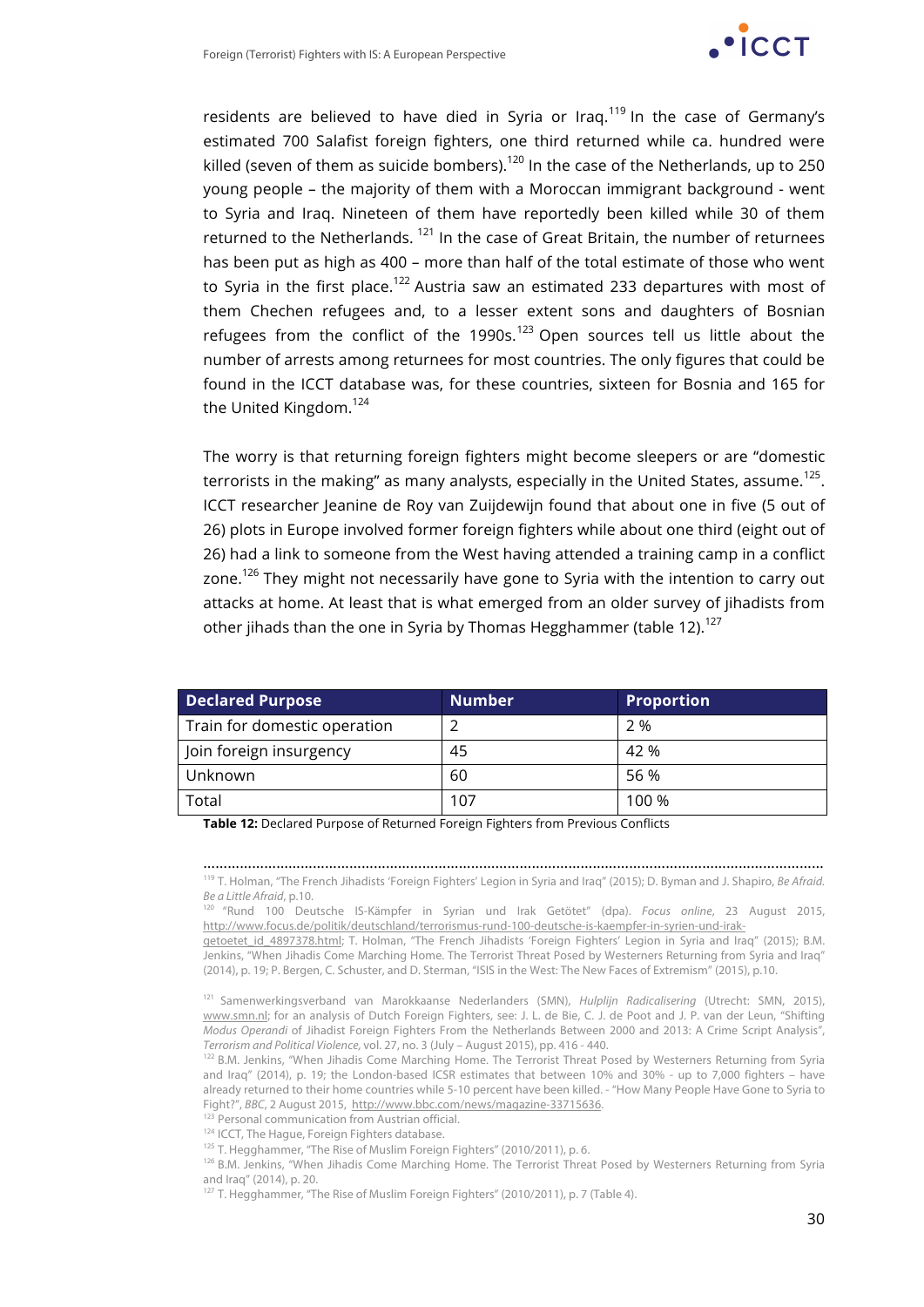

A new dataset by Thomas Hegghammer and Petter Nesser, covering jihadist attacks and serious plots in the West found, for the period January 2011 – June 2015, a total of 69 plots (37 in Europe, 25 in North America, two in Australia) of which 30 were linked to  $IS^{128}$ . Nineteen of these 69 plots came to execution (twelve in Europe, five in North America and two in Australia). In the period since the proclamation of the caliphate (July 2014 – June 2015), 79 percent (26 out of 33 plots) had an IS connection. Regarding the participation of foreign fighters, the study of Hegghammer and Nesser found almost one in four - sixteen of the 69 - plots involved at least one foreign fighter:

"Of these 16 plots, nine involved foreign fighters (11 individuals) who had been to Syria (the remaining seven plots had links to Afghanistan, Pakistan, and Yemen). Of these nine Syria-linked foreign fighter plots, six included people (eight individuals) who had trained with IS. Of the other three plots, two were linked to Jabhat al-Nusra and one to an unspecified group. Our data thus suggest that the blowback rate – the proportion of outgoing fighters who return and plot attacks on their home region – from Syria is thus far very low indeed: 11 plotting returnees from an outgoing contingent of around 4,000 makes for a blowback rate in the order of 1 to 360. Even if our underreporting is very significant – let us say we have missed two thirds of the cases and the real number of plotting Syria returnees is around 30 – the blowback rate is still lower than one in hundred. It is likely that this rate will increase over time….".

So far, we have seen a number of attacks in Western Europe linked to returning foreign fighters, while more having been prevented. Here is, as a reminder, a sample of attempted and completed attacks (table 13).<sup>129</sup>

<sup>………………………………………………………………………………………………………………………………………</sup> <sup>128</sup> A US Congress report, published on 29 September 2015 refers to nearly 60 plots or attacks inspired or directed by IS against Western countries, including 15 against the United States, partly the work of returning foreign fighters, partly masterminded by foreign fighters based in Syria and partly conducted by homegrown terrorists. – US Congress. Homeland Security Committee Task Force on Combating Terrorist and Foreign Fighter Travel. Washington, D.C.: Bipartisan Congressional Committee, 29 September 2019, p.8.

<sup>129</sup> J. Stern and J.M. Berger, *ISIS: The State of Terror* (New York: Harper Collins, 2015), pp. 94 - 95; T. Hegghammer and P. Nesser, "Assessing the Islamic State's Commitment to Attacking the West", *Perspectives on Terrorism*, vol. 9, no. 4, pp. 23 - 24; "US-Soldaten Überwältigen Schützen in Belgischem Schnellzug", *Der Standard* (Austria), 22 August 2015, http://derstandard.at/2000021104284/Drei-Verletzte-bei-Angriff-in-Zug-von-Amsterdam-nach-Paris. For a much more extensive list of incidents, failed, foiled and completed, see: J. E. Arasli, *Archipelago SYRAQ*, pp. 78 – 82.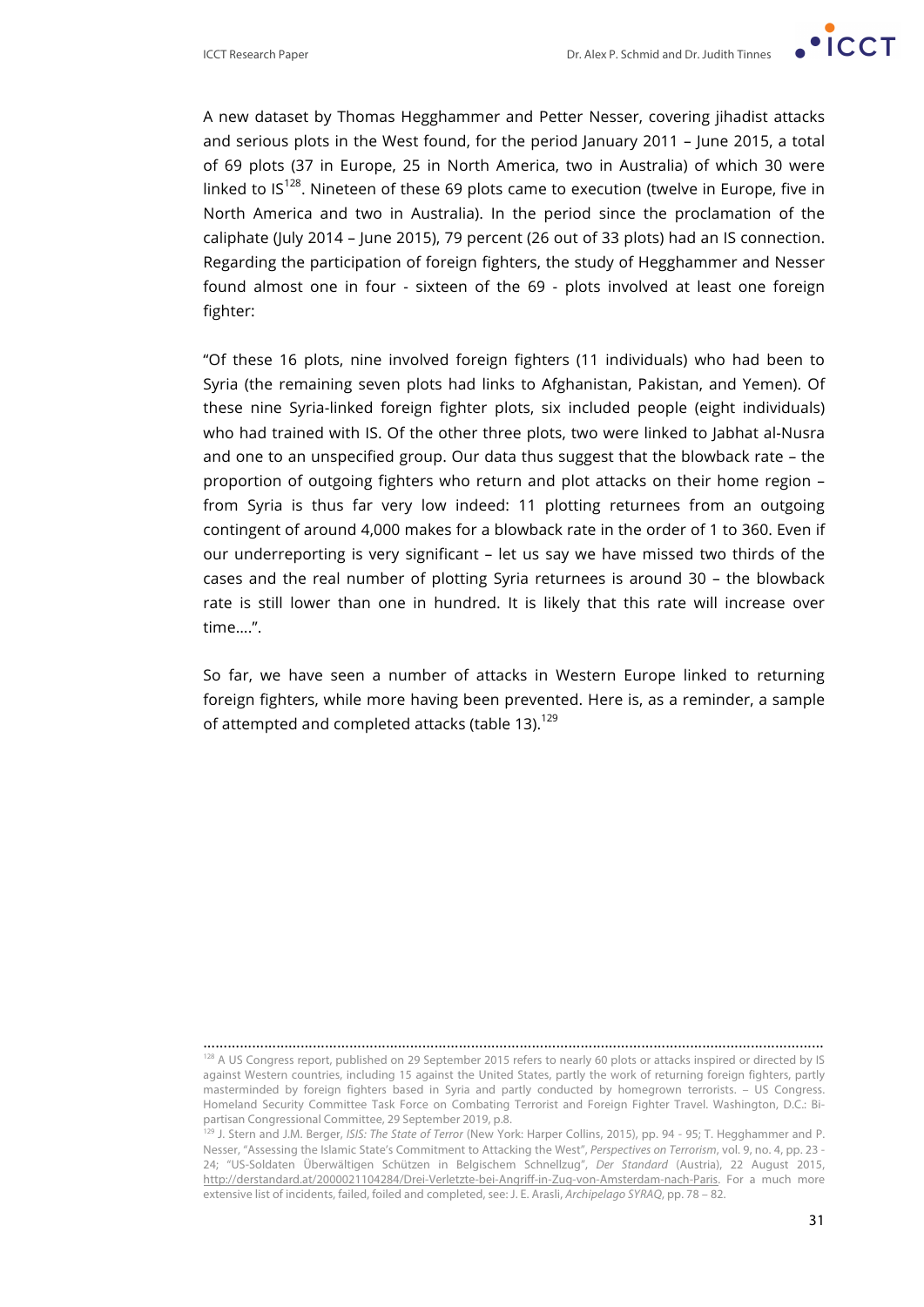| <b>Date</b>      | <b>Attempted or Completed Attack</b>                                      |
|------------------|---------------------------------------------------------------------------|
|                  | 23 year old Mohammad Merah who had trained with Al-Qaeda in               |
| March 2012       | Afghanistan killed four Jewish civilians (incl. three Jewish children and |
|                  | three soldiers in Toulouse and Montauban, south of France)                |
| March 2014       | Swiss authorities prevent explosives and gas attack plot by three IS      |
|                  | recruits                                                                  |
|                  | Attack in front of Jewish Museum Brussels by Mehdi Nemmouche, a           |
| May 2014         | 29 year old French citizen of Algerian origin who was trained in Syria    |
|                  | by IS: four killed in Kalashnikov attack                                  |
|                  | Mertkan G., a 14 year old boy of Turkish-Austrian origin was              |
| October 2014     | promised US \$ 25,000 by IS online if he managed to bomb Vienna's         |
|                  | Westbahnhof                                                               |
|                  | Attack on Charlie Hebdo and Jewish kosher market in Paris by              |
| January 2015     | Kouachi brothers and Amedy Coulibaly: seventeen killed, 20+               |
|                  | wounded                                                                   |
| January 2015     | Plot in Belgium by jihadists of Moroccan origin trained by IS to attack   |
|                  | police foiled in Verviers.                                                |
| February 2015    | A Danish-Palestinian supporter of IS, Omar Abdel Hamid El-Hussein,        |
|                  | opened fire in Copenhagen, killing two people and injuring five more      |
|                  | Attack by a 35 year old with links to IS near Lyon on a industrial gas    |
| <b>June 2015</b> | production plant; blowing up the plant failed but the boss of the         |
|                  | perpetrator was decapitated                                               |
|                  | French authorities prevent plot by the Islamists linked to IS to          |
| <b>July 2015</b> | behead naval officer at Port Vendres, killing two and arresting           |
|                  | thirteen plotters, several of whom had been trained in Syria by IS.       |
|                  | Ayoub El Kahzzani, a 26-year-old young Muslim of Moroccan origin          |
|                  | recently returned from Syria tried to create a massacre in the Thalys     |
| August 2015      | high-speed train from Amsterdam to Paris with an AK-47 assault rifle      |
|                  | and, nine magazines of ammunition. He was wrestled down by some           |
|                  | of the more than 500 passengers in the train                              |
| November 2015    | Three teams of IS- linked terrorists with suicide vests and assault       |
|                  | rifles and explosives staged six attacks in Paris and the suburb of       |
|                  | Saint-Denis. The perpetrators were partly from Molenbeek, a               |
|                  | Brussels suburb. They killed 130 people and injuring 368. Seven of        |
|                  | the nine perpetrators died, partly by exploding their suicide belts,      |
|                  | partly by police fire. Some of the attackers had been foreign fighters    |
|                  | in Yemen and Syria.                                                       |

**Table 13:** Attempted and Completed Attacks Involving Returned Foreign Fighters

Such plots, including a larger number of others which failed or could be prevented by security forces, intensified after the airstrikes against ISI had begun in the summer of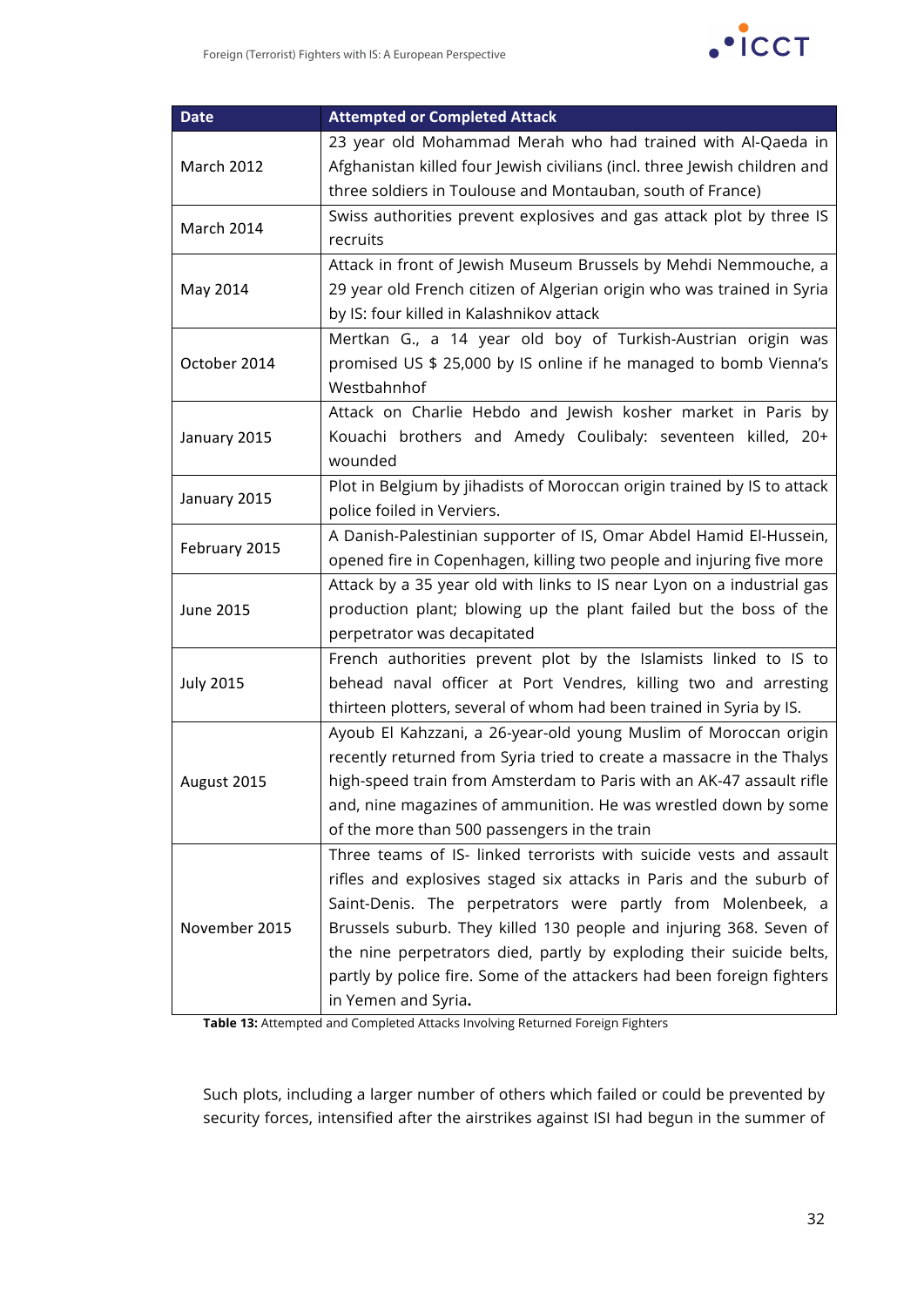

2014, largely in response to IS' genocidal attack on the Yazidis.<sup>130</sup> On 21 September 2014, Abu Muhammad al-Adnani, the IS spokesperson, had called on individual IS supporters anywhere in the world to attack citizens of those countries belonging to the anti-IS coalition  $131$ :

"Do not let this battle pass you by wherever you may be. You must strike the soldiers, patrons, and troops of the [unbelievers]. (…) If you can kill a disbelieving American or European – especially the spiteful and filthy French – or an Australian, or a Canadian, or any other disbeliever from the disbelievers waging war, including the citizens of the countries that entered into a coalition against the Islamic State, then rely upon Allah, and kill him in any manner or way however it may be".<sup>132</sup>

Such a call has inspired young Muslim "lone wolfs" as well as people directly linked to IS in Algeria, Australia, Canada, France, Switzerland, the United States and in other countries to plot the murder of innocent citizens as well as military men in noncombat situations.<sup>133</sup> It should be noted that a number of these plots are linked not to returning foreign fighters but rather to those who were prevented from leaving to Syria in the first place. This was, for instance, the case with a Libyan-Canadian convert who had tried to renew his passport; a request that was denied. Michael Zehaf-Bibeau subsequently tried to storm the Canadian Parliament building after he had killed a sentry at Ottawa's Tomb of the Unknown Soldier on 22 October 2014. IS has encouraged "lone wolf" attacks by those who cannot make it to the new caliphate for one reason or another. This poses a dilemma for some authorities in countries of origin and there are even voices that argue it is better to let them go in the hope that they will never return.<sup>134</sup>

While the "blowback" rate had, until the massive attacks of 13 November 2015 in Paris, been limited, this should not be cause for optimism. A few more successful attacks by returning foreign fighters might trigger right-wing reactions in the form of attacks on mosques, greater government surveillance of Muslim neighbourhoods and Islamophobia among larger segments of society. This, in turn, could drive more Muslims into the arms of terrorist organisations, which is probably what jihadist groups hope for anyway. Growing polarisation in Western democracies might bring right-wing parties to power, resulting in left vs. right and Muslim vs. non-Muslim antagonisms. Immigration and integration of growing numbers of refugees, partly the

<sup>………………………………………………………………………………………………………………………………………</sup> 130 According to the Syrian Observatory for Human Rights (SOHR), US-led coalition airstrikes killed at least 3,043 members of ISIS and Jabhat al-Nusra between 23 September 2014 and 23 July 2015, wounding hundreds of others, mostly extremists; SOHR. US-led coalition airstrikes kill 3,216 people, including 173 civilians in the past 10 months, http://www.syriahr.com/en/2015/07/us-led-coalition-airstrikes-kill-3216-people-including-173-syrian-civilinas-in-thepast-10-months/; accessed 25 July 2015.

<sup>131</sup> J. Stern and J.M. Berger, *ISIS: The State of Terror*, p. 95.

<sup>132</sup> Ibid., pp. 97 - 98.

<sup>&</sup>lt;sup>133</sup> For an enumeration of some of these plots, see J. Stern and J.M. Berger, *ISIS: The State of Terror*, pp. 95 - 98 and J. E. Arasli, Archipelago SYRAQ, pp. 78 - 82.

<sup>134</sup> Moroccan-origin mayor of Rotterdam, Ahmed Aboutaleb; in "Burgermeester Rotterdam: 'Als Het Je Hier Niet Bevalt, Rot Dan Op'", *HLN.BE*, 8 January 2015, www.hln.be/hln/nl/32542/Aanslag.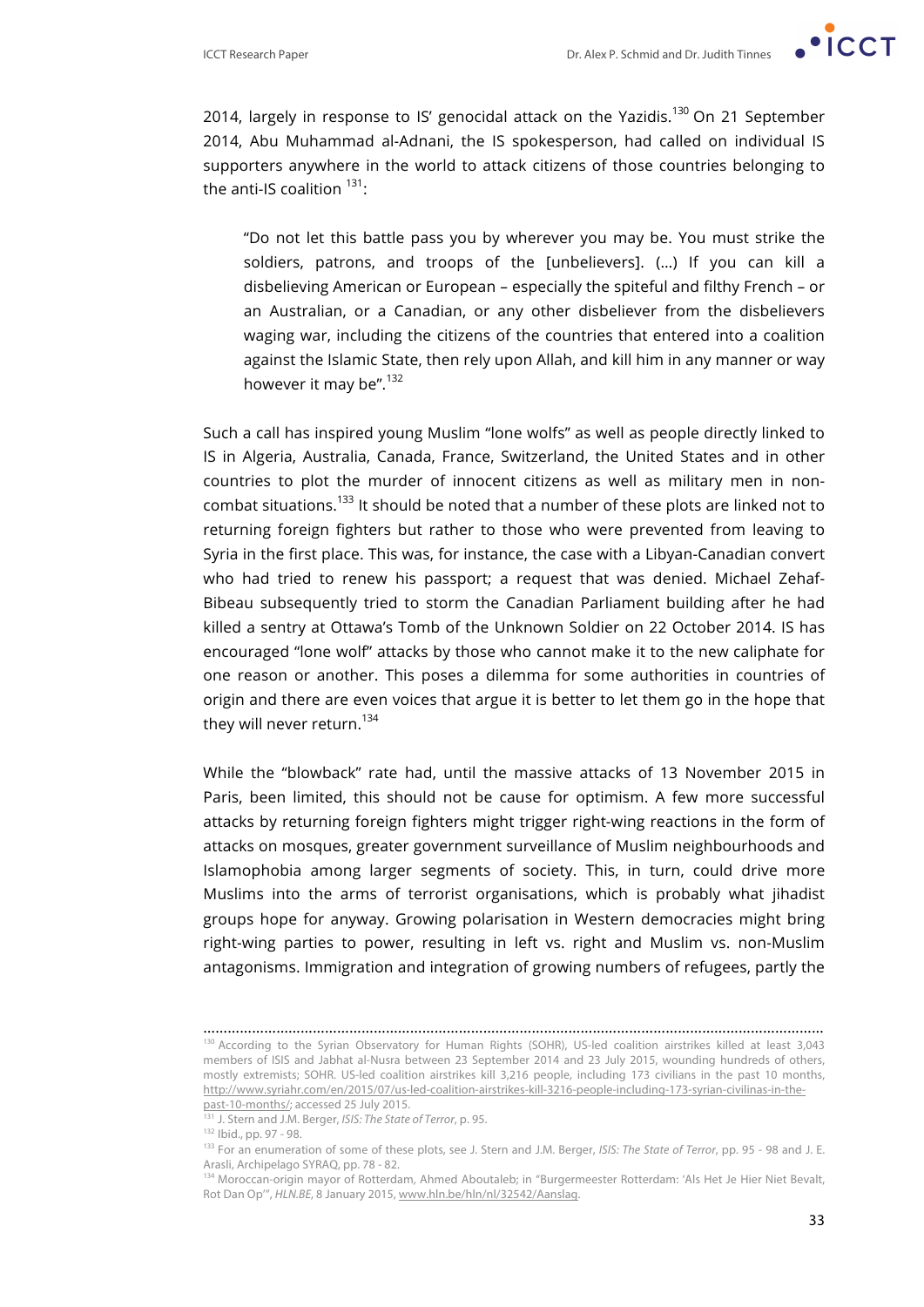

result of IS atrocities, might become harder as fortress Europe erects higher walls (like Hungary and other countries on the Balkan route fencing their border).<sup>135</sup>

In the end, defensive measures alone will not diminish the offensive thrust of the present generation of jihadists. What matters is to de-motivate those who volunteer to fight in a foreign country for a foreign cause. To achieve that we first have to understand better what motivates and radicalises them.

## 5. Motivations of European Foreign Fighters Travelling to Syria and/or Iraq

*"Radicalisation is a youth revolt against society, articulated on an Islamic religious narrative of jihad. It is not the uprising of a Muslim community victim of poverty and racism: only young people join, including converts who did not share the "sufferings" of Muslims in Europe. These rebels without a cause find in jihad a "noble" and global cause, and are consequently instrumentalised by a radical organisation (Al Qaeda, ISIS), that has a strategic agenda."(...)* The main motivation of young men for joining *jihad seems to be the fascination for a narrative: "the small brotherhood of superheroes who avenge the Muslim Ummah"<sup>136</sup>*

*–* Olivier Roy, Nov. 2015.

What are the motives of those wishing to go to Syria? It has often been said that there is no clear profile of individual foreign fighters, there being too large a diversity. However, most of those who go to fight with the al-Qaeda-linked Jabhat al-Nusra and now predominantly with IS (the two groups split in February 2014) have all one thing in common: they are either second generation children of Muslim immigrants or recent converts to Salafist Islam (six percent in one sample, twenty percent in another).<sup>137</sup> The majority of them in Europe have an immigration background or come from ethnically mixed marriages, with at least one of the parents being Muslim. The specific motivations behind the individual departures may vary, ranging from genuine, though often naïve, altruism to egotistical narcissism, which has little to do with religion. However, the role of religion should not be underestimated. Will McCant, author of *The ISIS Apocalype: The History, Strategy, and Doomsday Vision of the Islamic State* has noted that "References to the End Times fill Islamic State propaganda. It's a big selling point with foreign fighters, who want to travel to the lands where the final

<sup>………………………………………………………………………………………………………………………………………</sup> <sup>135</sup> "Migrants Journey to Europe Halted By Fence on Hungary Border", *The Telegraph (UK),* 28 September 2015.

<sup>136</sup> O. Roy, *What Is the Driving Force Behind Jihadist Terrorism? – A Scientific Perspective on the Causes/Circumstances of* 

*Joining the Scene*, BKA Autumn Conference, 18-19 November 2015, pp. 4-5 & p. 10, https://life.eui.eu/wpcontent/uploads/2015/11/OLIVIER-ROY-what-is-a-radical-islamist.pdf.

<sup>&</sup>lt;sup>137</sup> R. Ahmed and D. Pisoiu, *Foreign Fighters: An Overview of Existing Research and a Comparative Study of British and German Foreign Fighters* (Hamburg: Zeus/IFSH, December 2014), Working Paper No. 8, p. 6; T. Holman, "The French Jihadists 'Foreign Fighters' Legion in Syria and Iraq" (2015); O. Roy, *What Is the Driving Force Behind Jihadist Terrorism?,* p. 5:" The majority of the radicals come from second generation Muslims born in Europe, the others are converts; almost none came as a young adult or as a teenager to Europe from the Middle East. Apart from that, there is no common sociological background….".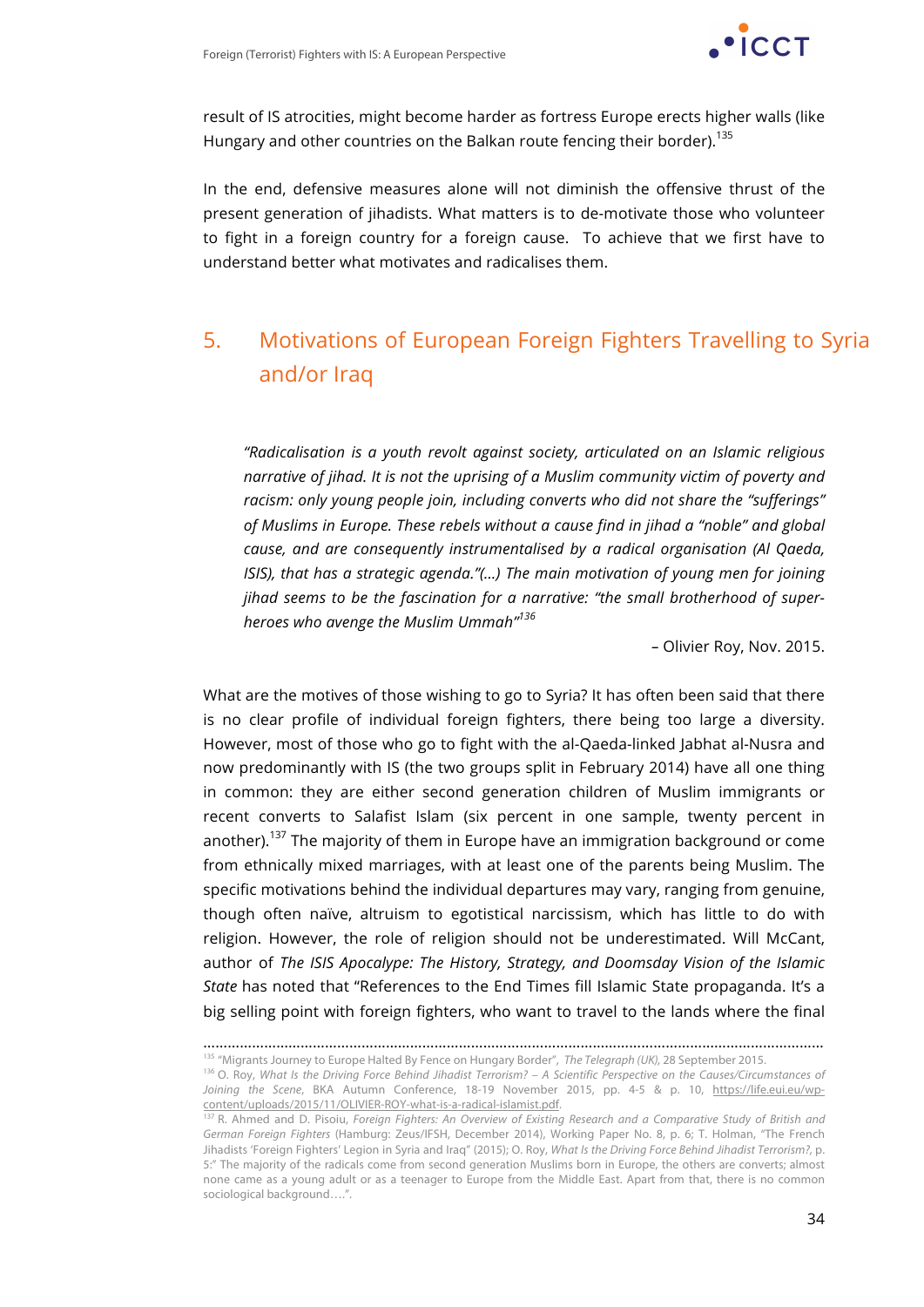

battles of the apocalypse will take place. The civil wars raging in those countries today lend credibility to the prophecies. $n^{138}$  Often the motives of those who are recruited as fighters appear to be mixed and, strangely enough, sometimes (traumatised) returnees can, when looking back at their experience, not even tell what exactly triggered their decision to go to Syria in the first place.<sup>139</sup>

However, some things stand out: the decision to leave for Syria is usually a small group decision rather than an individual one. Such a "bunch of guys" of three to five (sometimes more) young males might have been formed in a neighbourhood, a mosque, a school, a sports club, a martial arts training centre or a prison. <sup>140</sup> Some of them might first have met in social media on the Internet before meeting offline. The literature on the foreign fighters lists a broad array of motivations, partly depending on the countries of origin of foreign fighters. The motives of those who join IS from Tunisia, Libya or Egypt might partly be different from those who originate from Western Europe. The focus here is on the latter group.

There is now a fast-growing literature on what drives them. Here are some of the common themes. The majority of those who left for Syria and Iraq to fight Assad or fight for IS are single males, usually between 16 and 29 years old and almost none of them have had military training or experience in their home country when they left.<sup>141</sup> Most of them depart in company of like-minded others. Beyond the obvious characteristics – Muslim, young, sons of immigrants - the picture becomes more diverse. Some are status-seekers, others are identity-seekers and yet others zealots or a combination of all three. Most come from a lower-class background but some have middle-class parents. Levels of education vary; these are, for instance, higher in the United Kingdom (where many foreign fighters are students and sons of Pakistani immigrants) than in Germany (where the level of education among those with a Moroccan and Turkish background is less high). Males are the large majority; women with or without children form a minority. However, in one sample of 474 foreign fighters from the 25 Western countries one in seven of the militants were girls or women<sup>142</sup>. Quite a large number of young Muslims from Europe who became foreign fighters have a criminal record in their home country (35 percent in Germany and seventeen percent in the UK in two samples)  $143$ . Some have been taking illicit narcotic

<sup>………………………………………………………………………………………………………………………………………</sup> <sup>138</sup> W. McCants, *How ISIS is Out-Terrorizing Bin Laden*, http://www.politico.com/magazine/story/2015/08/isis-jihad-121525.html#.VdWyHiyqpBd. The author offers other reasons as well:" The Islamic State also replenished its foot soldiers with thousands of foreigners…by using a propaganda mix of apocalypticism, puritanism, sectarianism, ultraviolence and promises of a caliphate" (Ibid.).

<sup>139</sup> R. Coolsaet, *What Drives Europeans to Syria, and to IS? Insights from the Belgian Case* (Brussels: Egmont, 2015), Updated version; Brussels: Egmont Paper No. 75, p. 10.

<sup>140</sup> O. Roy, *What Is the Driving Force Behind Jihadist Terrorism?,* p. 8.

<sup>141</sup> J. E. Arasli, Archipelago SYRAQ, p. 222.

<sup>&</sup>lt;sup>142</sup> T. Holman, "The French Jihadists 'Foreign Fighters' Legion in Syria and Iraq" (2015). Women are not supposed to be engaged as fighters except for self-defense or the occasional suicide bombing. P. Bergen, C. Schuster, and D. Sterman, "ISIS in the West: The New Faces of Extremism" (2015).

<sup>143</sup> R. Ahmed and D. Pisoiu, *Foreign Fighters*, p. 12. A recent German study found an even higher degree of pre-departure criminality: out of 670 jihadists (average age: 25.9 years) who had left Germany for Syria and Iraq by June 2015, more than half had a criminal record (assault, theft, drugs and, less often, sexual offences). 234 of the 670 had returned to Germany by June 2015, with 23 of them placed in jail. The study was conducted by the Federal Office for the Protection of the Constitution, the Federal Criminal Office (BKA) and the Hessen Information and Competence Center against Extremism (HKE). *Deutsche Welle*, "Who are Germany's Islamists?" 24 September 2015, http://www.dw.com/en/who-aregermanys-islamists/a-18737894.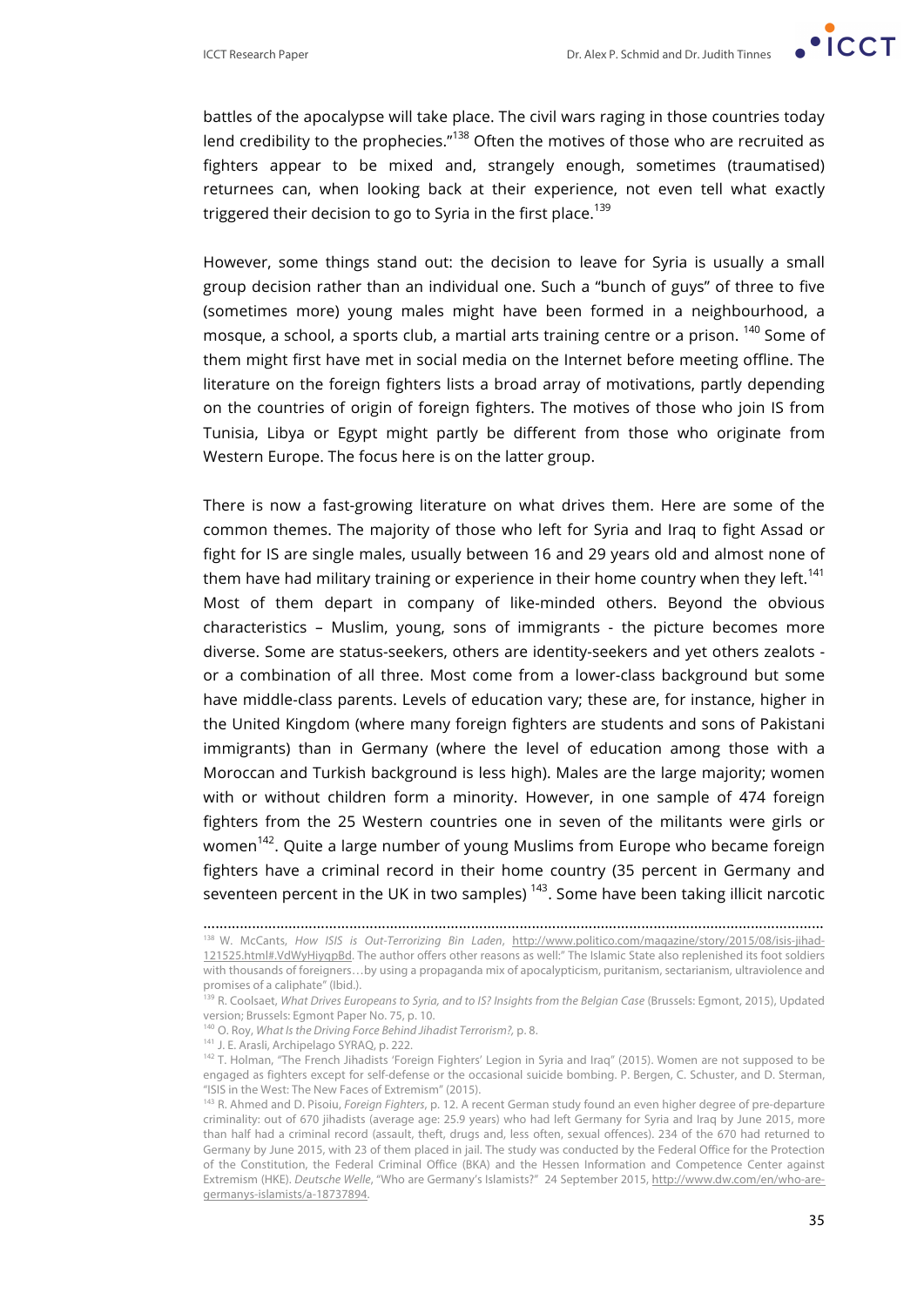

drugs and they wish to leave a bad past behind, hoping to be "reborn" and wanting to restart a "clean" life abroad among the puritanical members of the caliphate.<sup>144</sup> The wish to gain a more positive self-esteem than is possible at home where they consider upward social mobility a hopeless dream appears to drive many. Outcasts, misfits and drifters are not unusual among wannabe foreign fighters.<sup>145</sup>

Some of them are sons and daughters of refugees from previous conflict zones (e.g. in the case of Austria: Bosnia, Chechnya) or have themselves already had a jihad tour in a previous conflict. Some of those who left early in 2012 and 2013 for Syria had a genuine altruistic humanitarian impulse to assist Muslims in need but they were soon forced to fight not the Assad regime but rival jihadist organisations.<sup>146</sup> That humanitarian motive appears to have declined since the proclamation of the caliphate. Now many appear to depart with the wish to live in what they were made to believe is a "true Islamic society" and they wish to assist in state-building and in being part of a great Islamic revival. They have been told that it is the individual duty of every Muslim to defend Muslims and fight infidels. Some believe in the Prophet's often-cited *hadith* that it is their duty to go to fight in Syria.<sup>147</sup> Yet many simply appear to seek excitement and adventure looking for a thrilling adrenalin rush of extreme experiences. Some want to impress their friends back home, progressing from being a zero to become a hero, as Rik Coolsaet put it<sup>148</sup>. Some others might be troubled souls haunted by mental health problems, depressed and suicidal, who want to die but gloriously.<sup>149</sup> Yet others are attracted by the opportunity of acting out aggressive, sexual and/or criminal macho impulses with a weapon in hand. For some it is the prospect of camaraderie and bonding in a kind of warrior brotherhood. For yet others it is the willingness to fight and die for a 'good cause', driven also by desire to earn both earthly (spoils of war) and heavenly rewards (paradise).<sup>150</sup>Jahangir Arasli, in the most thorough study on jihadist foreign fighters in Syria and Iraq ("Syraq") so far, has summarized a number of characteristics of European-origin jihadists:

………………………………………………………………………………………………………………………………………

<sup>144</sup> P. Grol and E. Bakker, *Beweegredenen en Afwegingen van Potentiele Syriegangers* (The Hague: The Hague: The International Centre for Counter-Terrorism – The Hague, 2014), p. 23.

<sup>&</sup>lt;sup>145</sup> J. E. Arasli, *Archipelago SYRAQ*, p.222 - 223.<br><sup>146</sup> S. Gates and S. Podder, "Social Media, Recruitment, Allegiance and the Islamic State" (2015), p.109.

<sup>&</sup>lt;sup>147</sup> Hadiths (or ahadith as the Arab plural goes) are reports of what the Prophet allegedly said or did, as recalled by some of his contemporaries but recorded only much later. They fill dozens of volumes and one or another hadiths can be found to fit and justify almost any desired course of action.

<sup>148</sup> R. Coolsaet, *What Drives Europeans to Syria, and to IS?,* p. 20.

<sup>149</sup> D. Byman and J. Shapiro, *Be Afraid. Be a Little Afraid*, p.11-15.

<sup>150</sup> B.M. Jenkins, "When Jihadis Come Marching Home. The Terrorist Threat Posed by Westerners Returning from Syria and Iraq" (2014), p.7. - The diversity of motives in confirmed by other authors, e.g. Gates and Podder who write: "The profile of foreign fighters is diverse, and can change from ignorant novices who view joining as a rite of passage to diehard militants looking for combat and martyrdom, while individuals that go for humanitarian reasons are often kidnapped or forced to fight. The motivations informing the decisions to leave are numerous and they vary and interact in complex ways we probably do not yet fully understand. Motivations may include the prospect of adventure, a desire to impress the local community or opposite sex, a search for identity, feelings of revenge, the search for camaraderie, the desire to make history, and much more. Some also appear motivated by the millennial-apocalyptic promises of IS, as well as by the opportunity to die as a martyr and go to heaven. While some western born recruit are alienated and disaffected youth, many are not. As a group, European foreign fighters tend to end as being socio-economic underperformers – a study of 378 German foreign fighters, for example, found that only a quarter had finished high school and a third had criminal convictions – but there are many exceptions, especially in the UK, where foreign fighters for some reason come from somewhat more affluent background than their comrades in other European countries,". – S. Gates and S. Podder, "Social Media, Recruitment, Allegiance and the Islamic State" (2015), p.109.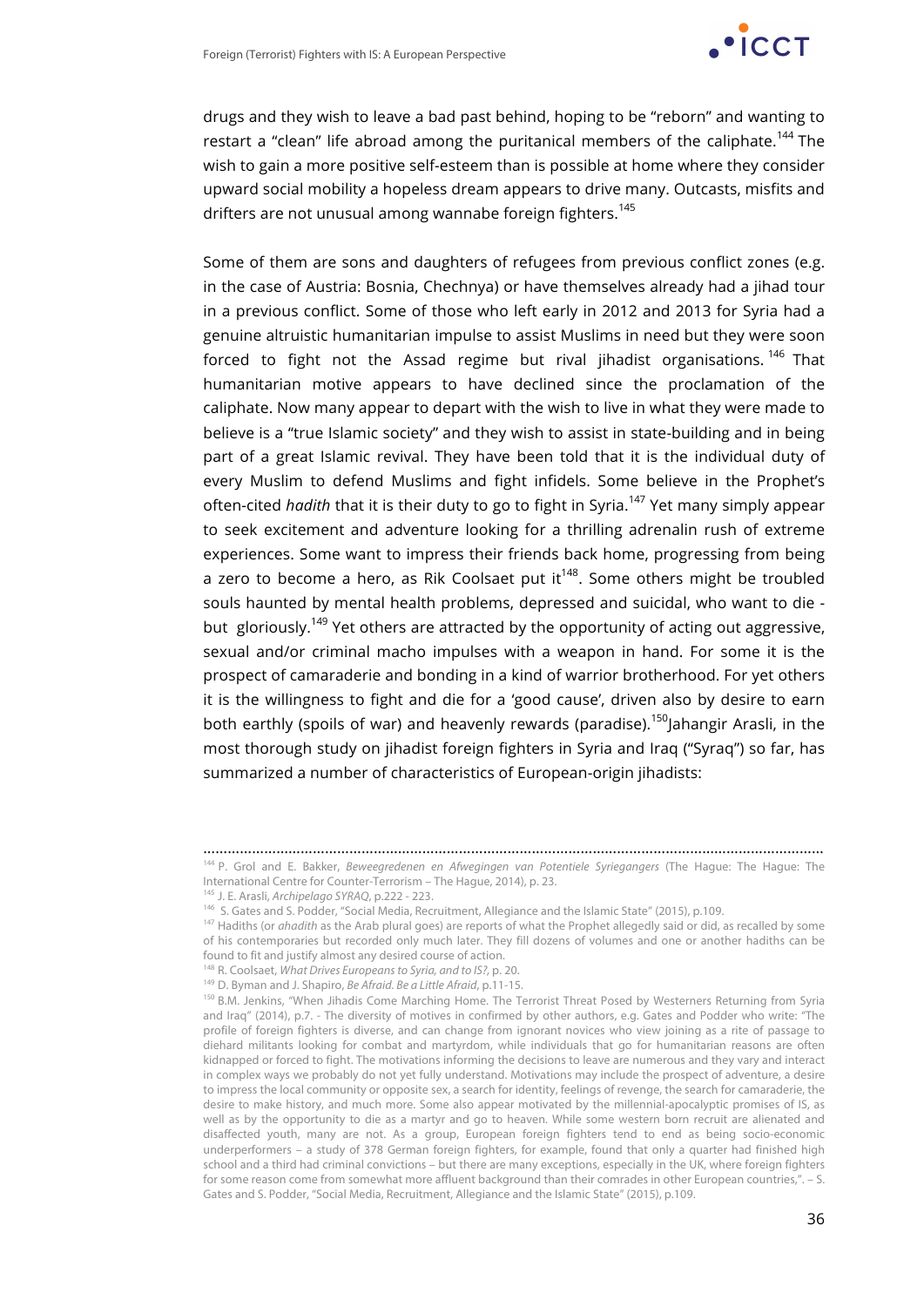

"By 2014 it became apparent that European intelligence services are simply overwhelmed by the number of potential terrorist targets – furious young men and women eager to wage jihad in SYRAQ, since it is not possible at home. In terms of profile, these individuals fit most perfectly to an almost universal model: angry young losers, drug users and petty criminals, coming from broken families, known in their community for their troublemaking, having no bright life perspectives, caught by grievances or a sense of retribution. Many have psychopathic and/or sociopathic inclinations and have demonstrated a propensity to violence even before they travelled to Syria. (…)The jihadist sub-culture and credo were born in the shadow of European cities."<sup>151</sup>

While this is a generalization, there is a great deal of truth in this observation. In many individual cases, however, we simply do not know what exactly got these misguided young people ideologically radicalised and mobilised to take up arms - which push or pull factors primarily shaped their motivation. The Internet plays an important (self-) recruiting role, but by itself is rarely the only factor.<sup>152</sup>

There are a number of models of radicalisation and there are now many individual cases of radicalisation that have been analysed  $153$ . From these a general picture of political socialisation and mobilisation to terrorist and jihadist violence has emerged. It has proven useful to distinguish between push and pull factors<sup>154</sup>. Here are the main *push factors* surfacing again and again in the relevant literature on radicalisation, violent extremism and terrorism**<sup>155</sup>**:

<sup>………………………………………………………………………………………………………………………………………</sup> <sup>151</sup> J. E. Arasli, *Archipelago SYRAQ*, pp. 224 - 225. – This view is echoed by the Palestinian journalist Abdel Bari Atwan who wrote:" Rejection of the West, democracy, liberalism and secularism is hardwired into the extremist vocabulary and has produced a small but significant urban youth culture. Extremist youths I have spoken to in London refer to the dominance of gang loyalty and the prevalence of Islamophobia – the two combined have produced a mentality where jihadist credentials are akin to gang membership, providing a sense of brotherhood, shared aims, 'respect', kudos, and a group of friends who are 'handy in a fight'. In a significant proportion of cases, this translates into more drastic action as the young person prepares to travel to the Islamic State, either alone or in a group". – A. B. Atwan, *Islamic State*, p. 177.

<sup>&</sup>lt;sup>152</sup> A.P. Schmid, "Radicalisation, De-Radicalisation, Counter-Radicalisation: A Conceptual Discussion and Literature Review", *The International Centre for Counter-Terrorism – The Hague* 4, no. 2 (2013), p. 34. A recent Germany study found that in 30 percent of 670 cases of German jihadists going to Syria, the Internet played an initial role in the radicalization process. Friends (37 percent) and contacts in the mosques (33 percent) were, however, more significant than the web. Recruitment in prison only played a role in less than two percent of the cases (9:670). - The study was conducted by the Federal Office for the Protection of the Constitution, the Federal Criminal Office (BKA) and the Hessen Information and Competence Center against Extremism (HKE). *Deutsche Welle*, "Who are Germany's Islamists?" (2015).

<sup>153</sup> K. Christmann, *Preventing Religious Radicalisation and Violent Extremism: A Systematic Review of the Research Evidence* (London: Youth Justice Board for England and Wales, 2012); K. Barrelle, *Pro-Integration: Disengagement From and Life After Violent Extremism* (Melbourne: Monash University, 2014), p. 235. – Among the studies on radicalisation, a German one involving, more than 300 Islamists, noted that – in the summary by J. E. Arasli – "…..of the 378 German Islamists who have headed to Syria since mid-2012 till September 2014 just one in four finished high school. Six percent finished postschool training and only two percent entered university education. The average age has [been] estimated at 26.5. One in five was registered as unemployed; just 12 percent had a full-time job, others were mainly employed in low-income jobs. About 60 percent were born in Germany….Of the mentioned 378, 233 had a German passport. While most (80% - 85%) were born as Muslim, 54 were converts to Islam. Almost a third (117) had criminal convictions before they were radicalised, mainly for violence and drug related offences. 89% are males. About half of them were married and 104 have children". – J. E. Arasli, *Archipelago SYRAQ*, p.75. 154 I. Daniels, ed., *Dealing with Muslim Radicalisation*, p.282.

<sup>155</sup> Based on Appendices 4.1. and 4.2, in A.P. Schmid, *The Routledge Handbook of Terrorism Research,* 272-279; in addition to R. Coolsaet, *What Drives Europeans to Syria, and to IS?,* pp. 10-14; J. Stern and J.M. Berger, *ISIS: The State of Terror*, pp. 82- 83; A. Speckhard, "Talking to Terrorists: What Drives Young People to Become Foreign Fighters for ISIS and Other Terrorist Groups And What Can Be Done in Response", *Freedom from Fear* Magazine, vol. 11 (2015), http://f3magazine.unicri.it?p=1080.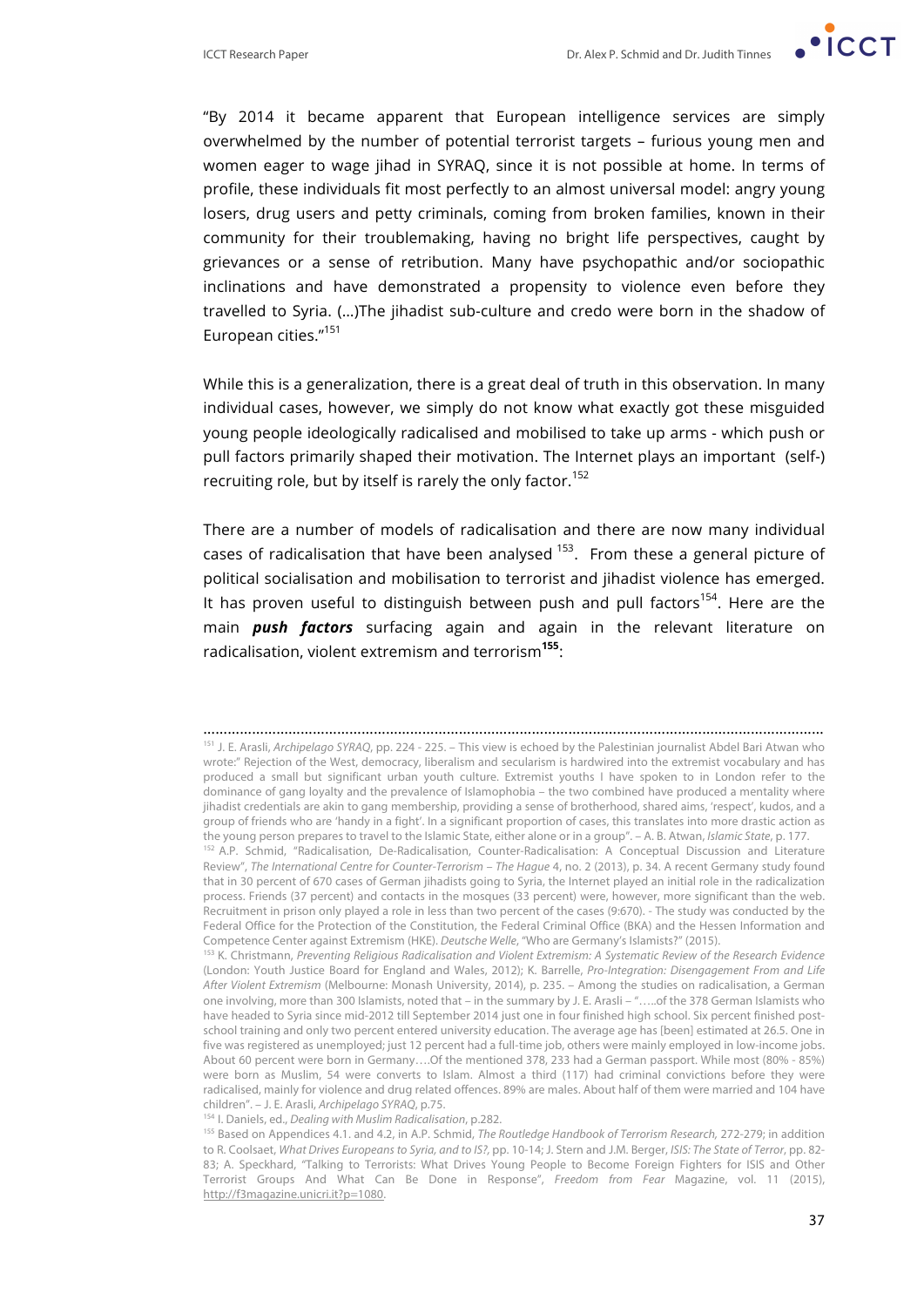

| <b>Push Factors Behind Radicalisation, Violent Extremism and Terrorism</b> |                                                                                   |  |
|----------------------------------------------------------------------------|-----------------------------------------------------------------------------------|--|
| ٠                                                                          | Reaction to (vicarious) traumatic experiences of violence                         |  |
| ٠                                                                          | Anger and individual or collective desire for (vicarious) revenge, based on       |  |
|                                                                            | humiliation and/or experience of discrimination and injustice                     |  |
| $\bullet$                                                                  | Estrangement from mainstream society by uprooted migrants in refugee camps        |  |
|                                                                            | and diasporas, aggravated by socio-economic marginalisation, relative             |  |
|                                                                            | deprivation and/or political exclusion                                            |  |
| $\bullet$                                                                  | Personal identity crisis; individual search for meaning and purpose in life;      |  |
|                                                                            | frustrated aspirations; lack of future perspectives at home and desire to escape; |  |
|                                                                            | seeking redemption                                                                |  |
| $\bullet$                                                                  | Unresolved political conflicts and perceived absence of solutions by state actors |  |

**Table 14:** Push Factors Behind Radicalisation, Violent Extremism and Terrorism

Push factors alone are rarely decisive in themselves. They usually act in combination with pull factors on vulnerable young Muslims and recent converts to Islam. The following are frequently identified major *pull factors* that emerge from the existing literature $156$ :

| <b>Pull Factors Behind Radicalisation, Violent Extremism and Terrorism</b>                     |  |  |
|------------------------------------------------------------------------------------------------|--|--|
| Existence of extremist ideology that provides justifications for attacks against out-          |  |  |
| group members (e.g. non-believers)                                                             |  |  |
| Presence of charismatic leader who translates grievances into incentives to<br>$\bullet$       |  |  |
| engage in jihad                                                                                |  |  |
| Existence of like-minded militant local peer-group that reinforces individual<br>$\bullet$     |  |  |
| inclination to become foreign fighter                                                          |  |  |
| Lure of adventure, fed by images of 'heroism' of jihadi fighters on social media               |  |  |
| Imitation (contagion effect) of publicised and seemingly successful terrorist mode<br>٠        |  |  |
| of operation                                                                                   |  |  |
| Personal recognition: prospect of recognition as valiant fighter for a good cause<br>$\bullet$ |  |  |
| and opportunity to boost one's (self-)image from near "zero [in own country] to                |  |  |
| hero" [in the land of jihad]                                                                   |  |  |
| Promise of rewards on earth and in afterlife (paradise)<br>$\bullet$                           |  |  |

**Table 15:** Pull Factors Behind Radicalisation, Violent Extremism and Terrorism

The presence of some of these twelve push and pull factors can be found among many young disenfranchised and/or dissatisfied Muslims in Western diasporas. Yet few of them (about one in 4,000 as we saw above) give in to the jihadist temptation. Among those affected by the jihadist lure, signs of radicalisation are often clearly

………………………………………………………………………………………………………………………………………

<sup>156</sup> Based on Appendices 4.1 and 4.2, in A.P. Schmid, *The Routledge Handbook of Terrorism Research*, pp. 272-279; in addition to R. Coolsaet, *What Drives Europeans to Syria, and to IS?,* pp. 10-14; J. Stern and J.M. Berger, *ISIS: The State of Terror*, pp. 82-83; A. Speckhard, "Talking to Terrorists: What Drives Young People to become Foreign Fighters for ISIS and other Terrorist Groups and What Can be Done in Response" (2015).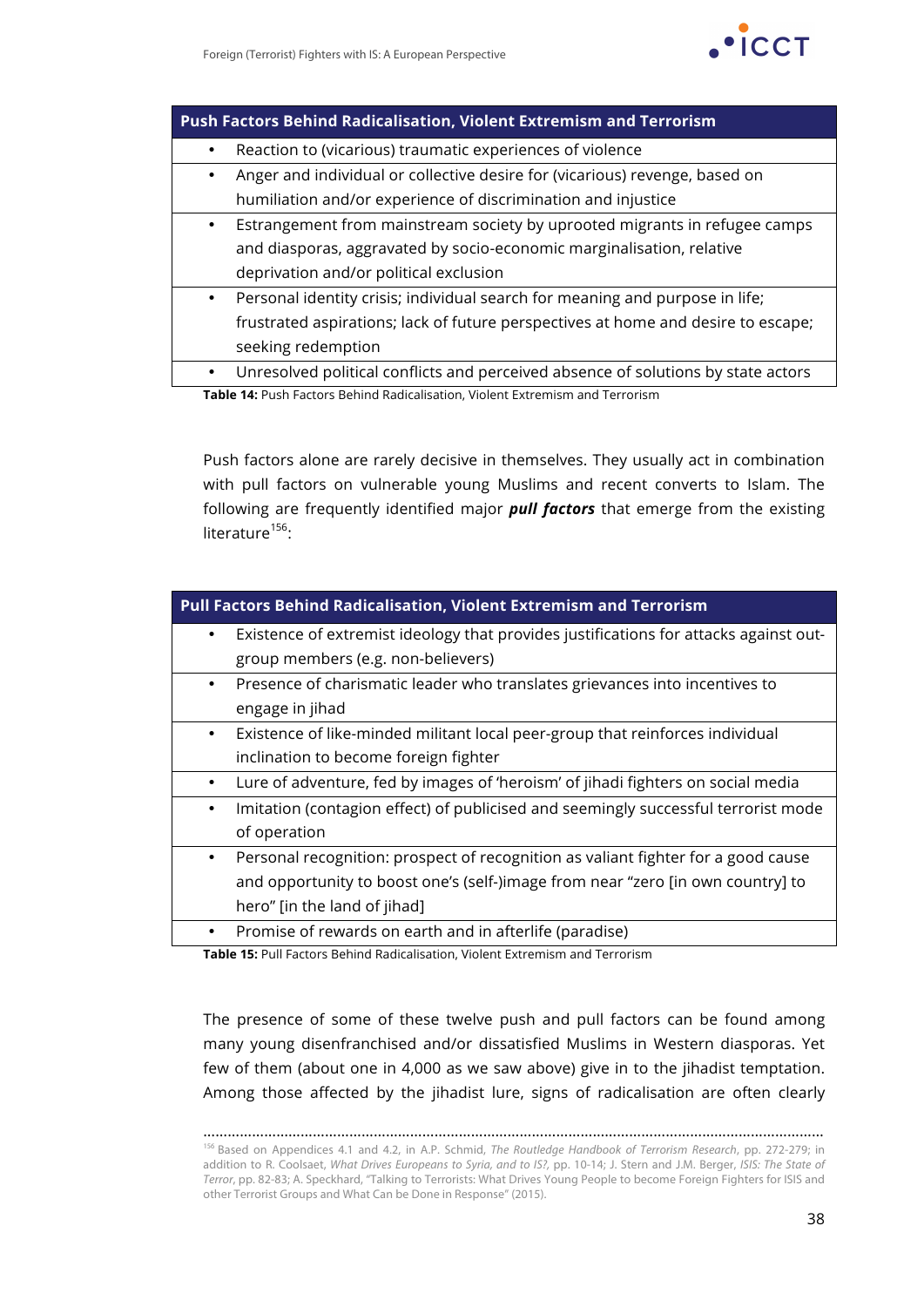

visible (although some families deny to have noticed any signs of radicalisation of their sons and daughters until they were suddenly gone). Some of these outward signs of radicalisation are, according to French authorities<sup>157</sup>:

| <b>Signs of Radicalisation</b>                                            |                                          |  |
|---------------------------------------------------------------------------|------------------------------------------|--|
|                                                                           | They stop listening to music             |  |
| $\bullet$                                                                 | Stop watching TV and going to the cinema |  |
|                                                                           | Dramatically change eating habit         |  |
|                                                                           | Stop all sport activities                |  |
|                                                                           | Change the way they dress                |  |
|                                                                           | Severe relations with old friends        |  |
|                                                                           | Reject members of their own family       |  |
| <b>Table 16:</b> Signs of Radicalisation, according to French Authorities |                                          |  |

Once they are well on the road to full radicalisation, they are enlisted by on- or offline recruiters and other entrepreneurs of global jihad and guided to facilitators and fixers who assist them in the transfer to jihadist conflict zones where they are activated for their fighting task after having undergone some weeks of ideological brain-washing portrayed as religious (re-) instruction. 158

What is difficult to understand is why only a few are pulled and pushed while many others in similar circumstances are not. According to one study looking at Kenyan and Ugandan recruits to four militant organisations, sons who were not the oldest and not the youngest in the family – those in the middle – were more likely (54 percent) to join than the first (15 percent) or last born (31 percent).<sup>159</sup> This is an intriguing finding but also one, we cannot do very much with in policy terms. The biggest lacuna in the research on foreign fighters originating from Western Europe is that we do not really know what holds the large majority of young Muslims and converts to Islam in similar situations back from joining IS. This is especially puzzling in the light of the many expressions of sympathy for IS found in young Muslim diaspora population as revealed in opinion polls.<sup>160</sup>

<sup>………………………………………………………………………………………………………………………………………</sup> <sup>157</sup> J. E. Arasli, *Archipelago SYRAQ*, p. 231. The list was released to the public to help parents recognize signs of radicalisation in their children. – Ibid., p. 72.

<sup>158</sup> Ibid., p. 230.

<sup>159</sup> A. Botha, *Radicalisation From a Political Socialization Perspective in Kenya and Uganda.* (Bloemfontein: University of Free State, 2014), PhD Thesis, p. 248.

<sup>&</sup>lt;sup>160</sup> For instance, a Dutch opinion poll, conducted in May 2013 on behalf of the TV program *Altijd Wat*, found that almost 75 percent of Dutch Muslims asked (n=370) consider youth travelling to Syria to fight against Assad's regime to be heroes. On the other hand, 70% of the native Dutch population said that they were not heroes (n=570). *Euro-Islam.info*, "Dutch Muslims Polled for Support of Youth Fighting in Syria", May 29, 2013, www.euro-islam.info/2013/06/07/dutchmuslims-polled-for-support-of-youth-fighting-in-syria/.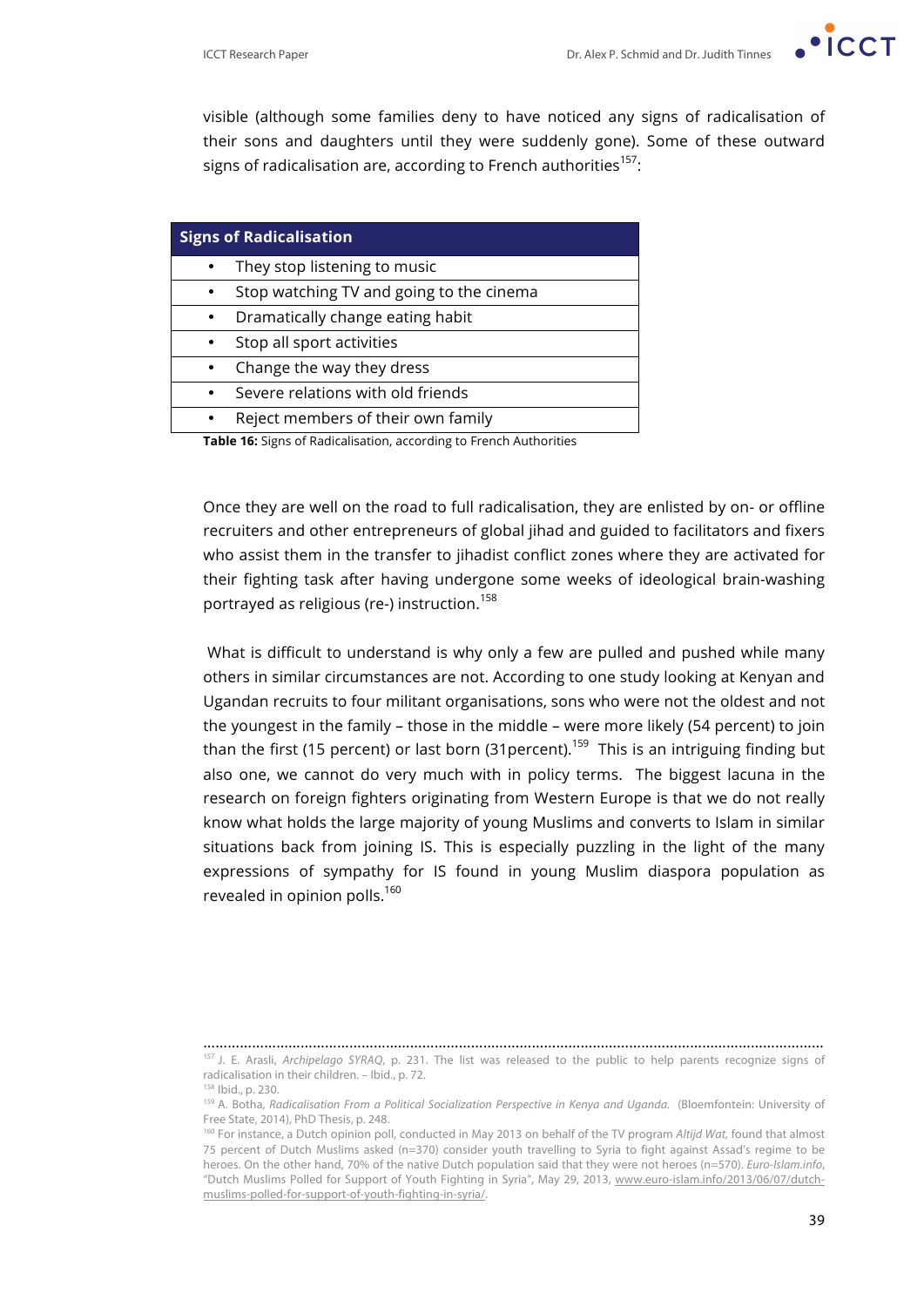

At this stage we can only hypothesize that some of the following negative or positive *resilience factors* may play a role in withholding young Muslims in European diasporas from becoming foreign fighters<sup>161</sup>:

| <b>Pull Factors Behind Radicalisation, Violent Extremism and Terrorism</b>     |  |  |
|--------------------------------------------------------------------------------|--|--|
| <b>Negative</b>                                                                |  |  |
| No family breakdown, with positive father figure                               |  |  |
| No previous involvement and exposure to violence                               |  |  |
| No violent friends or criminal gang or drug scene involvement                  |  |  |
| No signs of mental disorders                                                   |  |  |
| No fascination with weapons and martial arts                                   |  |  |
| <b>Positive</b>                                                                |  |  |
| Ability to think and act for themselves rather than accept ideological slogans |  |  |
| Decent employment, with prospect of upward social mobility                     |  |  |
| Successful integration in immigrants' host society                             |  |  |
| Acceptance of democracy, freedom and gender equality                           |  |  |
| Acceptance of information from non-Salafist sources                            |  |  |

**Table 17:** Likely Resilience Factors Preventing Radicalisation on the Level of the Individual

These resilience factors are likely to be cumulative – the more of them apply, the less likely is radicalisation to violent extremism and terrorism. The list is, however, not rigorously tested. However, it reflects – as mirror image - factors that have been found. in ethnographic and other studies of vulnerable young men and women radicalised.

## 6. Addressing the Problem of Returning Foreign Fighters

While between 25 and 40 percent of European foreign fighters have already returned home,<sup>162</sup> not enough is known about them. Regarding policies towards returnees, an expert round table of the Radicalisation Awareness Network (RAN), concluded in April 2015 that "Little empirical evidence exists when it comes to returnees (…) There is a need for a thorough diagnosis of returnees".<sup>163</sup> This is a real knowledge gap. Among the returnees an unknown (but low) percentage have been arrested and subsequently brought to court. Others remain undetected but are often disillusioned, burned out and even broken. Yet an unknown number of others have become even

<sup>………………………………………………………………………………………………………………………………………</sup> <sup>161</sup> Author's own checklist; but informed by other sources, including R. Cohen, "Why ISIS Trumps Freedom", *The New York Times*, 13 August 2015, www.nytimes.com/2015/08/14/opinion/roger-cohen-why-isis-trumps-freedom.html?\_r=1; accessed 14 August 2015; J.M. Berger, "The Metronome of Apocalyptic Time: Social Media as Carrier Wave for Millenarian Contagion", *Perspectives on Terrorism,* vol. 9, no. 4 (2015), p. 65.

<sup>162</sup> K. De Freytas-Tamura, "ISIS Defectors Reveal Disillusionment", *New York Times*, 20 September 2015, http://www.nytimes.com/2015/09/21/world/europe/isis-defectors-reveal-disillusionment.html?\_r=1.

<sup>163</sup> Radicalisation Awareness Network (RAN), *Returning Foreign Fighters: Typologies and Engagement Options. Meeting Report. Closed Expert Roundtable 13 April 2015*, p. 2.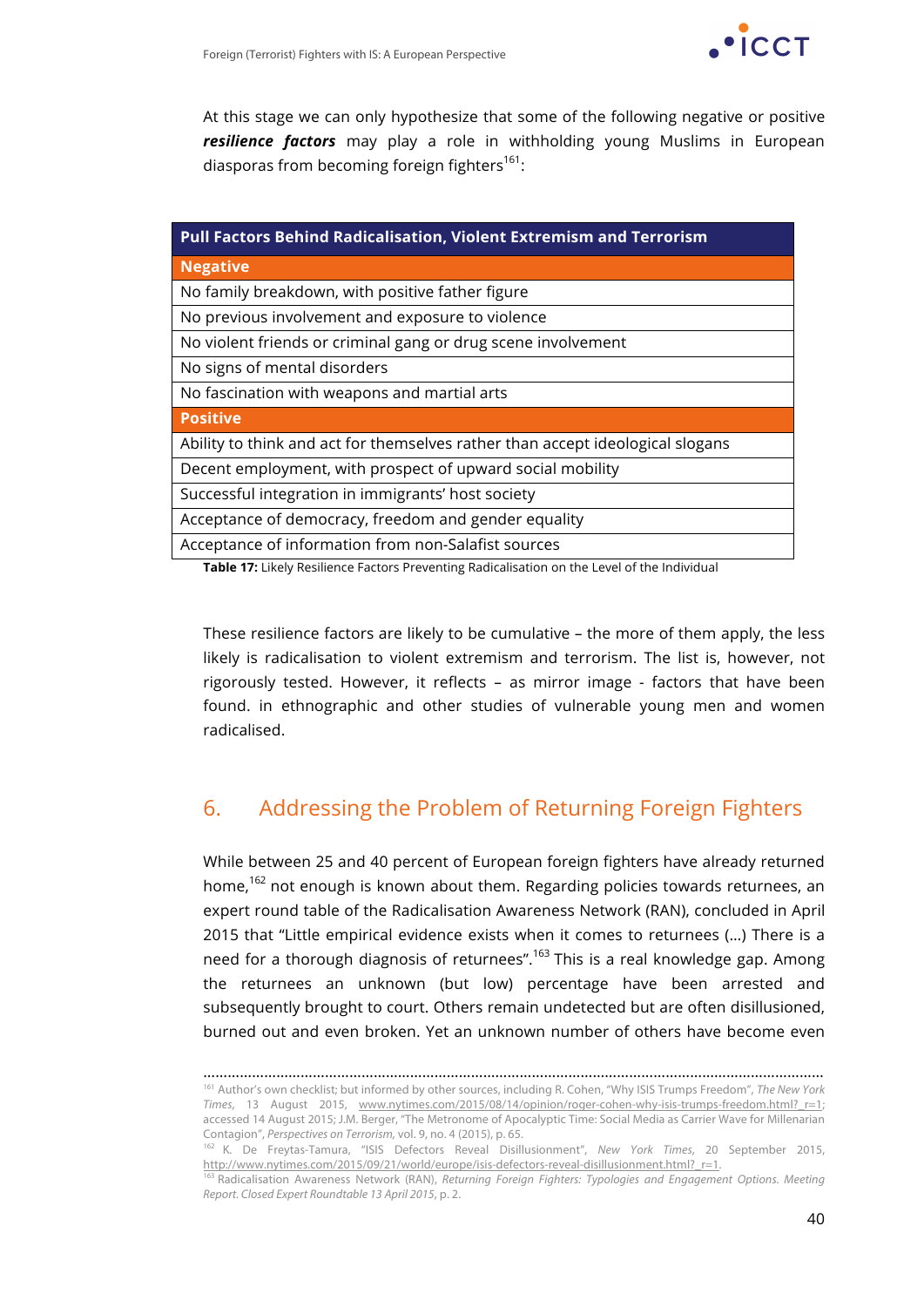more radicalised while fighting abroad and pose a real danger when returning home in that they can radicalise others and facilitate their transfer as well as money and material equipment to the combat zone, or worse, prepare terrorist attacks in their home country or act as sleepers.<sup>164</sup>

In order to reduce the foreign fighter problem prevention is essential. The *push factors* that drive estranged angry young Muslims from their own countries need to be reduced. This is a difficult task at a time of scarce public resources and when large numbers of refugees and asylum seekers, mostly from Muslim-majority countries, come to Europe. Governments face xenophobic reactions from populist politicians and under-privileged native citizens. Investing more in integrating young Muslims in Europe at a time of low economic growth and government austerity policies is challenging. Integration is something that has to occur on the community level but when Muslims in Western diasporas notice the counter-terrorist policy intentions behind integration efforts, many of them might become suspicious. Ideally, the Muslim communities in Europe should by themselves be able to identify and neutralise jihadist troublemakers in their midst. However, it would appear that moderate Muslims are often too divided, too unorganised, too afraid and often also too poor to take the initiative. While community work is essential for prevention and the first line of defense, it cannot be done by Muslim civil society in European diasporas alone.

The *pull factors* that attract vulnerable young Muslims to join IS need to be diminished. This can be done on several levels. Military losses and defeats of IS in battles reduce the attraction to join IS which seeks to portray itself as an unstoppable force guided by Allah, rushing from one victory to the other. Whether breaking the myth of invincibility can be achieved by airstrikes alone is questionable. An alternative method of reducing the pull of IS is to challenge its narrative.<sup>165</sup> Those best suited to do so are Muslims who alone possess the necessary cultural affinity. However, many mainstream Muslims have not been very vocal in that regards. The credibility of traditional imams in Western diasporas - who are often paid by foreign governments (esp. from Turkey or Saudi Arabia) - is often absent among those who are potential foreign fighters. However, there is at least one group that has high credibility: returning foreign fighters who have become disenchanted with what they have seen of IS: defectors.<sup>166</sup>

Finally, the *resilience factors* need to be cultivated. One way of doing this is through education about what is really going on in Syria, explaining how foreign fighters make the humanitarian situation worse rather than better and that IS is not fighting the Assad regime but those who want to overthrow Assad. In order to reduce the risk of

<sup>………………………………………………………………………………………………………………………………………</sup>

<sup>164</sup> S. Mullins, "Foreign Fighters in Syria" (2014), p. 39.

<sup>165</sup> A.P. Schmid, "Challenging the Narrative of the 'Islamic State'", *The International Centre for Counter-Terrorism – The Hague* 6, no. 5 (2015).

<sup>&</sup>lt;sup>166</sup> The other group that has a chance to be listened to are the mothers of the foreign fighters. J. loffe, "Mothers of ISIS: Their Children Abandoned Them to Join the Worst Terror Organisation on Earth. Now All They Have Is Each Other", *The Huffington Post*, 12 August 2015, http://highline.huffingtonpost.com/articles/en/mothers-of-isis/.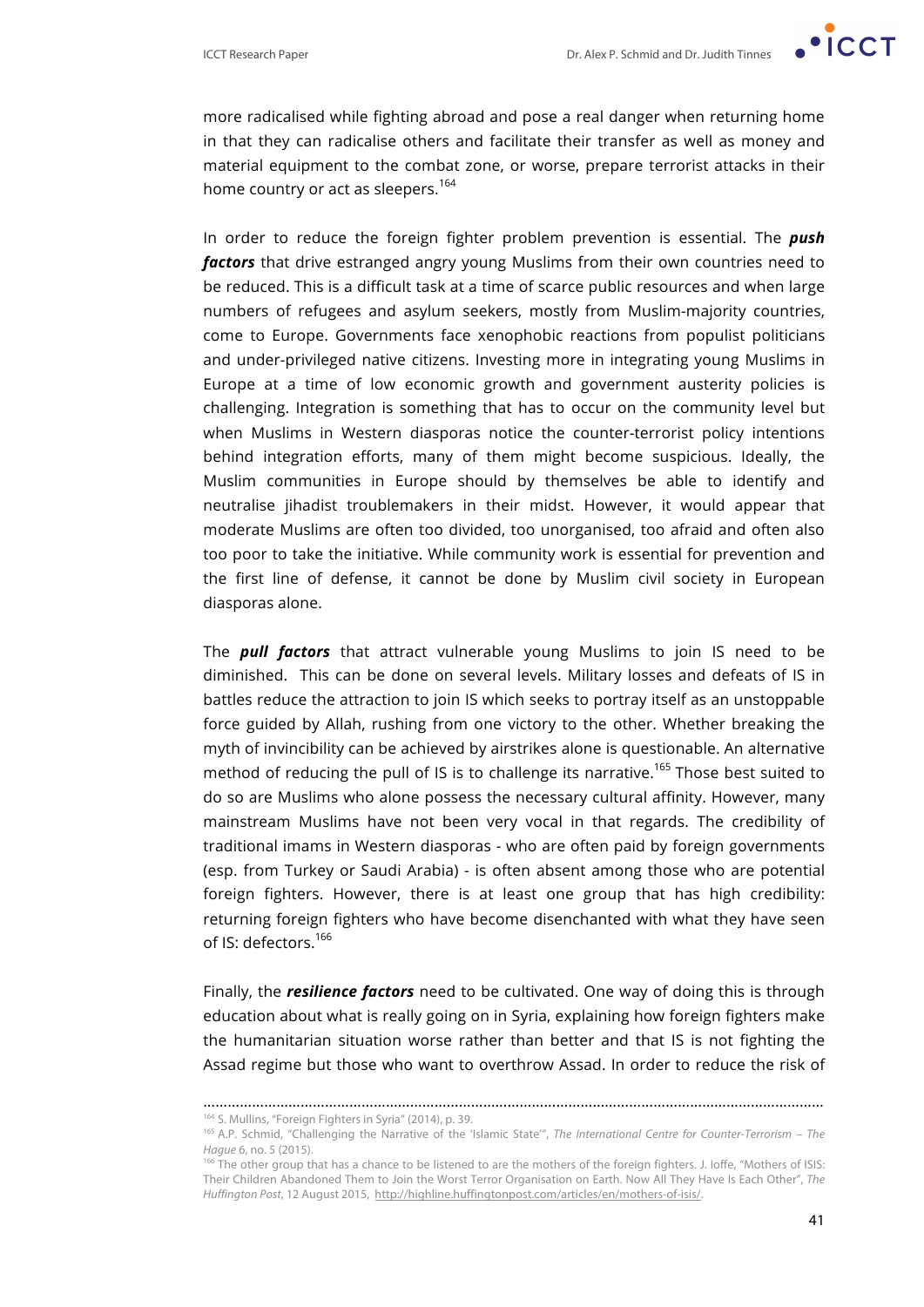

more young Muslims from European diasporas departing for Syria, it makes sense to identify returnees who are willing and able to speak out against IS and other groups engaged in terrorism. If the voices of those who are disenchanted are amplified, that is bound to reduce the appeal of terrorist on- and offline recruiters. Such voices might encourage others who are disillusioned to stand up and add their voice to those who already speak out against violent extremism. The reasons given by returnees about what made them change their mind, however, vary greatly: while some mention disgust about the wanton violence of IS others mention trivial and even bizarre reasons like the inability to quit smoking (punished with 30 lashes by IS) or because the iPad was broken. $167$ 

The International Centre for the Study of Radicalisation and Political Violence has suggested that 30 – 50 the British jihadis in Syria would like to get out and go home, but feel trapped because they fear that they will be locked up for a long time when arrested.<sup>168</sup> Hundreds of jihadists have returned, many of them disenchanted with what they saw in the new promised Salafist homeland. Many did not make it. According to the Syrian Observatory for Human Rights (SOHR) IS has executed 116 foreign fighters since November 2014 in the Syrian provinces Raqqa, Deir Ezzor and Hashkeh who tried to escape.<sup>169</sup> They were killed for fear that they might disclose uncomfortable truths about the reality of life under IS. To prevent defections, IS has set up special hunting teams to search deserters and, for the same purpose, also impose nighttime curfews and set up roadblocks. Those who get caught trying to escape are imprisoned but more often directly killed, with at least one of the execution of a group of deserters video-taped for deterrence.<sup>170</sup>

Ex-jihadists who make it back home, have a degree of credibility that cannot easily be matched by any other groups – whether victims, government officials, academic researchers, investigative journalists or social workers. Disillusioned returning foreign fighters willing to talk are a great asset in counter-narratives<sup>171</sup>; they can contrast the romantic image of an allegedly comfortable "jihad"  $172$  with the terrifying reality of being constantly in life-death situations and having to witness spectacular atrocities often performed for no other purpose than to keep everybody terror-struck.<sup>173</sup>

………………………………………………………………………………………………………………………………………

<sup>167</sup> J. E. Arasli, *Archipelago SYRAQ*, p. 153.

<sup>&</sup>lt;sup>169</sup> C. Watts, "Let Them Rot: The Challenges and Opportunities of Containing rather than Countering the Islamic State", *Perspectives on Terrorism*, vol. 9, no. 4 (2015), p.163; for higher figures, see "ISIS Executes Over 3,000 in Syria in a Year-long 'Caliphate'", *Agence France Press*, 28 June 2015.

<sup>170</sup> S. Gates and S. Podder, "Social Media, Recruitment, Allegiance and the Islamic State" (2015), p. 113; B. Tufft, "Isis Executes up to 200 Fighters for Trying to Flee Jihad and Return Home", *The Independent*, 29 December 2014. <sup>171</sup> R. Barrett, *Foreign Fighters in Syria* (New York: The Soufan Group, 2014), p.30.

<sup>&</sup>lt;sup>172</sup> The idea of jihadi fighters in Syria living in villas with swimming pools and relaxing in luxury between trips to the front was propagated by Ifthekar Jaman, a British-Bangladeshi jihadist from Portsmouth in online postings that went viral. – S. Wright and I. Bains, "The British Muslims Waging 'Five-star Jihad' for Al Qaeda: At Least 17 Extremists Post Messages About Experiences in War-torn Syria", *Daily Mail*, 21 November 2014, www.dailymail.co.uk/news/article-251153/British-Muslims-wage-star-jihad-Al-Qaeda-war-torn-Syria.html.

<sup>&</sup>lt;sup>173</sup> To be fair, IS also uses "carrots" in addition to "sticks" to control the population to win the population's hearts and minds, distributing sweets to children or land and services to people. This appears to go beyond tokenism and propaganda stunts. – L. Alkhouri and A. Kassirer, "Governing the Caliphate: The Islamic State Picture", *CTC Sentinel*, 21 August 2015, https://www.ctc.usma.edu/?p=35830.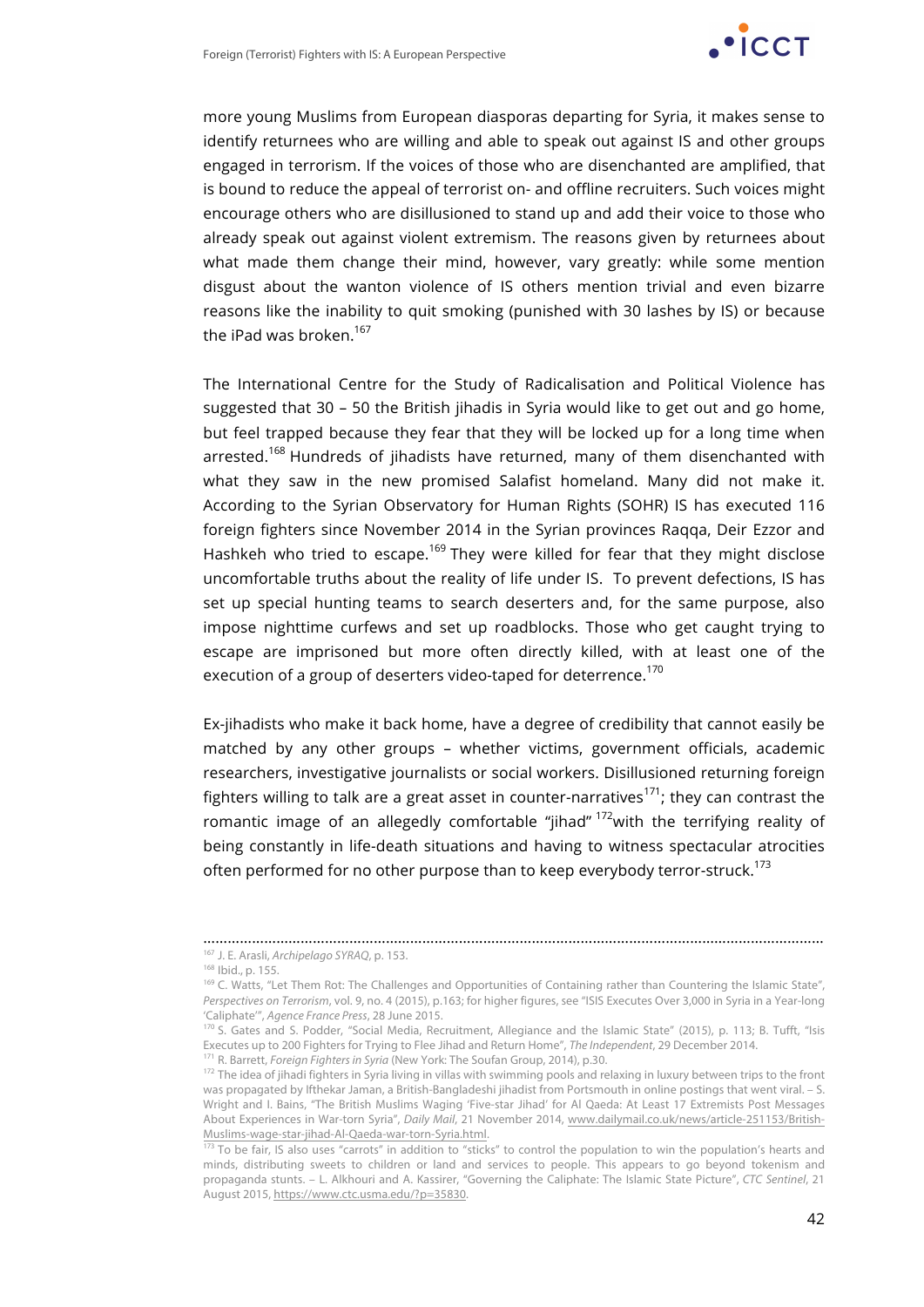ICCT Research Paper **Dr. Alex P. Schmid and Dr. Judith Tinnes** 

One of those who managed to escape and was recently facing trial in Germany is the 26-year-old Ebrahim H.B. He went to Syria in the summer of 2014 as part of a group of at least 20 Muslims from Wolfsburg. His claimed that a planned marriage had been cancelled by the bride's Tunisian family and that he therefore felt humiliated and wanted to escape and ended up going to Syria because his friends went there too.<sup>174</sup> He soon found that what he had been promised - women and a car - was not quite what he got. He had to hand in his passport, his mobile phone and other personal belongings when he arrived in the camp for new arrivals. He was told that "All disbelievers have to be slaughtered". The choice he was given was to be a frontline fighter in Syria or a suicide bomber in Iraq. That was not the "five star jihad" he had envisioned. From his Wolfsburg peers about one third had already been killed in less than twelve weeks. Ebrahim himself managed to escape after three months. He was willing to talk but said many returnees were not, adding "Who likes to admit that he has been misled".<sup>175</sup> He said that prison in Germany was "preferable to freedom in Syria". In Syria, IS had placed him in a blood-stained prison cell from which he had to witness the beheading of a suspected traitor next door. Then the headless body was thrown into his cell. He was imprisoned because he was, as a former member of the Social Democratic Party of Germany (SPD), suspected of "believing in democracy" (both democracy and freedom are concepts rejected by the Islamic State). Only the assurances of his former recruiter from the Ditib mosque in Wolfsburg, Yassin Oussaifi, who had in the meantime become a high sharia judge with IS, got him out of his death cell. $^{176}$ 

Testimonies like the one of Ebrahim H.B. ought to be collected and widely disseminated, the more so that number of foreign fighters (from the stock of an estimated 7,000 Salafists) leaving Germany are not decreasing.<sup>177</sup> There must be dozens if not hundreds like Ebrahim. Recently the ICSR has collected 58 testimonies of disillusioned foreign fighters and the picture that emerged is one, which underlines the potential of their narratives to open the eyes of those who still see an utopia in the making in the Islamic State. Its author, Peter Neumann, found that their narratives of disillusionment were fed by four realisations:

1) 'IS is more interested in fighting fellow (Sunni) Muslims than the Assad government.'

2) 'IS is involved in brutality and atrocities against (Sunni) Muslims.'

3) 'IS is corrupt and un-Islamic.'

4) 'Life under IS is harsh and disappointing.'<sup>178</sup>

……………………………………………………………………………………………………………………………………… <sup>174</sup> "Nach Geplatzter Hochzeit Zum IS", *Süddeutsche Zeitung*, 1 August 2015,

http://www.sueddeutsche.de/politik/terrorismus-prozess-nach-geplatzter-hochzeit-zum-is-1.2602636.

<sup>175</sup> "Ehemaliger Wolfsburger IS-Kämpfer Packt Vor Prozessbeginn Aus", *FOCUS Online*, 17 July 2015, www.focus.de/politiek/deutschland/terrorismus-ehemaliger-wolfsburger-is-kaempfer-packt-vor-prozessbeginnaus\_id\_4822856.html.

<sup>176</sup> H. Leyendecker & G. Mascolo, "Deutscher IS-Rückkehrer Prangert Terrormiliz An", *Süddeutsche Zeitung*, 16 July 2015, https://blendle.com/i/suddeutsche-zeitung/deutscher-is-ruckkehrer-prangert-terrormiliz-an/bnl-sueddeutschezeitung-20150717-1\_5; "Islamischer Staat: 'Du Bist Entweder Tot Oder Tot'", *Die Zeit,* 17 July 2015.

<sup>177</sup> Assessment based on conversations with intelligence officials.

<sup>178</sup> P. R. Neumann, "Victims, Perpetrators: The Narratives of Islamic State Defectors", *ICSR*, p. 1.

http://icsr.info/2015/09/icsr-report-narratives-islamic-state-defectors/.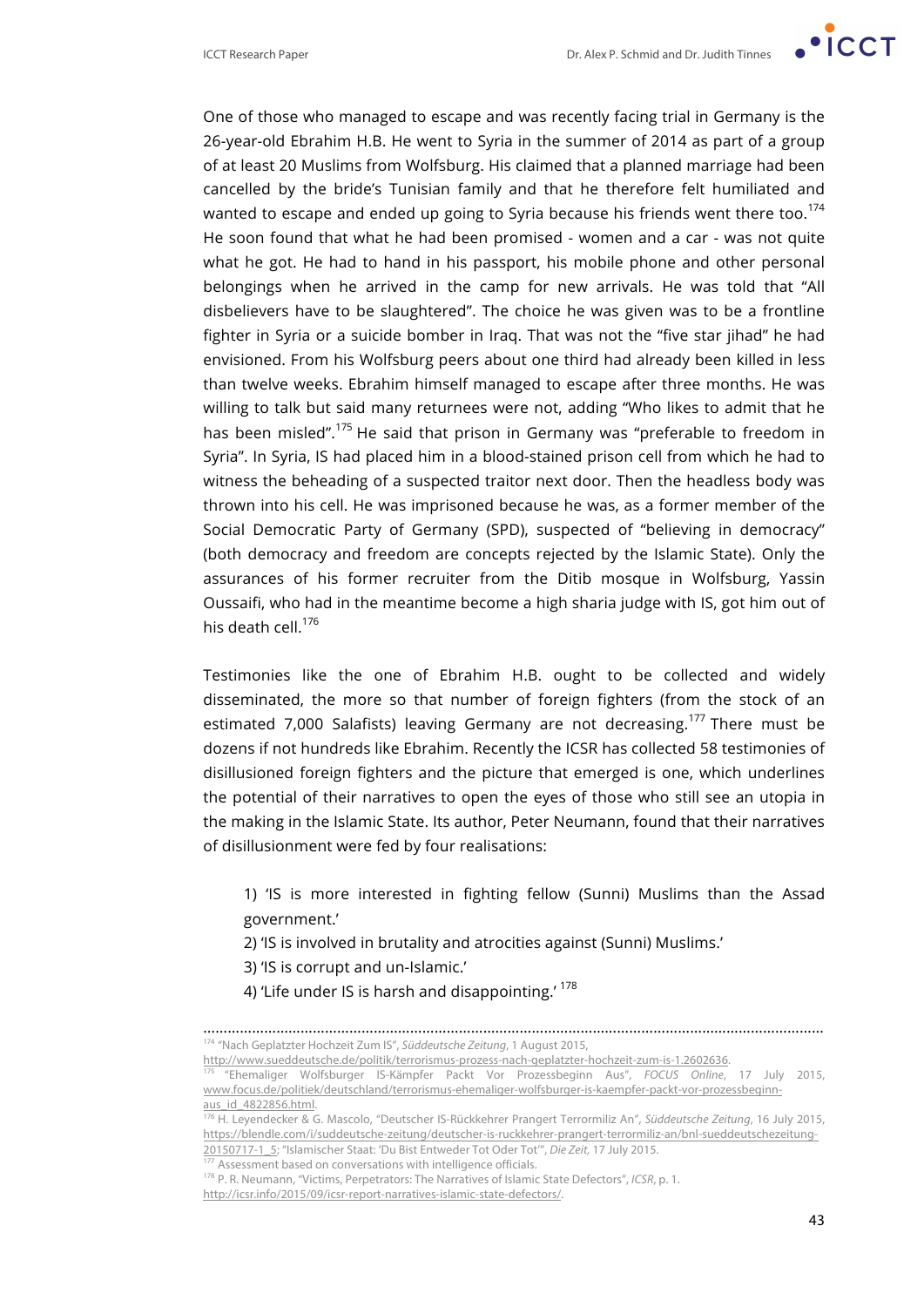

A new study by Anne Speckhard and Ahmet Yayla, based on first-hand testimonies from defectors about life inside the Islamic State contains such shocking materials on the moral depravity of IS cadres that anybody in his right mind who has read and fully absorbed it should have second thoughts about joining IS.<sup>179</sup>

Former fighters who talk honestly and openly should be offered reduced sentences (like in the Italian *pentiti* program or in the case of the Irish *supergrass* turncoats) and assisted with re-integration or starting a new life elsewhere.<sup>180</sup> Disenchanted returnees are arguably the most effective weapon against further radicalisation and can more than counteract the few who return with their ideology of violence still intact. However, escape and return from the claws of IS is not easy – anyone trying to desert is likely to be killed.<sup>181</sup> If they manage to reach their home countries, most risk prosecution and imprisonment rather than rehabilitation and reintegration.

Dealing effectively with returning foreign fighters is only a second-best solution. The goals should be prevention. A number of governments have taken a series of steps, including the following, to deal with the (returning) foreign fighters threat (table 18).<sup>182</sup>

………………………………………………………………………………………………………………………………………

179 A. Speckhard and A. S. Yayla, "Eyewitness Accounts from Recent Islamic State Defectors: Why They Joined, What They Saw, Why They Quit" (2015).

<sup>180</sup> In her dissertation, Kate Barrelle identified five crucial domains: 'Social Relations', 'Coping', 'Identity', 'Ideology', and 'Action Orientation'. She explained: "The term 'pro-integration' is used to capture the full potential of societal engagement across these five domains. Proactive self-development across the domains moves a person towards a state of connectedness and wellbeing as indicated by the presence of: a range of supportive and meaningful relationships in the community; psychological and physical health; the personal/social resources to participate in life; a stable sense of self; a range of social identities; a coherent set of ideas and beliefs that enable peaceful cohabitation; and nonviolent action orientation such that the individual can participate in their own life, or wider community life to the full extent that they wish without hurting others. Actual departure from an extremist group is just the beginning of the next phase in a person's life". - K. Barrelle, *Pro-Integration: Disengagement From and Life After Violent Extremism*, p. 183.

<sup>181</sup> V. Mironova, A. Mhidi and S. Whitt, "The Jihadi Who Came in From the Cold", *Foreign Policy,* 10 August 2015, http://foreignpolicy.com/2015/08/10/the-jihadi-who-came-in-from-the-cold-islamic-state/.

<sup>182</sup> ICCT Foreign Fighters database; J. E. Arasli, *Archipelago SYRAQ*, pp. 239 - 243.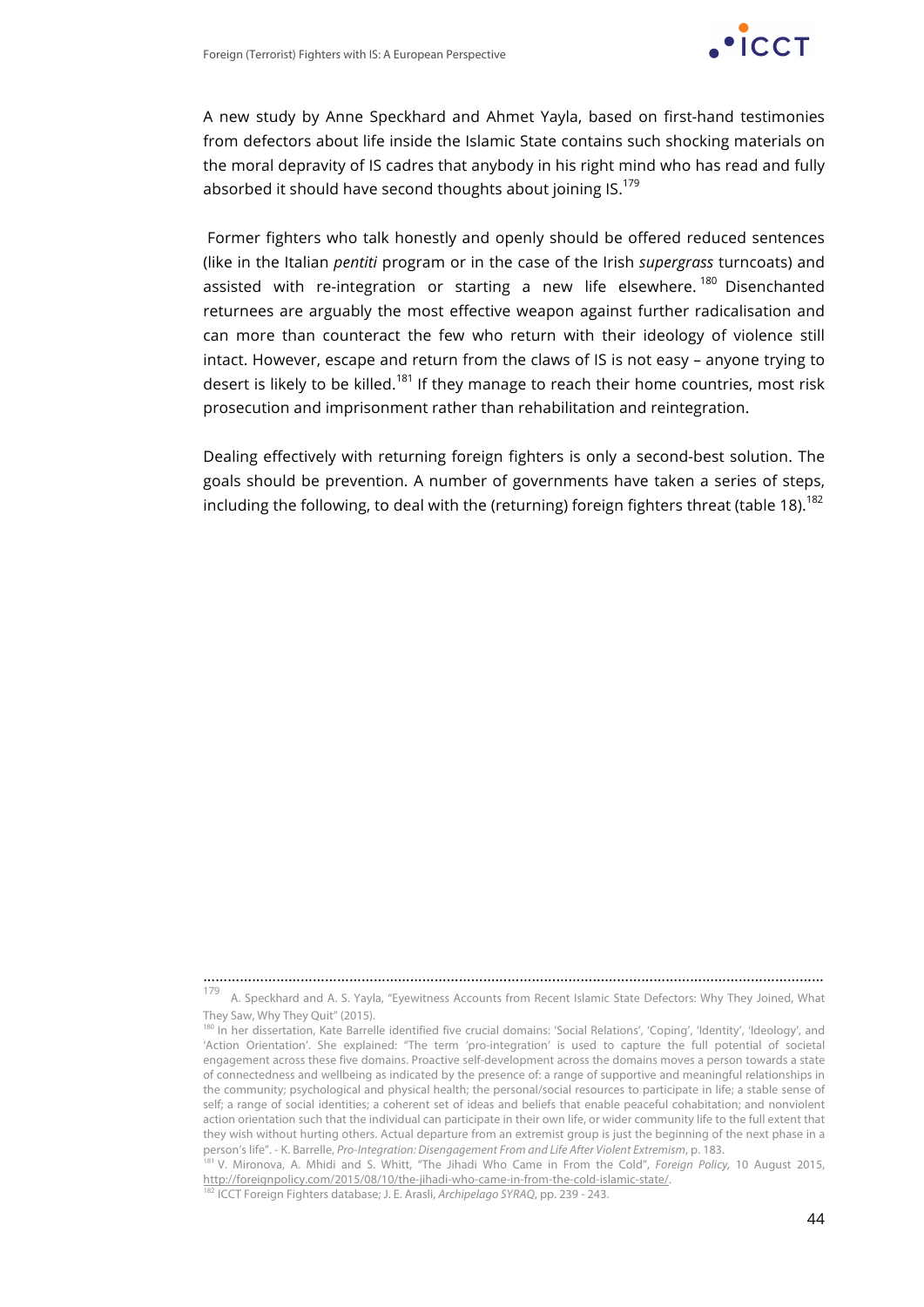

| <b>Steps Taken by Governments to Counter Foreign Fighters</b>                            |  |  |
|------------------------------------------------------------------------------------------|--|--|
| Preventive detention                                                                     |  |  |
| Disruption of recruitment<br>٠                                                           |  |  |
| Disruption of fund-raising<br>٠                                                          |  |  |
| Confiscation of travel documents/passports<br>٠                                          |  |  |
| Revocation of citizenship<br>٠                                                           |  |  |
| Enhanced border controls<br>٠                                                            |  |  |
| Deportation (of non-national extremist imams and hate preachers and jihad veterans)<br>٠ |  |  |
| Surveillance of suspects;<br>٠                                                           |  |  |
| Criminalization of participation in armed struggle<br>٠                                  |  |  |
| Criminal prosecution<br>٠                                                                |  |  |
| Counselling and theological instruction<br>٠                                             |  |  |
| Establishment of Early Warning hot- and help-lines for worried citizens and families;    |  |  |
| Distribution of leaflets, informing vulnerable youth about situation in Syria<br>٠       |  |  |
| Preventative talks with young people considering departing for Syria<br>٠                |  |  |
| Monitoring of online behaviour of vulnerable youth<br>٠                                  |  |  |
| Arrest and prosecution of returnees<br>٠                                                 |  |  |
| Participation in mandatory de-radicalisation courses for returnees                       |  |  |
| Table 18: Steps Taken by Governments to Counter Foreign Fighters                         |  |  |

Yet better than such defensive measures would be more structural prevention, based, in part, on some of the main push, pull and stop factors identified above.

In this context, some of the suggestions of the Global Counter-Terrorism Forum deserve to be highlighted. In mid-December 2014, members of the Global Counter-Terrorist Forum (GCTF), an association of 30 link-minded states and the EU, met in Marrakech under the joint chairmanship of Morocco and the Netherlands. They emphasised at the inaugural meeting of a newly established working group some key steps that need to be taken to implement Security Council Resolution 2178 of September 2014. These address (i) radicalisation to violent extremism; (ii) recruitment and facilitation; (iii) travel and fighting; and (iv) return and reintegration. The GCTF identified nineteen good practices (GP) deemed to allow a more effective response to the foreign fighters phenomenon<sup>183</sup>. These recommendations - for they are not yet standard good practices in most countries, but aspirational non-repressive goals include several proposals that are long-term investments in countering violent extremism, for instance:

• GP No.1: Invest in the long-term cultivation of trusted relationships with communities susceptible to recruitment, considering the broader issues and concerns affecting the community;

……………………………………………………………………………………………………………………………………… <sup>183</sup> Global Counterterrorism Forum, *"Foreign Terrorist fighters" (FTF) Initiative. The Hague-Marrakesh Memorandum on Good Practices for a More Effective Response to the FTF Phenomenon*, 2014, https://www.thegctf.org/documents/10162/159879/14Sept19\_The+Hague-Marrakech+FTF+Memorandum.pdf.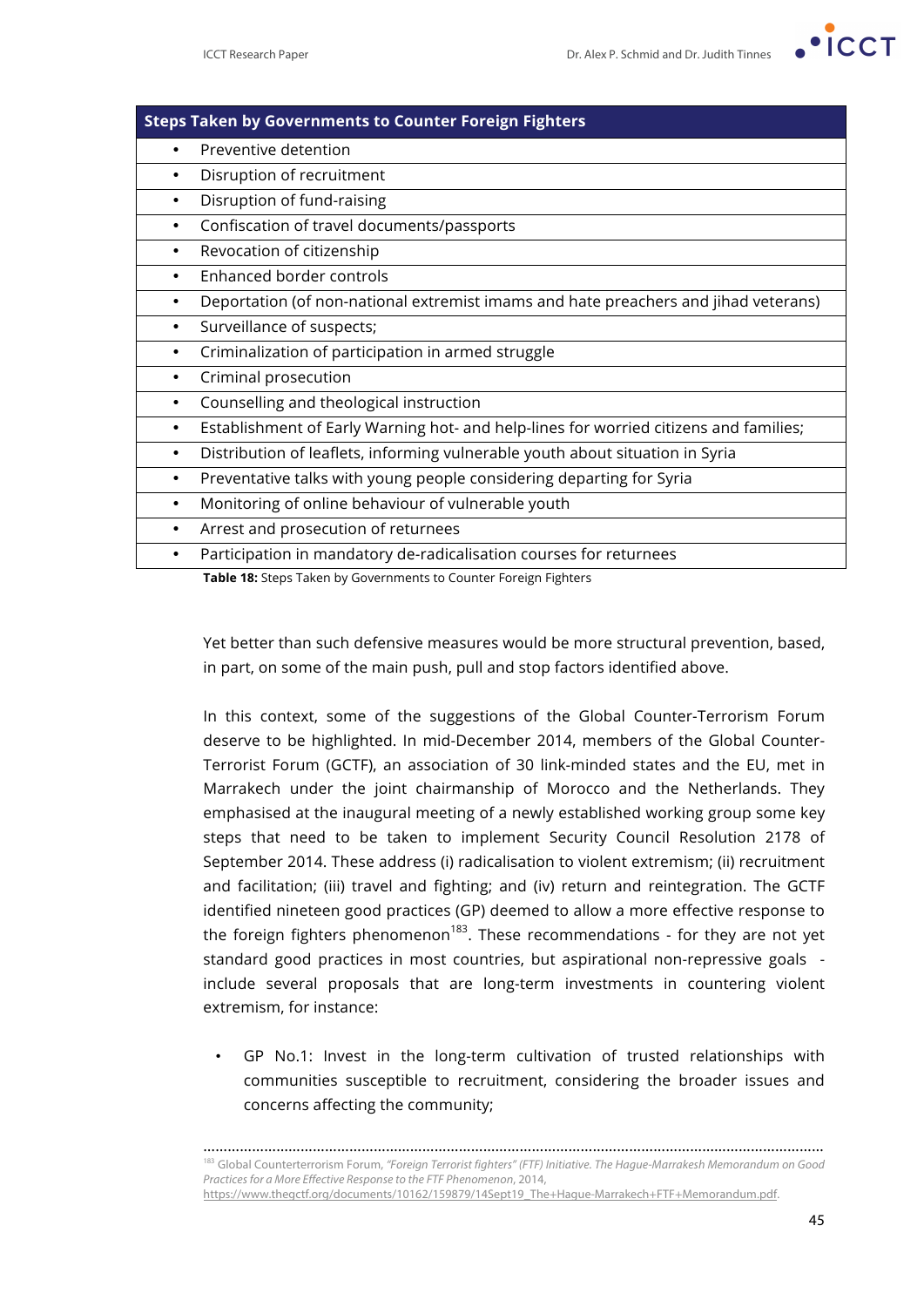

- GP No.2: Develop a wide range of proactive, positive counter-narratives and alternative activities, offering non-violent, productive alternatives to help those in need, as well as means to channel frustration, anger, and concerns without turning to violence;
- GP No. 3: Bring together social media, analytic experts, and technology innovators to develop and produce compelling counter-narrative content;
- GP No.4: Empower those who are best-placed to affect change, including youth, families, women, and civil society, to take ownership in the development and messaging of positive counter-narratives to the violent extremist agenda.

More controversial is a fifth recommendation: Prevent the identification of the FTF phenomenon or violent extremism with any religion, culture, ethnic group, nationality or race. This particular recommendation from GCTF's list of nineteen good practices contains the problematical request not to associate the foreign fighters phenomenon one variant of Islam – Salafism. However, fact is that the overwhelming majority of foreign fighters currently claim to be Muslims and enjoy - according to opinion surveys - at least the passive support of millions of other non-extremist Muslims. The fact that the current wave of terrorism in which some 70 percent of all attacks worldwide have an Islamist background<sup>184</sup> must be faced rather than avoided out of fear of being blamed of Islamophobia. It would be equally absurd if the West would claim that the crusades had nothing to do with Christianity. The crusades were not just a fringe phenomenon but a major part of Christian history. The same is true for the role of jihad in Muslim history<sup>185</sup>. In this context it is worth recalling that some of the appeals of Christian clerics inviting young Christians in the Middle Ages to go on a crusade were rather similar to those of IS. $^{186}$  The Qur'an mentions jihad in 23 verses and there are numerous hadiths developing the notion of holy war.  $^{187}$  That is not to say that jihad should be automatically equated with terrorism for there are just war

………………………………………………………………………………………………………………………………………

www.themoscowtimes.com/arts\_n\_ideas/article/propaganda-lessons-from-an-old--avert-old--master/52714.html.

<sup>184</sup> Based on US government WITS data from 2011.

<sup>185</sup> To quote the Oxford historian Christopher Tyerman: "Since Pope Urban II (1088-99) in 1095 answered a call for military help from the Byzantine emperor Alexius I Comnenus (1081-1118), by summoning a vast army to fight in the name of God to liberate eastern Christianity and recover the Holy City of Jerusalem, there have been few periods when the consequences of this act have not gripped minds and imaginations….(…) Spread over five hundred years and across three continents, the Crusades may not have defined medieval Christian Europe, yet they provide a most extraordinary feature that retains the power to excite, appal, and disturb". - C. Tyerman, *Fighting for Christendom: Holy War and the Crusades* (Oxford: University Press, 2004), pp. vii-viii. In a similar way to Urban II's call to arms, the most influential contemporary Muslim cleric Yusuf al-Qaradawi, the spiritual leader of the Muslim Brotherhood [who has – or until recently had - an audience of tens of millions, with his weekly al-Jazeera TV show and could be considered, according to Thomas Hegghammer, to be the closest the Muslim world had to the pope] called, in May 2013, on Sunni Muslims worldwide to fight against the regime of Assad, declaring jihad in Syria a duty for all adults and able Muslim men. – B. Peeters, *Choosing Battles*, p. 98.<br><sup>186</sup> One Dominican priest, Humbert of Romans, admonished in 13<sup>th</sup> century France Christians in a treatise to join a

crusade with these words: "Hurry while the Kingdom of Heaven is cheap. Very few people get this chance! You just have to make one effort, albeit a big one, and if you sincerely repent you'll be fully pardoned and go to the Kingdom of Heaven". M. A. Berdy, *Propaganda Lessons From an Old – a Very Old – Master*,

Compare this to ISIS' use of the following Qur'an quote: :Indeed, Allah has purchased from the believers their lives and their properties [in exchange] for that they will have Paradise. They fight in the cause of Allah (God), so they kill and are killed. [It is] a true promise [binding] upon Him in the Torah and the Gospel and the Quran. And who is truer to this covenant than Allah? So rejoice in your transaction which you have contracted. And it is that which is the great success" (Quran 9:111)". - "ISIS. How to Survive in the West", http://www.blazingcatfur.ca/wp-content/uploads/2015/04/ISIS-How-to-survive-in-the-west.pdf. For the original quote, see *The Holy Qur'an. Translated by Abdullah Yusuf Ali* (London: Wordsworth Classics, 2000), p.156.

<sup>187</sup> J. E. Arasli, *Archipelago SYRAQ*, pp. 144 -145.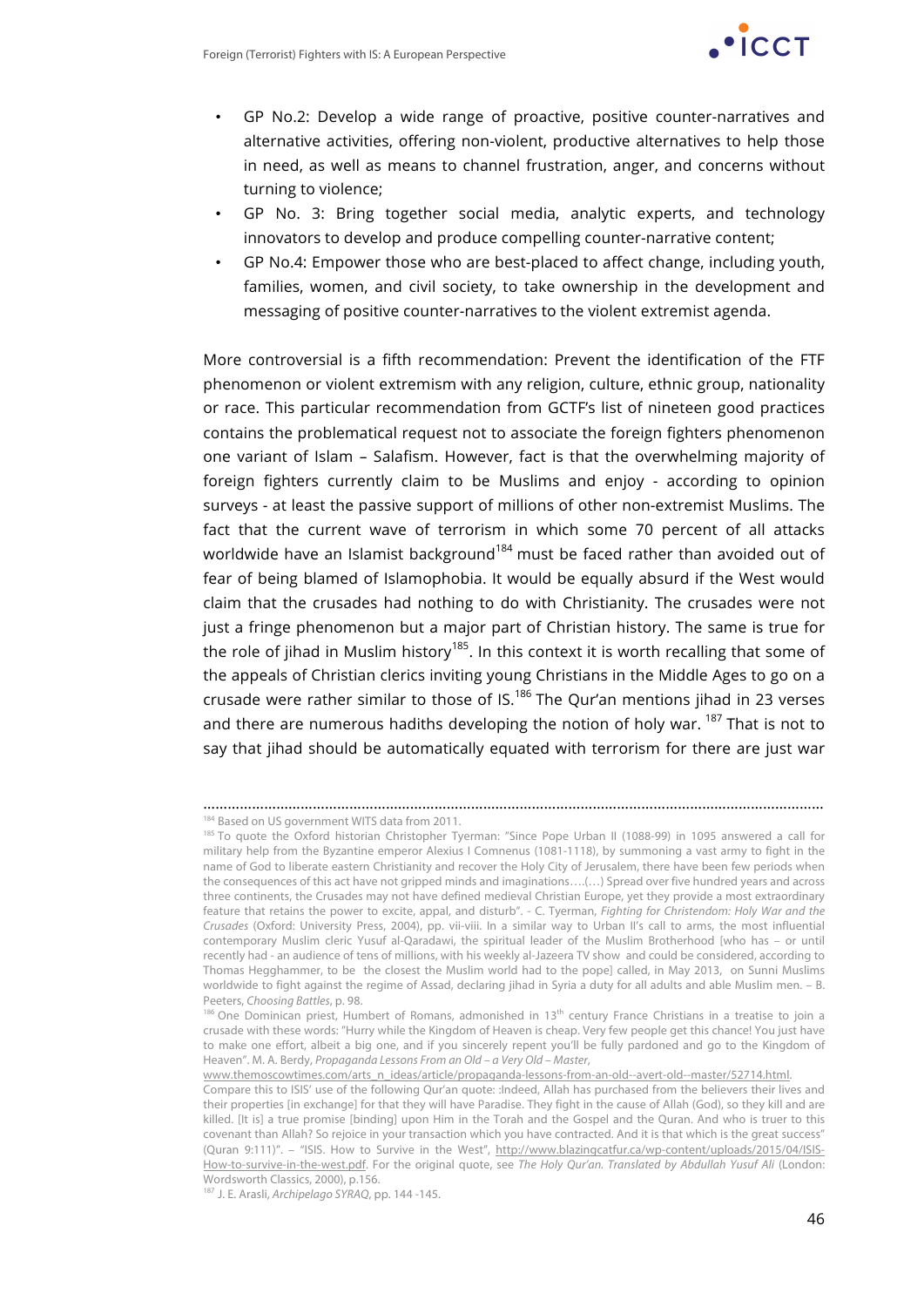

notions also present in the Muslim holy war doctrine. However, the equation of Salafist-jihadism with terrorism is at least largely true for IS' rule by terror.

Returning to the good practices (GP) of the GCTF, there are some more that reflect an enlightened approach, e.g. GP No. 6: "Reach out to communities to develop awareness of the FTF threat and build resilience to violent extremist messages" or GP No. 7: "Collect and fuse detailed information from government agencies, front line workers, communities, and social media to detect recruitment and facilitation while respecting the rule of law and human rights." The GCTF document also proposes, in its last recommendation (GP No. 19) " Develop comprehensive reintegration programs for returning FTFs."

These are noble and reasonable recommendations but these too need to be based on better evidence than is currently available. Many countries are still at an early stage of implementation. Since September 2014 when Security Council resolution 1278 was passed, only a small number of such measures have been taken by many countries facing the foreign fighters phenomenon - despite the mandatory nature of the Security Council decision. Have they had much effect? The crucial front is the 822 kilometres long border between Turkey and Syria of which so far some 150 kilometres have been fortified. Crossing it is how 60 percent of all foreign fighters entered Syria.<sup>188</sup> By mid-2015, Turkey has become more determined serious in taking measures to prevent such border crossings. It claimed to have barred the entry of some 14,000 foreign citizens while detaining hundreds of IS suspects.<sup>189</sup> However, the overall effect of Turkey's efforts have so far been limited if the price that needs to be paid to local smugglers who are prepared to smuggle foreign fighters into Syria is an indication.<sup>190</sup> After the Suruc suicide bombing of 21 July 2015, in which IS killed 32 people and wounded many more, Turkey finally took more energetic measures, both in terms of border control and in retaliating against IS. However, so far Turkey appears to have used the occasion mainly to target Kurdish positions in Syria and Iraq in order to prevent a Kurdish proto-state from emerging. In Syria itself Turkish support has reportedly switched from IS to the al-Nusra and the Ahrar al-Sham front (which it already supported before), since these appear to be more interested in overthrowing the Assad regime than IS.<sup>191</sup>

<sup>………………………………………………………………………………………………………………………………………</sup> <sup>188</sup> A. Hackensberger, "Wie die Geheime Allianz mit dem IS zu Bruch Ging", *Die Welt*, 24 July 2015 www.welt.de/politik/ausland/article/144423834/Wie-die-geheime-Allianz-mit-dem-IS-zu-Bruch-ging.html.

<sup>189</sup> Y. Paksoy, "EU Minister Bozkir in Germany, Explains Details of Safe Zone in Syria", *Daily Sabah*, 17 August 2015, http://www.dailysabah.com/politics/2015/08/18/eu-minister-bozkir-in-germany-explains-details-of-safe-zone-in-syria.

<sup>&</sup>lt;sup>190</sup> P. Cockburn, "Isis: The Real Power in Iraq Tells its Neighbours to Close Borders to Foreign Fighters", *The Independent*,<br>19 July 2015. www.independent.co.uk/news/world/middle-east/isis-the-nower-in-irag-speaks--andwww.independent.co.uk/news/world/middle-east/isis-the-power-in-iraq-speaks--and-tells-iraqsneighbours-to-close-borders-to-foreign-fighters-10397945.html.

<sup>191</sup> J.E. Arasli, *Archipelago SYRAQ*, p.19; A. Hackensberger, "Wie die Geheime Allianz mit dem IS zu Bruch Ging" (2015). – IS and the Assad regime tend to avoid each other, with both of them opposing the more nationalist armed resistance forces between them.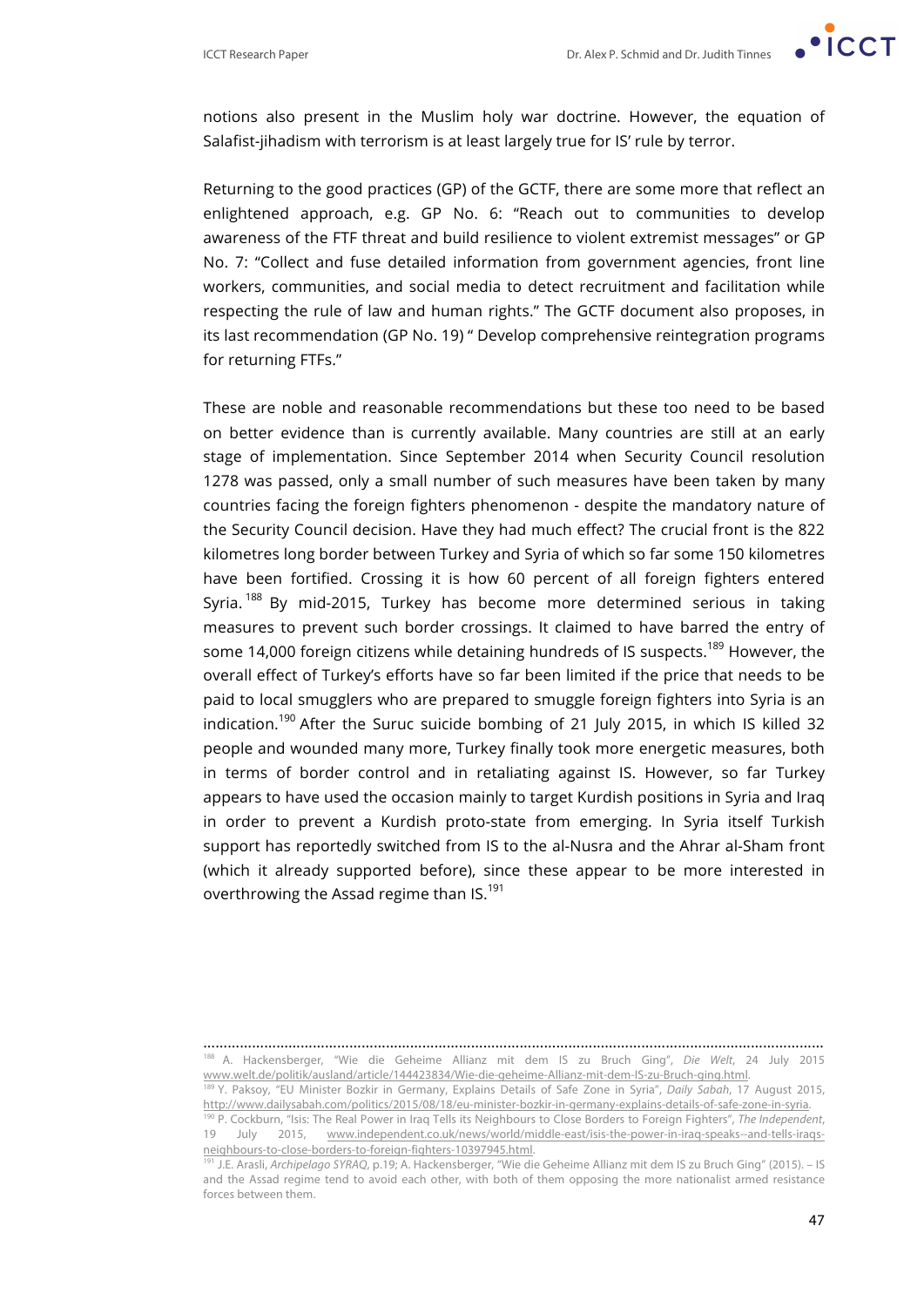

## 7. What is To Be Done? – Stopping Those Wanting to Be Foreign Fighters Is Not Enough

The international community has not been willing to live up to its 'Responsibility to Protect' (R2P)<sup>192</sup> the Syrian population which so far has seen more than 250,000 people killed and more than four times as many wounded while 600,000 other men, women and children are trapped in siege situations facing starvation.<sup>193</sup> Partly out of disappointment about the inaction of Western democracies (beyond aerial bombardments which began only in the third year of the conflict), non-state militant activism and radicalisation in the form of foreign fighters took off. The proclamation of the caliphate in Iraq's second city Mosul in mid-2014 changed both the framework and the dynamics of the foreign fighter flow as it tied the Iraqi and Syrian wars together in a fateful combination. Many of the foreign fighters that now converge on IS are not primarily interested in overthrowing the regime of Bashar al-Assad but dream about life under an expanding caliphate. IS has grand designs: it not only want to restructure Syria and Iraq but has plans for the entire region and ultimately world domination. While most Syrian refugees are caused by the military policies of the government of Bashir Assad, part of IS' strategy apparently also involves creating additional refugees to destabilize third countries. There have also been reports that IS profits financially from the outflow. The Libyan section of IS has reportedly forced organised crime groups to share their trafficking profits earned by from shipping refugees into Europe from ports around Derna and Sirte.<sup>194</sup>

The Muslim foreign fighter stream from Western Europe to Syria and the Muslim refugee stream from Syria to Western Europe via Libya are part of the same drama the result of Western military action in Libya in March 2011 and West's (initial) military inaction in the case of the popular uprising in Syria after March 2011. It is a tragic and cruel irony that thousands of angry young Muslims have left and continue to leave Europe to fight in Syria while Sunni Muslims (and Christians) from the Middle East come to the West as refugees to seek shelter from the internecine struggle in Syria fuelled by the arrival of foreign fighters, with IS profiting at both ends.

<sup>………………………………………………………………………………………………………………………………………</sup> <sup>192</sup> ICISS, *The Responsibility to Protect: Report of the International Commission on Intervention and State Sovereignty* (Ottawa: ICISS, 2001).

<sup>193</sup> F. C. Hof, "The West Must Realize It Cannot Beat ISIS Without Also Beating Assad", *The World Post*, 13 August 2015, http://www.huffingtonpost.com/ambassador-frederic-c-hof/west-beat-isis-beat-

assad\_b\_7972092.html?ncid=fcbklnkushpmg00000014.

 $^{94}$  "The movement of migrant across the Middle East and Africa towards Europe has generated up to \$323 million for the Islamic State in Iraq and Greater Syria (ISIS) and other jihadist groups, a new report has revealed". – V. Walt, "ISIS Makes a Fortune From Smuggling Migrants Says Report", *TIME Magazine*, 13 May 2015, http://time.com/3857121/isis-smuggling/. The author adds: "The report suggests ISIS has recently driven Syrians and Iraqis from their homes in a deliberate attempt to increase their control over smuggling routes, and to drive up the numbers of those trying to cross the Mediterranean. Syrians now comprise the largest number of migrants crossing the Mediterranean…. The surge in Syrian refugees crossing the Mediterranean since last year appeared to follow ISIS attacks on refugee camps.(…) "The purpose was to drive refugees out". Many of those refugees made their way to Libya to take dangerous boats to Europe". The report cited is: The Global Initiative against International Organised Crime, *Libya: Criminal Economies and Terrorist Financing in the Trans-Sahara*, www.globalinitiative.net/libya-criminal-economies-and-terrorist-financing-in-the-transsahara/.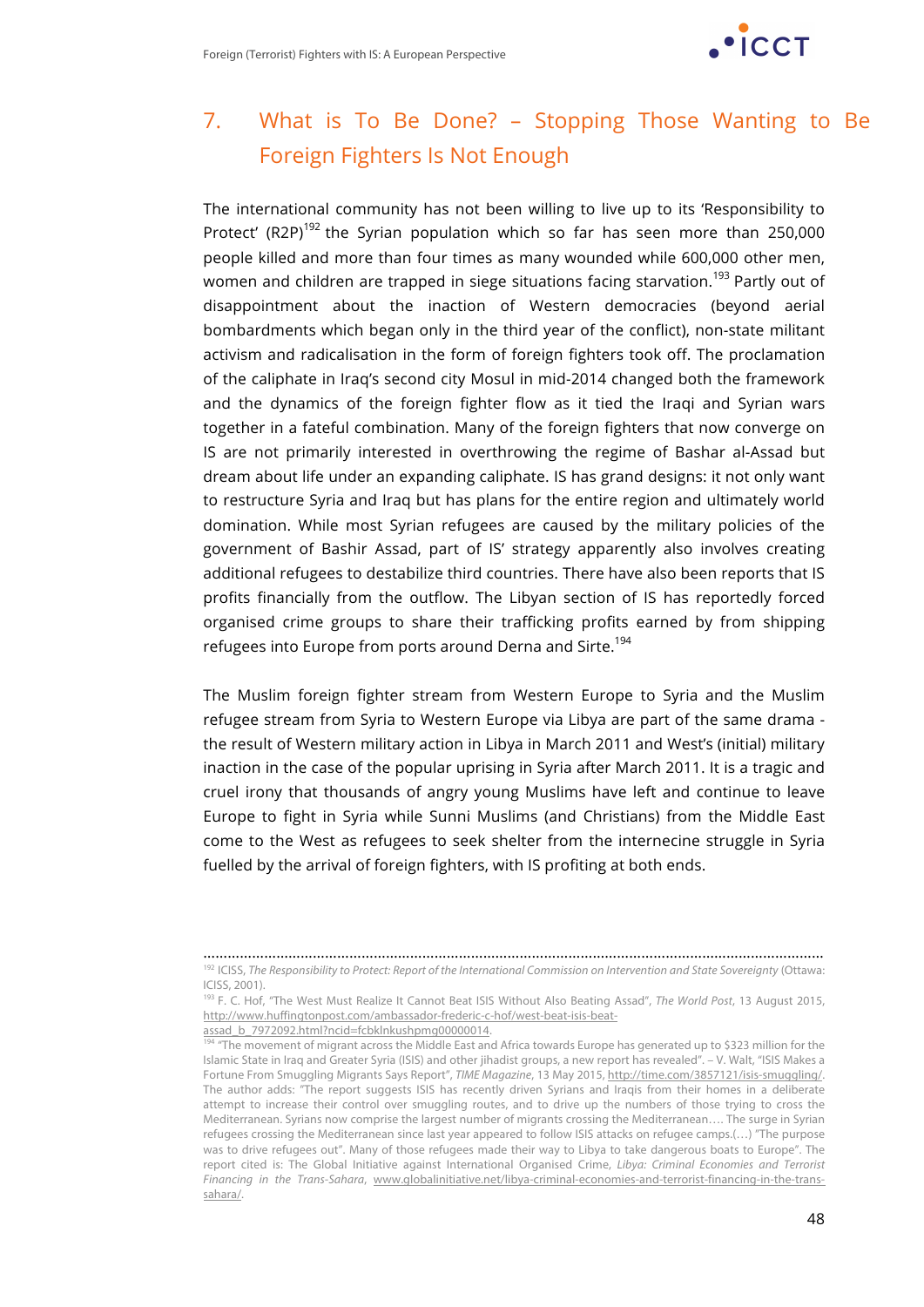

As long as the international community is not directly coming to the protection of the Syrian population, e.g. in the form of establishing safe havens and no-fly zones and local cease fires ("freeze zones") while hitting IS hard enough to shatter its aura of invincibility, foreign fighters are likely to continue to be attracted to Syria and Iraq. Stopping them as they exit or transit other countries or are about to enter Syria will not address the larger problem – the vortex of sectarian violence and religious fanaticism fed by the rivalries of Iran and Saudi Arabia, Russia and the United States and the Turkish and Saudi strong desire to get rid of Assad. After more than four years of civil war – if that is the right term for the complex conflict in Syria – no end is in sight. The Syrian conflict has nearly reached the average length of a civil war (4.5 years)<sup>195</sup> but that is an average - the civil war one in nearby Lebanon lasted almost three times that long - from the late 1970s to the early 1990s - and only came to an end when all outside powers agreed to stop supplying the fighting factions with arms and money. Since August 2015 diplomatic initiatives to stop the slaughter in Syria have been resumed, involving Russia, Syria, Iran, Saudi Arabia and the United States as more foreign powers began to realize that a meltdown of the Assad regime might only play into the hands of IS.<sup>196</sup> The Russian military intervention in the fall of 2015 has complicated the finding of a solution, and the more recent entry of France – has brought the conflict to Europe in the form of the Paris attacks of 13 November 2015. With Great Britain entering the armed conflict in December 2015, escalation rather than de-escalation might be in the making.

A possible (partial) solution to the foreign fighters problem will probably depend as much on the eventual outcome of diplomatic initiatives than on micro-level measures taken individually or collectively by exit and transit countries en route to Syria. Over the past decades Salafist jihadism and the related foreign fighter problem has been allowed to grow in Muslim majority countries as well as in Western Muslim diasporas. For too long it went almost unnoticed and largely unchallenged as governments looked away while a highly ideological totalitarian proto-state was in the making. Why? One of the best answers to this question comes from one of the most astute observers of the Syrian-Iraqi (SYRAQ) debacle, Jahangir E. Arasli, whom we quoted repeatedly in this Research Paper. He deserves both our sincere thanks and the final word:

"The legitimate question which needed to be asked is really – how has the world missed such an emerging threat when jihadists have been so visible and outspoken in their intentions? It is hard to believe that the intelligence and security agencies, diplomatic services and think tanks of so many states have failed in providing actionable, relevant and realistic assessments and prognoses' on how and in what direction the trends were developing in previous years. And here is the essence of the problem. The burden of guilt does not lie with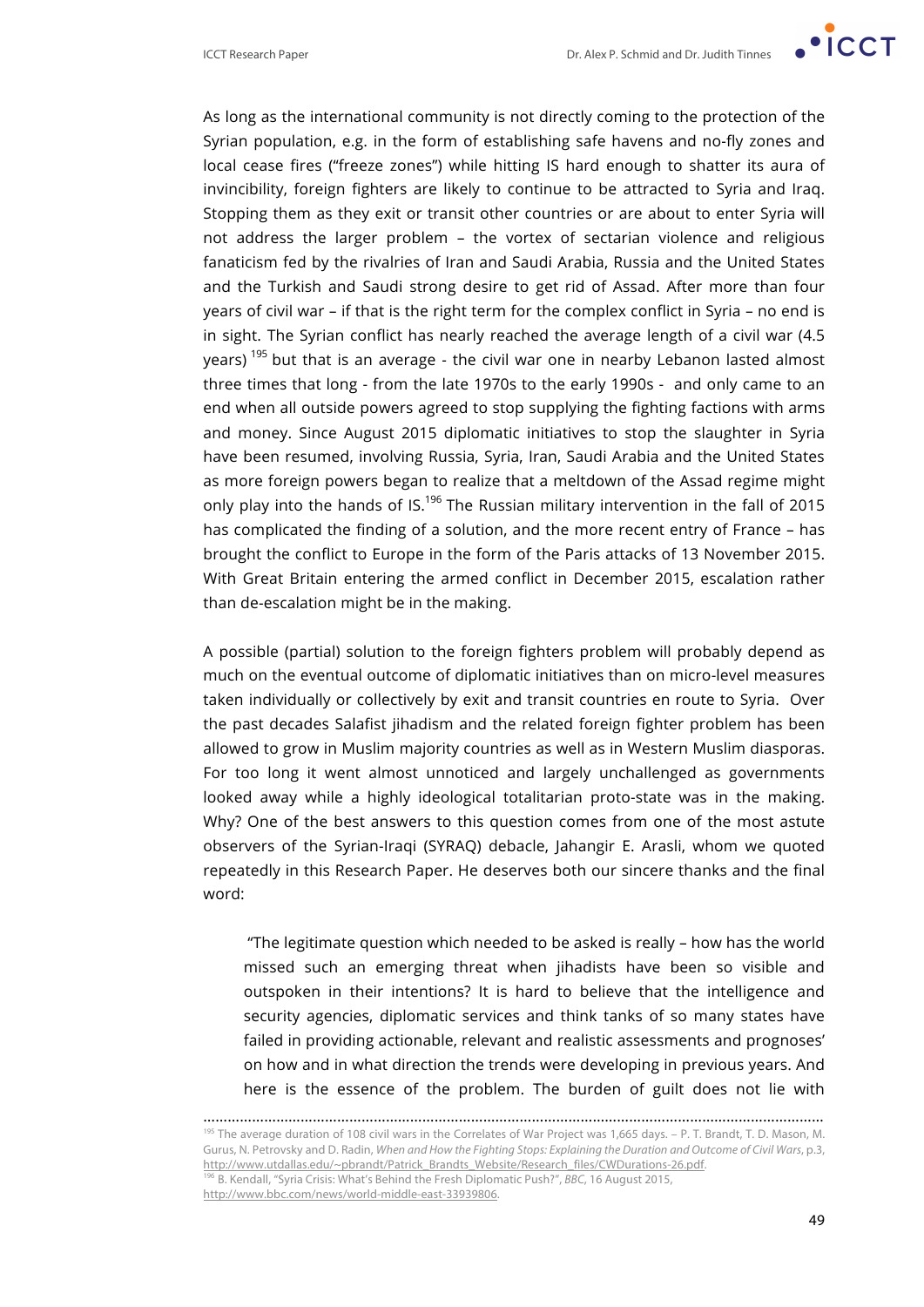

specialists, analysts and experts but rather politicians and state institution. In the fog of bureaucracy, ignorance, political correctness, wishful thinking, media spin and peanut politics, almost all warnings got lost in translation. Unless this can be overcome through real political will and recovered capabilities to fight real war(s), the West will not regain its footing against the SYRAQ threat, and combating jihadists will remain a futile enterprise. And the SYRAC sarcoma will continue to develop and spread out….".197

<sup>………………………………………………………………………………………………………………………………………</sup> <sup>197</sup> J.E. Arasli, *Archipelago SYRAQ*, p. 331.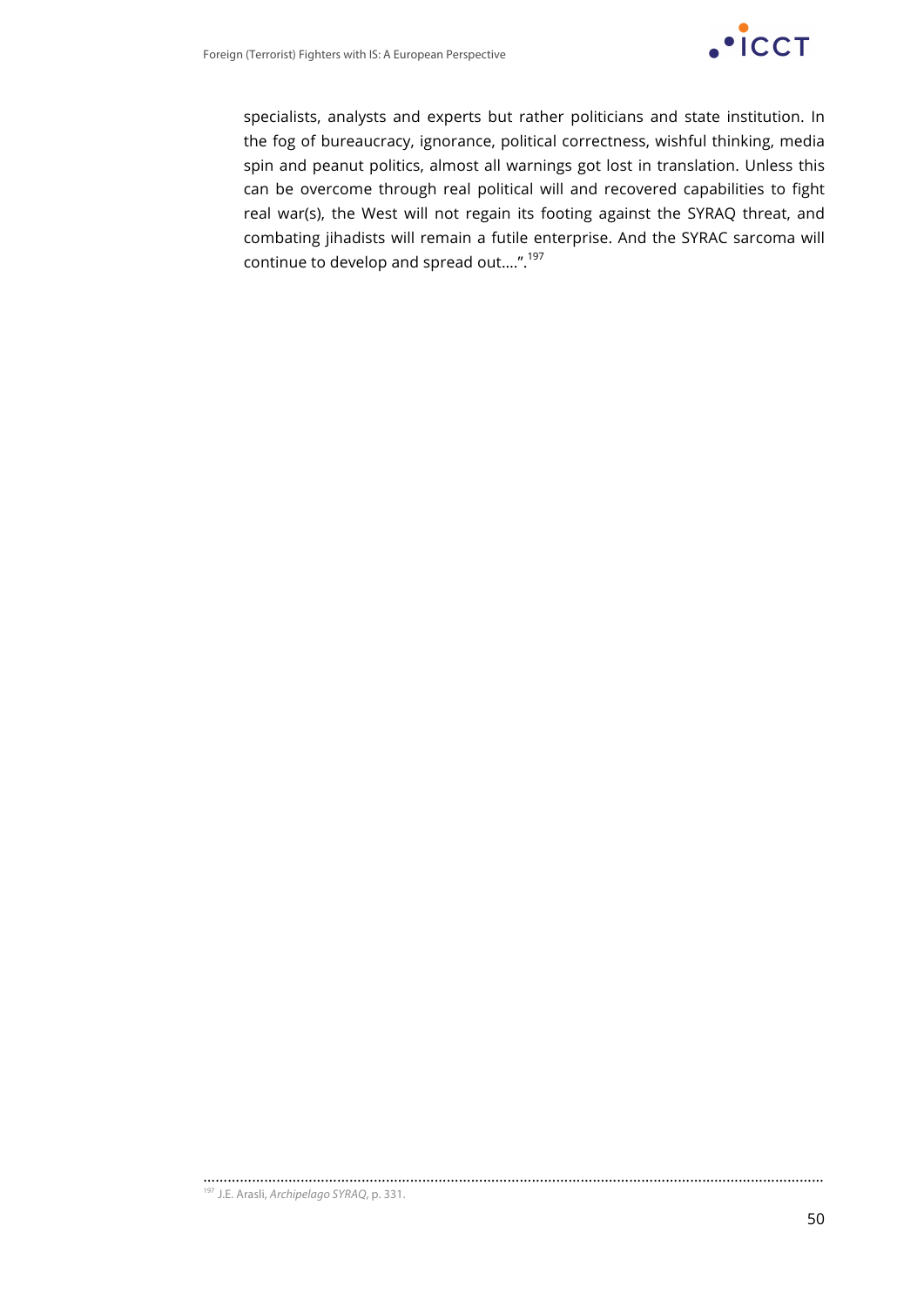

# Bibliography<sup>198</sup>

## Prepared by Dr. Judith Tinnes (with Dr. Alex P. Schmid)

- "13-jarige Duitser Wilde naar IS". *Telegraaf*, 29 July 2015.
- Adam, K. "Report: Western Women Are Attracted to Islamic State for Complex Reasons". *Washington Post,* 28 May 2015.
- Ackerman, S. "Apocalyptic Isis Beyond Anything We've Seen, Say US Defense Chiefs". *The Guardian*, 21 August 2015, http://www.theguardian.com/world/2014/aug/21/isis-us-military-Iraq-strikes-threat-apocalyptic.
- AFP. "ISIS Executes Over 3,000 in Syria in a Year-Long 'Caliphate'". *Al Arabia News,* 29 June 2015, http://english.alarabiya.net/en/News/middle-east/2015/06/28/ISIS-executes-over-3-000-in-Syria-in-year-long-caliphate-.html.
- Ahmed, R. and D. Pisoiu. *Foreign Fighters: An Overview of Existing Research and a Comparative Study of British and German Foreign Fighters.* Hamburg: Zeus/IFSH, December 2014, Working Paper No. 8.
- Alkhouri L. and A. Kassirer. "Governing the Caliphate: The Islamic State Picture". *CTC Sentinel*, 21 August 2015, https://www.ctc.usma.edu/?p=35830.
- al-Shishani, M.B. "Syria Emerges as a New Battlefield for Jordan's Jihadists". *Terrorism Monitor*, vol.11, no. 1 (2013), http://www.jamestown.org/uploads/media/TM\_011\_Issue01\_03.pdf.
- al-Shishani, M.B. "Islamist North Caucasus Rebels: Training a New Generation of Fighters in Syria". *Terrorism Monitor*, vol.12, no. 3 (2014), http://www.jamestown.org/uploads/media/TerrorismMonitorVol12Issue3.pdf.
- al-`Ubaydi, M. "Stories of Foreign Fighter Migration to Syria". *CTC Sentinel*, vol. *7*, no. 8 (2014), https://www.ctc.usma.edu/v2/wp-content/uploads/2014/09/CTCSentinel-Vol7Iss83.pdf.
- Anonymous. "The Mystery of ISIS". *The New York Review of Books*, 13 August 2015.
- Arasli, J.E. *Archipelago SYRAQ. Jihadist Foreign Fighters from A to Z. 200 Essential Facts You Need to Know about Jihadist Expeditionary Warfare in the Middle East.* Baku: Teknur, 2015.
- Atwan, A.B. *Islamic State: The Digital Caliphate*. London: Saqi, 2015, http://www.guardian.com/world/2014/jun/16.
- Azinovic, V. and M. Jusic. *The Lure of the Syrian War: The Foreign Fighters' Bosnian Contingent*. Sarajevo: The Atlantic Initiative, 2015.

……………………………………………………………………………………………………………………………………… <sup>198</sup> Note: Many of the titles are clickable and can be read in full text; others are only available for a fee from the publishers.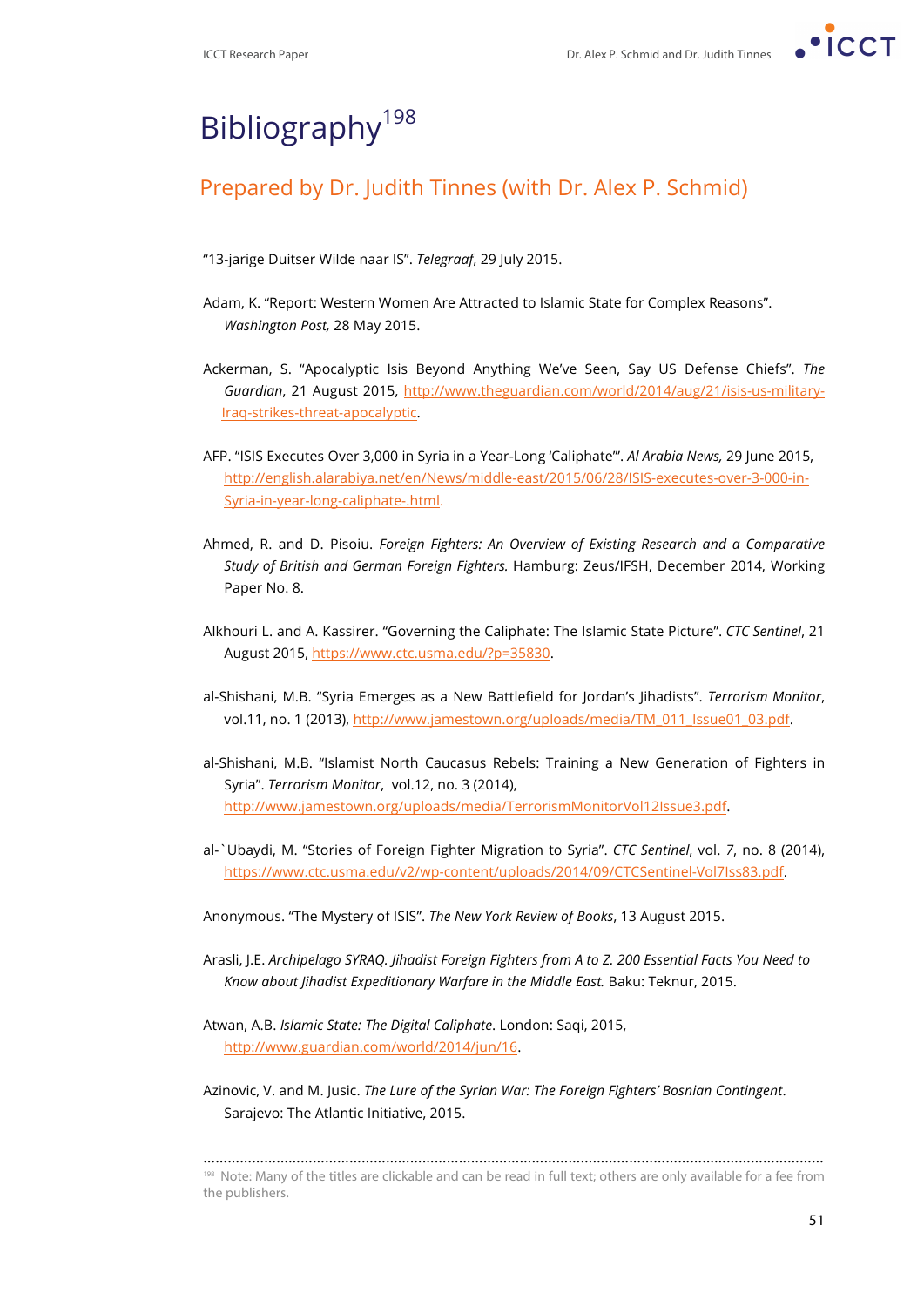

- Bakker, E., C. Paulussen and E. Entenmann "Dealing with European Foreign Fighters in Syria: Governance Challenges and Legal Implications". *The International Centre for Counter-Terrorism – The Hague* 4, no. 8 (2013).
- Barna, C. "The Road to Jihad in Syria Using SOCMINT to Counter the Radicalization of Muslim Youth in Romania". In M. Lombardi, eds., *Countering Radicalisation and Violent Extremism among Youth to Prevent Terrorism.* (NATO Science for Peace and Security Series – E: Human and Societal Dynamics, vol. 118). Amsterdam: IOS Press, DOI: http://dx.doi.org/10.3233/978- 1-61499-470-1-1900.
- Barrelle, K. *Pro-Integration: Disengagement From and Life After Violent Extremism*. Melbourne: Monash University, 2014.
- Bartlau, C. "Der IS Züchtet die Nächste Generation Heran: Diese Kinder Werden zu Drohnen Gemacht'". *Web.de*, 21 July 2015, http://web.de/magazine/politik/Kampf-Islamischer-Staat-IS/is-zuechtet-naechste-generationheran-kinder-drohnen-30779166.
- Barrett, R. *Foreign Fighters in Syria* (New York: The Soufan Group, 2014), http://soufangroup.com/foreign-fighters-in-syria.
- Batrawi, S. "The Dutch Foreign Fighter Contingent in Syria". CTC Sentinel, vol. 6, no. 10 (2013), http://www.ctc.usma.edu/wp-content/uploads/2013/10/CTCSentinelVol6Iss10.pdf.
- Batrawi, S. and I. Chmoun. "Dutch Foreign Fighters Continue to Travel to Syria". *CTC Sentinel*, vol. 7, no. 7, (2014), https://www.ctc.usma.edu/posts/dutch-foreign-fighters-continue-totravel-to-syria.
- Beemsterboer, T. "De Toekomst Heeft er Sinds Tijden Niet zo Slecht Uitgezien voor Assad". *NRC Handelsblad*, 24 July 2015 (updated 8 June 2015).
- Berdy, M.A. *Propaganda Lessons From an Old – a Very Old – Master*, www.themoscowtimes.com/arts\_n\_ideas/article/propaganda-lessons-from-an-old--avert-old- -master/52714.html.
- Bergen, P. Schuster, C. and D. Sterman. "ISIS in the West: The New Faces of Extremism". *New America Foundation*, November 2015.
- Berger, J.M. "The Metronome of Apocalyptic Time: Social Media as Carrier Wave for Millenarian Contagion". *Perspectives on Terrorism,* vol. 9, no. 4 (2015).
- Bertrand, N. "Senior Western Official: Links Between Turkey and ISIS Are Now Undeniable" . *Business Insider*, 28 July 2015, http://uk.businessinsider.com/links-between-turkey-and-isisare-now-undeniable-2015-7?r=US&IR=T.
- Boncio, A. "Italian Foreign Terrorist Fighters: Numbers, Features, and Case Studies". *International Security Observer*, 16 November 2015, http://securityobserver.org/italianforeign-terrorist-fighters-numbers-features-and-case-studies.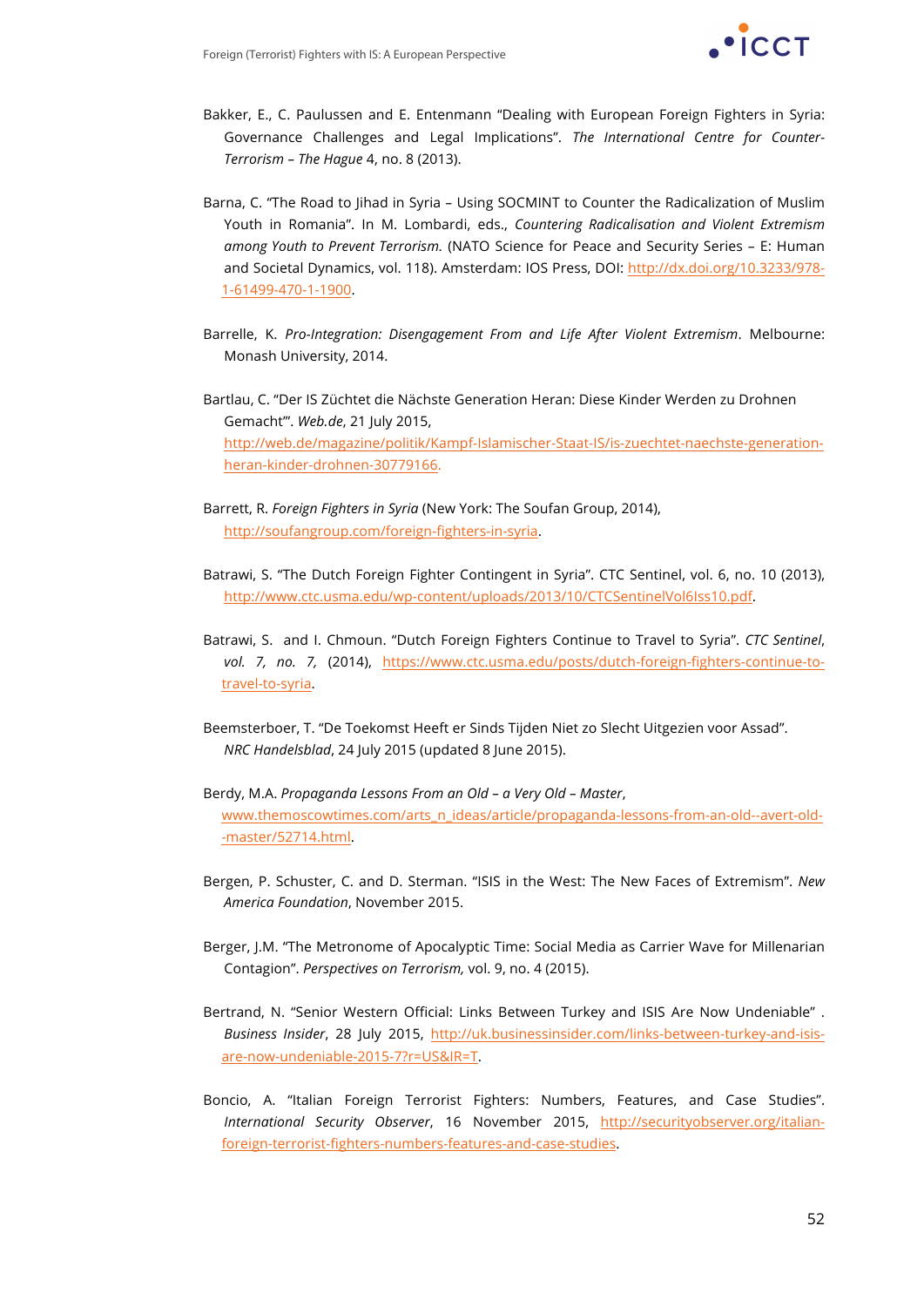

- Bunnik, A. and T. de Zoete. "The Gloves Come Off: The Dutch Response to Jihadists in Syria and Iraq". *Jamestown Foundation Terrorism Monitor*, vol. 13, no. 19 (2015), http://www.jamestown.org/programs/tm/single/?tx\_ttnews%5Btt\_news%5D=44383&tx\_ttne ws%5BbackPid%5D=26&cHash=95fa899b1ec0381f6.
- Botha, A. *Radicalisation From a Political Socialization Perspective in Kenya and Uganda.*  Bloemfontein: University of Free State, 2014, PhD Thesis.
- Brandt, P.T., Mason, T. D., Gurus, M., Petrovsky, N. and D. Radin. *When and How the Fighting Stops: Explaining the Duration and Outcome of Civil Wars*, http://www.utdallas.edu/~pbrandt/Patrick\_Brandts\_Website/Research\_files/CWDurations-26.pdf.
- Byman, D. and J. Shapiro. *Be Afraid. Be a Little Afraid: The Threat of Terrorism from Western Foreign Fighters in Syria and Iraq*. Washington, D.C: The Brookings Institution. Policy Paper No. 34, November 2014, http://www.brookings.edu/research/papers/2015/01/western-foreignfighters-in-syria-and-iraq-byman-shapiro.
- Byman, D. (2013): "Outside Support for Insurgent Movements". *Studies in Conflict & Terrorism*, vol. *36, no.* 12 (2013), DOI: http://dx.doi.org/10.1080/1057610X.2013.842132.
- Cardash, S.L.. Cilluffo, F.J. and J. Marret. "Fighters in Syria: Still Doing Battle, Still a Multidimensional Danger". *FRS*, August 2013, http://www.frstrategie.org/barreFRS/publications/notes/2013/201324.pdf.
- Carter, J.A., Maher, S. and P.R. Neumann. "#Greenbirds: Measuring Importance and Influence in Syrian Foreign Fighter Networks". *ICSR*, April 2014, http://icsr.info/wpcontent/uploads/2014/04/ICSR-Report-Greenbirds-Measuring-Importance-and-Infleunce-in-Syrian-Foreign-Fighter-Networks.pdf.
- Carter, S.A. "Despite Bombing, Islamic State is no Weaker than a Year Ago". *USA Today*, 31 July 2015, www.todayonline.com/world/middle-east/despite-bombing-islamic-state-no-weakeryear-ago?singlepage=true.
- Christmann, K. *Preventing Religious Radicalisation and Violent Extremism: A Systematic Review of the Research Evidence* London: Youth Justice Board for England and Wales, 2012.
- CNN. "How Foreign Fighters are Swelling ISIS Ranks in Startling Numbers". *Kiii-TV,* http://www.kiiitv.com/story/26519130/how-foreign-fighters-are-swelling-isis-ranks-instartling-numbers.
- Cockburn, P. "Isis: The Real Power in Iraq Tells its Neighbours to Close Borders to Foreign Fighters". *The Independent*, 19 July 2015, www.independent.co.uk/news/world/middleeast/isis-the-power-in-iraq-speaks--and-tellsiraqs-neighbours-to-close-borders-to-foreign-fighters-10397945.html.
- Cockburn, P. "War With Isis: Islamic Militants Have Army of 200,000, Claims Senior Kurdish Leader". *The Independent,* 16 November 2014, http://www.independent.co.uk/news/world/middle-east/war-with-isis-islamic-militants-havearmy-of-200000-claims-kurdish-leader-9863418.html.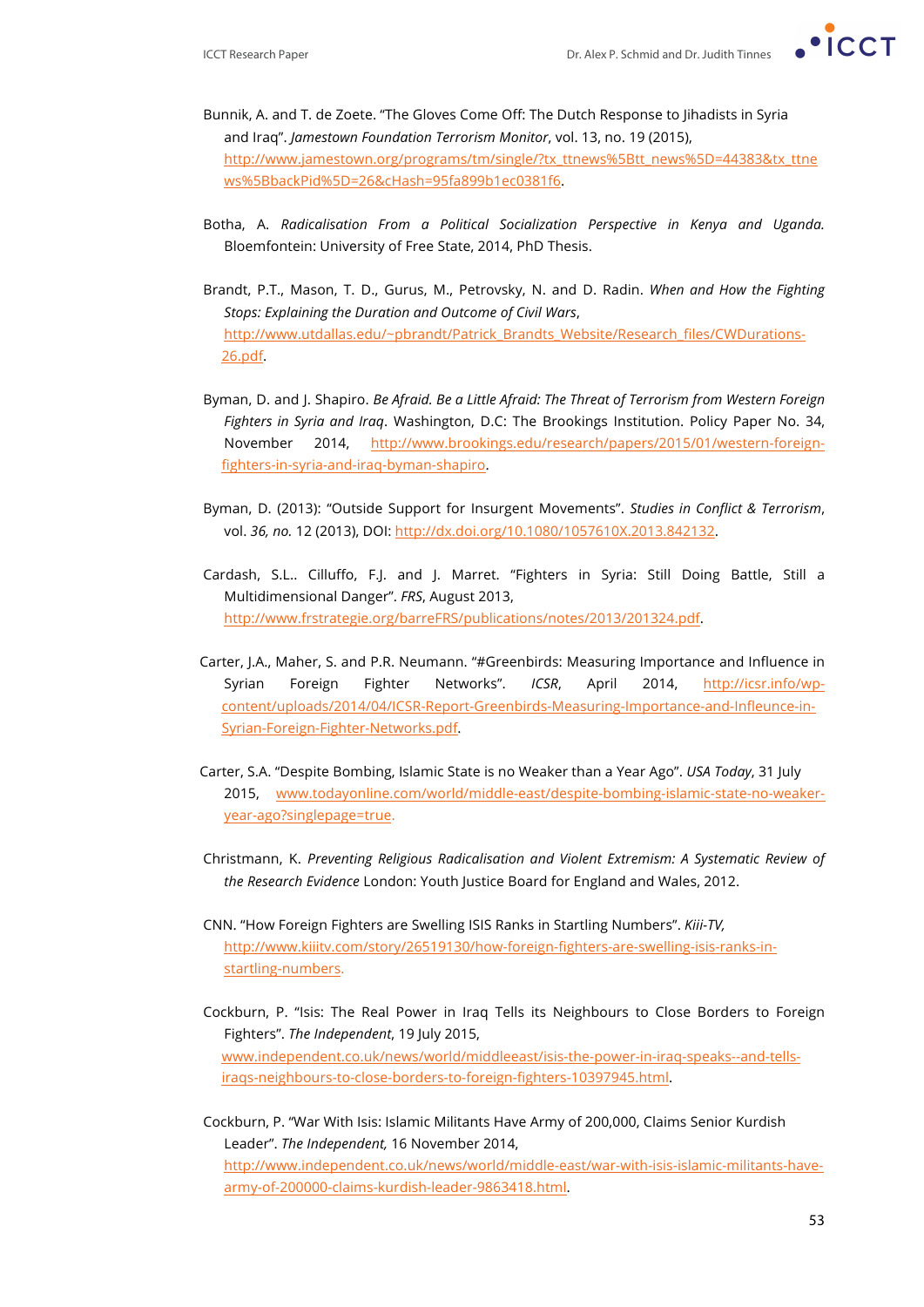

Cohen, R. "Why ISIS Trumps Freedom". *The New York Times*, 13 August 2015, www.nytimes.com/2015/08/14/opinion/roger-cohen-why-isis-trumps-freedom.html?\_r=1.

- Cohn, N. *The Pursuit of the Millennium. Revolutionary Messianism in the Middle Ages and Its Bearings on Modern Totalitarian Movements*. London: Mercury Books, 1962.
- Coolsaet, R. *What Drives Europeans to Syria, and to IS? Insights from the Belgian Case.* Brussels: Egmont, 2015. Updated version; Brussels: Egmont Paper No. 75.
- Cruickshank, P. "A view From the CT Foxhole: An Interview with Alain Grignard, Brussels Federal Police". *CTC Sentinel*, 21 August 2015, https://www.ctc.usma.edu/?p=35826.
- Cristiani, D. "The Geography of Discontent: Tunisia's Syrian Fighter Dilemma". *Terrorism Monitor*, vol. *12, no.* 20 (2014), http://www.jamestown.org/uploads/media/TerrorismMonitorVol12Issue20\_03.pdf.
- Daniels, I., Halbgewachs, J., Hendriks, K., de Jong, E., Keijzer, L.H. and P. Talebi Pour. *Dealing with Muslim Radicalisation: An analysis of the strategies of Belgium, Canada, Germany, The Netherlands, Norway and the United Kingdom.* The Hague, CTC Theses, 13 January 2015.
- Daymon, C. "A Ticket to Turkey and a Desire to Fight: Why some Foreign Fighters Travel to Syria". *Small Wars Journal*, 11 (2014), http://smallwarsjournal.com/jrnl/art/a-ticket-to-turkey-and-adesire-to-fight-why-some-foreign-fighters-travel-to-syria.
- De Bie, L., de Poot, C. J. and J. P. van der Leun. "Shifting *Modus Operandi* of Jihadist Foreign Fighters From the Netherlands Between 2000 and 2013: A Crime Script Analysis. *Terrorism and Political Violence,* vol. 27, no. 3 (July – August 2015).
- Dechesne, M. and C. de Roon. "Coming Home: Deradicalization for Returning Syria Jihadis". *JEX*, vol. 3, 2013, http://journals.sfu.ca/jed/index.php/jex/article/view/42.
- De Freytas-Tamura, K. "ISIS Defectors Reveal Disillusionment". *New York Times*, 20 September 2015, http://www.nytimes.com/2015/09/21/world/europe/isis-defectors-revealdisillusionment.html?r=1.
- Doornbos, H. and J. Moussa "Blue-Eyed Jihad: An Exclusive Conversation with European Radicals Fighting for an Islamic State in Syria". *Foreign Policy*, http://www.foreignpolicy.com/articles/2013/08/01/we\_will\_win\_this\_fght\_european\_jihadist- \_syria.
- Dzutsev, V. **"**Investigative Report Suggests Russian Security Services Pushing North Caucasus Militants to Flee to Middle East". *The Jamestown Foundation North Caucasus Weekly*, vol. 16, no. 16 (2015).
- "Ehemaliger Wolfsburger IS-Kämpfer Packt Vor Prozessbeginn Aus". *FOCUS Online*, 17 July 2015, www.focus.de/politiek/deutschland/terrorismus-ehemaliger-wolfsburger-is-kaempfer-packtvor-prozessbeginn-aus\_id\_4822856.html.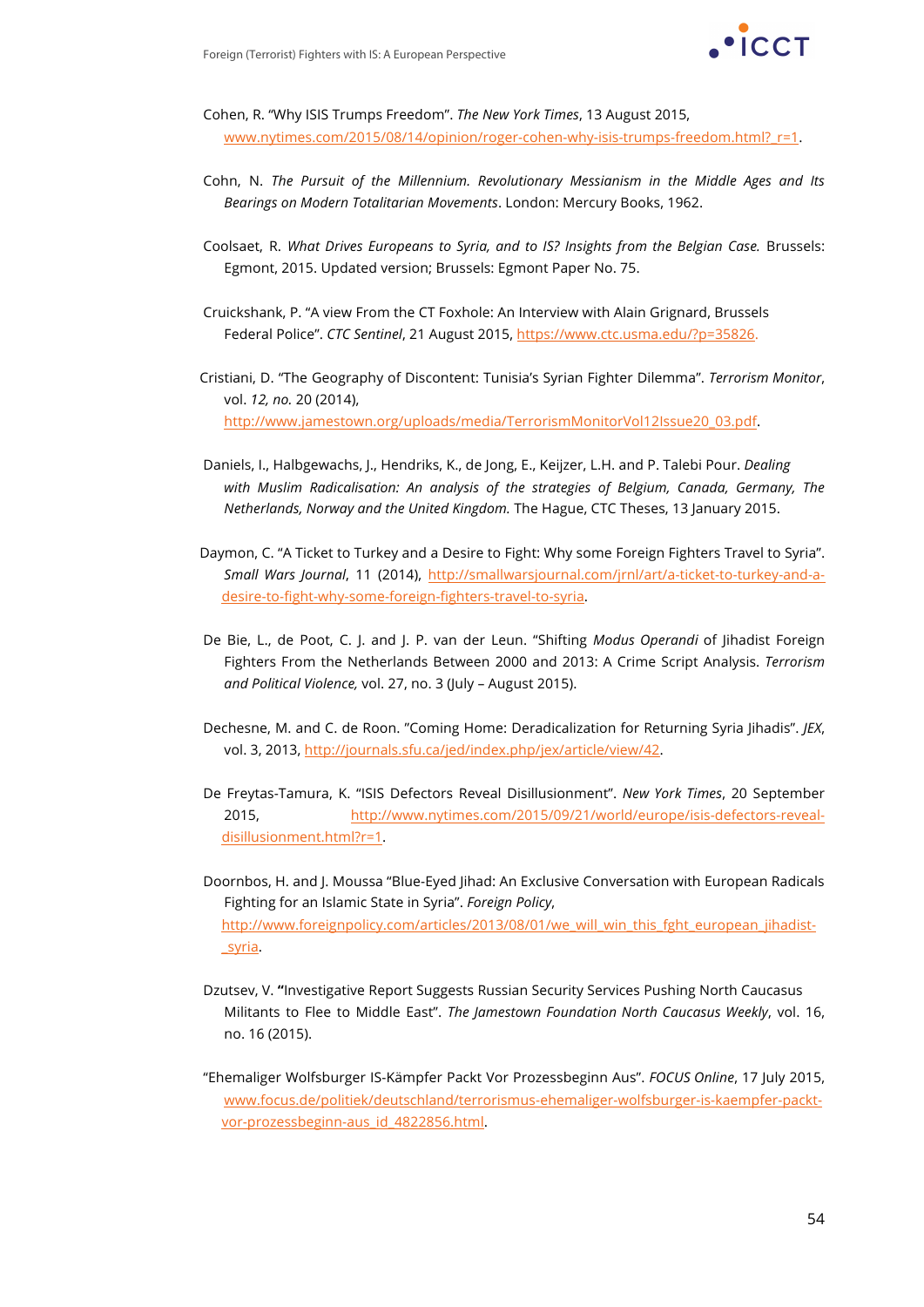

- El Said, H. "Foreign Terrorist Fighters: Terrorists or Freedom Fighters?". In S. Zeiger and A. Aly, eds., *Countering Violent Extremism. Developing an Evidence-base for Policy and Practice*, p. 22. Abu Dhabi: Hedayah, 2015, http://www.hedayah.ae/pdf/cve-edited-volume.pdf.
- Gates, S. and Podder, S. "Social Media, Recruitment, Allegiance and the Islamic State". Pe*rspectives on Terrorism*, vol. 9, no. 4 (2015).
- Geneva Academy of International Humanitarian Law and Human Rights. *Academy Briefing No. 7: Foreign Fighters Under International Law*. Geneva Academy of International Humanitarian Law and Human Rights, 2014, http://www.genevaacademy.ch/docs/publications/Briefings%20and%20In%20breifs/Foreign %20Fighters%20Under%20International%20Law%20Briefing%20no7.pdf.
- Glaus, D. and L. Vidino. "Swiss Foreign Fighters Active in Syria". *CTC Sentinel*, vol. *7, no.* 7 (2014), https://www.ctc.usma.edu/v2/wp-content/uploads/2014/07/CTCSentinel-Vol7Iss73.pdf.
- Global Center on Cooperative Security, Human Security Collective and International Centre for Counter-Terrorism – The Hague, "Addressing the Foreign Terrorist Fighters Phenomenon from a European Union Perspective: UN Security Council Resolution 2178, Legal Issues, and Challenges and Opportunities for EU Foreign Security and Development Policy," December 2014.
- Global Counterterrorism Forum. *"Foreign Terrorist fighters" (FTF) Initiative. The Hague-Marrakesh Memorandum on Good Practices for a More Effective Response to the FTF Phenomenon*. 2014, https://www.thegctf.org/documents/10162/159879/14Sept19\_The+Hague-Marrakech+FTF+Memorandum.pdf.
- Gonzales, P. "Vera Jourova: Près de 6.000 Européens Sont Partis Faire le Jihad". *Le Figaro*, 13 April 2015, http://www.lefigaro.fr/international/2015/04/12/01003-20150412ARTFIG00128-vera-jourovapres-de-6000-europeens-sont-parti s-faire-le-djihad.php.
- Gordon, M.R. "Russia Surprises U.S. With Accord on Battling ISIS". *New York Times*, 27 September 2015.
- Grim, B.J., Johnson, T.M., Skirbekk, V. and G.A. Zurlo. "Fourfold Drop in Middle East Christian Population, Finds New Demographic Study". *The Weekly Number*, 8 August 2015, http://theweeklynumber.com/1/post/2015/08/fourfold-drop-in-middleeastchristianpopulation-finds-new-demographic-study.html.
- Griswold, E. "Is this the End of Christianity in the Middle East?". *The New York Times Magazine*, 22 July 2015, www.nytimes.com/2015/07/26/magazine/is-this-the-end-of-christianity-in-themiddle-east.html?\_r=0.
- Grol, P. and E. Bakker, *Beweegredenen en Afwegingen van Potentiele Syriegangers*. The Hague: The International Centre for Counter-Terrorism – The Hague, 2014.
- Gunaratna, R. "2 Singaporeans Detained for Planning to Join ISIS". *Asia One*, 30 September 2015,

http://news.asiaone.com/news /singapore/2-singaporeans-detained-planning-join-isis.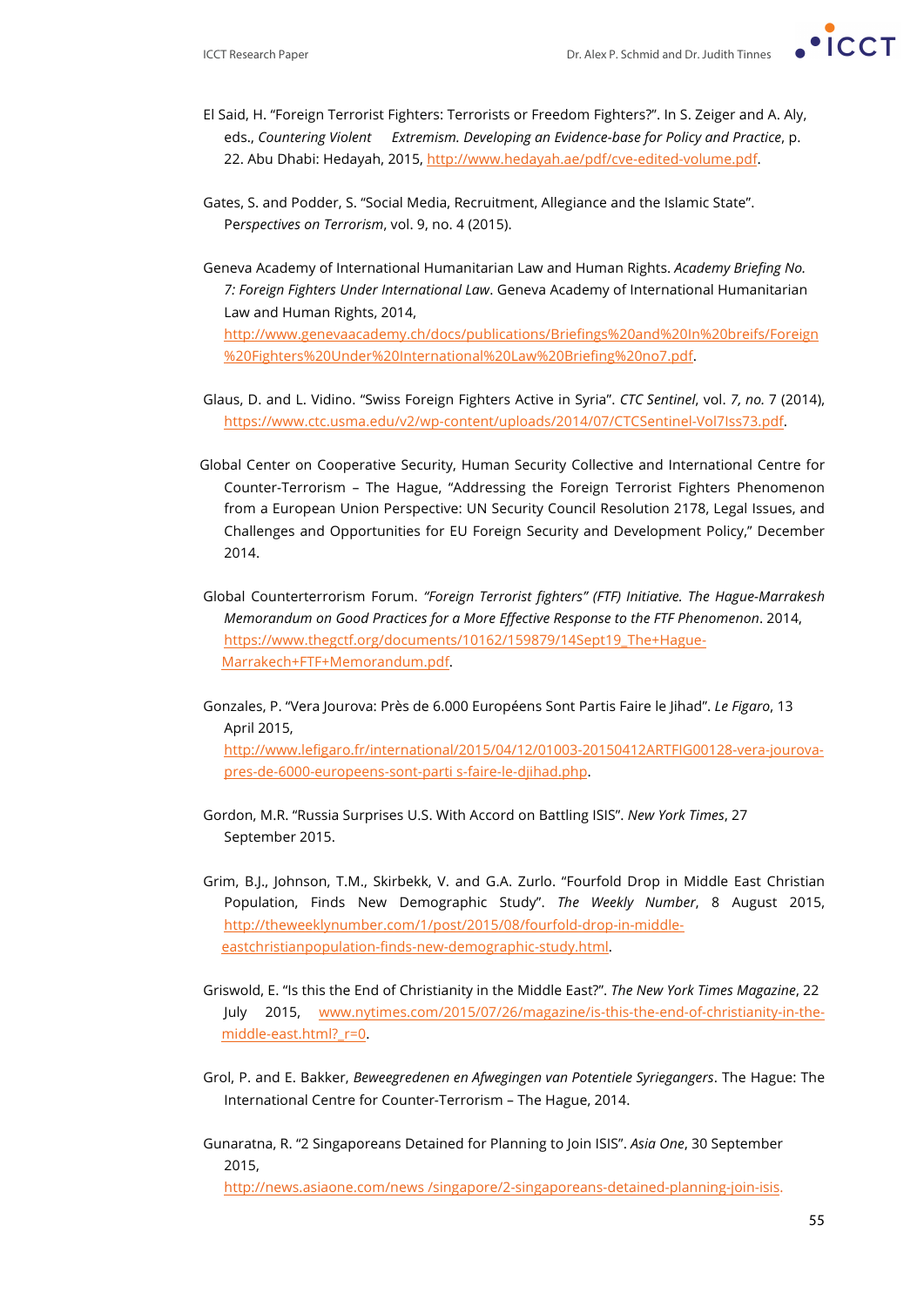

- Gunaratna, R. *Lecture at the 15th World Congress on Counter-Terrorism*. Herzliya: Institute for Counter-Terrorism, 9 September 2015 (lecture notes by A.P. Schmid).
- Gudmundson, P. "The Swedish Foreign Fighter Contingent in Syria". *CTC Sentinel,* vol. 6, no. 9 (2013), http://www.ctc.usma.edu/wp-content/uploads/2013/09/CTCSentinelVol6Iss9.pdf.
- Hackensberger, A. "Wie die Geheime Allianz mit dem IS zu Bruch Ging". *Die Welt*, 24 July 2015 www.welt.de/politik/ausland/article/144423834/Wie-die-geheime-Allianz-mit-dem-IS-zu-Bruch-ging.html.
- Hall, R. "The U.S. Has Been Bombing the Islamic State for a Year. What Has Been Achieved?". *Global Post*, http://theweek.com/articles /571084/been-bombing-islamic-state-year-what-been-achieved.
- Hashim, M. "Iraq and Syria: Who are the foreign fighter?". *BBC Monitoring Middle East,* 3 September 2014, www.bbc.com/news/world-middle-east-29043331.
- Hegghammer, T. "The Rise of Muslim Foreign Fighters". *International Security*, vol. 35, no. 3 (2010/2011).
- Hegghammer, T. "Syria's Foreign Fighters." *Foreign Policy*, 9 December 2013, http://foreignpolicy.com/2013/12/09/syrias-foreign-fighters.
- Hegghammer, T. "Should I Stay or Should I Go? Explaining Variation in Western Jihadists' Choice between Domestic and Foreign Fighting". *American Political Science Review*, vol. 107, no. 1 (2013), http://hegghammer.com/\_files/Hegghammer\_-\_Should\_I\_stay\_or\_should\_I\_go.pdf.
- Heinke, D.H. and J. Raudszus. "German Foreign Fighters in Syria and Iraq". *CTC Sentinel*, vol. *8, no.* 1 (2015), https://www.ctc.usma.edu/v2/wp-content/uploads/2015/01/Sentinel-January-2015-vol-8-issue-122.pdf.
- Hof, F.C. "The West Must Realize It Cannot Beat ISIS Without Also Beating Assad". *The World Post*, 13 August 2015, http://www.huffingtonpost.com/ambassador-frederic-c-hof/west-beat-isisbeat-assad\_b\_7972092.html?ncid=fcbklnkushpmg00000014.
- Holman, T. "Foreign Fighters from the Western Balkans in Syria". *CTC Sentinel*, vol. 7, no. 6 (2014), https://www.ctc.usma.edu/v2/wp-content/uploads/2014/06/CTCSentinel-Vol7Iss6.pdf.
- Holman, T. "The French Jihadists 'Foreign Fighters' Legion in Syria and Iraq". *Jamestown Foundation Terrorism Monitor*, 24 July 2015.
- "How Many People Have Gone to Syria to Fight?". *BBC*, 2 August 2015, http://www.bbc.com/news/magazine-33715636.

*Hurriyet Daily News*. 17 July 2015, http://www.hurriyetdailynews.com.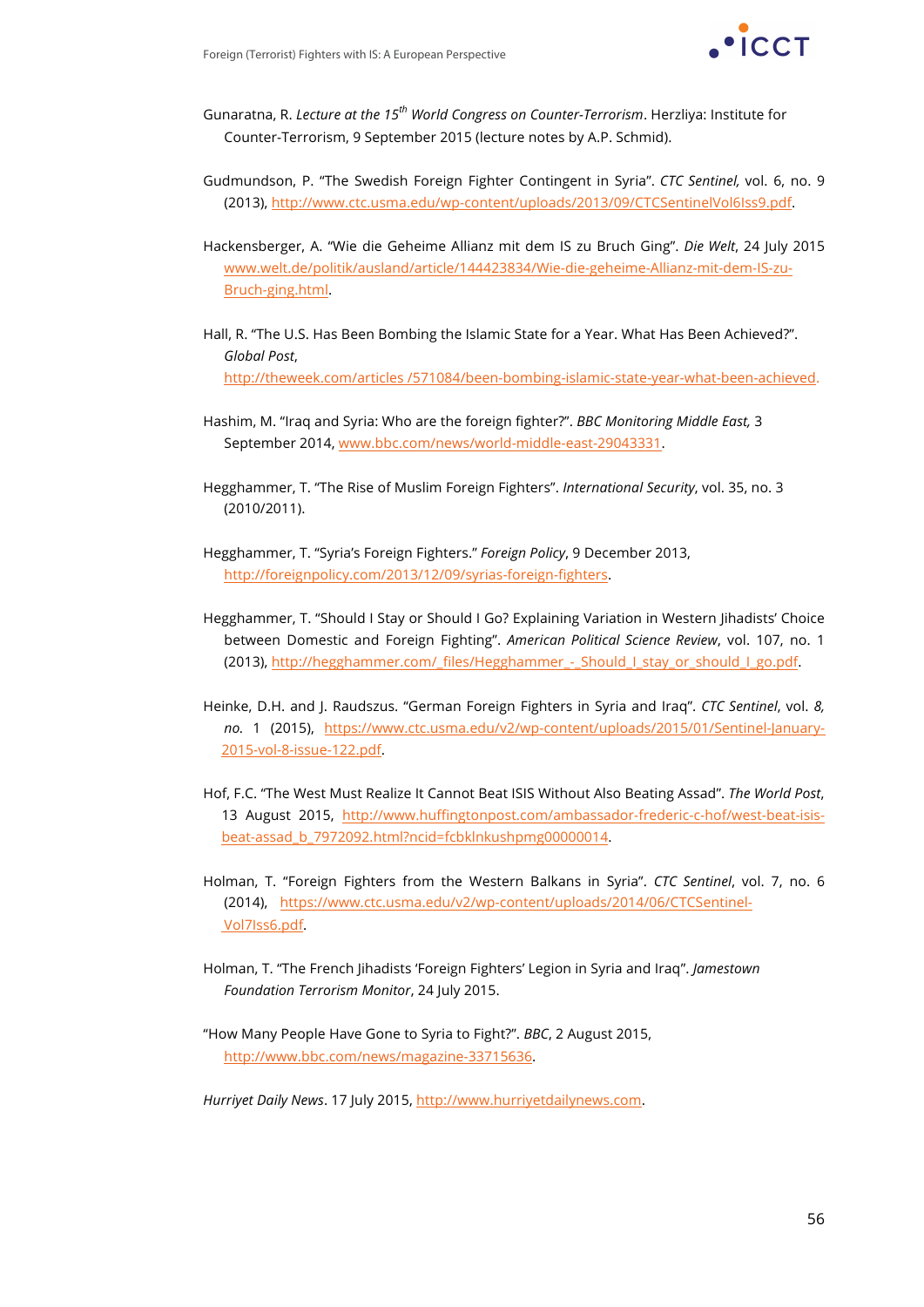- 
- Ibrahimov, R. "The Participation of Azerbaijan Citizens in Conflicts in Syria and Iraq and its Potential Radicalization Effect in Azerbaijan". In M. Lombardi, eds., *Countering Radicalisation and Violent Extremism among Youth to Prevent Terrorism.* (NATO Science for Peace and Security Series – E: Human and Societal Dynamics, vol. 118). Amsterdam: IOS Press, DOI: http://dx.doi.org/10.3233/978-1-61499-470-1-1900.
- ICISS. *The Responsibility to Protect: Report of the International Commission on Intervention and State Sovereignty*. Ottawa: ICISS, 2001.
- International Committee of the Red Cross. *International Humanitarian Law and Other Rules Relating to the Conduct of Hostilities: Collection of Treaties and Other Instruments*. Geneva, International Committee of the Red Cross, 1989.
- International Committee of the Red Cross. *International Humanitarian Law and the Challenges of Contemporary Armed Conflicts Report*. Geneva, October 2011, EN 31IC/11/5.1.2.
- International Crisis Group. *Lebanon's Hizbollah Turns Eastward to Syria.* Middle East Report N°153. May 2014, http://www.crisisgroup.org/~/media/Files/Middle%20East%20North%20Africa/Iraq%20Syria %20Lebanon/Lebanon/153-lebanon-s-hizbollah-turns-eastward-to-syria.pdf.
- International Crisis Group. *Syria Calling: Radicalization in Central Asia.* Bishkek/Brussels: International Crisis Group, 2015, http://www.crisisgroup.org/~/media/Files/asia/centralasia/b072-syria-calling-radicalisation-in-central-asia.pdf.
- International Institute for Counter-Terrorism (ICT)'s Jihadi Websites Monitoring Group. "Evidence of the Influx into Syria of Foreign Jihadist Fighters". *JWMG Insights*, November 2012, http://www.ict.org.il/ResearchPublications/JihadiWebsitesMonitoring/JWMGInsights/tabid/32 0/Articlsid/1132/currentpage/1/Default.aspx.
- Ioffe, J. "Mothers of ISIS: Their Children Abandoned Them to Join the Worst Terror Organisation on Earth. Now All They Have Is Each Other". *The Huffington Post*, 12 August 2015, http://highline.huffingtonpost.com/articles/en/mothers-of-isis/.
- "ISIS Fighters Hiding Among Migrants Bound for Europe, Libyan Advisor Says". *CBC News*, 17 May 2015, www.cbc.ca/news/world/isis-fighters-hiding-among-migrants-bound-for-europelibyan-adviser-says-1.3077626.

"Islamischer Staat: 'Du Bist Entweder Tot Oder Tot'". *Die Zeit,* 17 July 2015.

- Jansen, F. "Propaganda der Tat". *Der Tagesspiegel,* 6 October 2015, http://www.tagesspiegel.de/politik/politische-literatur/terror-experte-neumann-zum-ispropaganda-der-tat/12415572.html.
- Jenkins, B.M. "There Will Be Battles in the Heart of your Abode: The Threat Posed by Foreign Fighters Returning from Syria and Iraq". *RAND Testimonies, CT-426*, March 2015, http://www.rand.org/pubs/testimonies/CT426.html .
- Jenkins, B.M. "When Jihadis Come Marching Home: The Terrorist Threat Posed by Westerners Returning from Syria and Iraq". *RAND*, 2014.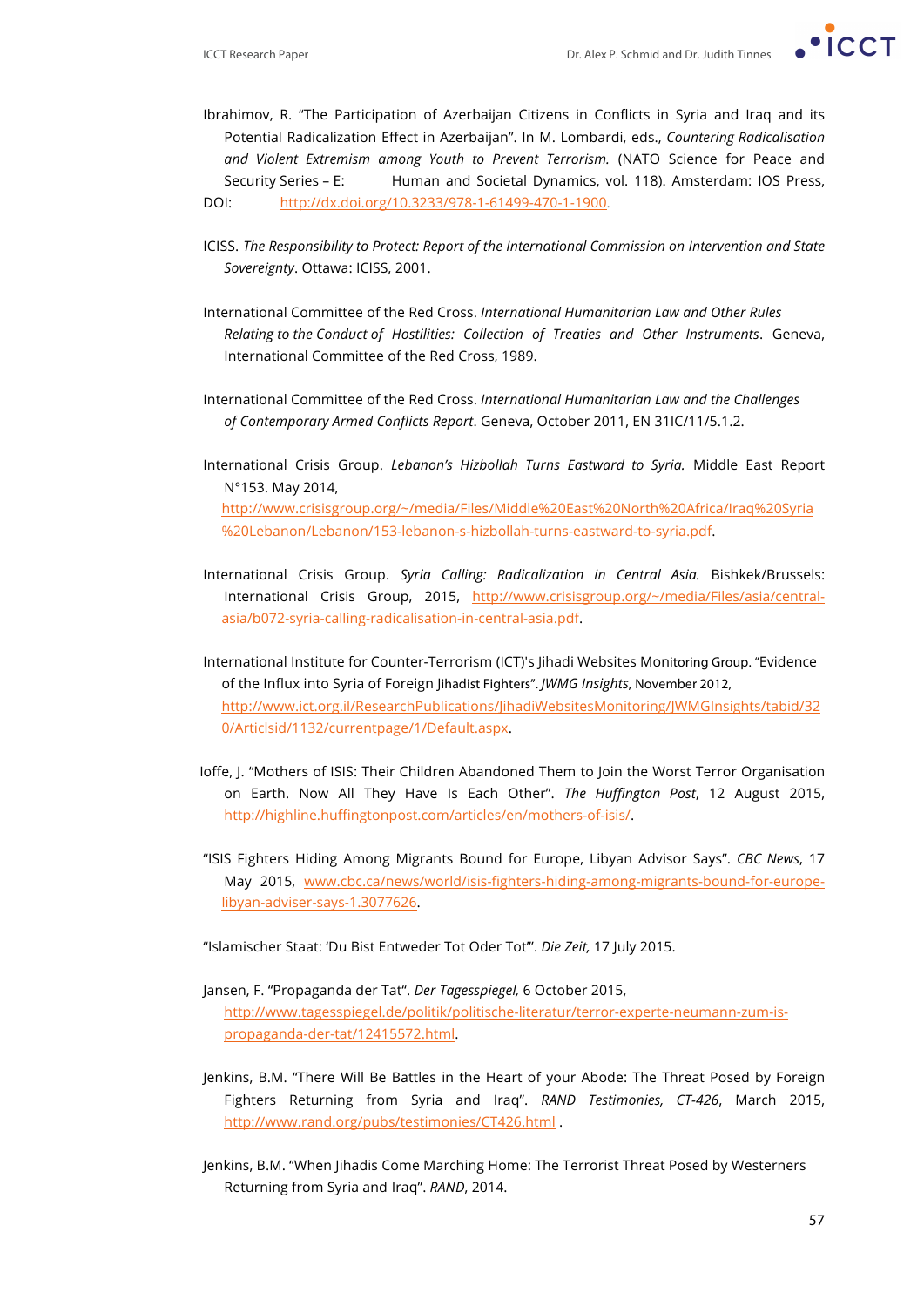

- Johnson, B. "Deputy Sec State: Don't Take Our Estimate of ISIS We've Taken Out So Literally". *PJ Tatler,* 4 June 2015, http://pjmedia.com/tatler/2015/06/04/deputy-secstate-dont-take-our-estimate-of-isis-wevetaken-out-so-literally/.
- Kaidanow, T.S. *Al-Qaida, the Islamic State, and the Future of the Global Jihad Movement*. Remarks at Brooking Institution, 16 September 2016, http://www.state.gov/j/ct/rls/rm/246983.htm.
- Kendall, B. "Syria Crisis: What's Behind the Fresh Diplomatic Push?". *BBC*, 16 August 2015, http://www.bbc.com/news/world-middle-east-33939806.
- Kern, S. "Sex Slaves, Beheadings and Twitter Terrorism: One Month of Islam in Europe: June 2015". *The Gatestone Institute*, 8 August 2015, http://www.gatestoneinstitute.org/6226/beheadings-twitter-terrorism.
- Kissler, A. "Der IS Köpft, Der Westen Schweigt"*. Cicero Magazin für politische Kultur,* 11 August 2015, www.cicero.de/weltbuehne/terror-und-verteidigung-hat-der-westen-vor-demislamischen-staat-kapituliert/59694.
- Klausen, J. "Tweeting the Jihad: Social Media Networks of Western Foreign Fighters in Syria and Iraq". *Studies in Conflict & Terrorism*, vol. *38, no.* 1 (2015), DOI: http://dx.doi.org/10.1080/1057610X.2014.974948.
- Knaub, Z. "Why is Hezbollah in Syria?". *Small Wars Journal*, vol. 11 (2013), http://smallwarsjournal.com/jrnl/art/why-is-hezbollah-in-syria.
- Koehler, D. "Family Counselling as Prevention and Intervention Tool against 'Foreign Fighters': The German 'Hayat' Program". *JEX*, vol. 3 (2013), http://journals.sfu.ca/jed/index.php/jex/article/view/49.
- Kohlmann, E. and L. Alkhouri "Profiles of Foreign Fighters in Syria and Iraq". *CTC Sentinel*, no. 7, no. 9 (2014), https://www.ctc.usma.edu/v2/wp-content/uploads/2014/09/CTCSentinel-Vol7Iss9.pdf.
- Lambert, F. "Pentagon Sending Additional Special Operation Forces to Iraq". *UPI*, 1 December 2015.
- Levitt, M. "Foreign Fighters and their Economic Impact: A Case Study of Syria and al-Qaeda in Iraq (AQI)". *Perspectives on Terrorism*, vol. 3, no. 3 (2009), http://www.terrorismanalysts.com/pt/index.php/pot/article/view/74.
- Levitt, M. "Waking up the Neighbours. How Regional Intervention is Transforming Hezbollah". *Foreign Affairs,* 23 July 2015, https://www.foreignaffairs.com/articles/israel/2015-07-23/waking-neighbors.
- Leyendecker, H. & G. Mascolo. "Deutscher IS-Rückkehrer Prangert Terrormiliz An". *Süddeutsche Zeitung*, 16 July 2015, https://blendle.com/i/suddeutsche-zeitung/deutscher-is-ruckkehrerprangert-terrormiliz-an/bnl-sueddeutschezeitung-20150717-1\_5.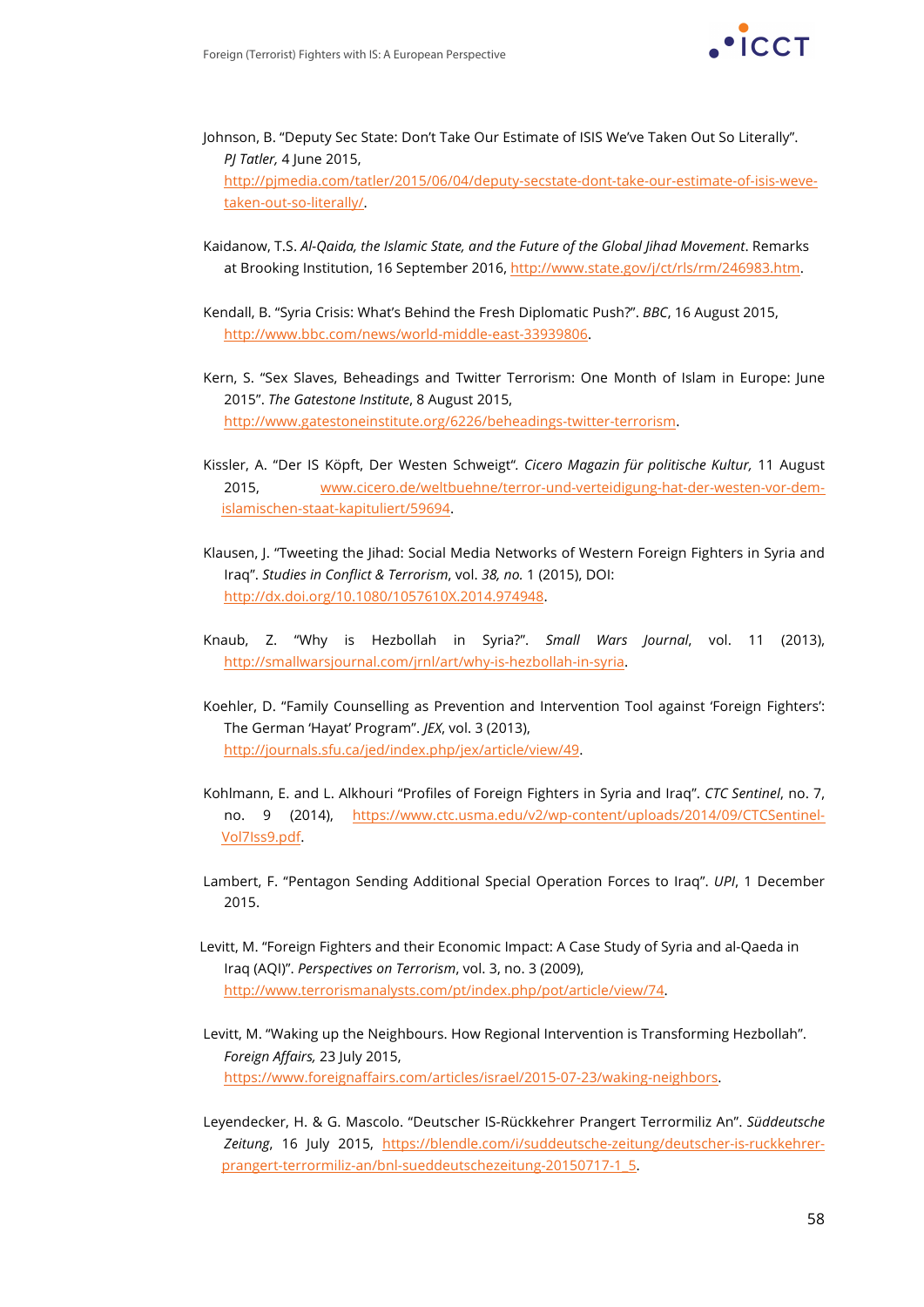

- Lister, C. "A Long Way from Success: Assessing the War on the Islamic State". *Perspectives on Terrorism*, vol. 9, no. 4 (2015),
- Lister, C. *Returning Foreign Fighters: Criminalization or Reintegration?* Doha: Brookings Doha Center, 2015, http://www.brookings.edu/research/papers/2015/08/13-foreign-fightersreintegration-lister.
- Lister, C. "The West is Walking into the Abyss on Syria". *Brookings*, 28 September 2015.
- Loveluck, L. "Islamic State: Where Do Its Fighters Come From?". *The Telegraph*, June 8, 2015, http://www.telegraph.co.uk/news/worldnews/islamic-state/11660487/Islamic-State-oneyear-on-Where-do-its-fighters-come-from.html.
- Lund, A. "Who are the Foreign Fighters in Syria? An Interview with A. Y. Zelin". *Carnegie Endowment for International Peace*, http://carnegieendowment.org/syriaincrisis/?fa=53811.
- Ma'ayeh, S.P. "Jordanian Jihadists Active in Syria". CTC Sentinel, vol. 6, no. 10 (2013), http://www.ctc.usma.edu/wp-content/uploads/2013/10/CTCSentinelVol6Iss10.pdf.
- Madden, T.F., ed. *Crusade.* London: Duncan Baird Publishers, 2008.
- Maher, S. 2013. "British Foreign Fighters in Syria". *ICSR Insight*, 15 October, http://icsr.info/2013/10/british-foreign-fighters-in-syria.
- Malet, D. "Foreign Fighter Mobilization and Persistence in a Global Context". *Terrorism and Political Violence*, vol. 27, no.3 (2015).
- Malet, D. *Foreign Fighters: Transnational Identities in Foreign Conflicts*. Oxford: University Press, 2013.
- Malet, D. *Why Foreign Fighters? Historical Perspectives and Solutions*. Foreign Policy Research Institute, 2009, http://davidmalet.com/uploads/Why\_Foreign\_Fighters\_Malet.pdf.
- Masbah, M. *Moroccan Foreign Fighters.* Berlin: German Institute for Security and International Affairs, 2015. https://www.swp-berlin.org/fileadmin/contents/products/comments/2015C46\_msb.pdf
- Mauro, R. "ISIS Has Up to 42 Million Supporters in the Arab World". *The Clarion Project*, 28 June
- 2015, http://counterjihadreport.com/2015/06/28/isis-has-up-to-42-million-supporters-in-thearab-world/.
- McCauley, C. "Western Muslims Volunteering to Fight in Syria and Iraq: Why Do They Go, and What Should We Do?". *Freedom From Fear* Magazine, no. 11 (2015), http://f3magazine.unicri.it/?p= 1073.
- McFate, S. *The Modern Mercenary: Private Armies and What They Mean for World Order*. Oxford: University Press, 2014.
- McInnes, K.J. "Coalition Contributions to Countering the Islamic State". *Congressional Research Service Report 7-5700*, 4 August 2015, https://www.fas.org/sgp/crs/natsec/R44135.pdf.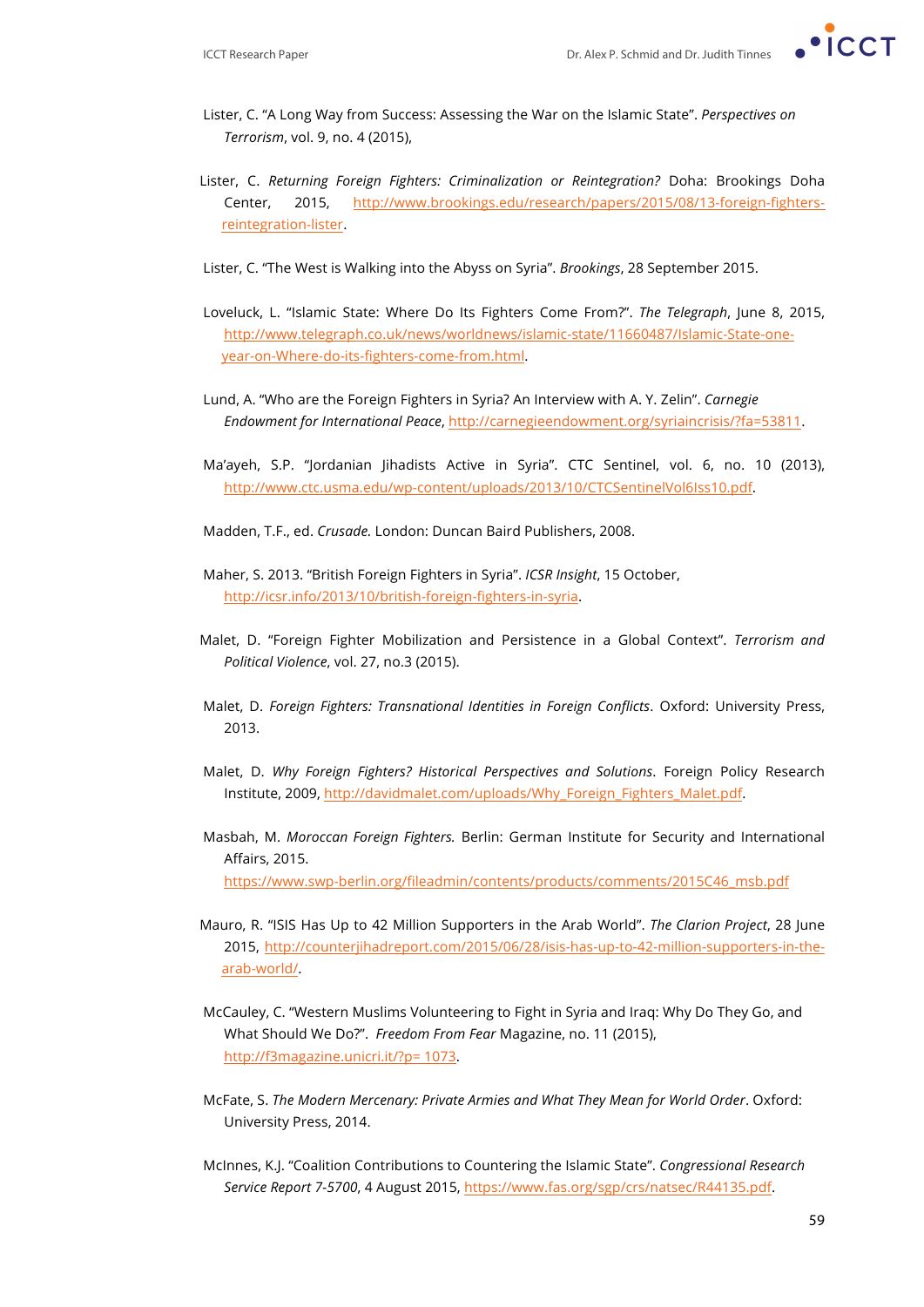

- McLeary, P. and A. Rawnsley "Situation Report". *Foreign Policy,* 25 August 2015, http://foreignpolicy.com/2015/08/25/situation-report-f-22s-headed-for-europe-new-trucebetween-the-koreas-syrians-say-they-were-sold-out-by-the-turks-special-ops-underinvestigation-and-lots-more/.
- Meir Amit Intelligence and Terrorism Information Center (ITIC). *Foreign Fighters from Western Countries in the Ranks of the Rebel Organizations Affiliated with Al-Qaeda and the Global Jihad in Syria.* (Study). January 2014, http://www.terrorism-info.org.il/en/article/20616.
- Meir Amit Intelligence and Terrorism Information Center (ITIC). *The Phenomenon of Foreign Fighters from the Arab World in the Syrian Civil War, most of them Fighting in the Ranks of Organizations Affiliated with Al-Qaeda and the Global Jihad.* (Study). May 2014, http://www.terrorism-info.org.il/en/article/20646.
- Mendelsohn, B. "Foreign Fighters Recent Trends". *Foreign Policy Research Institute,* Spring 2011, https://www.fpri.org/docs/media/mendelsohn.foreignfighters.pdf.
- Mercy Corps. *Quick Facts: What You Need to Know About the Syria Crisis*. 20 July 2015, https://www.mercycorps.org/articles/turkey-iraq-jordan-lebanon-syria/quick-facts-what-youneed-know-about-syria-crisis.
- Mironova, V., Marie, L. and S. Whitt. "The Motivations of Syrian Islamist Fighters". *CTC Sentinel*, vol. 7, no. 10 (2014), https://www.ctc.usma.edu/v2/wp-content/uploads/2014/10/CTCSentinel-Vol7Iss10.pdf.
- Mironova, V., Mhidi, A. and S. Whitt. "The Jihadi Who Came in From the Cold". *Foreign Policy,* 10 August 2015, http://foreignpolicy.com/2015/08/10/the-jihadi-who-came-in-from-the-coldislamic-state/.
- Mironova, V. and S. Whitt. "A Glimpse into the Minds of Four Foreign Fighters in Syria". *CTC*  Sentinel, vol. 7, no. 6, (2014), https://www.ctc.usma.edu/v2/wp-content/uploads/2014/06/CTCSentinel-Vol7Iss6.pdf.
- Mohammed, R. "Islamic State Expands: Up to 100,000 People Have Joined, Experts Say". *Mashable*, 26 August 2014, http://mashable.com/2014/08/26/100000-people-join-islamicstate.

More Or Less. "Counting Foreign Fighters". *BBC Radio 4*, www.bbc.co.uk/programmes/p02yh0lx.

- Mullins, S. "Foreign Fighters in Syria". *per Concordiam*, vol. 5, no. 3 (2014), http://www.marshallcenter.org/mcpublicweb/MCDocs/files/College/F\_Publications/perConc ordiam/pC\_V5N3\_en.pdf.
- "Nach Geplatzter Hochzeit Zum IS". *Süddeutsche Zeitung*, 1 August 2015, http://www.sueddeutsche.de/politik/terrorismus-prozess-nach-geplatzter-hochzeit-zum-is-1.2602636.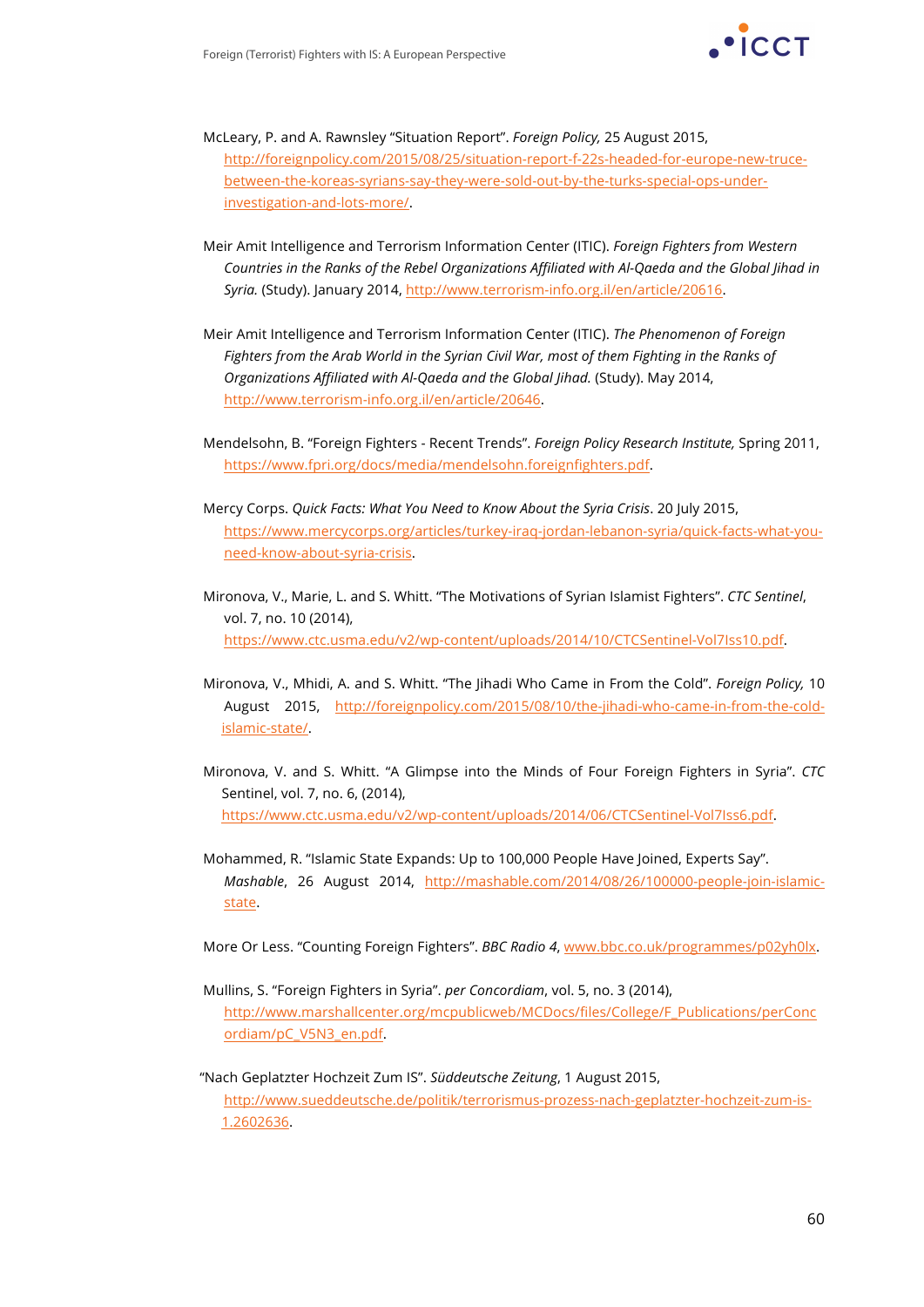- 
- National Security Division. "Assistant Attorney General John P. Carlin Delivers Remarks at the International Institute for Justice and the Rule of Law's Event on More Effective Responses to the Foreign Terrorist Fighter Threat". *Department of Justice*, 28 September 2015, http://www.justice.gov/opa/speech/assistant-attorney-general-john-p-carlin-deliversremarks-international-institutejustice?utm\_source=%20Sailthru&utm\_medium=email&utm\_campaign=New%20Campaign& utm\_term=%2ASituation%20Report.
- Neumann, P.R. "Foreign Fighters Total in Syria/Iraq Now Exceeds 20,000; Surpasses Afghanistan Conflict in the 19080s". ICSR, 26 January 2015, http://icsr.info/2015/01/foreign-fighter-total-syriairaq-now-exceeds-20000-surpassesafghanistan-conflict-1980s.
- Neumann, P.R. "The New Jihadism: A Global Snapshot", *ICSR / BBC Report*, http://icsr.info/wpcontent/uploads/2014/12/ICSR-REPORT-The-New-Jihadism-A-Global-Snapshot.pdf.
- Neumann, P.R. "Victims, Perpetrators: The Narratives of Islamic State Defectors". *ICSR*, http://icsr.info/2015/09/icsr-report-narratives-islamic-state-defectors/.
- Nicolle, D. *Historical Atlas of the Islamic World*. New York: Checkmark Books, 2003.
- Nilsson, M. "Foreign Fighters and the Radicalization of Local Jihad: Interview Evidence from Swedish Jihadists". *Studies in Conflict & Terrorism*, vol. 28, no. 5 (2015), DOI: http://dx.doi.org/10.1080/1057610X.2015.1005459.
- Paksoy, Y. "EU Minister Bozkir in Germany, Explains Details of Safe Zone in Syria". *Daily Sabah*, 17 August 2015, http://www.dailysabah.com/politics/2015/08/18/eu-minister-bozkir-ingermany-explains-details-of-safe-zone-in-syria.
- Pantucci, R. "British Fighters Joining the War in Syria". *CTC Sentinel*, vol. 6, no. 2 (2013) 11-15, http://www.ctc.usma.edu/wp-content/uploads/2013/02/CTCSentinelVol6Iss2.pdf.
- Pantucci, R. "The British Foreign Fighter Contingent in Syria". *CTC Sentinel*, vol. 7, no. 5 (2014), https://www.ctc.usma.edu/v2/wp-content/uploads/2014/05/CTCSentinel-Vol7Iss5.pdf.
- Paulussen, C. and E. Entenmann. "Addressing Europe's Foreign Fighter Issue: Legal Avenues at the International and National Level". *Security and Human Rights*, vol. *25, no.* 1 (2014), DOI: http://dx.doi.org/10.1163/18750230-02501010.
- Partnership for Peace Consortium. *Combating Terrorism Working Group Background Paper No.1*. 21 May 2014, www.pfp-consortium.org.
- Peeters, P. *Choosing Battles: A Cross-Case Analysis of Seven Muslim Foreign Fighter Mobilizations (1980 – 2014)*. Utrecht: University Master Thesis, August 2014, http://dspace.library.uu.nl:8080/handle/1874/298875.
- Queally, J. "US Adding Names to Foreign Fighter Watchlist 'Like a Ticking Odometer'". *Common Dreams*, 30 December 2015, www.commondreams.org/news/2014/12/30.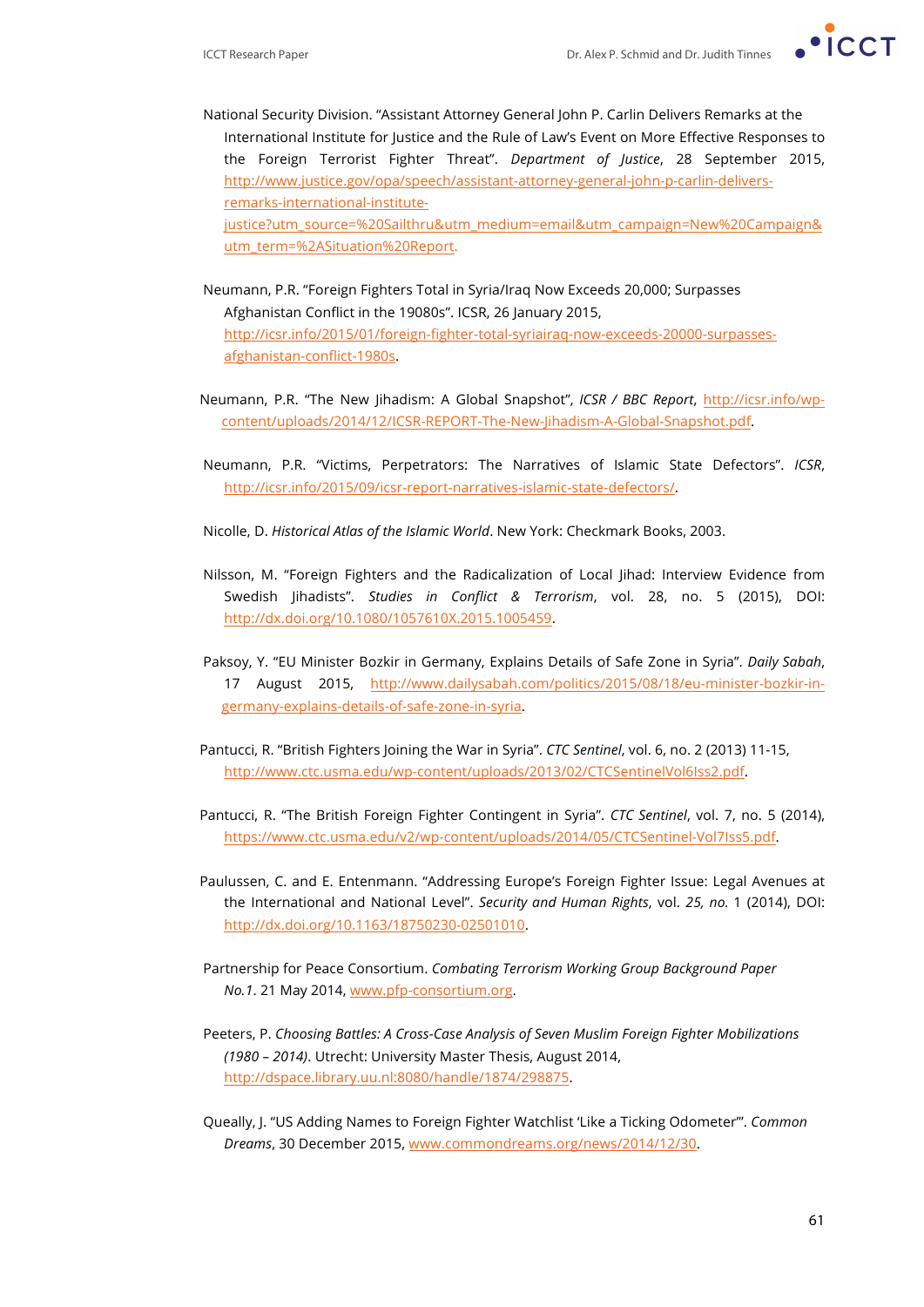

- Radicalisation Awareness Network (RAN). *Returning Foreign Fighters: Typologies and Engagement Options. Meeting Report. Closed Expert Roundtable 13 April 2015*.
- Rand, D. and A. Vassalo. *Bringing the Fight Back Home: Western Foreign Fighters in Iraq and Syria.* CNAS Policy Brief, August 2014, http://www.cnas.org/foreign-fighters#.VQ6iRMt3\_tR.
- Redazione ANSA. Isis: Pinotti, 87 Foreign Fighters Passati dall'Italia. *ANSA*, 20 September 2015, http://www.ansa.it/sito/notizie/politica/2015/09/20/isis-pinotti-87-foreign-fightersitaliani\_a50298c5-7de4-457a-87ad-1e86d9c7ef30.html.
- Reed, A., J. de Roy van Zuijdewijn and Edwin Bakker "Pathways of Foreign Fighters: Policy Options and Their (Un)Intended Consequences", *The International Centre for Counter-Terrorism- The Hague* 6, no. 1 (2015), http://www.icct.nl/publications/icct-papers/pathways-offoreign-fighters-policy-options-and-their-unintended-consequences.
- Rehman, Z.U. "Pakistani Fighters Joining the War in Syria". *CTC Sentinel*, vol. 6, no. 9 (2013) http://www.ctc.usma.edu/wpcontent/uploads/2013/09/CTCSentinelVol6Iss9.pdf.
- Reinares, F. and C. García-Calvo. "The Spanish Foreign Fighter Contingent in Syria". *CTC Sentinel*, vol. *7, no.* 1 (2014), https://www.ctc.usma.edu/v2/wp-content/uploads/2014/01/CTCSentinel-Vol7Iss1.pdf.
- ReliefWeb. *Under-Secretary General for Humanitarian Affairs and Emergency Relief Coordinator, Stephen O' Brien – Statement to the Security Council on Yemen. 28 July 2015,* http://reliefweb.int/report/yemen/under-secretary- general-humanitarian-affairs-andemergency-relief-coordinator-stephen-0.
- RFI. "10,000 Europeans Could Be Fighting in Jihadi Groups by Year End, Valls". *RFI English*, 8 March 2015, www.english.rfi.fr/fran ce/20150308-10000-europeans-could-be-fighting-jihadi-groups-yearend-valls.
- Rich, B. and D. Conduit. "The Impact of Jihadist Foreign Fighters on Indigenous Secular-Nationalist Causes: Contrasting Chechnya and Syria". *Studies in Conflict & Terrorism*, vol. 38, no. 2 (2015). DOI: http://dx.doi.org/10.1080/1057610X.2014.979605.
- De Roy van Zuijdewijn, J. *Fearing the Western Muslim Foreign Fighter: The Connection between Fighting the Defensive Jihad and Terrorist Activity in the West.* Master's Thesis. Utrecht: Utrecht University, 2014, http://dspace.library.uu.nl:8080/handle/1874/290146.
- De Roy van Zuijdewijn, J. "The Foreign Fighters' Threat: What History Can (not) Tell Us". *Perspectives on Terrorism*, vol. *8, no.* 5 (2014), http://www.terrorismanalysts.com/pt/index.php/pot/article/view/378.
- "Rund 100 Deutsche IS-Kämpfer in Syrian und Irak Getötet" (dpa). *Focus online*, 23 August 2015, http://www.focus.de/politik/deutschland/terrorismus-rund-100-deutsche-is-kaempfer-insyrien-und-irak-getoetet\_id\_4897378.html.
- Saarinen, J. "The Finnish Foreign Fighter Contingent in Syria". *CTC Sentinel,* vol. 7, no. 3 (2014), https://www.ctc.usma.edu/v2/wp-content/uploads/2014/03/CTCSentinel-Vol7Iss3.pdf.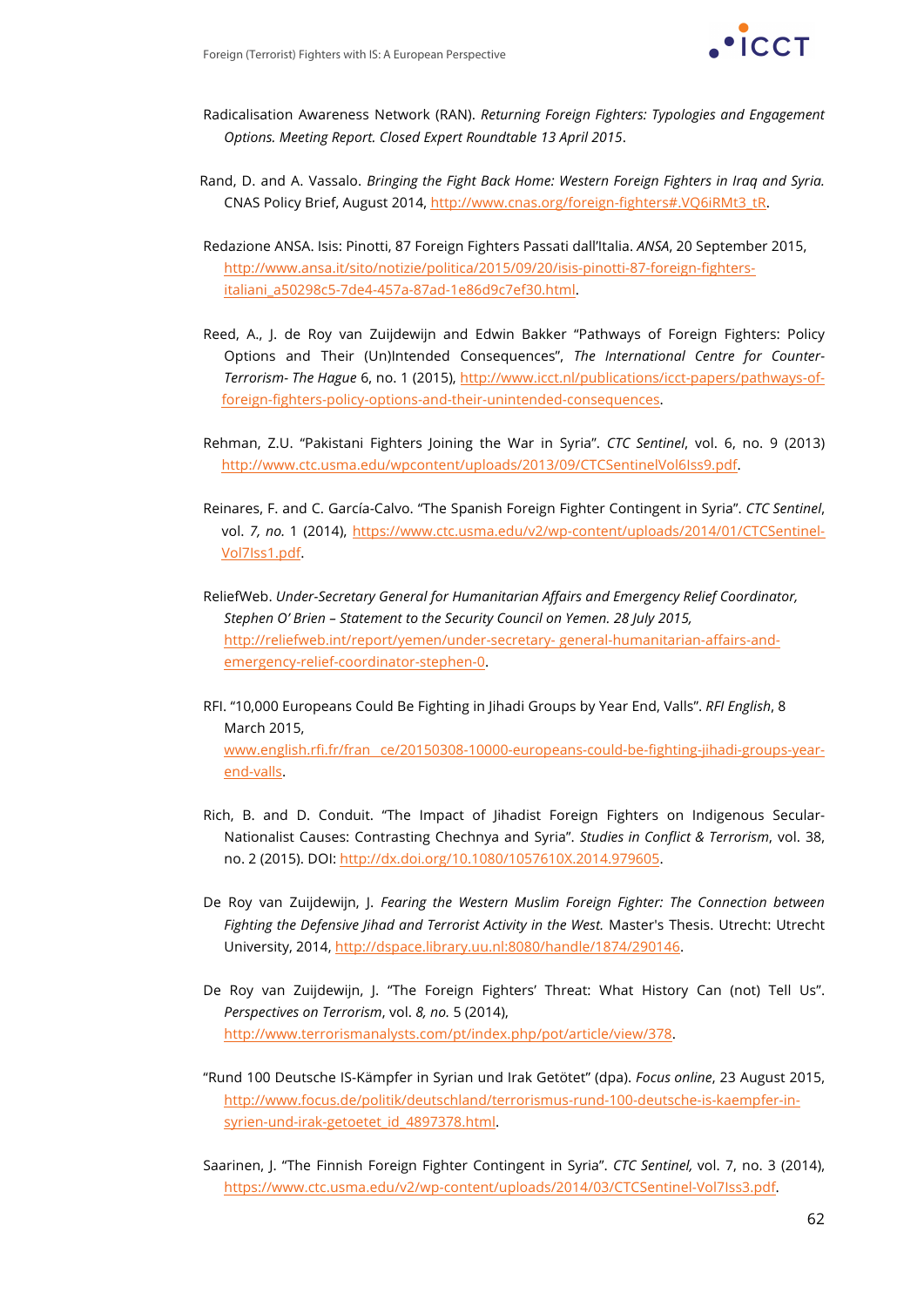

- Samenwerkingsverband van Marokkaanse Nederlanders (SMN). *Hulplijn Radicalisering.* Utrecht: SMN, 2015, www.smn.nl.
- Saul, H. "Chinese Uighurs 'Join Isis Overseas and Return to Take Part in Terror Plots', Officials Claim". *The Independent*, 11 March 2015.
- Schäfer, J. *Ökumenisches Heiligenlexikon. Lemma Franziskus von Assisi*. Stuttgart: Eigenverlag, n.d., https://www.heiligenlexikon.de/BiographienF/Franziskus\_von\_Assisi.htm.
- Schmid, A.P., ed. *The Routledge Handbook of Terrorism Research*. New York and London: Routledge, 2011.
- Schmid, A.P. "Challenging the Narrative of the 'Islamic State'". *The International Centre for Counter-Terrorism – The Hague* 6, no. 5 (2015), http://icct.nl/publication/challenging-thenarrative-of-the-islamic-state/.
- Schmid, A. P. "Foreign (Terrorist) Fighter Estimates: Conceptual and Data Issues", The International Centre for Counter-Terrorism - The Hague 6, no. 7 (2015), http://icct.nl/publication/foreign-terrorist-fighter-estimates-conceptual-and-data-issues/.
- Schmid, A.P. "Radicalisation, De-Radicalisation, Counter-Radicalisation: A Conceptual Discussion and Literature Review". *The International Centre for Counter-Terrorism – The Hague* 4, no. 2 (2013), http://icct.nl/publication/radicalisation-de-radicalisation-counter-radicalisation-aconceptual-discussion-and-literature-review/.
- Schmitt, E. and Sengupta, S. "Thousands Enter Syria to Join ISIS Despite Global Efforts". *New York Times*, 26 September 2015.

"Security Council: Syria 'largest humanitarian crisis in the world". *Al-Monitor,* 24 August 2015.

- Sharma, S. "Map: How the Flow of Foreign Fighters to Iraq and Syria Has Surged Since October". *The Washington Post*, 27 January 2015, https://www.washingtonpost.com/news/worldviews/wp/2015/01/27/map-how-the-flow-offoreign-fighters-to-iraq-and-syria-has-surged-since-october/.
- Simcox, R. *Jihadist Safe Havens: Efforts to Detect and Deter Terrorist Travel.* Testimony presented before the House Committee on Homeland Security, Subcommittee on Counterterrorism and Intelligence on July 24, 2014, http://docs.house.gov/meetings/HM/HM05/20140724/102517/HHRG-113-HM05-Wstate-SimcoxR-20140724.pdf.
- Sinai, J. "Assessing the Threat of Westerners who become Fighters on Behalf of Al Qaeda Insurgents in Syria". *The Journal of Counter Terrorism & Homeland Security International*, vol. 20, no. 3 (2014), http://issuu.com/fusteros/docs/iacsp\_magazine\_v20n3.
- Smyth, P. "From Karbala to Sayyida Zaynab: Iraqi Fighters in Syria's Shi`a Militias". *CTC Sentinel*, vol. 6, no. 8 (2013), http://www.ctc.usma.edu/wp-content/uploads/2013/08/CTCSentinel-Vol6Iss8.pdf.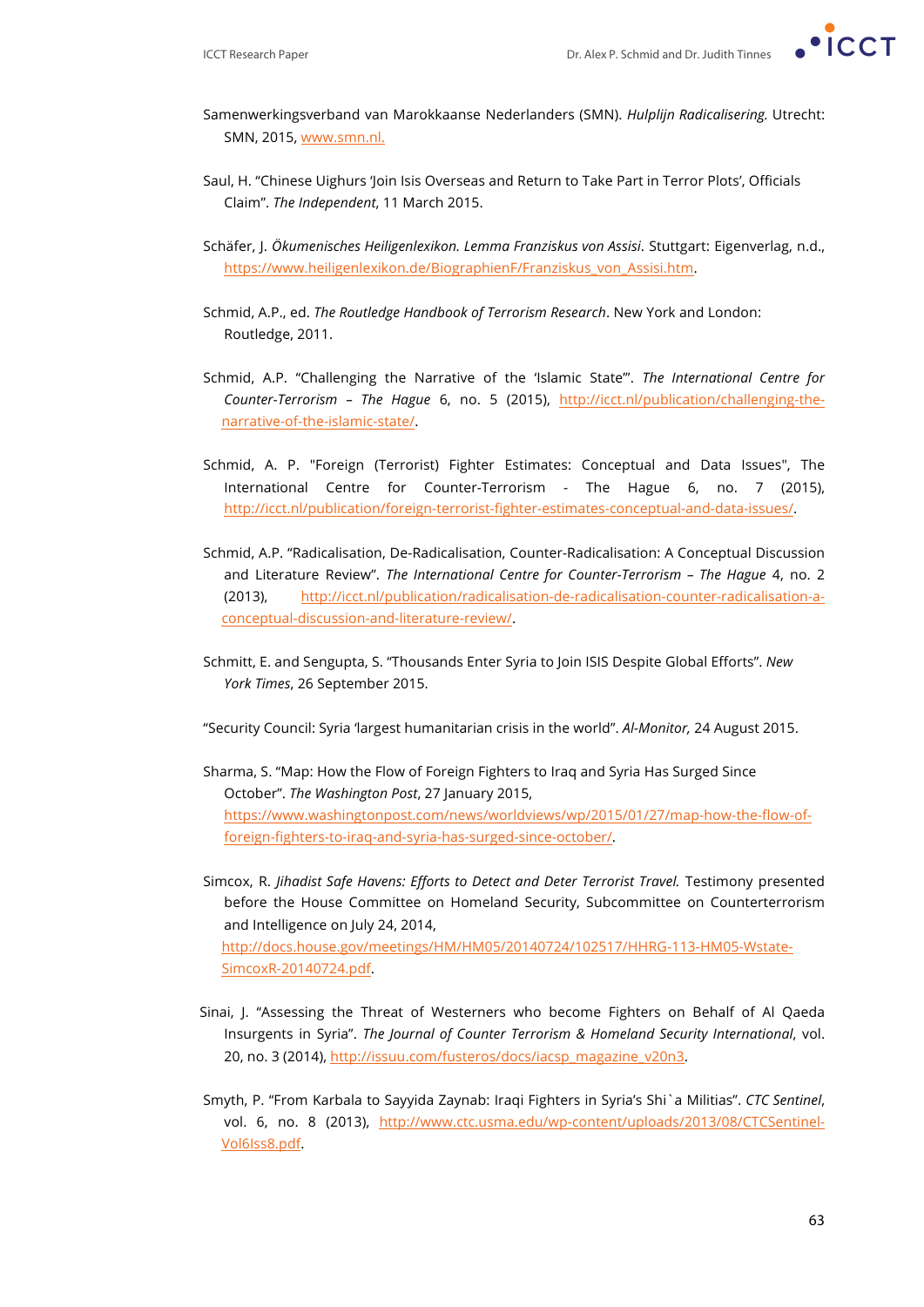

- Souleimanov, E.A. "Globalizing Jihad? North Caucasians in the Syrian Civil War". *Middle East Policy*, no. *21, vol.* 3 (2014), DOI: http://dx.doi.org/10.1111/mepo.12090.
- Speckhard A. and A. S. Yayla. "Eyewitness Accounts from Recent Islamic State Defectors: Why They Joined, What They Saw, Why They Quit". *Perspectives on Terrorism*, vol. 4, no. 6 (2015).

Staff, I.H. *ISRAEL HAYOM*, 31 July 2015, www.israelhayom.com/site/newsletter\_article.php?id=27255.

Stern, J. and J.M. Berger. *ISIS: The State of Terror*. New York: Harper Collins, 2015.

- Roussinos, A. "Jihad Selfies: These British Extremists in Syria Love Social Media". VICE, 5 December 2013, http://www.vice.com/read/syrian-jihadist-selfies-tell-us-a-lot-about-theirwar.
- Souleimanov, E. and M. Ouelette. "Participation of North Caucasian Jihadists in the Syrian Civil War and its Security Implications". *Middle East Review of International Affairs*, vol. 18, no. 4 (2014), http://www.rubincenter.org/2015/02/the-participation-of-north-caucasian-jihadistsin-the-syrian-civil-war-and-its-security-implications.
- Steinberg, G. "A Chechen al-Qaeda? Caucasian Groups further Internationalise the Syrian Struggle", *SWP,* June 2014, http://www.swp-berlin.org/en/publications/swp-commentsen/swp-aktuelle-details/article/tschetschenen\_im\_aufstand\_in\_syrien.html.
- Steinberg, G. *Kalifat des Schreckens: IS und die Bedrohung Durch den Islamitischen Terror*. München: Knaur, 2015.
- Sullivan, M. *Hezbollah in Syria.* ISW Middle East Security Report. 19 April 2014, http://www.understandingwar.org/report/hezbollah-syria.
- Tastekin, F. "Russia's Expanding Military Presence in Syria". *Al-Monitor*, 15 September 2015,
- Sutherland, R. "Syria's Foreign Fighter Dilemma". *Small Wars Journal*, vol. 9 (2014), http://smallwarsjournal.com/jrnl/art/syria%E2%80%99s-foreign-fighter-dilemma.
- Tastekin, F. "Russia's Expanding Military Presence in Syria". *Al-Monitor*, 15 September 2015, http://www.al-monitor.com/pulse/originals/2015/09/turkey-syria-russia-changing-rulesgame-middle-east.html.
- Teffer, P. "Up to 5,000 Europeans Joined the Jihad, Europol Chief Says". *Eurobserver,* 16 January 2015.
- The Economist. "British fighters in Syria. Will They Come Home to Roost?". *The Economist*, 4 May 2013, http://www.economist.com/news/britain/21577081-government-worried-aboutbritish-jihadistssyriawith-reason-will-they-come-home.
- The Global Initiative against International Organised Crime. *Libya: Criminal Economies and Terrorist Financing in the Trans-Sahara*, www.globalinitiative.net/libya-criminal-economiesand-terrorist-financing-in-the-trans-sahara/.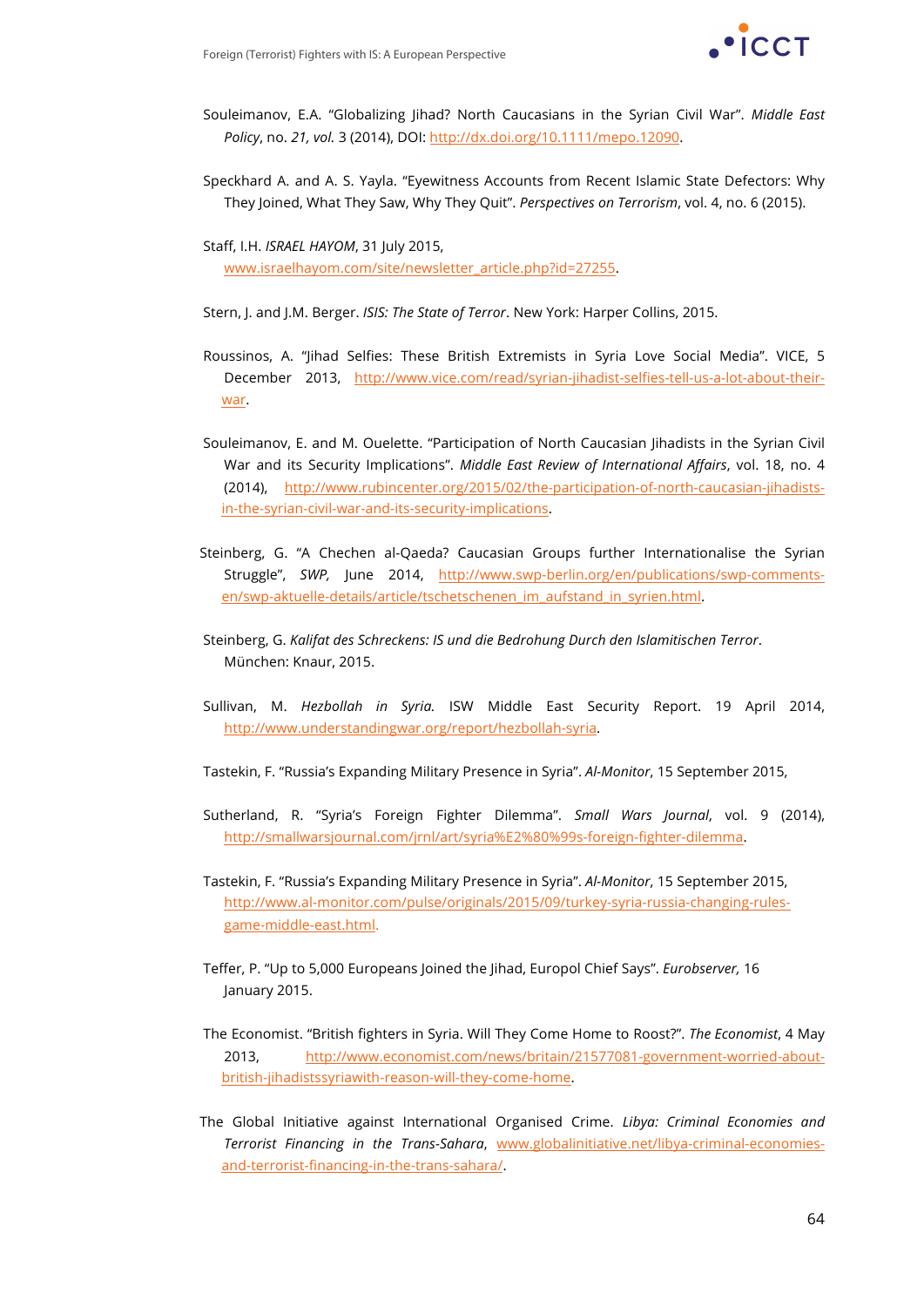

"The Propaganda War". *The Economist*. 15 August 2015, http://www.economist.com/news/middle-east-and-africa/21660989-terrorists-vicious-

message-surprisingly-hard-rebut-propaganda-war.

- The Soufan Group. *Foreign Fighters: An Update. Intel Brief*. New York: The Soufan Group, 7 December 2015.
- The Soufan Group. *Foreign Fighters: An Updated Assessment of the Flow of Foreign Fighters into Syria and Iraq*. New York: The Soufan Group, 8 December 2015, http://soufangroup.com/wpcontent/uploads/2015/12/TSG\_ForeignFightersUpdate1.pdf.
- Todenhöfer J. *Meine 10 Tage im "Islamischen Staat"*. München: Bertelsmann, 2015, http://juergentodenhoefer.de/meine-10-tage-im-islamischen-staat.
- Tonnessen, T.H. "Heirs of Zarqawi or Saddam? The relationship between al-Qaida in Iraq and the Islamic State". *Perspectives on Terrorism*, vol. 9, no. 4 (2015).
- "TSG IntelBrief: Putin's Syrian Gamble". *The Soufan Group*, 22 September 2015, http://soufangroup.com/tsg-intelbrief-putins-syrian-gamble/.
- Tufft, B. "Isis Executes up to 200 Fighters for Trying to Flee Jihad and Return Home". *The Independent*, 29 December 2014.
- "Turkey's Demirtas: 'Erdogan is Capable of Setting Country on Fire': Interview conducted by Hasnain Kazim". *SPIEGEL ONLINE*, 31 July 2015, http://www.spiegel.de/international/world/kurdish-leader-demirtas-calls-for-ceasefire-withturkey-a-1046263.html.
- Tyerman, C. *Fighting for Christendom: Holy War and the Crusades*. Oxford: University Press, 2004.
- "UK Opinion Poll Shows Up to 1.5 Million ISIS Supporters in Britain". *The Clarion Project*, 8 July 2015, http://www.clarionproject.org/news/uk-poll-shows-15-million-isis-supporters-britain.
- UN Meetings Coverage and Press Releases. *Action Against Threat of Foreign Terrorist Fighters Must Be Ramped Up, Security Council Urges in High-Level Meeting*. 29 May 2015, http://www.un.org/press/en/2015/sc11912.doc.htm.
- United Nations. *(S/2015/358) Analysis and Recommendations with Regard to the Global Threat from Foreign Terrorist Fighters (Report prepared by the 1267 Committee).* 19 May 2015, http://www.un.org/en/sc/ctc/docs/2015/N1508457\_EN.pdf.
- United Nations Counter-Terrorism Committee Executive Directorate. *Background Note: Special Meeting of the Counter-Terrorism Committee with Member States and Relevant International and Regional Organisations on "Stemming the Flow of Foreign Terrorist Fighters".* Madrid, 27-28 July 2015.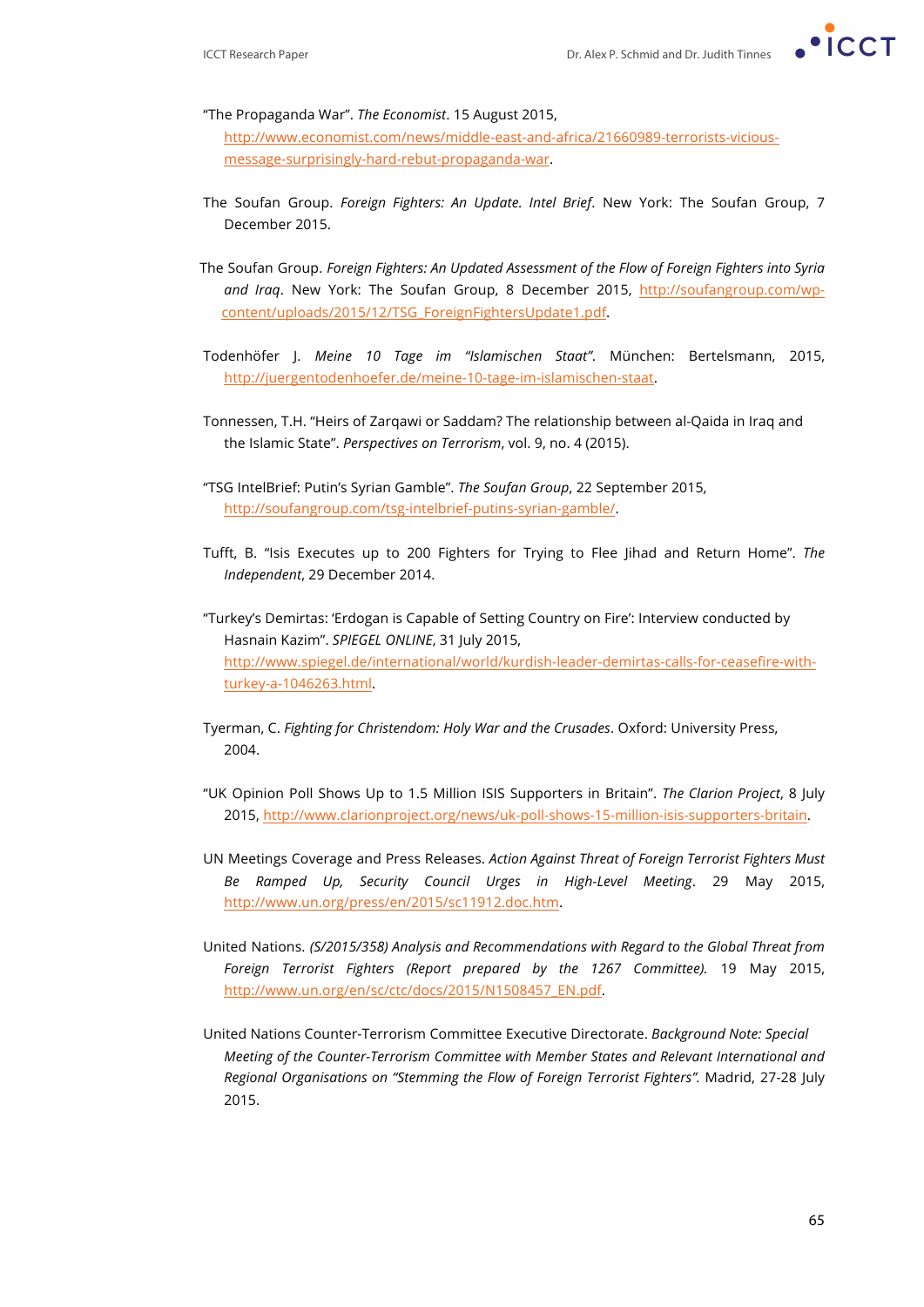

- United Nations Secretary-General Ban Ki-Moon. *Secretary-General's Remarks to Security Council Meeting on Threats to International Peace and Security Caused by Terrorist Acts (Foreign Terrorist Fighters)*. New York, 2015, http://www.un.org/apps/news/infocus/sgspeeches/statments\_full.asp?statID=2632#.Vi9WP meFOig.
- United Nations Security Council. *Letter Dated 13 May 2015 From the Chair of the Security Council Committee Established Pursuant to Resolution 1373 (2001) Concerning Counter-terrorism Addressed to the President of the Security Council*. S/2015/338, http://www.un.org/en/sc/ctc/docs/2015/N1514129\_EN.pdf.
- United Nations Security Council. "Annex: Implementation of Security Council Resolution 2178 (2014) by States Affected by Foreign Terrorist Fighters". In *Letter Dated 13 May 2015 From the Chair of the Security Council Committee Established Pursuant to Resolution 1373 (2001) Concerning Counter-terrorism Addressed to the President of the Security Council*, 14 May 2015, S/2015/338.
- United Nations Security Council. "Annex: Implementation of Security Council Resolution 2178 (2014) by States Affected by Foreign Terrorist Fighters". In *Letter Dated 2 September May 2015 From the Chair of the Security Council Committee Established Pursuant to Resolution 1373 (2001) Concerning Counter-terrorism Addressed to the President of the Security Council*, 2 September 2015, S/2015/683.
- United Nations Security Council. *Resolution 2178 (2014): Adopted by the Security Council at its 7272nd meeting, on 24 September 2014*. S/RES/2178 (2014), www.un.org/en/sc/documents/resolutions/2014/shtml.
- Unwin, S. *Overview – Islamic State of Iraq and the Levant (ISIL): Islamic State in Iraq and Syria (ISIS)*. 15 August 2015, https://www.linkedin.com/pulse/overview-islamic-state-iraq-levant-isil-syria-isis-steve-unwinmsc?trk=hp-feed-article-title-publish.
- US Congress Homeland Security Committee. *Final Report of the Task Force on Combating Terrorist and Foreign Fighter Travel*. Washington, D.C., September 2015, https://homeland.house.gov/wp-content/uploads/2015/09/TaskForceFinalReport.pdf.
- Van den Dool, P. "Jihadisten Blijven Uitreizen naar Syrie en Irak 'Voorname Dreiging voor Nederland'". *NRC-Handelsblad,* 1 September 2015, http://www.nrc.nl/nieuws/2015/09/01/jihadisten-blijven-naar-syrie-en-irak-reizen-voornamedreiging-voor-nederland/?utm\_source=email&utm\_campaign=nieuwsbrief-20150901&utm\_content=Binnenland&utm\_term=artikel1.
- Vidino, L. "European Foreign Fighters in Syria: Dynamics and Responses". *The Wilfried Martens Centre for European Studies*, 18 December 2014.
- Waldeck, A. *The Ideology of ISIS: A Motivation for Europeans to Become Foreign Fighters?.* Trekroner Roskilde: Roskilde University Master Thesis, 2015.
- Walt, V. "ISIS Makes a Fortune From Smuggling Migrants Says Report". *TIME Magazine*, 13 May 2015, http://time.com/3857121/isis-smuggling/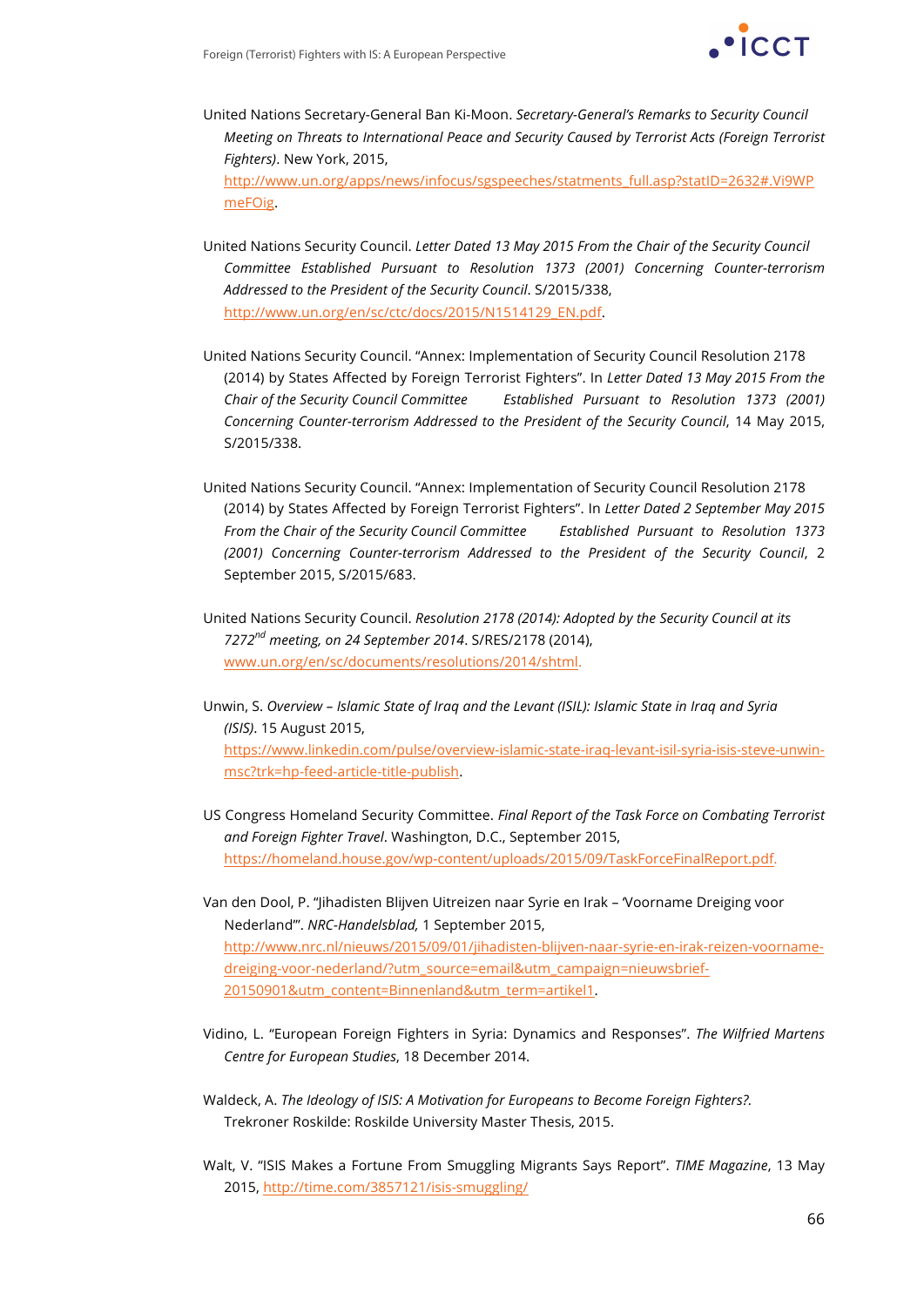

- Watts, C. "Let Them Rot: The Challenges and Opportunities of Containing rather than Countering the Islamic State". *Perspectives on Terrorism*, vol. 9, no. 4 (2015).
- Weggemans, D., Bakker, E. and P. Grol "Who Are They and why Do They Go? The Radicalisation and Preparatory Processes of Dutch Jihadist Foreign Fighters". *Perspectives on Terrorism*, vol.. 7, no. 4 (2014)*,* http://www.terrorismanalysts.com/pt/index.php/pot/article/view/365.
- Wing, J. "How is the War against the Islamic State Going? 10 Expert Opinions". *Musings on Iraq*, 19 August 2015, http://musingsoniraq.blogspot.co.uk/2015/08/how-is-war-against-islamicstate-going.html.
- Wikipedia. *Foreign Rebel Fighters in the Syrian Civil War*. 25 October 2015, https://en.wikipedia.org/wiki/Foreign\_rebel\_fighters\_in\_the\_Syrian\_Civil\_War.
- Wright S. and I. Bains. "The British Muslims Waging 'Five-star Jihad' for Al Qaeda: At Least 17 Extremists Post Messages About Experiences in War-torn Syria". *Daily Mail*, 21 November 2014, www.dailymail.co.uk/news/article-251153/British-Muslims-wage-star-jihad-Al-Qaedawar-torn-Syria.html.
- Yilmaz, K. "Prolongation of the Syrian Crisis and its Gravitational Force on Foreign Fighters: A Critical Analysis in Light of the Concept of the Responsibility to Protect (R2P)". In M. Lombardi, eds., *Countering Radicalisation and Violent Extremism among Youth to Prevent Terrorism.* (NATO Science for Peace and Security Series – E: Human and Societal Dynamics, vol. 118). Amsterdam: IOS Press, DOI: http://dx.doi.org/10.3233/978-1-61499-470-1-1900.
- Zambelis, C. "Hizb Allah's Role in the Syrian Uprising". *CTC Sentinel,* vol. 5, no. 11-12 (2012), http://www.ctc.usma.edu/wp-content/uploads/2012/11/CTCSentinelVol5 Issues 11-125.pdf.
- Zambelis, C. "Lebanese Salafist Cleric Organizes Militia Forays into Syria". *Terrorism Monitor*, vol. 11, no. 10 (2013), http://www.jamestown.org/uploads/media/TM\_011\_Issue10\_01.pdf.
- Zammit, A. "New Developments in Australian Foreign Fighter Activity". *CTC Sentinel*, vol. *7, no.* 9 (2014), https://www.ctc.usma.edu/v2/wp-content/uploads/2014/09/CTCSentinel-Vol7Iss9.pdf.
- Zelin, A.Y. "Al-Qaeda in Syria: A Closer Look at ISIS (Part I)". *The Washington Institute Policywatch 2138,* September 2013, http://www.washingtoninstitute.org/policyanalysis/view/al-qaeda-insyria-a-closer-look-at-isis-part-i.
- Zelin, A.Y. "Al-Qaeda in Syria: A Closer Look at ISIS (Part II)". *The Washington Institute Policywatch 2138,* September 2013, http://www.washingtoninstitute.org/policyanalysis/view/al-qaeda-insyria-a-closer-look-at-isis-part-ii.
- Zelin, A.Y. "European Foreign Fighters in Syria". *ICSR Insights*. April 2013, http://icsr.info/2013/04/icsr-insight-european-foreign-fghters-in-syria-2.
- Zelin, A.Y. "Foreign Jihadists in Syria: Tracking Recruitment Networks". The Washington Institute for Near East Policy Policy Watch 2186, December 2013, http://www.washingtoninstitute.org/policy-analysis/view/foreign-jihadists-in-syria-trackingrecruitment-networks.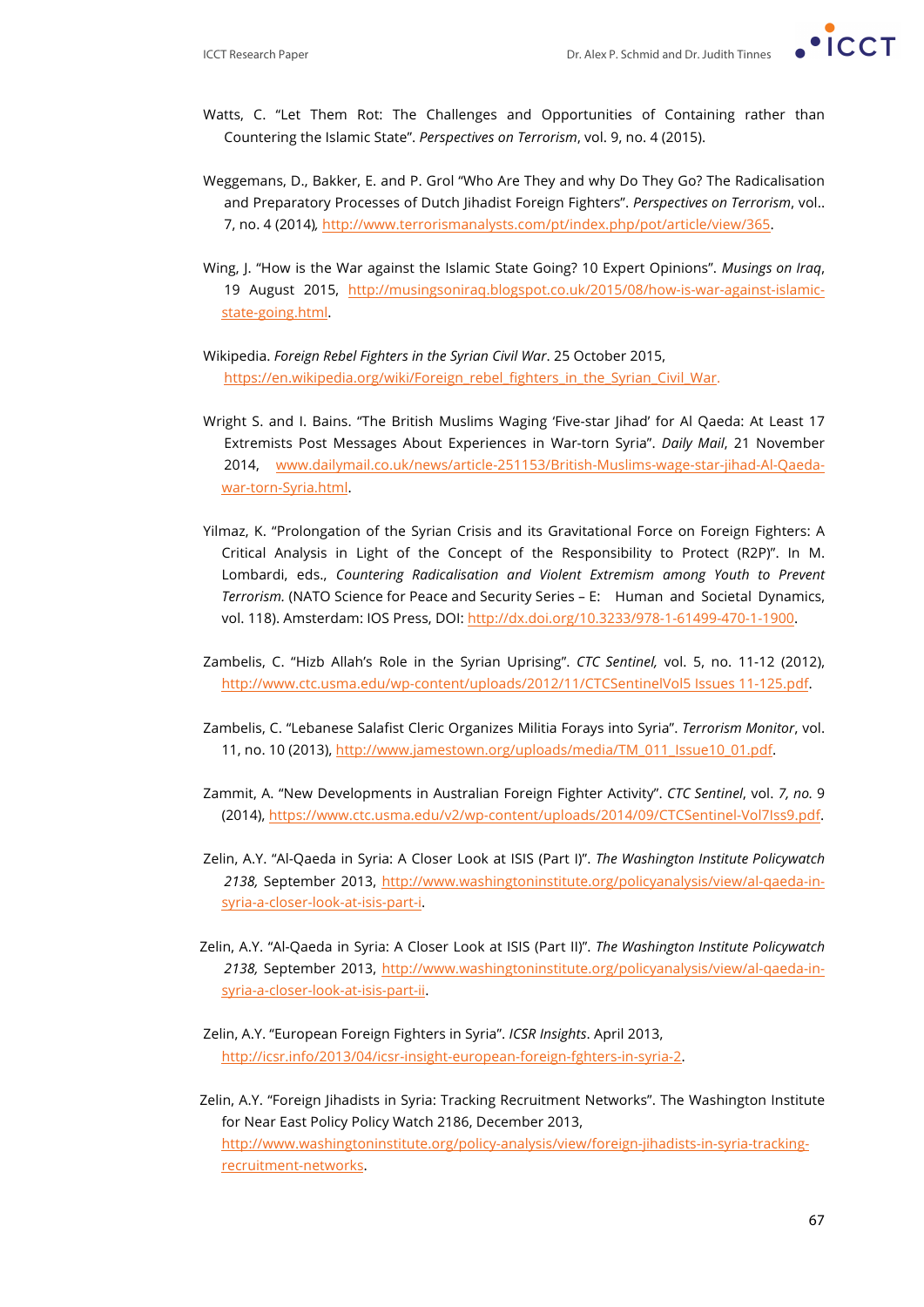

- Zelin, A.Y. *Sunni Foreign Fighters Fighters in Syria: Background, Facilitating Factors and Select Responses.* PfPC Background Paper No. 1. May 2014, http://www.washingtoninstitute.org/policy-analysis/view/sunni-foreign-fighters-in-syriabackground-facilitating-factors-and-select
- Zelin, A. Y. "The Saudi Foreign Fighter Presence in Syria". *CTC Sentinel*, vol. 7, no. 4 (2014), https://www.ctc.usma.edu/v2/wp-content/uploads/2014/04/CTCSentinel-Vol7Iss4.pdf.
- Zelin, A.Y. "Up to 11,000 Foreign Fighters in Syria: Steep Rise Among Western Europeans". *ICSR Insight*, 17 December 2013, http://icsr.info/2013/12/icsr-insight-11000-foreign-fighters-syriasteeprise-among-western-europeans.
- Zelin, A.Y., Kohlmann E., Evan, F. and L. al-Khouri, Laith. "Convoy of Martyrs in the Levant: A Joint Study Charting the Evolving Role of Sunni Foreign Fighters in the Armed Uprising against the Assad Regime in Syria". *Flashpoint Partners Joint Study*, June 2013, https://fashpoint-intel.com/upload/syria\_martyrs/2013-06- 02\_Convoy\_of\_Martyrs\_Report.pdf.